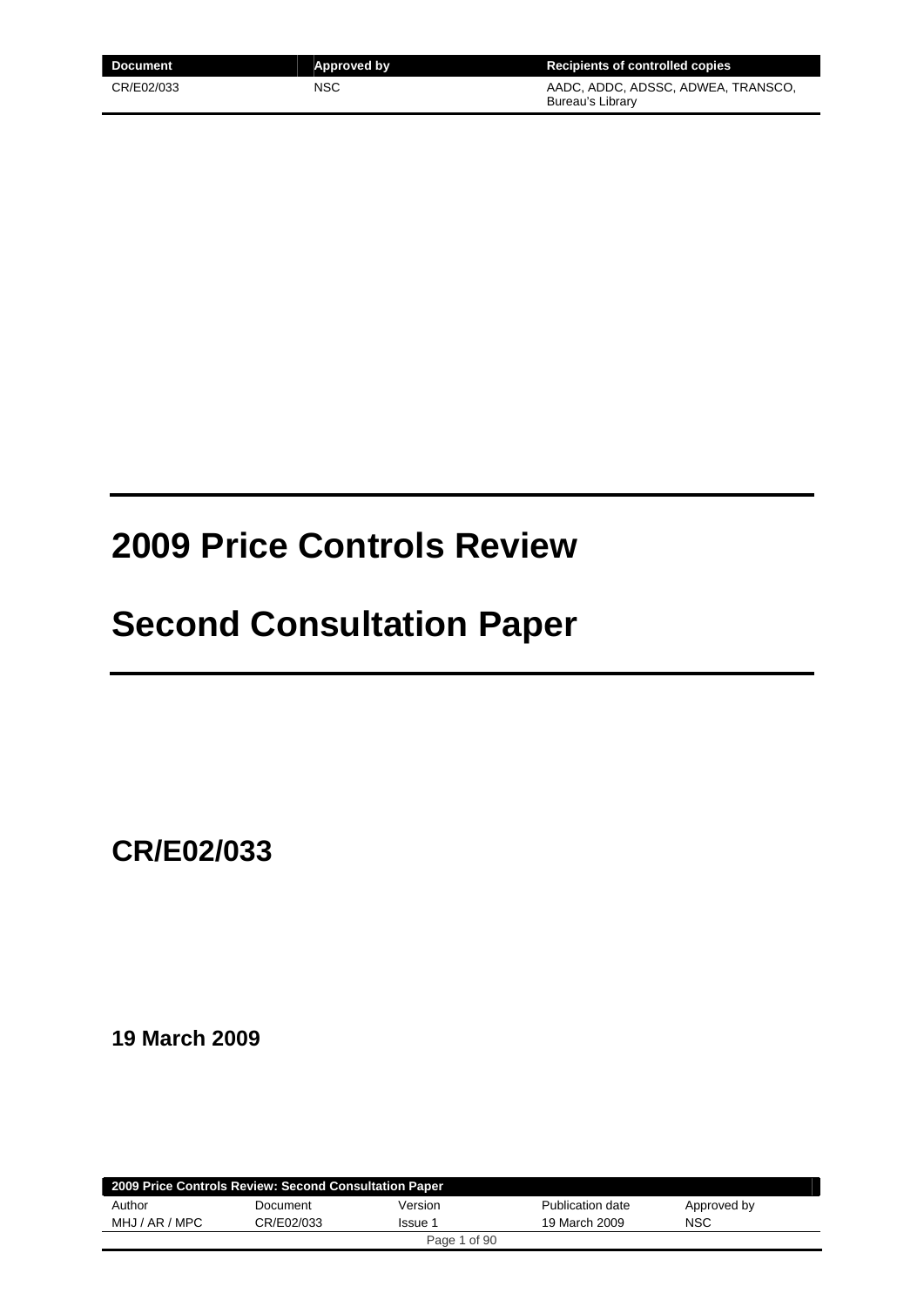# **Contents**

| 1. |  |
|----|--|
|    |  |
|    |  |
|    |  |
|    |  |
| 2. |  |
|    |  |
|    |  |
|    |  |
|    |  |
|    |  |
|    |  |
|    |  |
|    |  |
|    |  |
|    |  |
| 3. |  |
|    |  |
|    |  |
|    |  |
|    |  |
|    |  |
| 4. |  |
|    |  |
|    |  |
|    |  |
|    |  |
|    |  |
| 5. |  |
|    |  |

| 2009 Price Controls Review: Second Consultation Paper |            |              |                  |             |  |
|-------------------------------------------------------|------------|--------------|------------------|-------------|--|
| Author                                                | Document   | Version      | Publication date | Approved by |  |
| MHJ / AR / MPC                                        | CR/E02/033 | Issue 1      | 19 March 2009    | <b>NSC</b>  |  |
|                                                       |            | Page 2 of 90 |                  |             |  |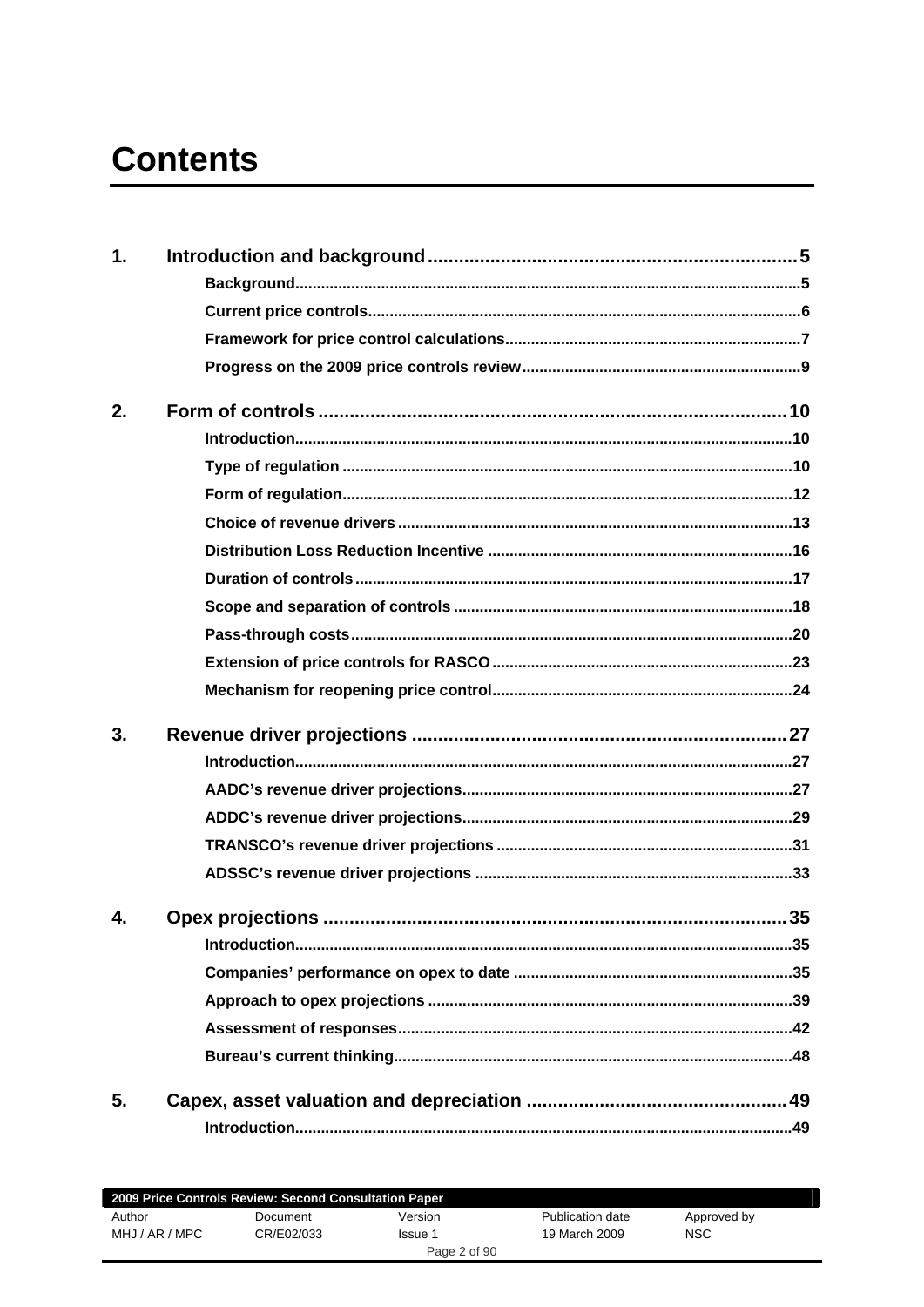| 6. |  |
|----|--|
|    |  |
|    |  |
|    |  |
|    |  |
|    |  |
|    |  |
| 7. |  |
|    |  |
|    |  |
|    |  |
|    |  |
|    |  |
| 8. |  |
|    |  |
|    |  |
|    |  |
|    |  |
|    |  |
|    |  |

|                | 2009 Price Controls Review: Second Consultation Paper |              |                  |             |  |
|----------------|-------------------------------------------------------|--------------|------------------|-------------|--|
| Author         | Document                                              | Version      | Publication date | Approved by |  |
| MHJ / AR / MPC | CR/E02/033                                            | Issue 1      | 19 March 2009    | <b>NSC</b>  |  |
|                |                                                       | Page 3 of 90 |                  |             |  |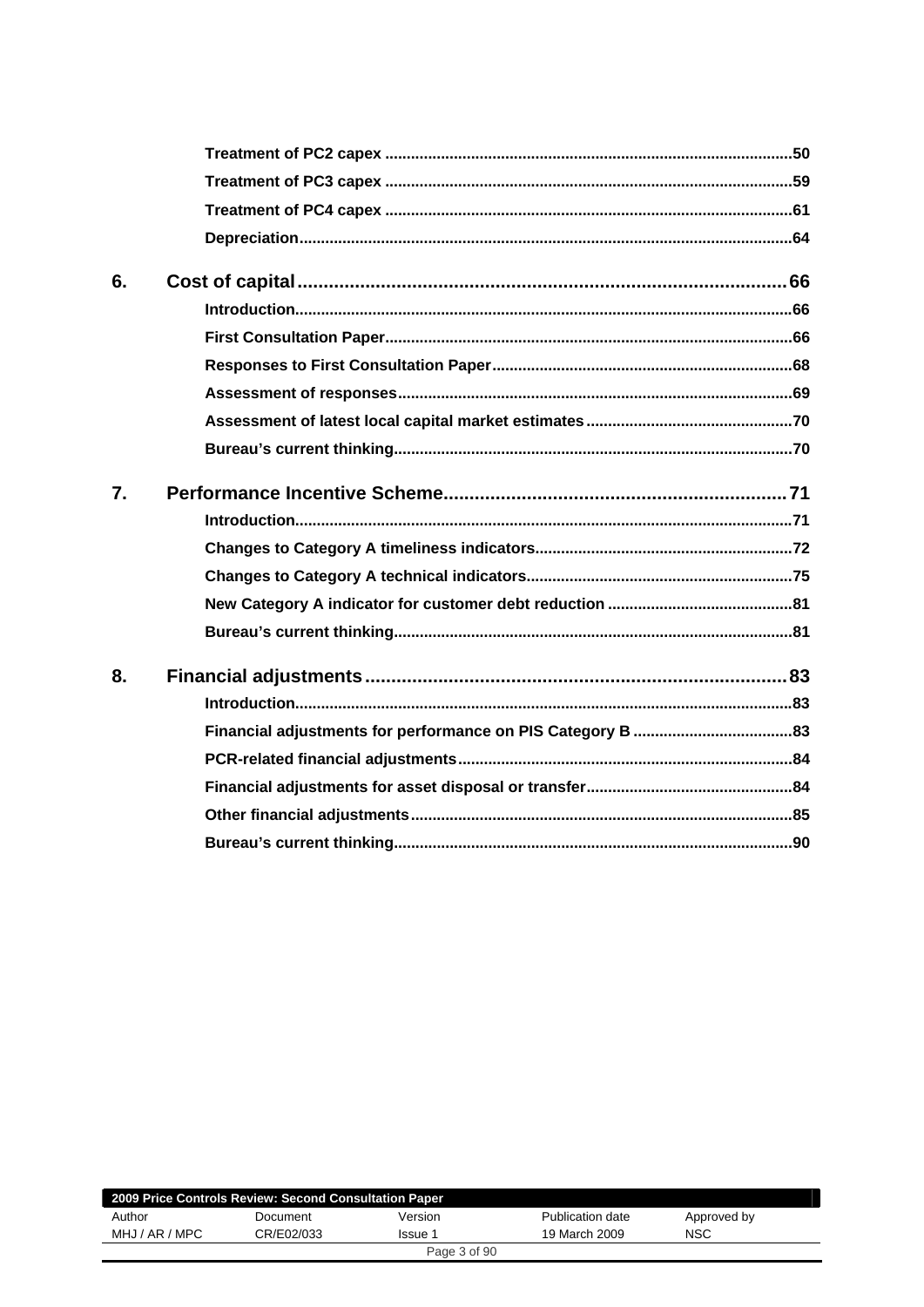# *Foreword*

- 1. In November 2008, the Bureau published the First Consultation Paper to commence a review of the price controls for six electricity, water and wastewater companies operating in the Emirate of Abu Dhabi; namely, AADC, ADDC, ADSSC, ADWEC, RASCO and TRANSCO.
- 2. The present price controls for these companies are due to expire on 31 December 2009. New price controls (to be termed the "fourth price controls" or "PC4") are therefore required for 2010 and onwards. The Bureau intends to extend the existing controls for RASCO, and to publish separate documents on the price control review for ADWEC. This paper therefore focuses on the four network companies.
- 3. The Bureau received a number of responses to the First Consultation Paper. This Second Consultation Paper summarises these responses and sets out the Bureau's current thinking on each of the issues. The Bureau is due to publish Draft Proposals for PC4 in June 2009 and Final Proposals in September 2009.
- 4. Written responses to the issues raised in this paper should be sent by **30 April 2009** to:

Mark Clifton Director of Economic Regulation Regulation and Supervision Bureau PO Box 32800, Abu Dhabi Fax: 02-6424217 Email: mpclifton@rsb.gov.ae

5. The Bureau proposes to make responses to the consultation exercise publicly available.

# **NICK CARTER DIRECTOR GENERAL**

| 2009 Price Controls Review: Second Consultation Paper |            |              |                  |             |  |
|-------------------------------------------------------|------------|--------------|------------------|-------------|--|
| Author                                                | Document   | Version      | Publication date | Approved by |  |
| MHJ / AR / MPC                                        | CR/E02/033 | Issue 1      | 19 March 2009    | <b>NSC</b>  |  |
|                                                       |            | Page 4 of 90 |                  |             |  |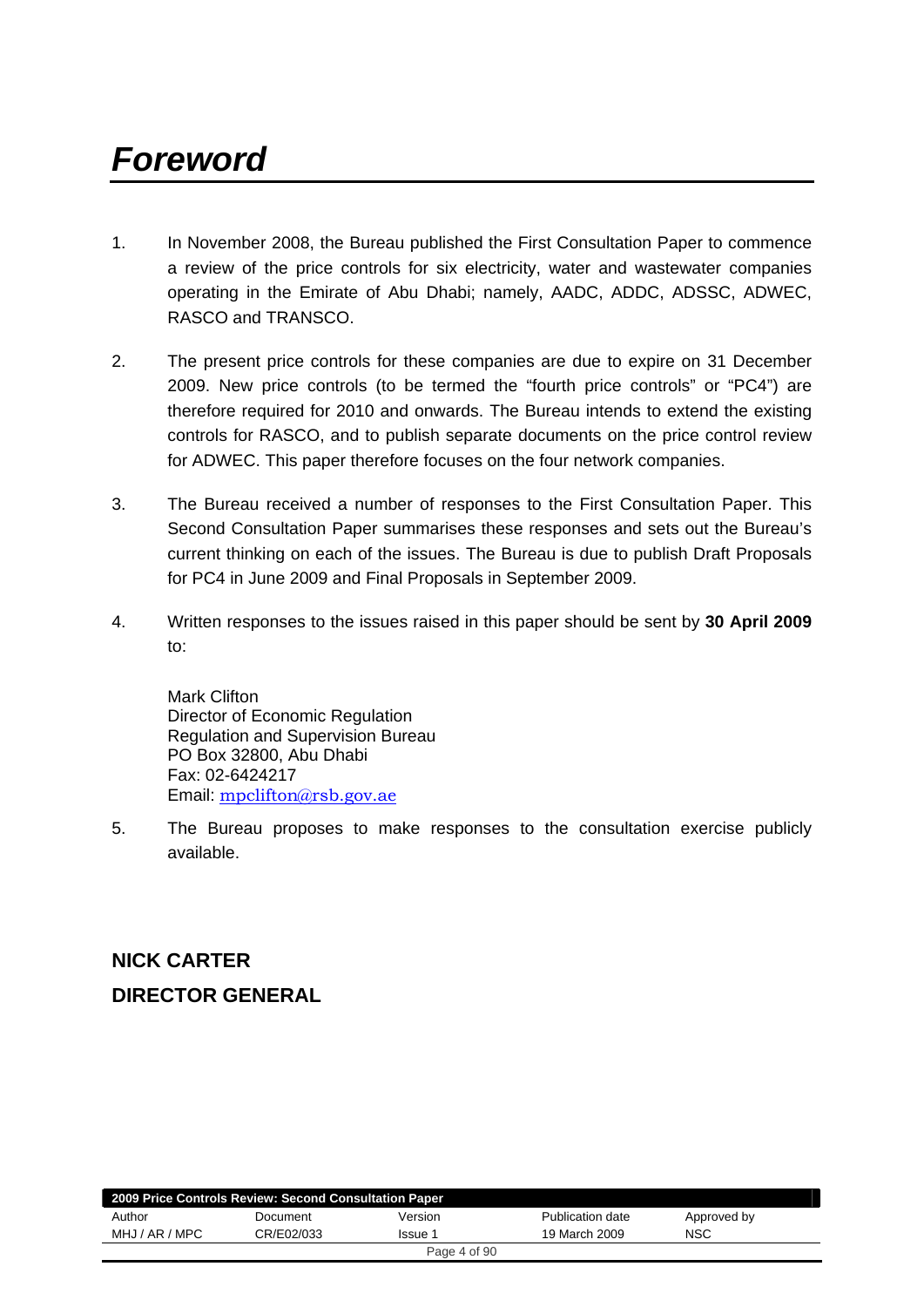# **Background**

- 1.1 A number of the companies in the electricity, water and wastewater sector in the Emirate of Abu Dhabi are monopolies in their geographical area. In the case of the network companies, they are "natural monopolies" for which competition is impractical. At present, the only direct competition in the sector is the competition between bidders to build new generation and desalination plant or to build new wastewater treatment plants. The Bureau has therefore established a regulatory framework to constrain the market power and to incentivise the performance of the other companies.
- 1.2 The First Consultation Paper for PC4 issued by the Bureau in November 2008 describes the sector structure and the regulatory framework in some detail:
	- (a) For **AADC**, **ADDC**, **ADWEC** and **TRANSCO**, the first price controls (PC1) were set in 1999 to run for three years and were extended for a further year; that is, a control duration of four years (1999-2002). The second price controls (PC2) were set in 2002 to apply for three years (2003-2005), followed by the current (third) price controls (PC3) set in 2005 for four years (2006- 2009).
	- (b) Until 2003, some activities of **RASCO** were subject to tariffs approved by the Bureau. Following RASCO's restructuring in 2002 (when its distribution and supply businesses were transferred to AADC and ADDC), the Bureau introduced a set of price controls for RASCO's production activities (which are currently managed on its behalf by AADC and ADDC under management agreements). These price controls applied for two years (2004-2005) and were extended in 2005 to apply for a further period.
	- (c) In 2007, the Bureau set the first price control for **ADSSC** to apply from the date of establishment of ADSSC (21 June 2005) until 31 December 2009.
- 1.3 The price controls are important because they determine the cap on the annual revenue of each company. For AADC, ADDC and ADSSC, the difference between the revenue cap and the revenue from customers determines the subsidy required from the government. In 2007, the price-controlled costs accounted for about AED 4.59 billion, or 42% of total sector costs.

|                | 2009 Price Controls Review: Second Consultation Paper |              |                  |             |  |
|----------------|-------------------------------------------------------|--------------|------------------|-------------|--|
| Author         | Document                                              | Version      | Publication date | Approved by |  |
| MHJ / AR / MPC | CR/E02/033                                            | Issue 1      | 19 March 2009    | <b>NSC</b>  |  |
|                |                                                       | Page 5 of 90 |                  |             |  |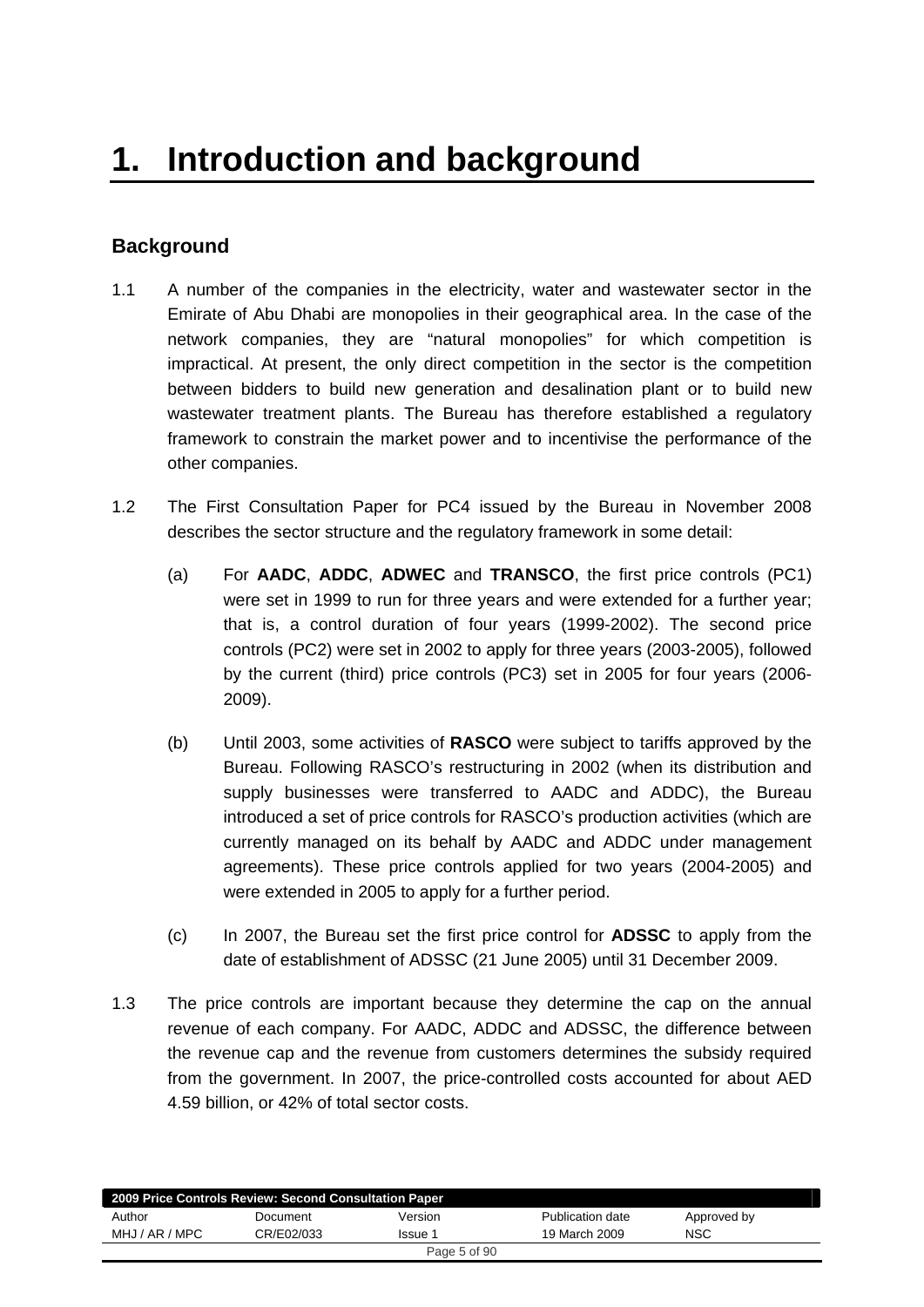1.4 All the current price controls are due to expire at the end of 2009 and require new price controls to be in place to take effect from 1 January 2010. The First Consultation Paper marked the start of the process to set the new price controls (referred to as the "PC4" controls). As discussed in the First Consultation Paper, the Bureau intends to extend the existing controls for RASCO, and to subject ADWEC to a different control cycle and structure. This paper therefore focuses on the four network companies (i.e., **AADC, ADDC, ADSSC and TRANSCO**). The Bureau intends to publish separate documents on the price control review for ADWEC.

# **Current price controls**

1.5 The current price controls are in the form of revenue caps, defining Maximum Allowed Revenue (MAR) for each company or business for each year of the price control duration as follows:

MAR = Pass through costs + a + (b x Revenue driver 1) + (c x Revenue driver 2) + Q – K

where:

- (a) **Pass-through costs** are (where applicable) the costs which are subject to competition or regulation elsewhere in the sector and are allowed on an actual basis.
- (b) **'a'** is a fixed component in UAE Dirhams (or AED).
- (c) **'b' and 'c'** are the coefficients of two revenue drivers, expressed in AED per unit of the respective revenue driver.
- (d) **'a', 'b', and 'c'** are set by the Bureau for the first year of the control period and are then automatically adjusted each year according to the following formula for (i) the UAE Consumer Price Index (CPI) inflation for the previous year and (ii) an 'X' factor set by the Bureau:

 $a_t = a_{t-1} \times (1 + (CPI_t - X) / 100)$ (same formula for 'b' and 'c')

- (e) **Revenue drivers** are measures of companies' outputs or demands they meet in a year.
- (f) **'Q'** is the revenue adjustment for performance during a year under the Performance Incentive Scheme (PIS).

| 2009 Price Controls Review: Second Consultation Paper |            |              |                  |             |
|-------------------------------------------------------|------------|--------------|------------------|-------------|
| Author                                                | Document   | Version      | Publication date | Approved by |
| MHJ / AR / MPC                                        | CR/E02/033 | Issue 1      | 19 March 2009    | <b>NSC</b>  |
|                                                       |            | Page 6 of 90 |                  |             |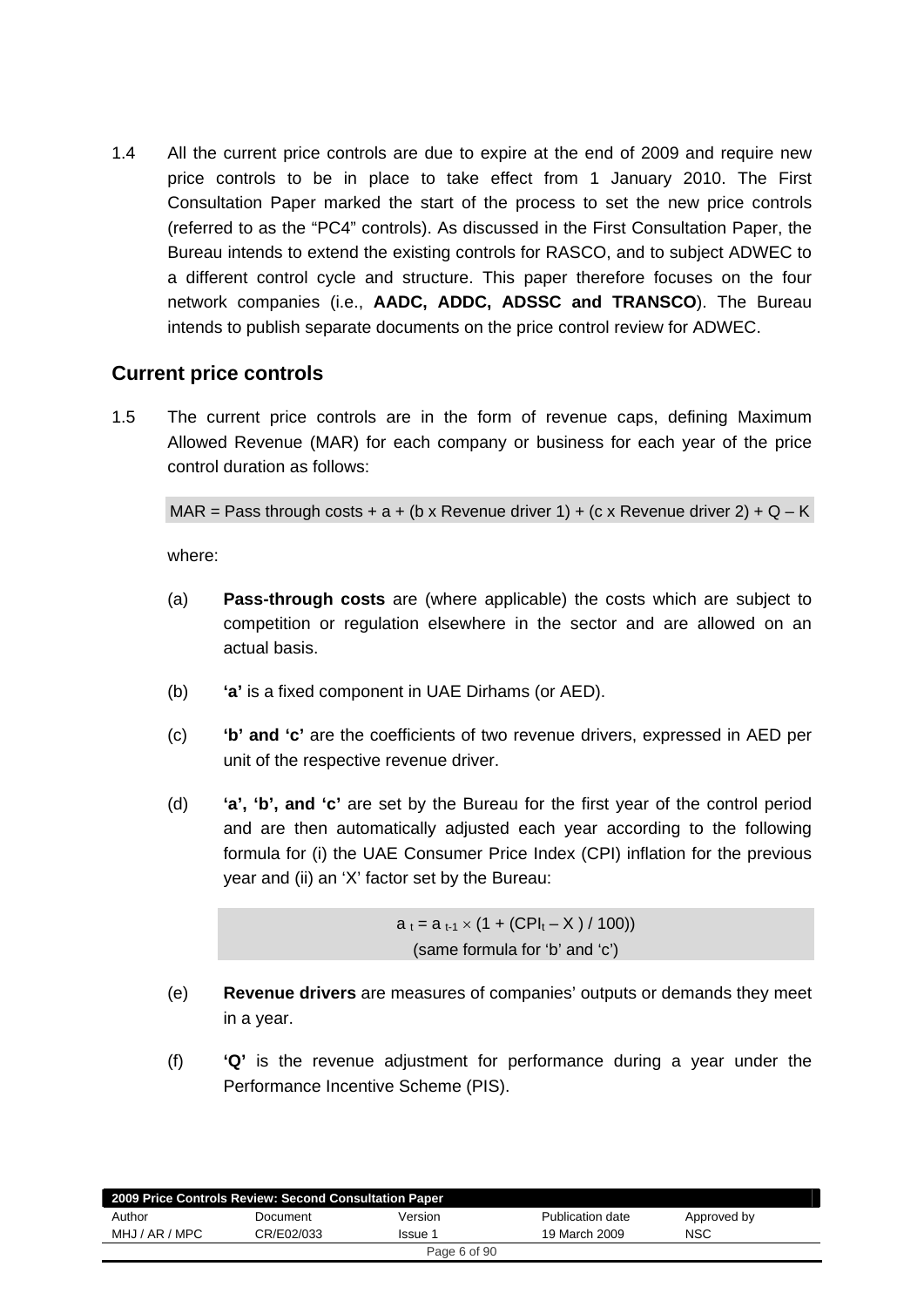- (g) **'K'** is the correction factor adjusting any over- or under-recovery of revenue in the preceding year.
- 1.6 The following table summarises the specific structure of the current price controls for each company:

| Company        | Pass-Through                        | <b>Revenue Driver 1</b>         | <b>Revenue Driver 2</b>   |
|----------------|-------------------------------------|---------------------------------|---------------------------|
| AADC/          | Water and electricity purchases     | Customer numbers                | Metered units distributed |
| <b>ADDC</b>    | Transmission costs                  |                                 |                           |
| <b>TRANSCO</b> | Electricity ancillary service costs | Metered peak demand             | Metered units transmitted |
| <b>RASCO</b>   | Proportion of fuel costs            | Electricity generation capacity | Water annual production   |
| <b>ADSSC</b>   | None                                | None                            | None                      |

**Table 1.1: Structure of current price controls** 

- 1.7 Presently, there are separate price controls for the water and electricity businesses of the companies. For the distribution companies (AADC and ADDC), the price controls (separate for water and electricity) presently cover both distribution and supply businesses. For ADSSC, a single price control covers all of its three separate businesses (sewerage, wastewater treatment and disposal).
- 1.8 Some companies also undertake certain unlicensed activities with the Bureau's consent (as required by their licences). These unlicensed activities are not subject to any price controls and are financially ring-fenced to reduce as much as possible any cross subsidy from licensed activities. However, in the case of TRANSCO's unlicensed activities in other Emirates, the difficulty of allocating 'common' or 'shared' assets separately to licensed and unlicensed activities meant that the scope of the PC3 controls was subsequently expanded to include unlicensed activities using such shared assets, with the intention of formalising this arrangement for the PC4 period.

# **Framework for price control calculations**

- 1.9 Setting the price controls means determining the values of the fixed term 'a' and the coefficients of revenue drivers 'b' and 'c' in the MAR formula, and the value of the Xfactor. The Bureau has used the following framework for its price control calculations to date.
- 1.10 The revenue requirement for each year of the control period (sufficient to finance a reasonably efficient business) is calculated using the "building block approach" as follows:

Required revenue = Operating expenditure + RAV depreciation + Return on RAV

where:

| 2009 Price Controls Review: Second Consultation Paper |            |                |                  |             |
|-------------------------------------------------------|------------|----------------|------------------|-------------|
| Author                                                | Document   | Version        | Publication date | Approved by |
| MHJ / AR / MPC                                        | CR/E02/033 | <b>Issue 1</b> | 19 March 2009    | <b>NSC</b>  |
|                                                       |            | Page 7 of 90   |                  |             |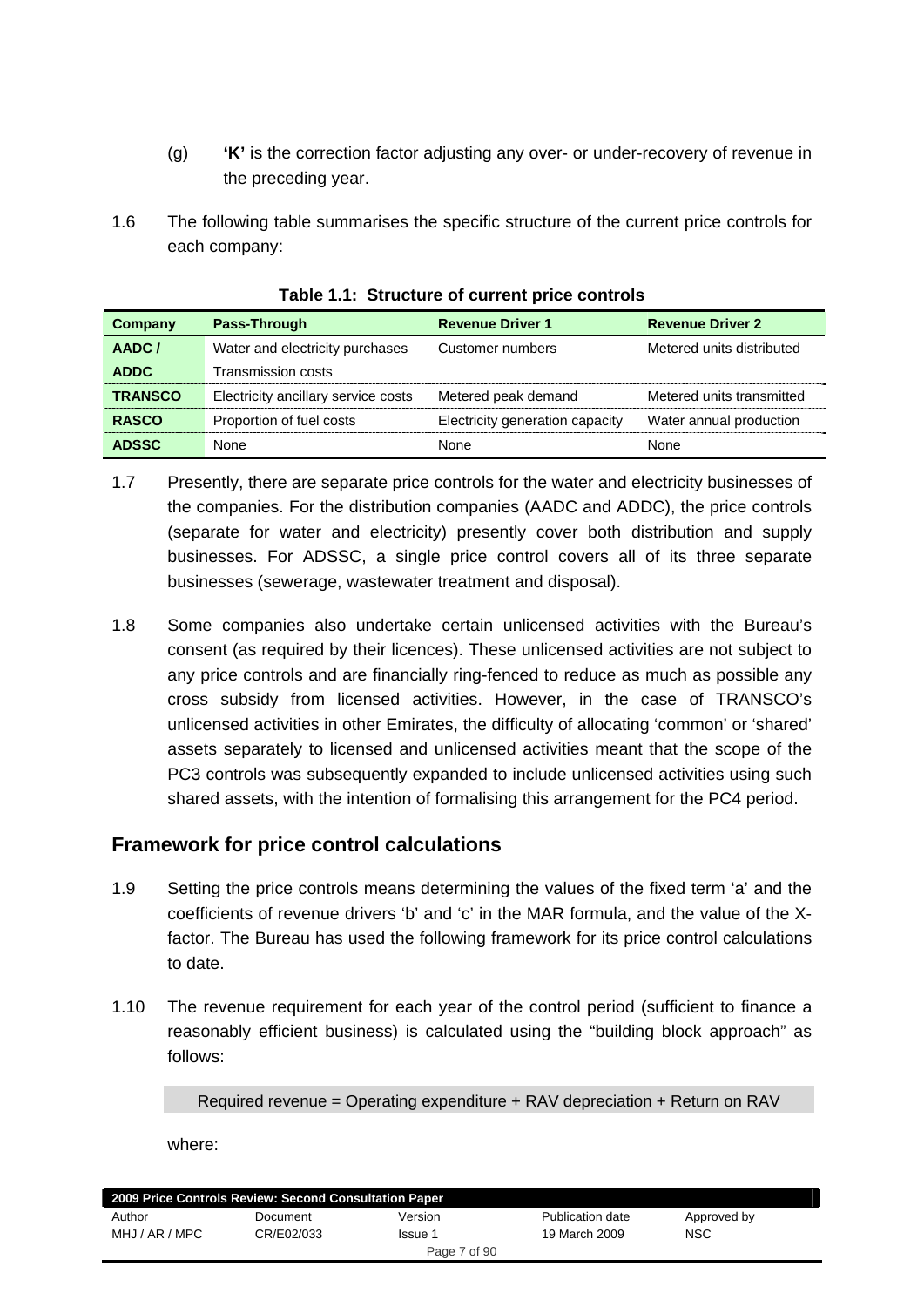- (a) Operating expenditure (opex) refers to operating costs excluding depreciation; and
- (b) RAV is the mid-year average of opening and closing Regulatory Asset Values (RAVs) in that year. For each year, the closing RAV is determined by adding the efficient capital expenditure (capex) incurred in that year to, and subtracting the depreciation from, the opening RAV.
- 1.11 The projected MAR for each year of the control period is calculated using the revenue driver projections, appropriate weightings for the fixed and variable terms, and an appropriate 'X' factor.
- 1.12 The values of 'a', 'b' and 'c' are then calculated by setting the net present value (NPV) of the projected MARs equal to the NPV of required revenues over the control period using the estimated cost of capital as the discount rate:

#### NPV of projected annual MARs = NPV of required revenues

- 1.13 All calculations are carried out in real terms (excluding the effect of inflation). For the purpose of these calculations, pass-through costs and K and Q terms are excluded. For the PC3 calculations, the Bureau used a weighting of 70% for the fixed term ('a') and 30% for the variable terms (equally apportioned between the two revenue drivers 'b' and 'c'). These weightings were applied to the present value of total revenue over the control period. For ADSSC, the fixed term was set to have a weighting of 100%. That is, its MAR does not vary with any revenue drivers at present.
- 1.14 Therefore, price control calculations require the following inputs:
	- (a) revenue driver projections;
	- (b) opex projections;
	- (c) initial Regulatory Asset Value (RAV);
	- (d) capex projections (to determine RAVs for each year);
	- (e) assumptions for depreciation (e.g. profile and average asset life);
	- (f) an appropriate X-factor;
	- (g) appropriate weightings for the fixed and variable terms in MAR formula; and
	- (h) an appropriate cost of capital (to be used as the allowed rate of return on RAVs and as the discount rate to calculate NPVs).

|                | 2009 Price Controls Review: Second Consultation Paper |              |                  |             |
|----------------|-------------------------------------------------------|--------------|------------------|-------------|
| Author         | Document                                              | Version      | Publication date | Approved by |
| MHJ / AR / MPC | CR/E02/033                                            | Issue 1      | 19 March 2009    | <b>NSC</b>  |
|                |                                                       | Page 8 of 90 |                  |             |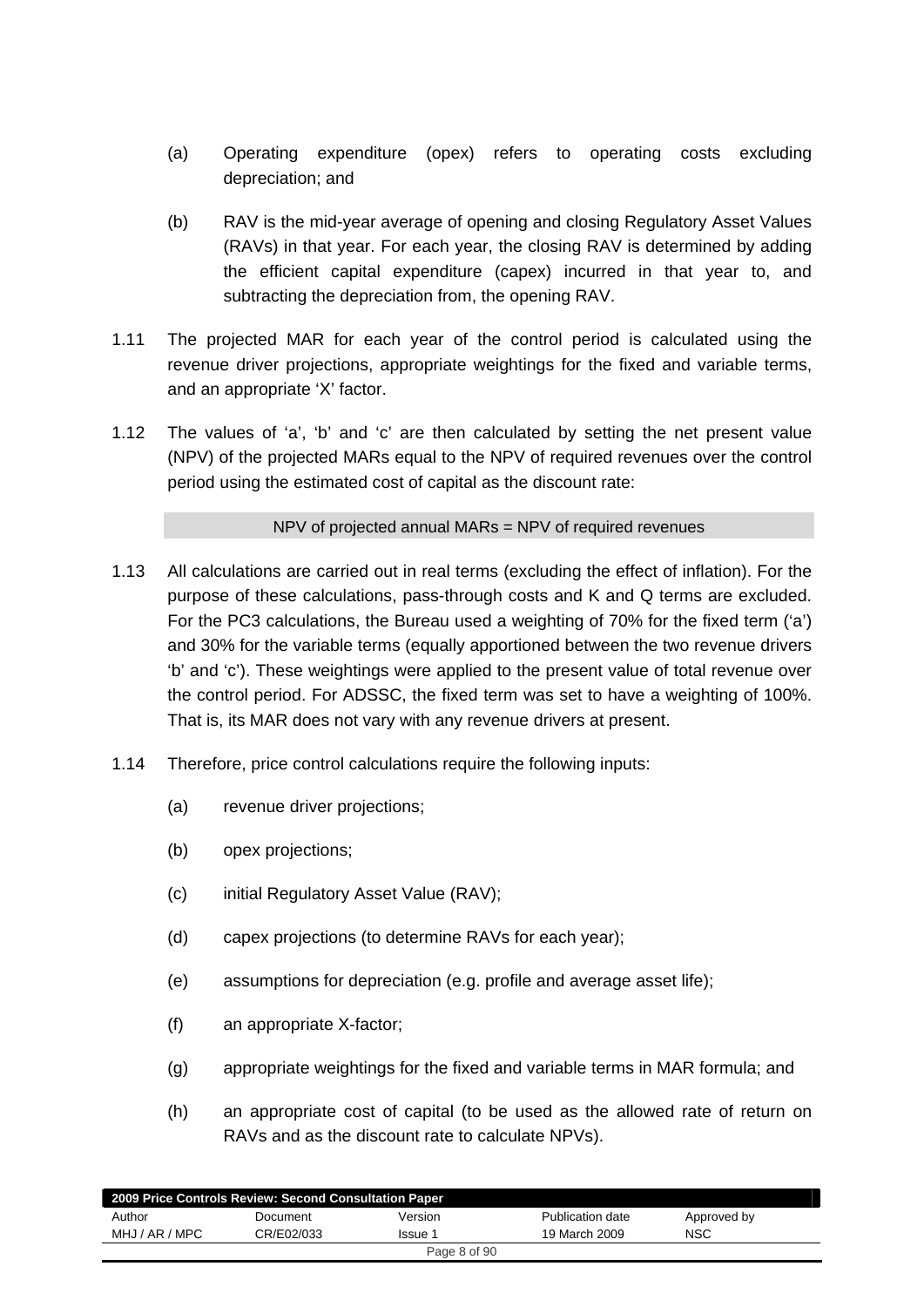1.15 The Bureau has used the following UAE CPI data and assumption for conversion of nominal prices into real prices or vice versa in this paper:

| $1400 \cdot 141 \cdot 141$ |       |       |        |        |        |             |               |       |        |              |        |        |
|----------------------------|-------|-------|--------|--------|--------|-------------|---------------|-------|--------|--------------|--------|--------|
|                            | 1998  | 1999  | 2000   | 2001   | 2002   | 2003        | 2004          | 2005  | 2006   | 2007         | 2008   | 2009   |
| <b>UAE CPI</b>             | 96.57 | 98.64 | 100.00 | 102.80 | 105.80 | 109.10      | 114.60 121.70 |       | 133.00 | 147.80       | 164.25 | 174.10 |
| UAE Inflation              |       | 2.15% | 1.37%  | 2.80%  |        | 2.92% 3.12% | 5.04%         | 6.20% |        | 9.29% 11.13% | 11.13% | 6.00%  |

#### **Table 1.2: UAE CPI Assumptions**

Source: UAE Ministry of Economy (Base year 2000 = 100)

Notes: 2008 and 2009 CPIs are Bureau's assumptions. UAE CPI figures for 1998 and 1999 with base year 2000 = 100 have been derived form CPI figures with base year  $1995 = 100$ .

#### **Progress on the 2009 price controls review**

1.16 The First Consultation Paper in November 2008 set out the timetable for the current review. **Table 1.3** below summarises the progress to date against that timetable:

| <b>Target Date</b> | Task                                         | <b>Actual Date</b> |
|--------------------|----------------------------------------------|--------------------|
| November 2008      | Bureau published First Consultation Paper    | 18 November 2008   |
| 5 January 2009     | <b>Responses to First Consultation Paper</b> |                    |
|                    | AADC                                         | 27 January 2009    |
|                    | ADDC                                         | 22 January 2009    |
|                    | <b>ADSSC</b>                                 | 13 January 2009    |
|                    | ADWEA                                        | 28 December 2008   |
|                    | TRANSCO                                      | 5 January 2009     |
| <b>March 2009</b>  | Bureau published Second Consultation Paper   | 19 March 2009      |

**Table 1.3: Progress to date on 2009 Price Controls Review** 

- 1.17 The Bureau has received detailed responses to its First Consultation Paper from each concerned licensee. These responses are discussed in the relevant sections of this paper. The Bureau also met with AADC and ADDC separately in January and February 2009 at their request to discuss the paper and their responses.
- 1.18 In some cases, the responses to the First Consultation Paper were delayed by one to three weeks. However, we have tried to minimise the impact of this delay on the timetable for the remainder of the review. **Table 1.4** below sets out the timetable for the remainder of the review while keeping the six-week period for the companies to respond to the consultation papers:

| <b>Approximate Date</b> | Task                                                          |
|-------------------------|---------------------------------------------------------------|
| 30 April 2009           | Companies to respond to Second Consultation Paper             |
| 15 June 2009            | Bureau to publish Draft Proposals                             |
| 30 June 2009            | <b>Companies to submit Audited Separate Business Accounts</b> |
| 30 July 2009            | Companies to respond to Draft Proposals                       |
| 15 September 2009       | Bureau to publish Final Proposals                             |

#### **Table 1.4: Remaining timetable for 2009 Price Controls Review**

| 2009 Price Controls Review: Second Consultation Paper |            |              |                  |             |  |
|-------------------------------------------------------|------------|--------------|------------------|-------------|--|
| Author                                                | Document   | Version      | Publication date | Approved by |  |
| MHJ / AR / MPC                                        | CR/E02/033 | Issue 1      | 19 March 2009    | <b>NSC</b>  |  |
|                                                       |            | Page 9 of 90 |                  |             |  |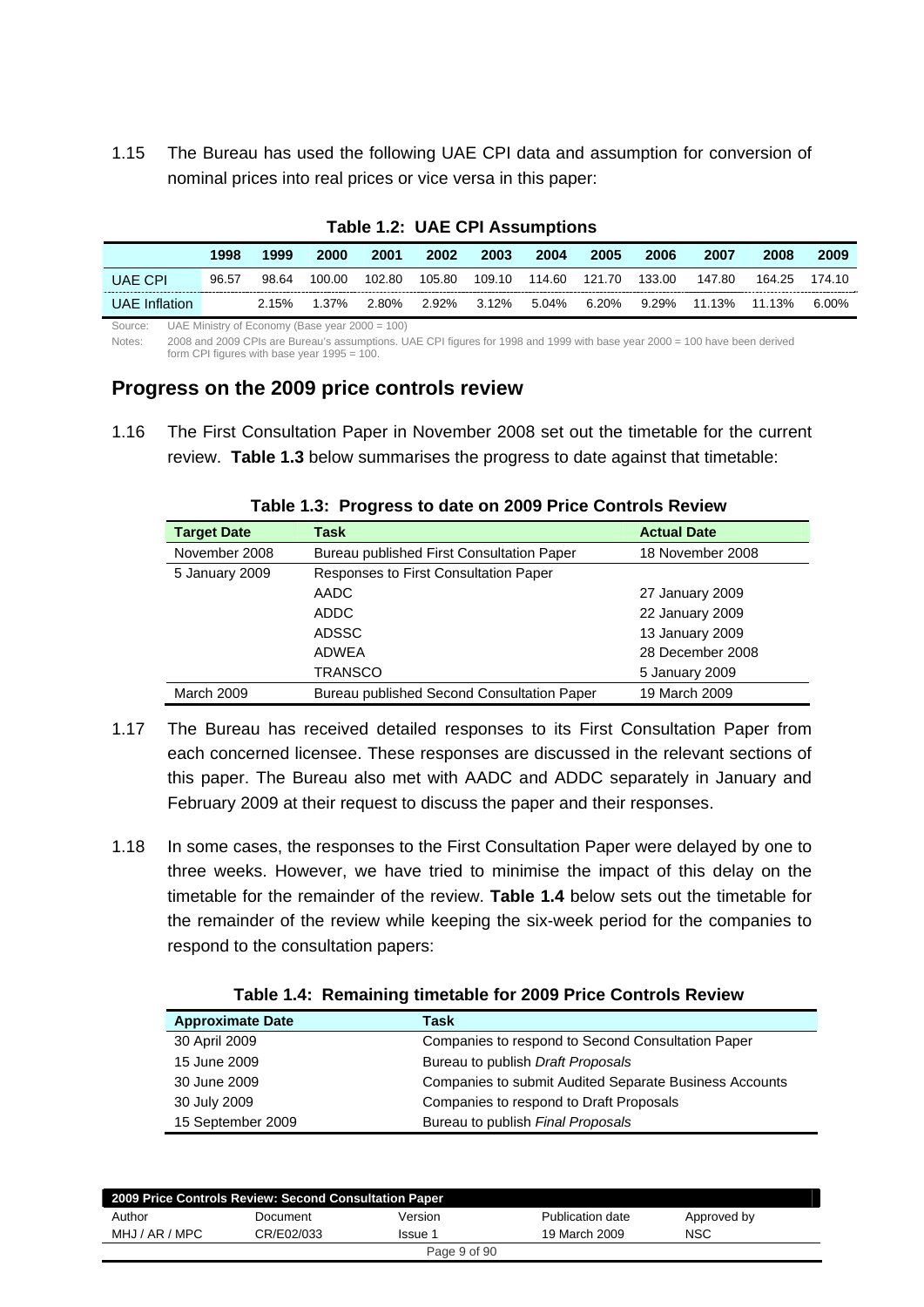# **Introduction**

- 2.1 The First Consultation Paper discussed the type of regulation, and the form, duration, and scope of the price controls. The discussion reflected the Bureau's desire to see more incentives for these companies to improve their performance, particularly on system metering and loss reduction.
- 2.2 This Section 2 summarises and assesses the views of the respondents to the First Consultation Paper on these fundamental issues. The Bureau agrees with many of the suggestions put forward by the respondents. In other cases, where the Bureau does not presently agree to the responses, or where it proposes changes or refinements to the respondents' suggestions, then this section explains the reasons. These responses have helped the Bureau to further develop its current thinking on various issues, as set out below.

# **Type of regulation**

## *First Consultation Paper*

- 2.3 The First Consultation Paper discussed the two main types of regulation; namely, rate of return (ROR) regulation and price cap (or CPI-X) regulation, and certain variants of these approaches. In practice, ROR and price cap regulation are quite similar. The main difference between the two approaches relates to the period between the resetting of price controls (longer in the case of CPI-X regulation). By virtue of this difference, ROR regulation reduces perceived risk (and hence cost of capital) for a company. However, CPI-X regulation gives the company a greater incentive for efficiency.
- 2.4 To ensure consistency in the regulatory framework established for the sector, the First Consultation Paper set out the Bureau's belief that all the network companies should remain subject to CPI-X regulation. The paper considered that the efficiency incentives inherent in this approach are consistent with the Bureau's statutory duty towards an efficient and economic sector (Article 54 of Law No.2 of 1998).

#### *Responses*

2.5 All the respondents to the First Consultation Paper supported the continuation of CPI-X regulation. AADC, ADDC and ADSSC however raised concerns about the appropriateness of the UAE CPI as the price escalation index in the price controls.

| 2009 Price Controls Review: Second Consultation Paper |            |               |                  |             |  |
|-------------------------------------------------------|------------|---------------|------------------|-------------|--|
| Author                                                | Document   | Version       | Publication date | Approved by |  |
| MHJ / AR / MPC                                        | CR/E02/033 | Issue 1       | 19 March 2009    | NSC         |  |
|                                                       |            | Page 10 of 90 |                  |             |  |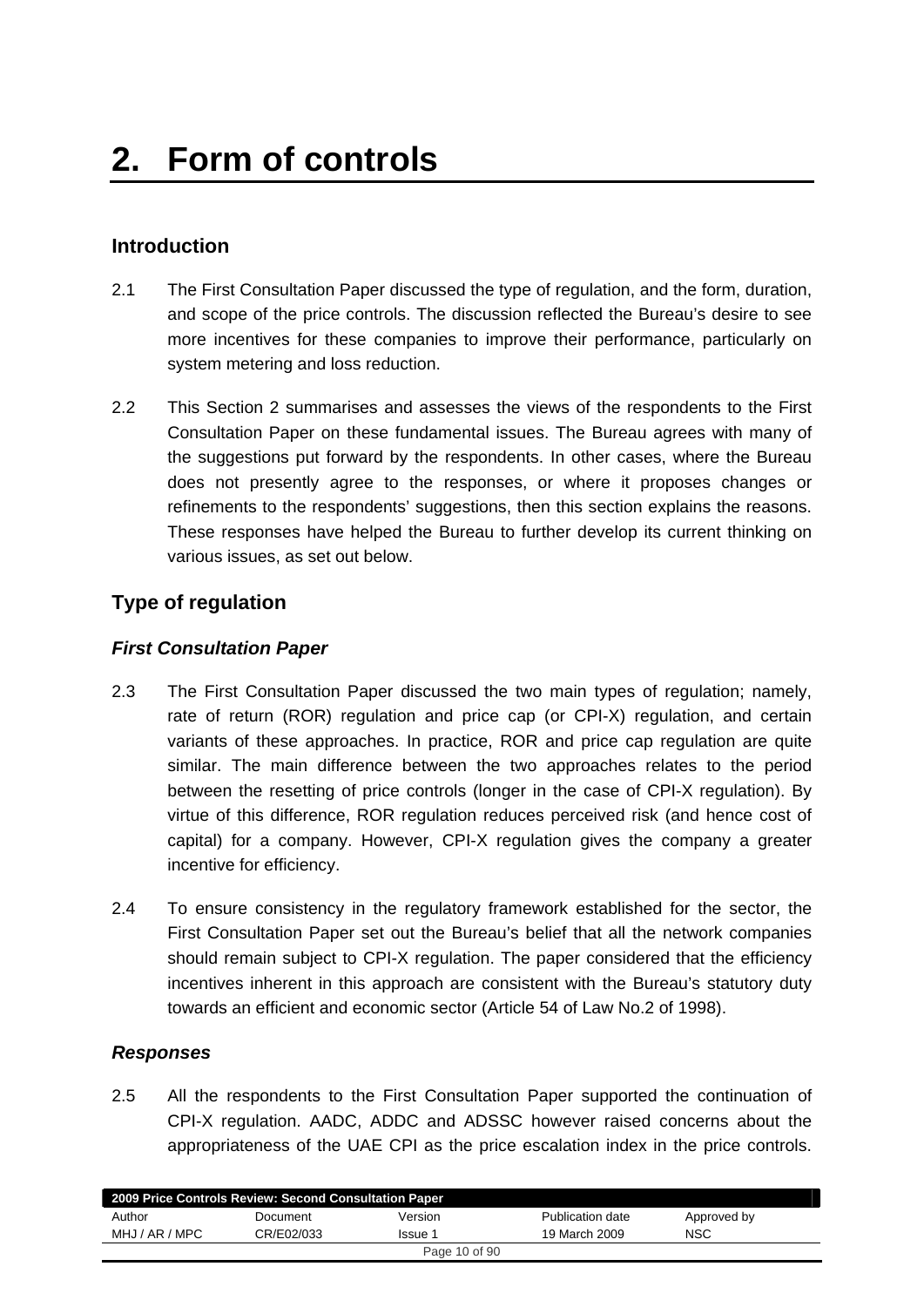AADC and ADDC suggested the use of Abu Dhabi CPI as more representative of the costs in the Emirate of Abu Dhabi. ADSSC believed that construction costs are not fully reflected in the UAE CPI and suggested that the price index should reflect the business costs as accurately as possible.

2.6 AADC and ADDC also raised a wide variety of issues relating to the sector structure, laws and regulation, and to the subsidy levels and structures of the final customer tariffs. ADDC, for example, suggested that it should take over the activities of ADWEC. The Bureau however considers that many of the points raised, such as tariffs, are outside the scope of the price controls review. However, where relevant, the points raised are discussed in the related sections of this paper.

#### *Assessment of responses*

- 2.7 Both the UAE CPI and Abu Dhabi CPI are published by the Ministry of Economy. However, UAE CPI is more widely used and quoted than Abu Dhabi CPI. More importantly, the use of the national CPI (rather than a regional CPI) is a convention and a standard practice by the regulators around the world.
- 2.8 The following table compares the inflation rates measured by the two indices since 1999:

|                   | 1999     | 2000     | 2001     | 2002  | 2003      | 2004      | 2005     | 2006     | 2007   |
|-------------------|----------|----------|----------|-------|-----------|-----------|----------|----------|--------|
| <b>UAE CPI</b>    | 2.15%    | $1.37\%$ | 2.80%    | 2.92% | 3.12%     | 5.04%     | 6.20%    | 9.29%    | 11.13% |
| Abu Dhabi CPI     | 0.42%    | 0.63%    | 3.10%    | 3.10% | 3.01%     | 5.02%     | 6.26%    | 8.67%    | 11.67% |
| <b>Difference</b> | $-1.73%$ | $-0.74%$ | $0.30\%$ | 0.19% | $-0.11\%$ | $-0.02\%$ | $0.07\%$ | $-0.61%$ | 0.54%  |

#### **Table 2.1: Inflation as measured by UAE and Abu Dhabi CPIs**

Source: Bureau's calculations based on CPI data from the UAE Ministry of Economy

- 2.9 Since 1998, accumulated CPI inflation for UAE is 54.21%, compared to 49.87% for Abu Dhabi, and so the use of UAE CPI in the price controls to date has benefited the sector companies. It would thus not be appropriate to switch to Abu Dhabi CPI simply on the ground that it is expected to be higher than the UAE CPI in the near future. In case of such a change (which we do not support), an appropriate financial adjustment would be necessary to offset the higher revenues previously earned by the companies due to the use of the UAE CPI in the past.
- 2.10 The Bureau acknowledges that the UAE CPI may not fully reflect changes in construction costs. In contrast to some other countries, there is no officially published index in the UAE that reflects construction prices. However, we believe that such concerns are addressed by our ex-post approach to capex discussed in Section 5. In any case, recent reports indicate that pressure on construction costs has eased

| 2009 Price Controls Review: Second Consultation Paper |            |               |                  |             |  |
|-------------------------------------------------------|------------|---------------|------------------|-------------|--|
| Author                                                | Document   | Version       | Publication date | Approved by |  |
| MHJ / AR / MPC                                        | CR/E02/033 | Issue 1       | 19 March 2009    | NSC         |  |
|                                                       |            | Page 11 of 90 |                  |             |  |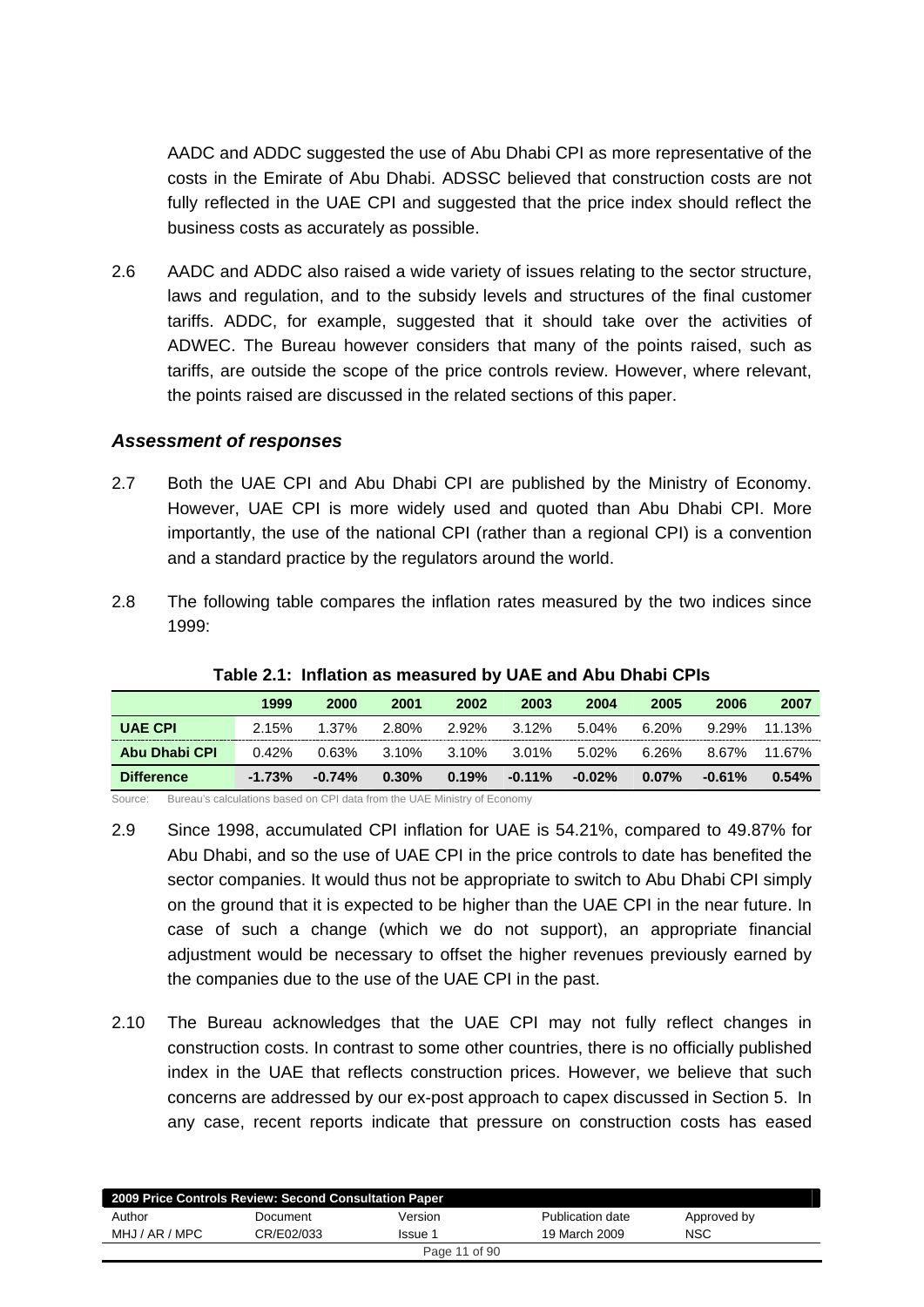significantly, such that real reductions in construction prices may be expected in the near term.<sup>1</sup>

#### *Bureau's current thinking*

2.11 CPI-X regulation should continue to apply to all the network companies, with UAE CPI to continue to be used as the price escalation index.

# **Form of regulation**

## *First Consultation Paper*

- 2.12 The First Consultation Paper discussed in some detail the three main forms of CPI-X price controls: (a) revenue yield control (i.e., a cap on the revenue per unit of output); (b) "pure" revenue cap (i.e., an overall lump-sum limit on annual revenue), and (c) the hybrid approach (i.e., a revenue cap consisting both of a fixed component plus one or more output-based "revenue drivers"). The price controls for Abu Dhabi network companies have to date taken the hybrid form of revenue caps. The current price control for ADSSC is however a "pure" revenue cap.
- 2.13 The hybrid form incentivises a company to meet the growing demand on its services while at the same time limiting the deviation of revenues from costs. The revenue drivers and their weights in MAR formula can be defined to reflect a number of considerations including the cost structure of the companies.
- 2.14 Based on the experience to date in the sector and to ensure consistency over time, the First Consultation Paper stated the Bureau's thinking to continue with this form of control for PC4 for AADC, ADDC and TRANSCO and to consider adoption of the same form of control for ADSSC, by identifying suitable revenue drivers.

## *Responses*

1

2.15 Respondents to the First Consultation Paper supported the hybrid form of revenue cap for all four network companies.

## *Bureau's current thinking*

2.16 The hybrid form of revenue caps should continue for AADC, ADDC and TRANSCO and should be introduced for ADSSC with suitable revenue drivers.

<sup>1</sup> For example, refer to two articles entitled *"Construction costs in UAE decline by 30%"* and *"Construction costs down 71% since Aug"* published on the website www.business24-7.ae on 2 and 8 February 2009, respectively.

|                | 2009 Price Controls Review: Second Consultation Paper |               |                  |             |
|----------------|-------------------------------------------------------|---------------|------------------|-------------|
| Author         | Document                                              | Version       | Publication date | Approved by |
| MHJ / AR / MPC | CR/E02/033                                            | Issue 1       | 19 March 2009    | <b>NSC</b>  |
|                |                                                       | Page 12 of 90 |                  |             |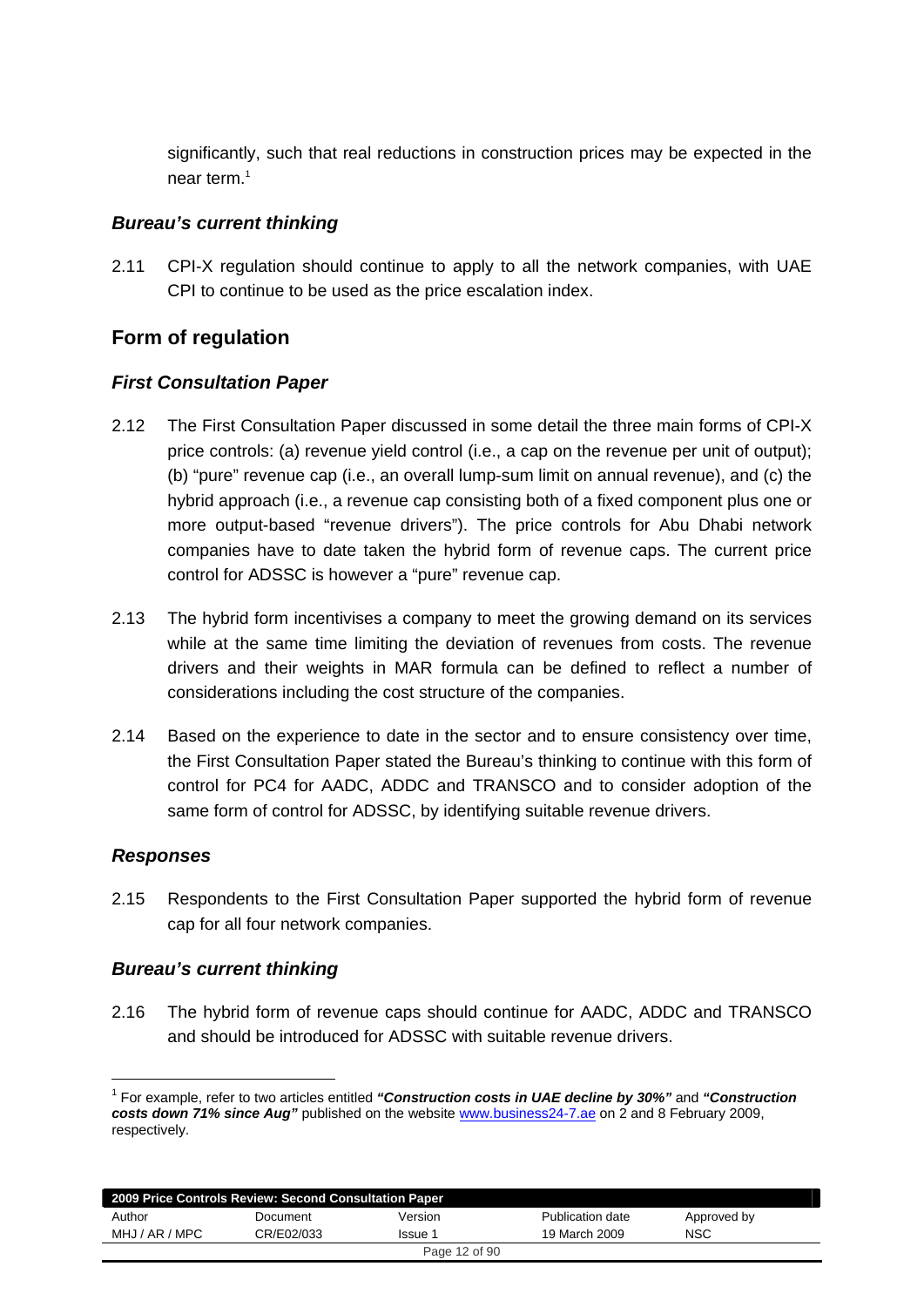# **Choice of revenue drivers**

## *First Consultation Paper*

2.17 The table below summarises the current revenue drivers for each company, along with the weight of each term in the PC3 MAR formula. These weightings were applied to the present value of total revenue over the control period at the last price control review. The weightings thus varied slightly from year to year, depending on the relative movement in revenue drivers in each year.

| Company                      | <b>Revenue Driver</b>     | <b>Weight in MAR formula</b> |  |  |  |  |  |
|------------------------------|---------------------------|------------------------------|--|--|--|--|--|
| AADC / ADDC                  | Fixed term                | 70%                          |  |  |  |  |  |
| (both water and electricity) | Customer numbers          | 15%                          |  |  |  |  |  |
|                              | Metered units distributed | 15%                          |  |  |  |  |  |
| <b>TRANSCO</b>               | Fixed term                | 70%                          |  |  |  |  |  |
| (both water and electricity) | Metered peak demand       | 15%                          |  |  |  |  |  |
|                              | Metered units transmitted | 15%                          |  |  |  |  |  |
| <b>ADSSC</b>                 | Fixed term                | 100%                         |  |  |  |  |  |

**Table 2.2: Revenue drivers in current price controls** 

- 2.18 In addition to reflecting the company's cost structure, the revenue drivers may serve other purposes, such as to provide incentives to improve network metering. However, the First Consultation Paper discussed the undesirable incentives inherent in the existing "metered units distributed" revenue driver for AADC and ADDC, which may encourage excessive water and electricity consumption, and indicated the need for alternative methods to provide stronger incentives for metering and loss reduction (discussed later in this section).
- 2.19 The First Consultation Paper stated the Bureau's thinking to retain the existing revenue drivers for all companies for the PC4 controls while strengthening the incentives for metering and loss reduction, and to introduce revenue drivers for ADSSC such as customer numbers and a measure of load (volume).

#### *Responses*

- 2.20 Responses to the First Consultation Paper on the revenue drivers were mixed reflecting the specific issues faced by the respective companies:
	- (a) AADC highlighted the conflict between the growth incentives via the existing revenue drivers and the government requirements for demand restraint. It suggested a number of alternative revenue drivers such as annual rates of growth in customer numbers and network coverage, number of customers per

| 2009 Price Controls Review: Second Consultation Paper |            |               |                  |             |  |
|-------------------------------------------------------|------------|---------------|------------------|-------------|--|
| Author                                                | Document   | Version       | Publication date | Approved by |  |
| MHJ / AR / MPC                                        | CR/E02/033 | Issue 1       | 19 March 2009    | NSC         |  |
|                                                       |            | Page 13 of 90 |                  |             |  |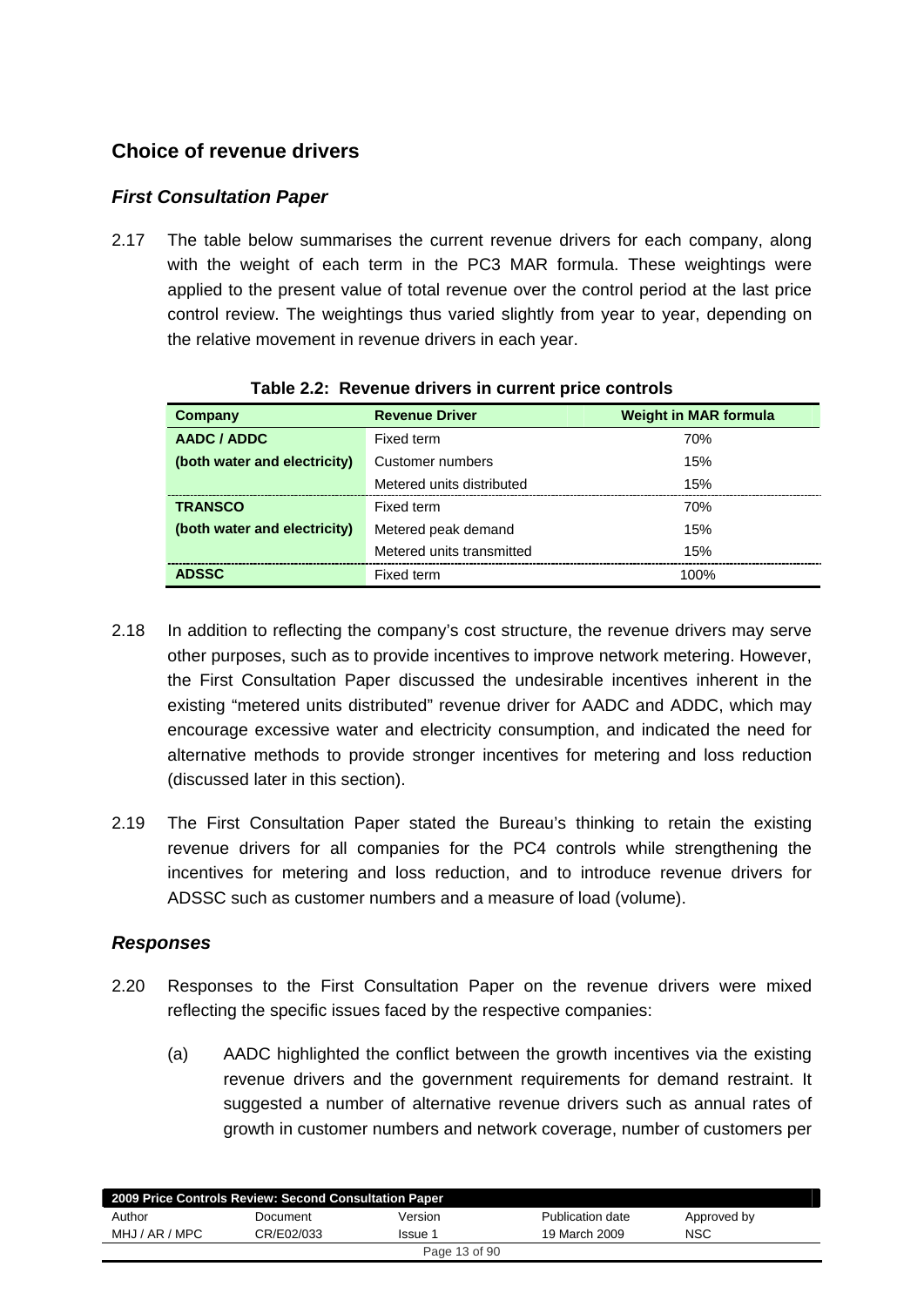square meter (customer density), and the ratio between the quantity of water or electricity delivered to customers and the quantity of water or electricity received from TRANSCO. AADC also proposed that the weights of the fixed and variable terms of the MAR formula should reflect the cost structure specific to each company.

- (b) ADDC expressed its preference for the continuation of the existing revenue drivers. It however suggested reducing the weight of metered units distributed revenue driver and increasing that of the fixed term in order to avoid MAR volatility over the control period.
- (c) ADSSC accepted the introduction of suitable revenue drivers in principle. It however highlighted the need for further discussion on the choice of revenue drivers as it considered customer numbers or a measure of load would not adequately cover the nature of the service.
- (d) TRANSCO considered the existing "metered peak demand" and "metered units transmitted" revenue drivers to be inappropriate. This is because, while TRANSCO has obligations under the Metering and Data Exchange Code (MDEC) to ensure its system metering, it does not have direct control over either installing or maintaining the MDEC compliant interface meters and has limited means of forcing the distribution companies to do so. TRANSCO also presented its calculations to show significant losses resulted from these revenue drivers in the past. TRANSCO therefore suggested the introduction of suitable metering revenue drivers for the owners of these meters (i.e., the distribution companies) to provide them with the required incentives. It also suggested to redefine its revenue drivers as "total" (rather than "metered") peak demands and units transmitted, and to introduce a new PIS Category A indicator to incentivise TRANSCO to fulfil its obligations under MDEC.

#### *Assessment of responses*

- 2.21 The Bureau's views on the companies' responses are as follows:
	- (a) The Bureau acknowledges the undesirable incentives of the current revenue drivers highlighted by AADC. However, AADC's suggested alternative growth rate-related revenue drivers seem to suffer from similar shortcomings. It is also worth clarifying that the price control calculations do not assume the same benchmarks on network density or topography for AADC and ADDC. Recognising the undesirable incentives of the "metered units distributed" revenue drivers for AADC and ADDC, the Bureau is currently minded to

| 2009 Price Controls Review: Second Consultation Paper |            |               |                  |             |  |
|-------------------------------------------------------|------------|---------------|------------------|-------------|--|
| Author                                                | Document   | Version       | Publication date | Approved by |  |
| MHJ / AR / MPC                                        | CR/E02/033 | Issue 1       | 19 March 2009    | NSC         |  |
|                                                       |            | Page 14 of 90 |                  |             |  |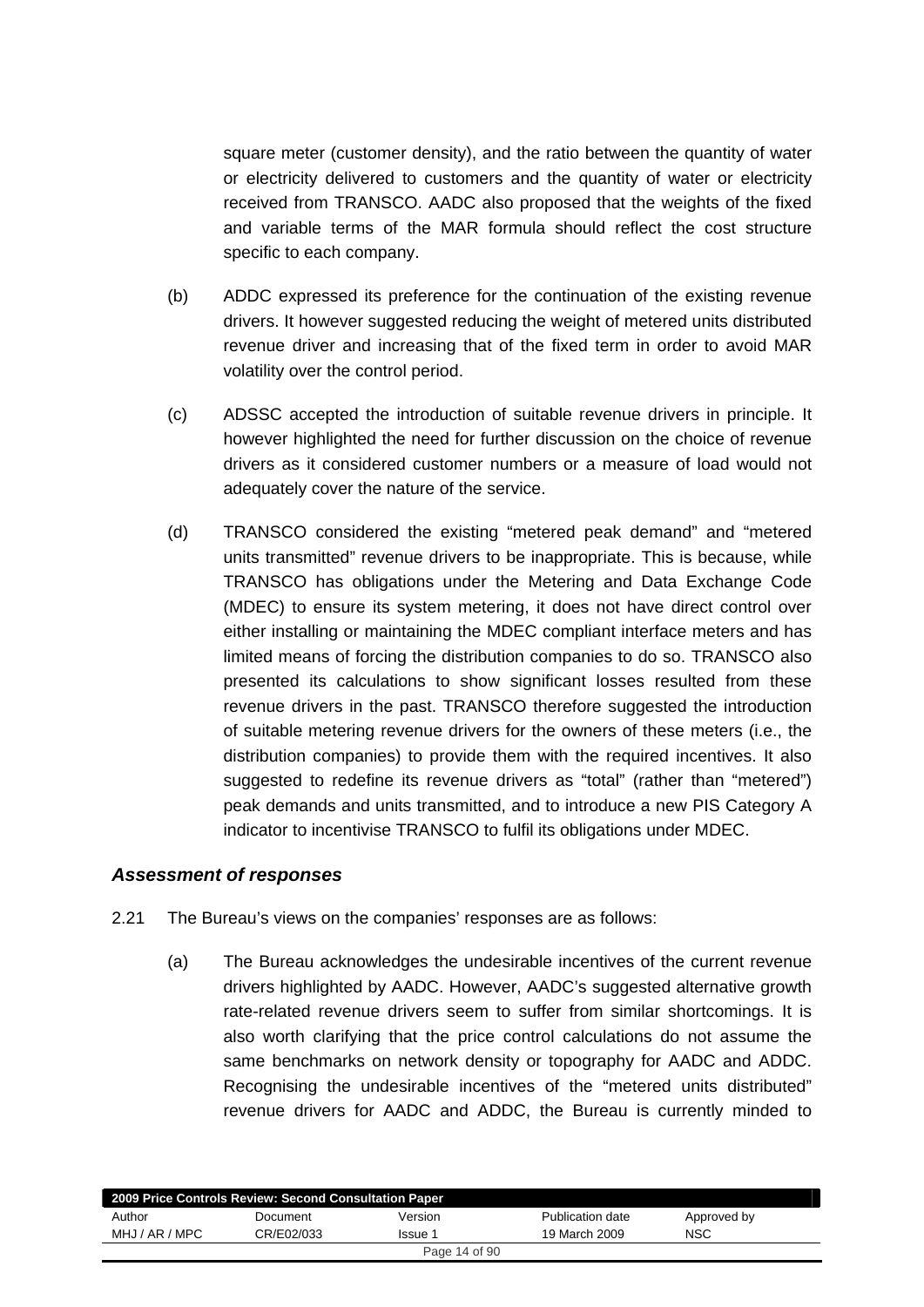reduce their weights from 15% to 5%, with a corresponding increase in the weights of the fixed terms for these companies from 70% to 80%.

- (b) As suggested by ADDC, the Bureau is currently minded to retain the existing revenue drivers with revised weights of the fixed and variable terms in the MAR formula as indicated above.
- (c) The Bureau acknowledges that customer numbers or a measure of load alone would not fully reflect ADSSC's cost structure or nature of its service. A further important criterion in the choice of revenue driver is the ability to audit the required data. For this reason, the Bureau now suggests customer numbers and annual flow received at treatment plants as revenue drivers for ADSSC, but is open to consider alternative suggestions.
- (d) With regards to TRANSCO's response, the Bureau believes that TRANSCO has licence and MDEC obligations to ensure interface metering and that TRANSCO may not have exhausted all reasonable efforts to comply with these obligations. On the loss of revenue highlighted by TRANSCO's calculations, such losses would not have arisen were it not for TRANSCO's own forecasting errors in its revenue driver projections which were adopted at the 2005 price control review. However, we recognise the shared responsibility of the companies argued by TRANSCO and are therefore proposing a new PIS Category A indicator for AADC and ADDC at this review to incentivise interface metering (see Section 7).

#### *Bureau's current thinking*

2.22 In view of the above, the Bureau's current thinking on the revenue drivers for PC4 and their weightings in the MAR formulae is summarised below:

| Company                      | <b>Revenue driver</b>           | <b>Weight in MAR formula</b> |
|------------------------------|---------------------------------|------------------------------|
| AADC / ADDC                  | Fixed term                      | 80%                          |
| (both water and electricity) | Customer numbers                | 15%                          |
|                              | Metered units distributed       | 5%                           |
| <b>TRANSCO</b>               | Fixed term                      | 70%                          |
| (both water and electricity) | Metered peak demand             | 15%                          |
|                              | Metered units transmitted       | 15%                          |
| <b>ADSSC</b>                 | Fixed term                      | 70%                          |
|                              | Customer numbers                | 15%                          |
|                              | Annual flow at treatment plants | 15%                          |

| Table 2.3: Bureau's current thinking on revenue drivers for PC4 |  |  |  |
|-----------------------------------------------------------------|--|--|--|
|                                                                 |  |  |  |

| 2009 Price Controls Review: Second Consultation Paper |            |               |                  |             |
|-------------------------------------------------------|------------|---------------|------------------|-------------|
| Author                                                | Document   | Version       | Publication date | Approved by |
| MHJ / AR / MPC                                        | CR/E02/033 | lssue 1       | 19 March 2009    | <b>NSC</b>  |
|                                                       |            | Page 15 of 90 |                  |             |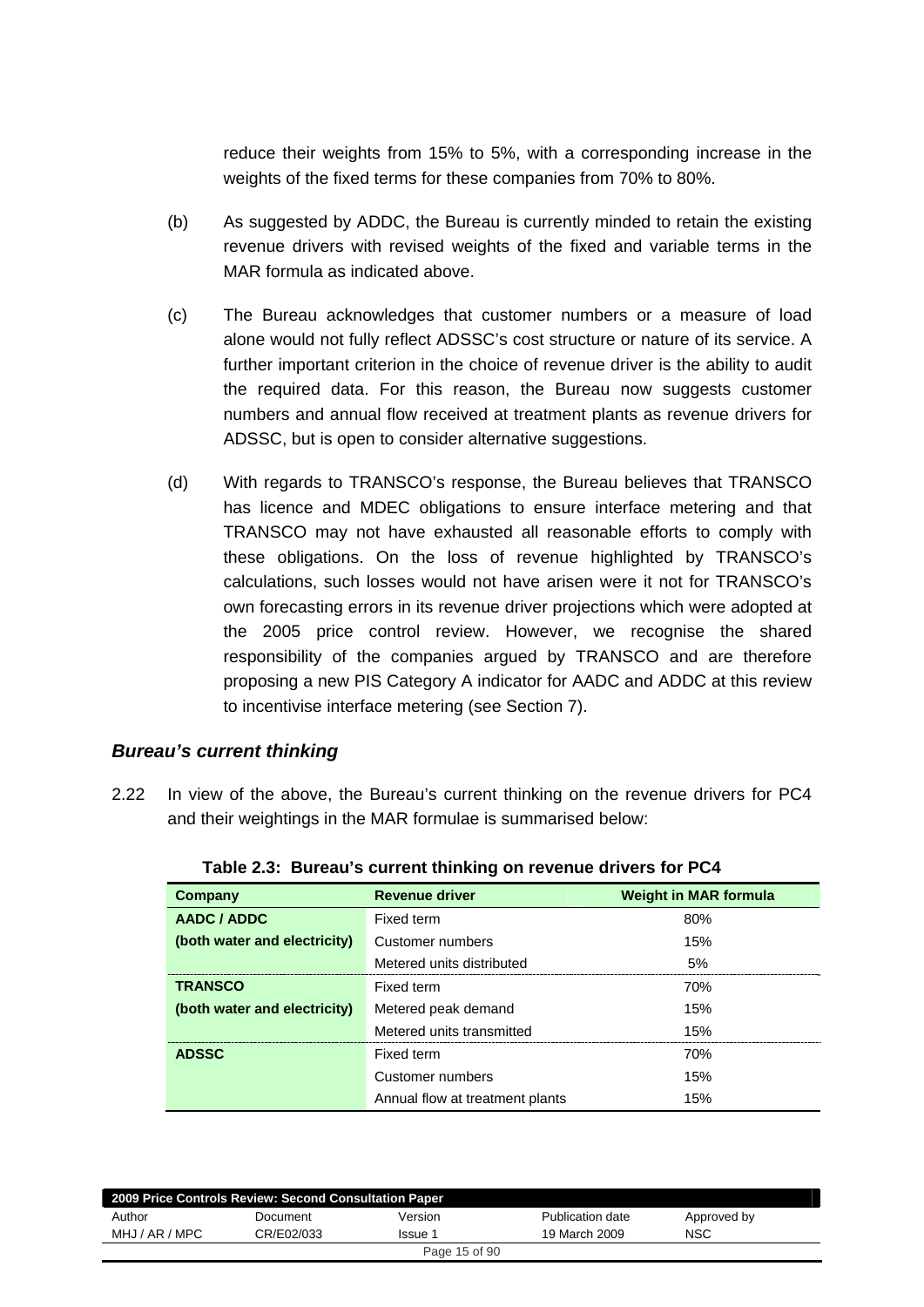2.23 In view of the reduced weighting of the 'metered units distributed' revenue driver, we are proposing a new indicator to incentivise customer metering and distribution loss reduction (see below). The Bureau is also currently minded to introduce a new PIS Category A indicator for AADC and ADDC to incentivise interface metering (for both water and electricity) – see Section 7.

# **Distribution Loss Reduction Incentive**

## *First Consultation Paper*

2.24 The First Consultation Paper, while discussing the undesirable incentives inherent in the existing "metered units distributed" revenue driver for AADC and ADDC, indicated the need to retain and strengthen methods to provide positive incentives for metering and loss reduction. One such method suggested was to provide incentives for distribution companies (via a new revenue driver or a PIS Category A indicator) to improve the ratio of (a) measured water (or electricity) delivered to customers to (b) the total water (or electricity) received from the transmission system.

## *Responses*

- 2.25 In its response to the First Consultation Paper, AADC's suggestions for alternative revenue drivers included the ratio between the quantity of water or electricity delivered to customers and the quantity of water or electricity received from TRANSCO.
- 2.26 ADDC suggested that system metering and/or loss incentive should first be introduced as a PIS Category B indicator before being considered as a Category A indicator. This would allow sufficient time to gain confidence in such a performance measurement before moving to Category A.

#### *Assessment of responses*

- 2.27 AADC's alternative revenue driver, based on the ratio between quantities of water or electricity delivered to customers and those received from TRANSCO, is similar to the one indicated in the First Consultation Paper.
- 2.28 Regarding ADDC's suggestion, while the Bureau agrees in principle to testing a measure first under Category B, a measure can be (and has been in the past) introduced directly as a Category A indicator if it meets the relevant objective criteria. The Bureau also agrees that the loss measure will have some metering issues and will need some estimation to be verified by the independent Technical Assessor, as part of the Price Control Return (PCR) audit.

| 2009 Price Controls Review: Second Consultation Paper |            |         |                  |             |  |  |
|-------------------------------------------------------|------------|---------|------------------|-------------|--|--|
| Author                                                | Document   | Version | Publication date | Approved by |  |  |
| MHJ / AR / MPC                                        | CR/E02/033 | Issue 1 | 19 March 2009    | <b>NSC</b>  |  |  |
| Page 16 of 90                                         |            |         |                  |             |  |  |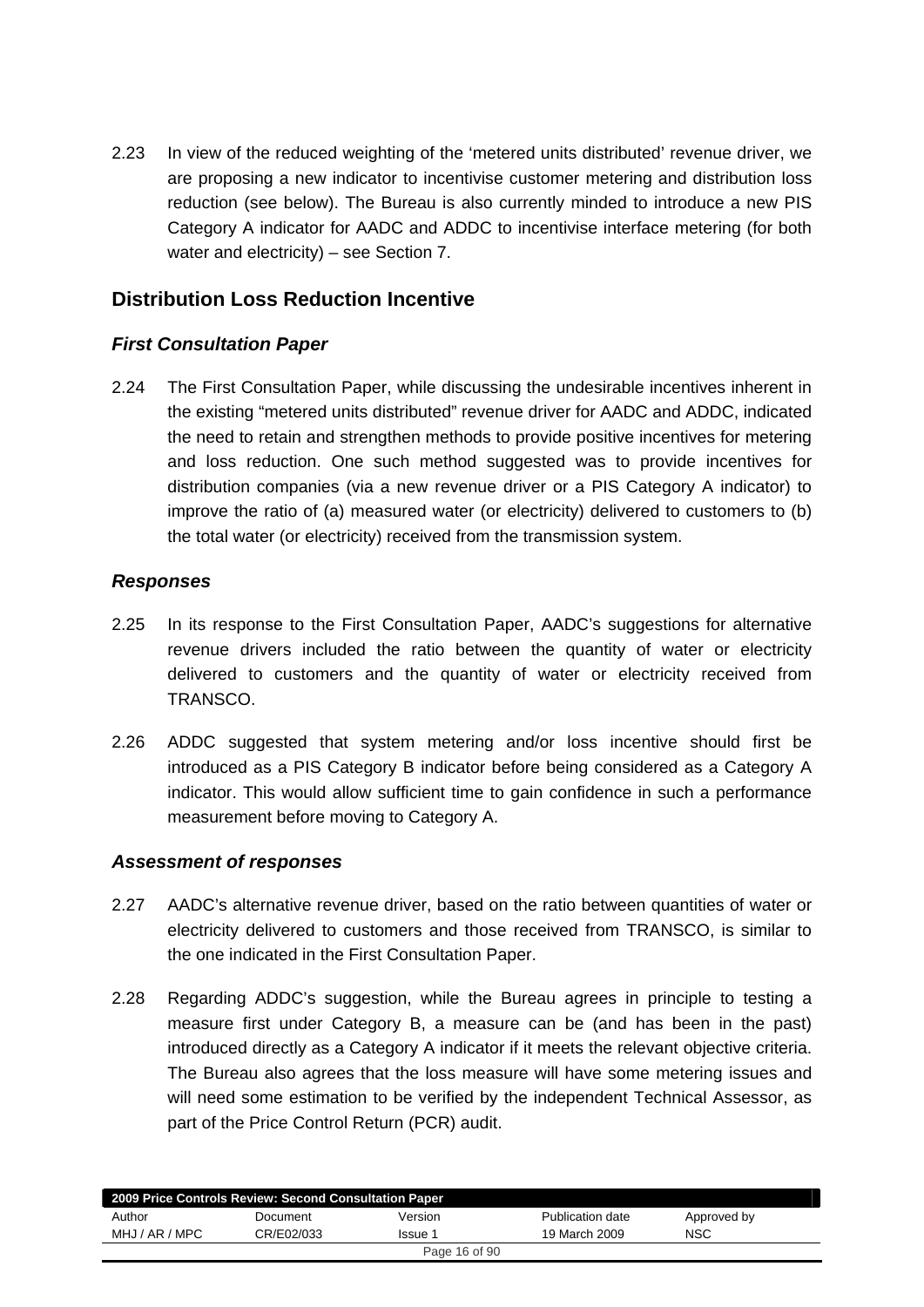#### *Bureau's current thinking*

2.29 The Bureau is currently minded to introduce a new term (to be referred to as the "Distribution Loss Reduction Incentive") in the MAR formulae for AADC and ADDC for both water and electricity businesses to incentivise reduction in distribution system losses. Each year, the company's performance will be assessed against the actual performance in the previous year in terms of the ratio of (i) measured quantity of water or electricity delivered to customers to (ii) total quantity of water or electricity received from the transmission system. The Distribution Loss Incentive term will then increase (i.e., bonus) or decrease (i.e., penalty) the MAR for the performance improvement or deterioration over the previous year. Given the importance of these matters, the Bureau further proposes to allow MAR variation in any given year for such performance up to 2% of the company's "own" MAR (i.e., excluding pass through costs) in that year.

# **Duration of controls**

## *First Consultation Paper*

- 2.30 The duration of a price control needs to strike a balance between providing incentives for efficiency and reducing exposure to unanticipated outcomes. Internationally, the control period for CPI-X regulation is usually 4-5 years. In Abu Dhabi, the choice of a shorter duration in the early years was driven by a general lack of reliable and audited data on companies' performance as well as companies' preference for a shorter control duration due to the uncertainties within the sector. However, since then, there has seen significant improvement in the availability of audited and reliable data in terms of separate business accounts (SBAs), price control returns (PCRs) and Annual Information Submission (AIS) supported by independent Technical Assessor's (TA) report. Furthermore, the companies' increasing costs also indicate the need for stronger incentives to reduce these costs.
- 2.31 The First Consultation Paper therefore indicated that the new PC4 controls should apply for four or five years (from 2010 to 2013 or 2014) for all companies. This represents a reasonably long duration to provide strong efficiency incentives for the companies and is consistent with best international practice.

## *Responses*

2.32 In their responses to the First Consultation Paper, ADDC and ADSSC favoured a four-year control period for PC4. AADC, while recommending a three-year duration to reduce exposure to unanticipated outcomes, sought guidance on the opportunity cost

| 2009 Price Controls Review: Second Consultation Paper |            |         |                  |             |  |
|-------------------------------------------------------|------------|---------|------------------|-------------|--|
| Author                                                | Document   | Version | Publication date | Approved by |  |
| MHJ / AR / MPC                                        | CR/E02/033 | Issue 1 | 19 March 2009    | <b>NSC</b>  |  |
| Page 17 of 90                                         |            |         |                  |             |  |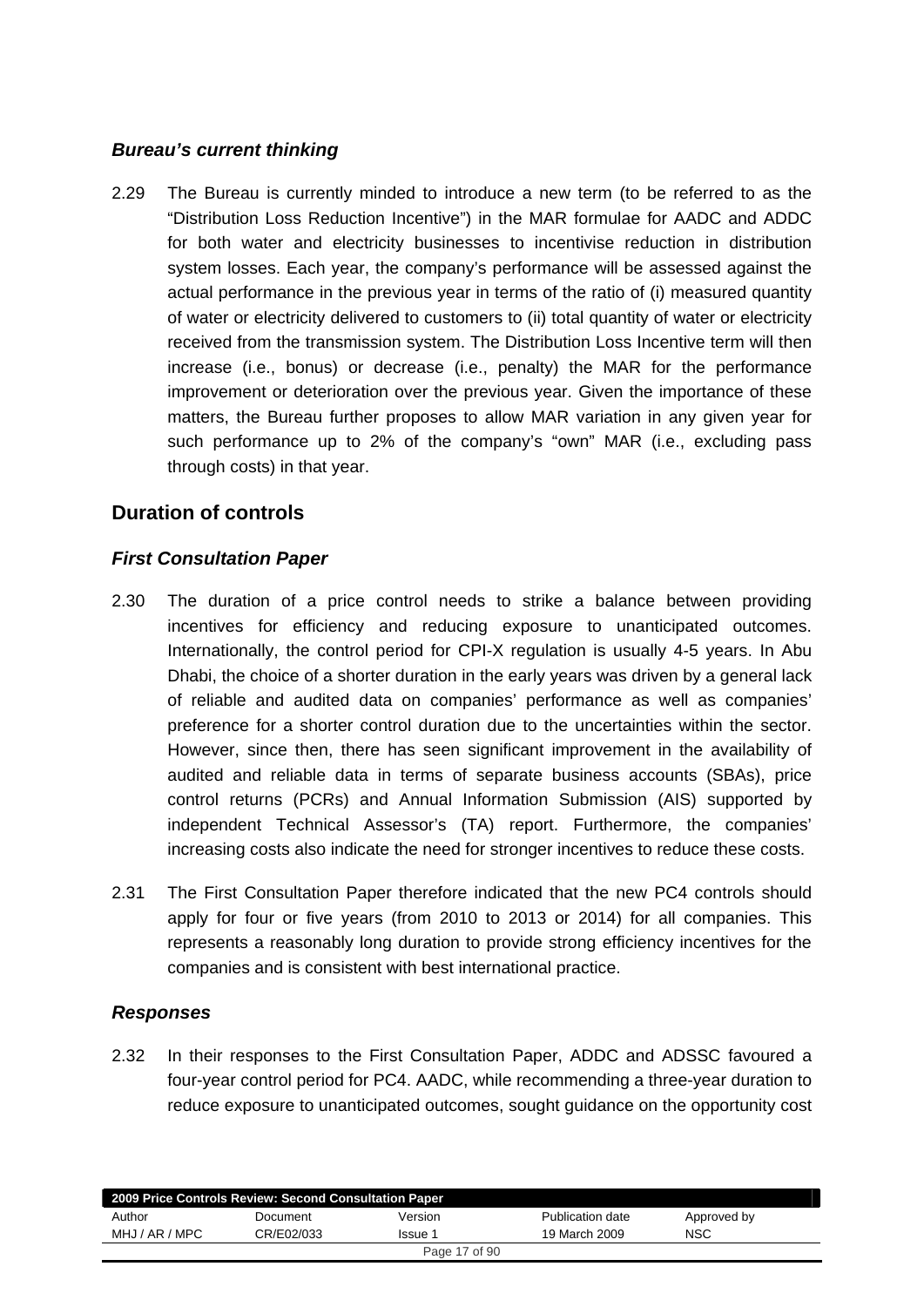or benefit foregone for not accepting a longer PC4 period. TRANSCO did not comment on this issue.

#### *Assessment of responses*

- 2.33 The Bureau agrees with ADDC and ADSSC that a four-year duration for PC4 strikes a better balance between providing incentives for efficiency and reducing exposure to unanticipated outcomes and is more consistent with international best practice than a three-year period.
- 2.34 The Bureau explained to AADC in the meeting held in January 2009 how the company could compare the financial implications of various control periods by using the Bureau's financial model provided to companies at the last price control review (or the model to be developed and provided to companies along with the Draft Proposals for PC4).

## *Bureau's current thinking*

2.35 PC4 controls should have a duration of four years (2010-2013).

# **Scope and separation of controls**

#### *First Consultation Paper*

- 2.36 Presently, there are separate price controls for the water and electricity businesses of AADC, ADDC and TRANSCO. There is no such separation of controls for the sewerage, wastewater treatment and disposal businesses of ADSSC, nor for the distribution and supply businesses of the distribution companies. The First Consultation Paper indicated no urgent need for such separation of controls for PC4.
- 2.37 The scope of the present price controls generally covers, via the definition of the term "Regulated Revenue" in the respective licences, all the income of these companies. However, the Regulated Revenue explicitly excludes any revenues from unlicensed activities for which the concerned company has received the consent of the Bureau, as required according to the licences (referred to as "Excluded Income" in the relevant licences). However, as discussed in Section 1, TRANSCO and the Bureau have agreed an understanding whereby TRANSCO's unlicensed transmission activities outside the Emirate of Abu Dhabi which share the same assets with the licensed activities (referred to as 'unlicensed shared' assets) are included within the scope of the current price controls.
- 2.38 The First Consultation Paper stated the Bureau's thinking to retain the existing scope and separation of price controls for all companies. However, necessary changes will

| 2009 Price Controls Review: Second Consultation Paper |            |         |                  |             |  |  |
|-------------------------------------------------------|------------|---------|------------------|-------------|--|--|
| Author                                                | Document   | Version | Publication date | Approved by |  |  |
| MHJ / AR / MPC                                        | CR/E02/033 | Issue 1 | 19 March 2009    | <b>NSC</b>  |  |  |
| Page 18 of 90                                         |            |         |                  |             |  |  |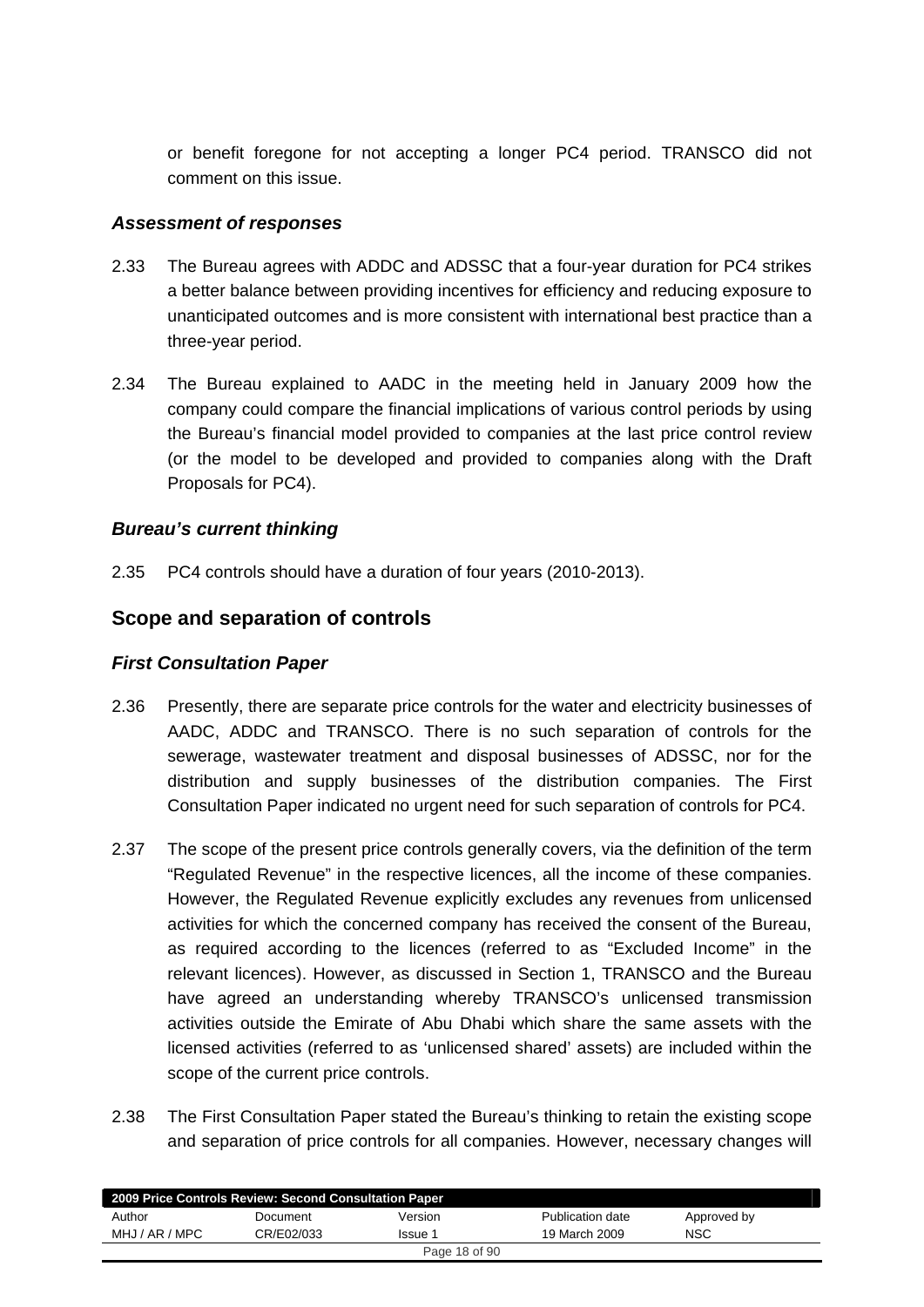be made to formally extend the scope of TRANSCO's price controls to include 'unlicensed shared' assets.

2.39 For AADC, ADDC and ADSSC, "Regulated Revenue" is defined in the licence to include any revenue which should be billed to and collected from their customers according to approved tariffs, rather than the revenue actually collected from the customers. The Bureau is satisfied with the overall concept and scope of this definition. However, the First Consultation Paper sought views on whether any changes are required to further clarify that such revenue includes all revenue which should have been billed to and collected from the customers as per the approved tariffs and charges, even if such revenue was not actually billed / collected.

#### *Responses*

- 2.40 All respondents to the First Consultation Paper agreed to retain the existing separation and scope of price controls.
- 2.41 ADDC also suggested removing the licence requirement for accounting separation between supply and distribution if separate supply is not part of the long term vision of the sector. ADDC also suggested a number of other structural changes including merging RASCO and ADWEC into its supply business (to deal with trading with GCC countries and embedded generation), removing accounting separation between water and electricity for its supply business, and merging RASCO's price controls into its price controls.
- 2.42 AADC sought confirmation that Regulated Revenue means revenues recorded on accruals basis rather than a cash basis of accounting.
- 2.43 TRANSCO raised an issue with regards to the licence requirement for separate business accounts (SBAs) for any unlicensed activity. It suggested that a materiality threshold (in terms of revenue) be incorporated into the licence so that the SBA requirement should apply only if the unlicensed activity exceeds such a threshold, in line with a current consent issued by the Bureau to TRANSCO in respect of the unlicensed activity "manpower services".

#### *Assessment of responses*

2.44 The current accounting separation between the separate businesses of each company ensures cost transparency. It could also facilitate the introduction of separate price controls for each business if needed in future, and the introduction of competition in potentially competitive businesses (such as the supply businesses of AADC and ADDC, or the treatment and disposal businesses of ADSSC). The Bureau

|                | 2009 Price Controls Review: Second Consultation Paper |               |                  |             |  |
|----------------|-------------------------------------------------------|---------------|------------------|-------------|--|
| Author         | Document                                              | Version       | Publication date | Approved by |  |
| MHJ / AR / MPC | CR/E02/033                                            | Issue 1       | 19 March 2009    | <b>NSC</b>  |  |
|                |                                                       | Page 19 of 90 |                  |             |  |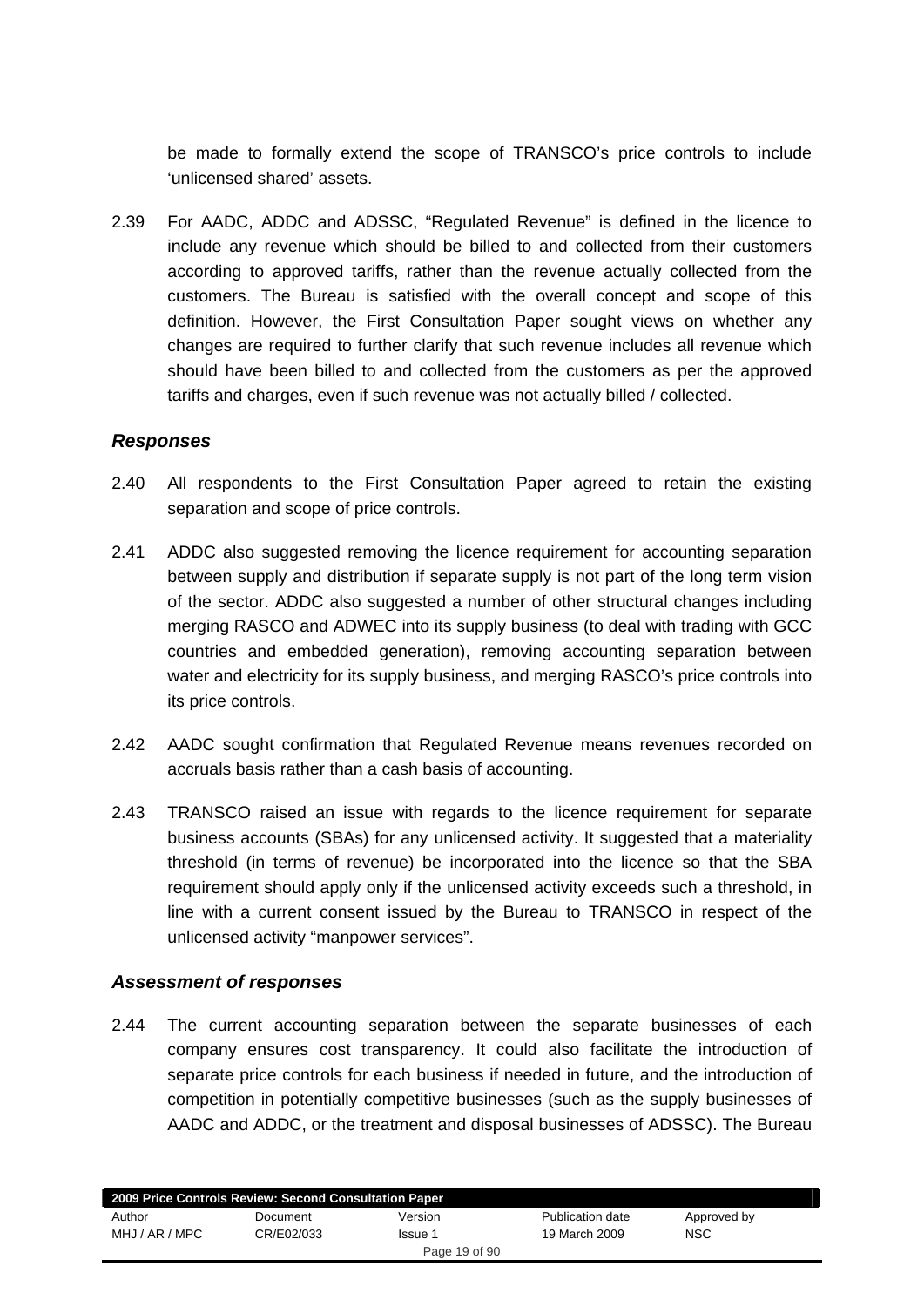therefore would like to retain the current accounting separation which has been established with a great deal of effort by all stakeholders. Moreover, the accounting separation has already been helpful in designing special tariffs for large customers, which might be using the services of only the supply business or only the highvoltage network of the distribution business. Most importantly, accounting separation between water and electricity is essential for setting customer tariffs (whether subsidised or cost-reflective) and for determining separate economic cost and subsidy for water and electricity in the sector.

- 2.45 In relation to ADDC's suggestions for restructuring, these are outside the scope of this price control review. In any case, ADWEC has been dealing successfully with electricity and water transactions with the other emirates of the UAE and has been positioned to deal with electricity trading with GCC countries. Issues relating to embedded generation and RASCO are discussed later in this paper.
- 2.46 On the accounting issue raised by AADC with respect to the Regulated Revenue, the definition of Regulated Revenue in each licence clearly requires accounting of such revenue on an accruals basis.
- 2.47 With regards to the issue raised by TRANSCO relating to the licence requirement for SBAs for unlicensed activities, the Bureau considers it appropriate to deal with unlicensed activities on a case by case basis through the Consent mechanism. This is in order to be aware of, and to monitor, such activities to avoid any adverse effect on the respective licensed activities.

#### *Bureau's current thinking*

2.48 The existing scope and separation of price controls should be retained for all companies, with necessary changes to formally extend the scope of TRANSCO's price controls to include 'unlicensed shared' assets.

#### **Pass-through costs**

#### *First Consultation Paper*

2.49 To date, certain costs have been allowed as pass-through in the price control formulae on an actual basis as listed below:

| 2009 Price Controls Review: Second Consultation Paper |            |               |                  |             |
|-------------------------------------------------------|------------|---------------|------------------|-------------|
| Author                                                | Document   | Version       | Publication date | Approved by |
| MHJ / AR / MPC                                        | CR/E02/033 | lssue 1       | 19 March 2009    | <b>NSC</b>  |
|                                                       |            | Page 20 of 90 |                  |             |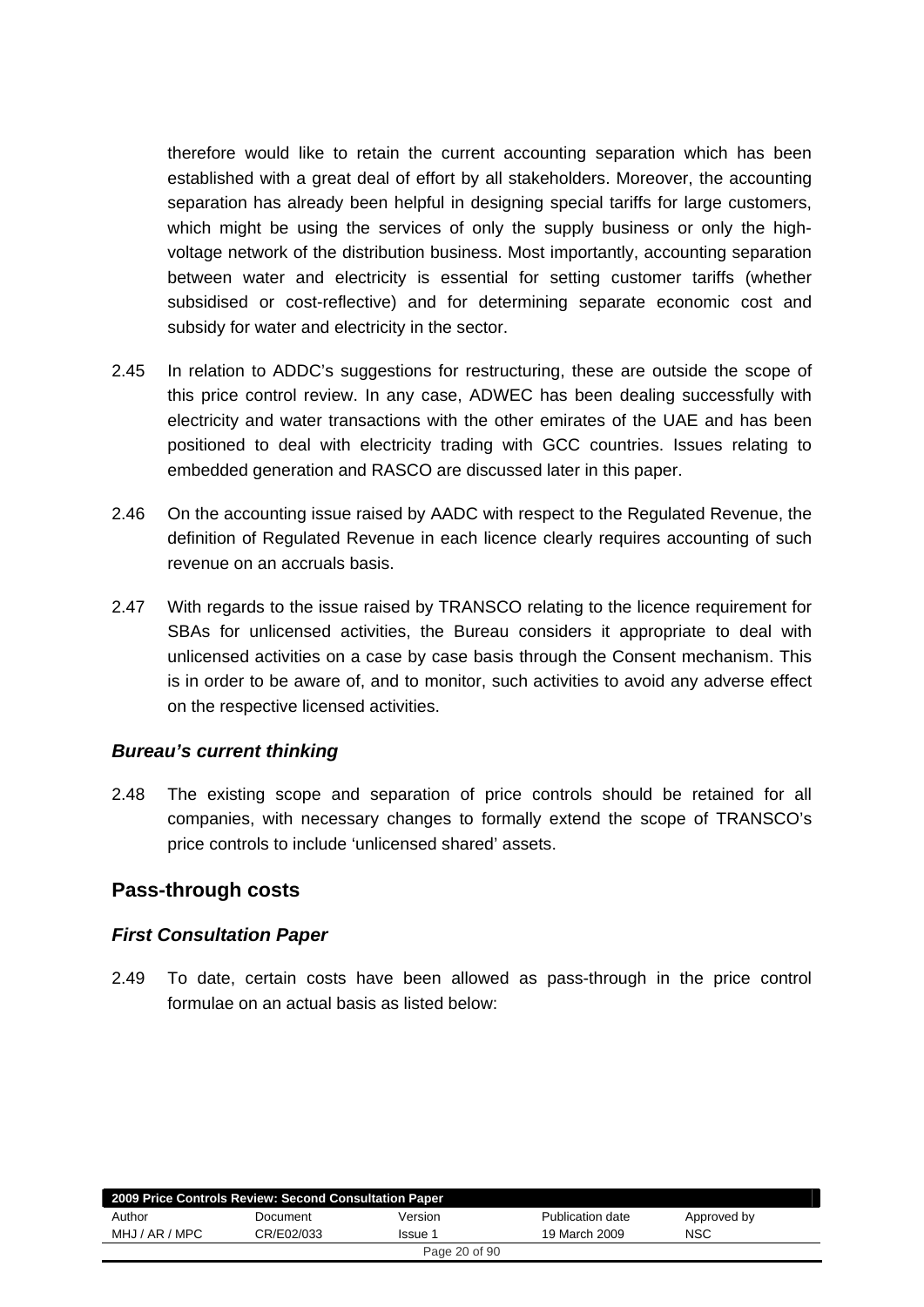| Company        | Pass-through costs                  |
|----------------|-------------------------------------|
| AADC / ADDC    | Water and electricity purchases     |
|                | Transmission charges                |
| <b>TRANSCO</b> | Electricity ancillary service costs |
| <b>ADSSC</b>   | None                                |

- 2.50 The planned development of four major wastewater treatment plants by the private sector to provide treatment services to ADSSC under long-term Sewerage Treatment Agreements (STAs) raises new issues for ADSSC's price controls. The First Consultation Paper discussed two main options for the treatment of such costs in ADSSC's price controls: to either forecast the efficient level of such costs, or to allow the pass-through of such costs.
- 2.51 The paper laid out our thinking to retain all the existing pass-through items in the price controls, and to also allow ADSSC's payments to new private wastewater treatment plants as pass-through costs. This is conditional upon ADSSC demonstrating that each of these plants were required at the time to meet ADSSC's demands and security standards and that they were procured competitively.

## *Responses*

- 2.52 AADC, ADDC and TRANSCO raised concerns about the lack of control that they have over the annual licence fees charged to them by the Bureau. These licence fees directly affect their opex which (along with other cost components of MAR) is allowed to increase by the UAE CPI inflation only, whereas increases in licence fees are not presently bound by such an inflation cap. The companies therefore proposed that licence fees should be treated as pass through costs.
- 2.53 ADDC raised issues relating to the treatment of embedded generation in the distribution systems and proposed a number of methods to address them. These methods include RASCO purchasing electricity from embedded generation for sale to AADC and ADDC, and merging RASCO and ADWEC into the supply business of ADDC.
- 2.54 ADSSC welcomed the treatment of STA costs on a pass through basis. However, it stated that it was not directly involved in the procurement decisions and would not have access to the details considered at the time.

|                | 2009 Price Controls Review: Second Consultation Paper |               |                  |             |  |
|----------------|-------------------------------------------------------|---------------|------------------|-------------|--|
| Author         | Document                                              | Version       | Publication date | Approved by |  |
| MHJ / AR / MPC | CR/E02/033                                            | Issue 1       | 19 March 2009    | NSC         |  |
|                |                                                       | Page 21 of 90 |                  |             |  |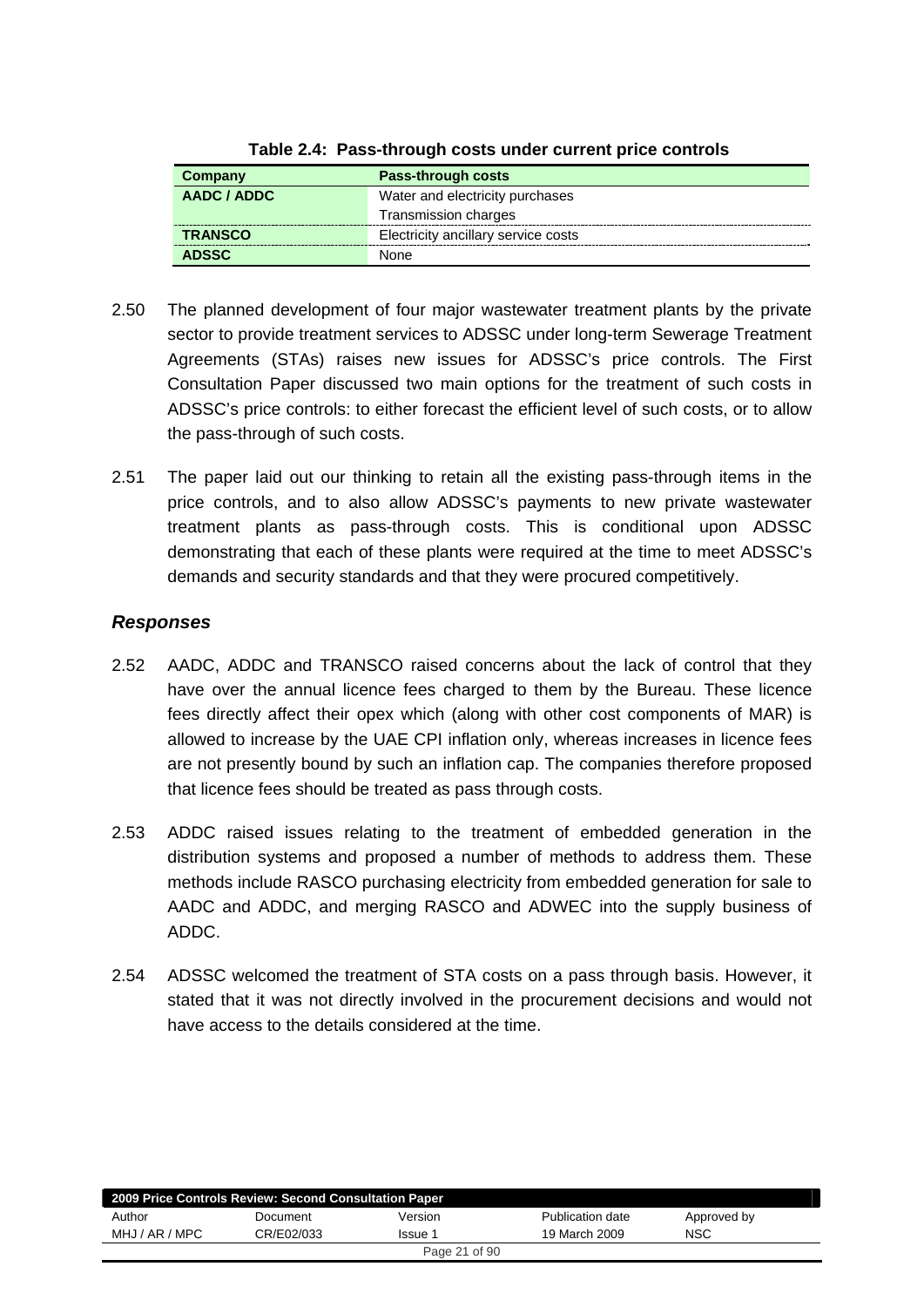## *Assessment of responses*

#### *Bureau's licence fees*

2.55 We recognise the concerns expressed by respondents regarding the recent increases in the Bureau's licence fees. Now that the Bureau is almost fully staffed, a more predictable cost trend should be possible in future. We are therefore considering introducing a treatment, similar to a pass-through mechanism, which will limit future increases in the Bureau's fees to no more than UAE CPI inflation (assuming no increase in the scope of our legal duties). Further details on this mechanism will be provided in the Draft Proposals.

#### *Embedded generation*

- 2.56 As regards the embedded generation, ADDC's proposed restructuring of various sector companies would be subject to major legal issues and is outside the scope of this price control review, as discussed earlier in this paper. However, it is worth clarifying that the Bureau will give consent for the cost of electricity purchases by ADDC (or AADC) from embedded generation to be treated as a pass-through item in the MAR formulae in the same manner as other electricity and water purchases (from ADWEC and RASCO), subject to the existing economic purchasing obligation (Condition 18 of AADC/ADDC's licences).
- 2.57 Further, we are considering introducing incentives for both the developers of the embedded generators and the distribution companies in order to encourage renewable energy (RE) projects. For example:
	- (a) Embedded RE projects could be paid the full cost-reflective tariff payments (as approved by the Bureau) by the relevant distribution company without the need for a separate, direct 'green' payment by the government to RE projects. However, distribution companies will need to show as a separate subsidy line in its audited PCR the equivalent 'green' payment (i.e., the difference between the full cost-reflective tariff payment to RE projects and the costs of equivalent energy from other sources (e.g., average BST costs)).
	- (b) The relevant distribution company could be provided an incentive in the form of a profit margin on the energy purchases from RE projects.
- 2.58 These incentives would apply only to RE projects embedded within the distribution systems and not to any project (RE or otherwise) connected to the transmission system.

|                | 2009 Price Controls Review: Second Consultation Paper |         |                  |             |  |
|----------------|-------------------------------------------------------|---------|------------------|-------------|--|
| Author         | Document                                              | Version | Publication date | Approved by |  |
| MHJ / AR / MPC | CR/E02/033                                            | Issue 1 | 19 March 2009    | <b>NSC</b>  |  |
| Page 22 of 90  |                                                       |         |                  |             |  |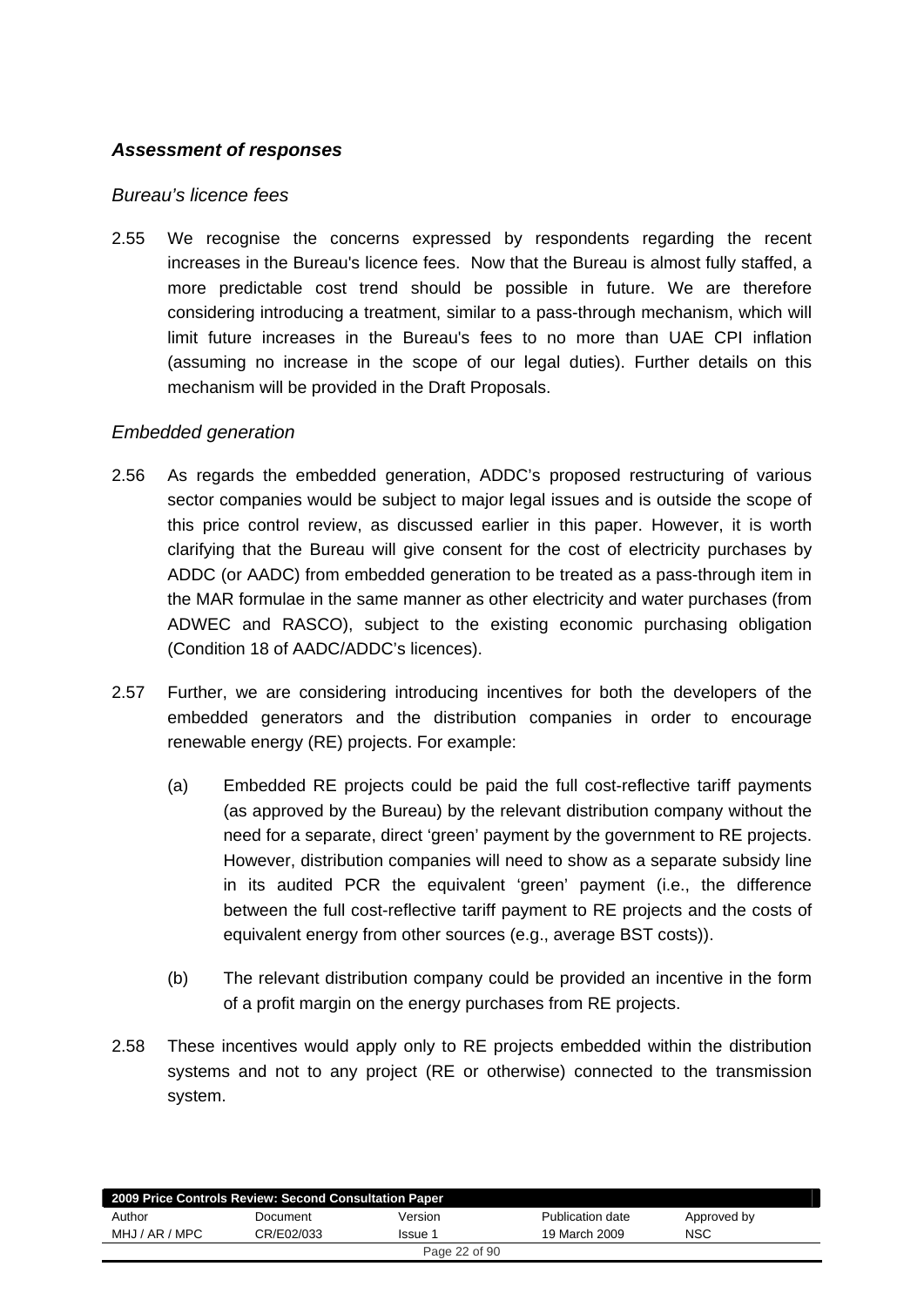#### *STA costs for ADSSC*

2.59 With regards to the treatment of STA costs for ADSSC, the Bureau believes the pass-through treatment subject to the economic purchasing licence obligation will encourage ADSSC to make the necessary efforts to gain access to the documents and information required to satisfy its licence obligation.

## *Bureau's current thinking*

- 2.60 The Bureau's current thinking is to retain all the existing pass-through items in the price controls, and to also allow ADSSC's payments to new private wastewater treatment plants as pass-through costs. This is conditional upon ADSSC demonstrating compliance with its economic purchasing obligation.
- 2.61 We are also considering introducing a mechanism similar to a pass-through treatment for the Bureau's licence fees.
- 2.62 The cost of electricity purchases by ADDC and AADC from embedded generation should be treated on a pass-through basis in the MAR formulae in the same manner as other electricity and water purchases (from ADWEC and RASCO), subject to the economic purchasing obligation. We are also considering introducing new incentives for both the developers and the distribution companies to encourage the development of embedded RE projects.

# **Extension of price controls for RASCO**

#### *First Consultation Paper*

2.63 The First Consultation Paper presented an analysis of the operation of the current price controls for RASCO over the last five years and indicated the Bureau's thinking to continue with the present price controls for RASCO indefinitely until notification is given by us of an intention to modify the controls (or RASCO requests such controls to be reviewed).

#### *Responses*

- 2.64 In its response to the First Consultation Paper, AADC did not oppose the extension of current price controls for RASCO. It however sought clarification on the strategic plan for the possible migration of RASCO operations so as to provide some planning certainty for the businesses.
- 2.65 ADDC proposed that the price controls for RASCO should continue only if RASCO's licence is expanded to incorporate the negotiation and management of power

| 2009 Price Controls Review: Second Consultation Paper |            |         |                  |             |  |  |
|-------------------------------------------------------|------------|---------|------------------|-------------|--|--|
| Author                                                | Document   | Version | Publication date | Approved by |  |  |
| MHJ / AR / MPC                                        | CR/E02/033 | Issue 1 | 19 March 2009    | <b>NSC</b>  |  |  |
| Page 23 of 90                                         |            |         |                  |             |  |  |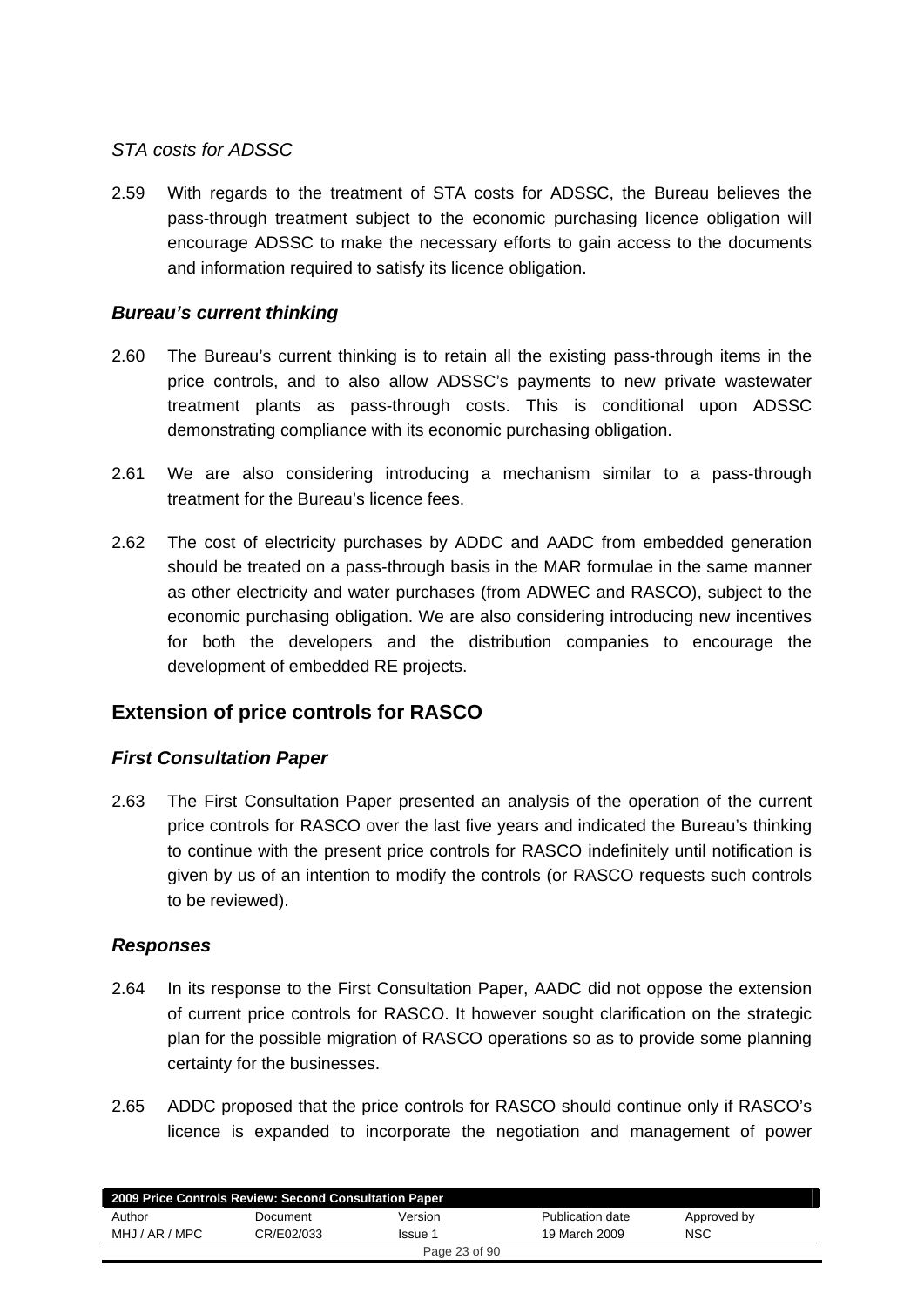purchase agreements for embedded generation for onward sale to ADDC. Otherwise, ADDC suggested that RASCO (as well as ADWEC), and RASCO's price controls, should be merged with ADDC's price controls for ease of administration, accounting and regulation.

#### *Assessment of responses*

2.66 As mentioned earlier in this paper, issues relating to any restructuring of sector companies are beyond the scope of this price controls review. As long as RASCO exists as a holder of a licence from the Bureau, price controls are required to ensure its economic regulation in the absence of any competition. Treatment of embedded generation has also been discussed earlier in the paper. The Bureau therefore does not consider that any of these issues hinder the proposed extension of the current price controls for RASCO.

#### *Bureau's current thinking*

2.67 The present price controls for RASCO should be continued indefinitely until notification is given by the Bureau of an intention to modify the controls (or RASCO requests such controls to be reviewed).

## **Mechanism for reopening price control**

#### *First Consultation Paper*

- 2.68 During the PC3 period, a number of licensees raised concerns about unanticipated inflationary increases in costs which had occurred since the last price controls review, which they regarded as being outside of their control. Notwithstanding the Bureau's views on the specifics of such claims, the Bureau undertook to consider the introduction of a mechanism into companies' licences at this review to allow price controls to be re-opened between price control reviews in future. The First Consultation Paper reviewed such mechanisms used in other jurisdictions and highlighted the following best practice:
	- (a) Price controls should be reopened only in the case of certain events which are pre-specified in the licences, such as (i) events beyond the control of a licensee, (ii) unreasonably 'excessive' profits earned by a licensee, and (iii) a takeover or privatisation of a licensee;
	- (b) Price controls should be reopened only if such events have a significant financial impact on the licensee; for example, the impact is (cumulatively) equal to 10% or more of annual turnover.

| 2009 Price Controls Review: Second Consultation Paper |            |         |                  |             |  |  |  |  |
|-------------------------------------------------------|------------|---------|------------------|-------------|--|--|--|--|
| Author                                                | Document   | Version | Publication date | Approved by |  |  |  |  |
| MHJ / AR / MPC                                        | CR/E02/033 | Issue 1 | 19 March 2009    | <b>NSC</b>  |  |  |  |  |
| Page 24 of 90                                         |            |         |                  |             |  |  |  |  |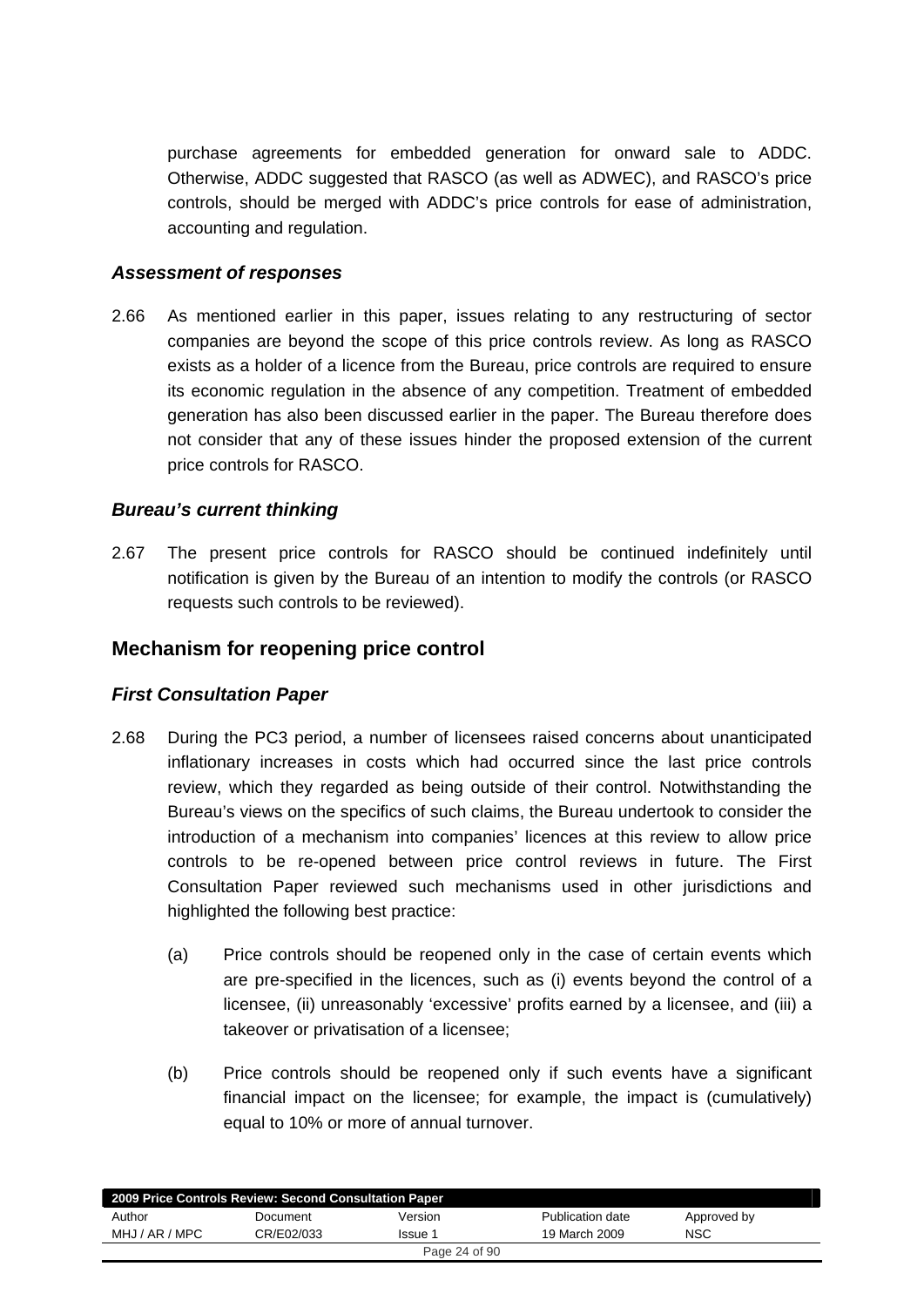- 2.69 The price controls would then be reset to revert the financial impact of the price controls on the licensee to that which would have prevailed in the absence of that event.
- 2.70 Such a mechanism has a benefit of reducing the risks for the licensees, thus lowering their cost of capital.

#### *Responses*

2.71 The companies' responses to the First Consultation Paper on this mechanism were mixed. AADC and ADSSC supported the introduction of such a mechanism. AADC suggested that the events triggering price control reopening should be infrequent and unusual in nature. TRANSCO did not comment on this issue. ADDC considered that such a mechanism is not required at this review if (a) the cost of capital is calculated properly taking account of the business risks – barring any extraordinary circumstance beyond company / sector control, and (b) the treatment of the network assets currently being installed by mega project developers is fully determined at this price control review and related capex is included in PC4 controls.

#### *Assessment of responses*

- 2.72 The Bureau agrees with AADC's proposal that events triggering price control reopening should be rare and unusual. The threshold for the materiality of the financial impact of such events should therefore be sufficiently wide to avoid a frequent need for reopening.
- 2.73 The cost of capital and capex regulation are discussed later in the relevant sections of this paper. The Bureau believes that these issues are dealt with to fully address ADDC's concerns. However, as ADDC itself acknowledged, there can be events beyond the control of a company or the sector which are not anticipated and hence not accounted for while setting the price controls. The proposed mechanism for reopening price controls between the price control reviews aims at addressing specifically these kinds of unforeseen events provided they have significant financial impact on the licensee.

#### *Bureau's current thinking*

2.74 The Bureau is currently minded to introduce a Price Control Reopening Mechanism (to be termed as "PCROM") into the licence of each company at this review with the following features:

| 2009 Price Controls Review: Second Consultation Paper |            |               |                  |             |  |  |  |  |
|-------------------------------------------------------|------------|---------------|------------------|-------------|--|--|--|--|
| Author                                                | Document   | Version       | Publication date | Approved by |  |  |  |  |
| MHJ / AR / MPC                                        | CR/E02/033 | Issue 1       | 19 March 2009    | <b>NSC</b>  |  |  |  |  |
|                                                       |            | Page 25 of 90 |                  |             |  |  |  |  |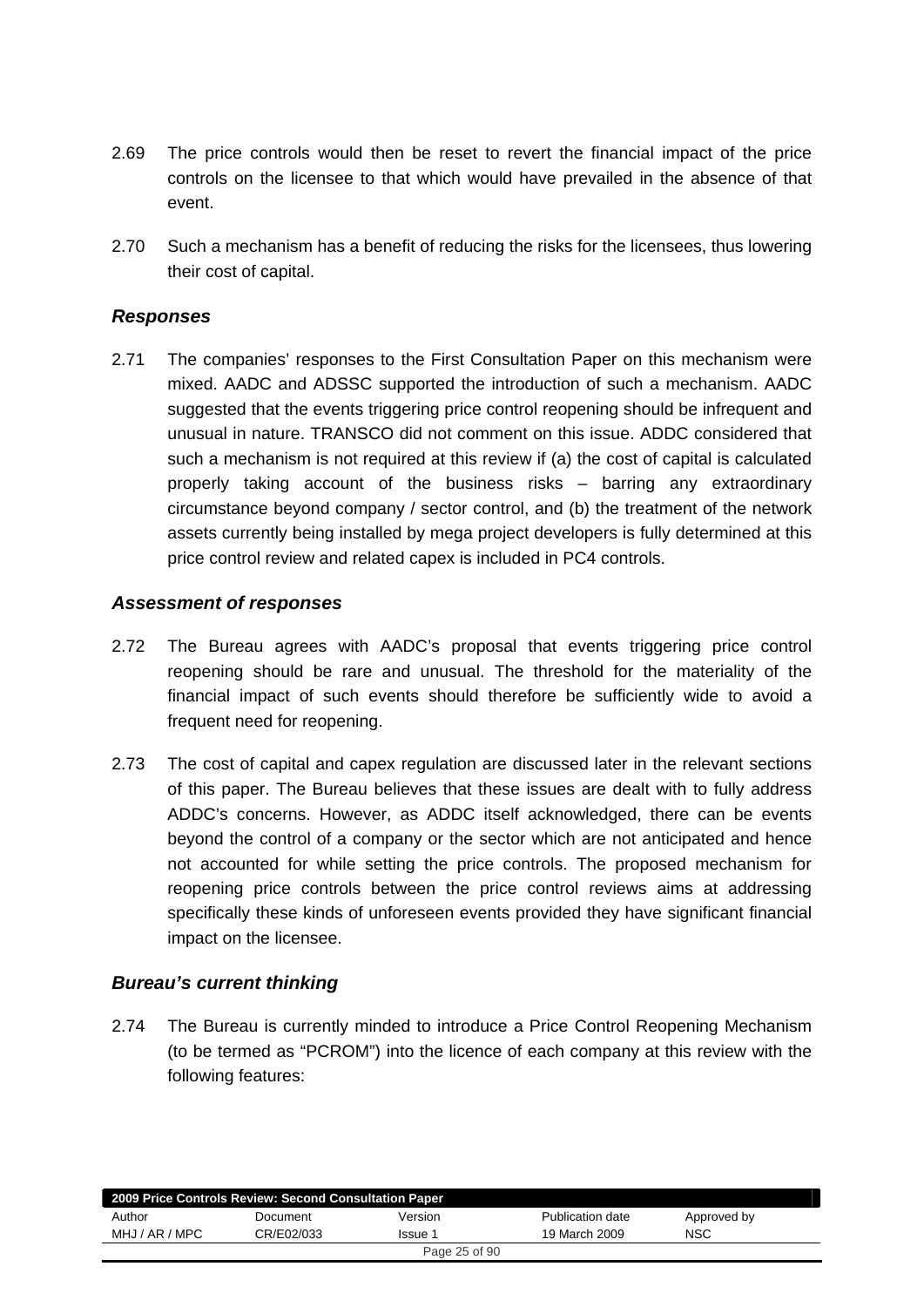- (a) Price controls can be re-opened between the price control reviews for events pre-specified in the licences, provided their cumulative impact is equal to 10% or more of annual turnover ('own' MAR) of the respective company.
- (b) Such pre-specified events could include (i) events beyond the control of a licensee, (ii) unreasonably 'excessive' profits earned by a licensee, and (iii) a takeover or privatisation of a licensee.
- (c) Upon the occurrence or observation of such an event or events, the mechanism can be invoked by the Bureau on a licensee's request or otherwise.
- (d) The Bureau will undertake the necessary calculations to reset the price controls if necessary (subject to appropriate consultation with the licensee concerned).

| 2009 Price Controls Review: Second Consultation Paper |            |         |                  |             |  |  |  |
|-------------------------------------------------------|------------|---------|------------------|-------------|--|--|--|
| Author                                                | Document   | Version | Publication date | Approved by |  |  |  |
| MHJ / AR / MPC                                        | CR/E02/033 | Issue 1 | 19 March 2009    | <b>NSC</b>  |  |  |  |
| Page 26 of 90                                         |            |         |                  |             |  |  |  |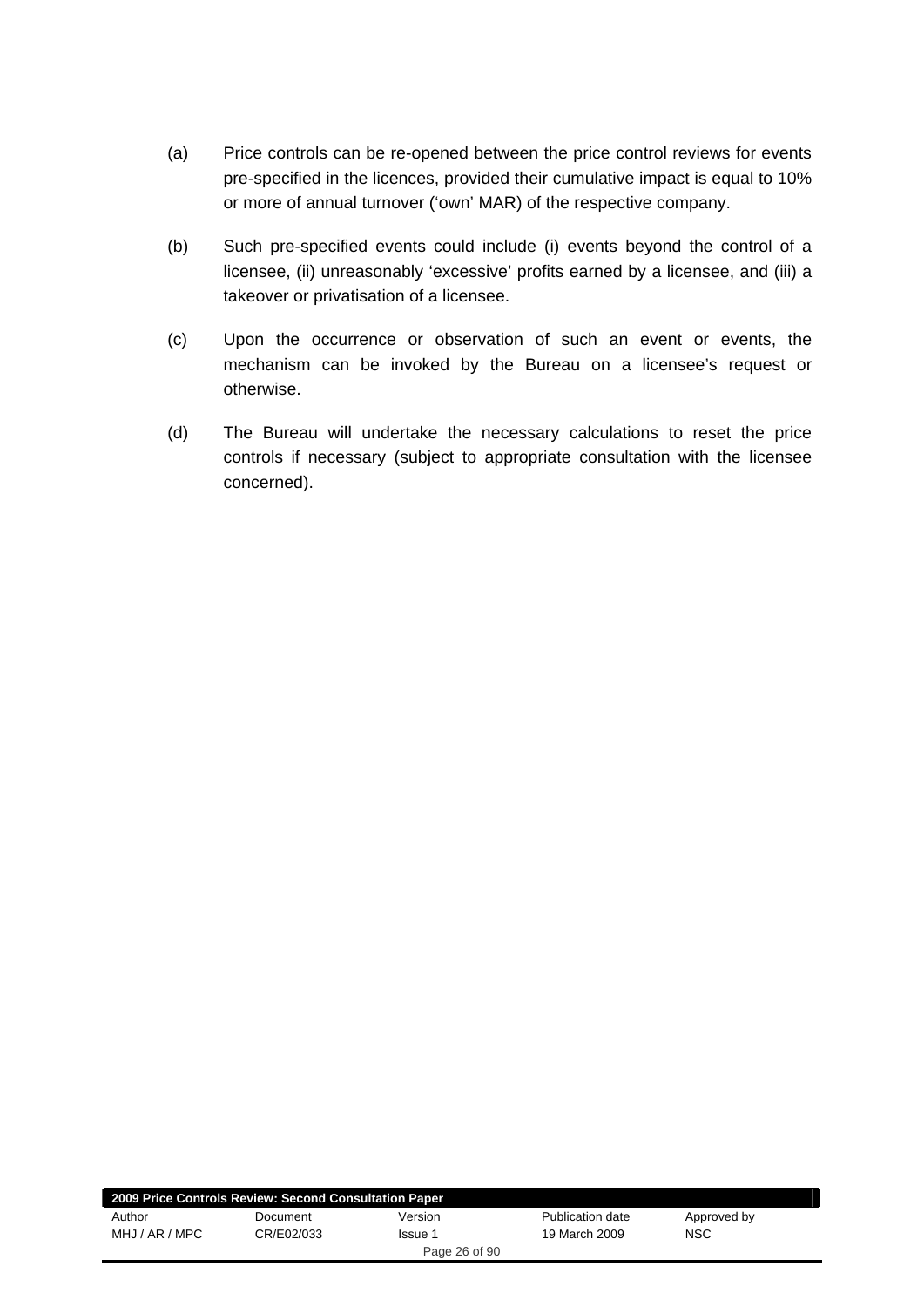# **Introduction**

- 3.1 As discussed in Sections 1 and 2, revenue driver projections along with appropriate weights of each term in the MAR formulae are used to calculate projected MAR for each year of the control period.
- 3.2 The Bureau's current thinking is to adopt the revenue driver projections provided by the respective companies in their 2008 Annual Information Submissions (AIS) to the Bureau which have been reviewed by the independent Technical Assessor (TA). These projections are presented below for each company in turn. The one exception to this is the projections for AADC's water metered units distributed, which the Bureau intends to adjust to assume 100% metering over an appropriate timescale.

## **AADC's revenue driver projections**

## *AADC electricity business*

3.3 The following table shows the historical data on the electricity revenue drivers of AADC, along with annual as well as compounded average growth rates from 2003 to 2007. The table also shows the implied system metering coverage (i.e., metered units distributed as a percentage of total units distributed).

|                                  |            | 2003   | 2004     | 2005   | 2006    | 2007   | <b>CAGR</b> |
|----------------------------------|------------|--------|----------|--------|---------|--------|-------------|
| <b>Customer accounts</b>         |            | 84.051 | 87.245   | 90.410 | 94.079  | 96,861 |             |
| Annual growth                    |            |        | 3.8%     | 3.6%   | 4.1%    | 3.0%   | 3.6%        |
| <b>Metered units distributed</b> | <b>GWh</b> | 5,619  | 5,508    | 5,776  | 5,767   | 6,724  |             |
| Annual growth                    |            |        | $-2.0\%$ | 4.9%   | $-0.2%$ | 16.6%  | 4.6%        |
| Total units distributed          | <b>GWh</b> | 5.820  | 5.723    | 5.968  | 5.943   | 6.927  |             |
| Annual growth                    |            |        | $-1.7%$  | 4.3%   | $-0.4%$ | 16.6%  | 4.5%        |
| Metering coverage                |            | 97%    | 96%      | 97%    | 97%     | 97%    |             |

**Table 3.1: Historical data on revenue drivers – AADC electricity** 

Source: Company's audited PCRs and 2007 and 2008 AIS submissions.

Notes: CAGR is the "compounded average growth rate" over the period 2003-2007. "Total units distributed" includes both metered and unmetered units.

3.4 The following table presents the revenue driver projections for the period 2008-2013 as contained in AADC's 2008 AIS, along with the implied growth rates and metering coverage:

| 2009 Price Controls Review: Second Consultation Paper |            |               |                  |             |  |  |  |  |
|-------------------------------------------------------|------------|---------------|------------------|-------------|--|--|--|--|
| Author                                                | Document   | Version       | Publication date | Approved by |  |  |  |  |
| MHJ / AR / MPC                                        | CR/E02/033 | Issue 1       | 19 March 2009    | NSC         |  |  |  |  |
|                                                       |            | Page 27 of 90 |                  |             |  |  |  |  |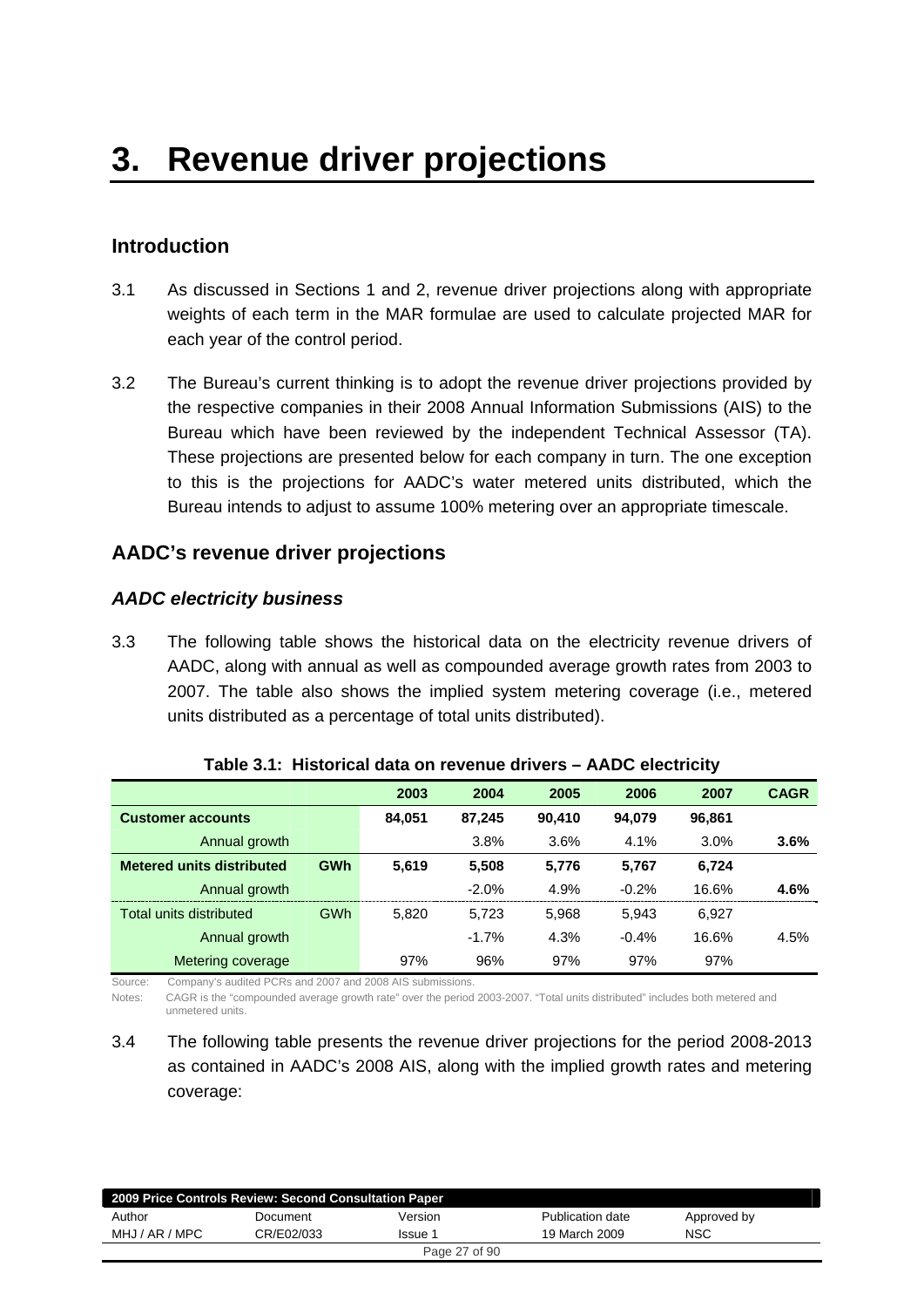|                                  |            | 2008    | 2009    | 2010    | 2011    | 2012    | 2013    | <b>CAGR</b> |
|----------------------------------|------------|---------|---------|---------|---------|---------|---------|-------------|
| <b>Customer accounts</b>         |            | 100.134 | 103.536 | 107.072 | 110.748 | 114.569 | 118.541 |             |
| Annual growth                    |            | 3.4%    | 3.4%    | 3.4%    | 3.4%    | 3.5%    | 3.5%    | 3.4%        |
| <b>Metered units distributed</b> | <b>GWh</b> | 6.751   | 8.148   | 9.668   | 10.926  | 11.814  | 12,520  |             |
| Annual growth                    |            | 0.4%    | 20.7%   | 18.7%   | 13.0%   | 8.1%    | 6.0%    | 10.9%       |
| Total units distributed          | GWh        | 6.954   | 8.393   | 9.959   | 11.255  | 12.170  | 12,897  |             |
| Annual growth                    |            | 0.4%    | 20.7%   | 18.7%   | 13.0%   | 8.1%    | 6.0%    | 10.9%       |
| Metering coverage                |            | 97%     | 97%     | 97%     | 97%     | 97%     | 97%     |             |

#### **Table 3.2: Revenue driver projections – AADC electricity**

Source: Company's 2007 and 2008 AIS submissions.

Notes: CAGR is the "compounded average growth rate" over the period 2007-2013. "Total units distributed" includes both metered and unmetered units.

#### *AADC water business*

3.5 The actual outturn data on AADC's water revenue drivers for the period 2003-2007 are summarised below:

|                                  |            | 2003   | 2004   | 2005    | 2006   | 2007   | <b>CAGR</b> |
|----------------------------------|------------|--------|--------|---------|--------|--------|-------------|
| <b>Customer accounts</b>         |            | 42.894 | 45.360 | 44.942  | 46,673 | 48,841 |             |
| Annual growth                    |            |        | 5.7%   | $-0.9%$ | 3.9%   | 4.6%   | 3.3%        |
| <b>Metered units distributed</b> | <b>MIG</b> | 1,880  | 6.872  | 10.097  | 15,972 | 16,643 |             |
| Annual growth                    |            |        | 265.5% | 46.9%   | 58.2%  | 4.2%   | 72.5%       |
| Total units distributed          | <b>MIG</b> | 27.037 | 30.128 | 37.458  | 42.510 | 44.285 |             |
| Annual growth                    |            |        | 11.4%  | 24.3%   | 13.5%  | 4.2%   | 13.1%       |
| Metering coverage                |            | 7%     | 23%    | 27%     | 38%    | 38%    |             |

#### **Table 3.3: Historical data on revenue drivers – AADC water**

Source: Company's audited PCRs and 2007 and 2008 AIS submissions.

Notes: CAGR is the "compounded average growth rate" over the period 2003-2007. "Total units distributed" includes both metered and unmetered units.

#### 3.6 The table below shows AADC's water revenue driver projections for the future as submitted in its 2008 AIS:

|                                  |            | 2008   | 2009    | 2010   | 2011   | 2012    | 2013    | <b>CAGR</b> |
|----------------------------------|------------|--------|---------|--------|--------|---------|---------|-------------|
| <b>Customer accounts</b>         |            | 57,112 | 57,637  | 58.218 | 58,852 | 59.539  | 60,281  |             |
| Annual growth                    |            | 16.9%  | 0.9%    | 1.0%   | 1.1%   | 1.2%    | 1.2%    | 3.6%        |
| <b>Metered units distributed</b> | <b>MIG</b> | 17.850 | 18.112  | 33,068 | 34.301 | 34.075  | 39,855  |             |
| Annual growth                    |            | 7.3%   | 1.5%    | 82.6%  | 3.7%   | $-0.7%$ | 17.0%   | 15.7%       |
| Total units distributed          | <b>MIG</b> | 46.666 | 45.962  | 81,717 | 91,070 | 90.488  | 105,354 |             |
| Annual growth                    |            | 5.4%   | $-1.5%$ | 77.8%  | 11.4%  | $-0.6%$ | 16.4%   | 15.5%       |
| Metering coverage                |            | 38%    | 39%     | 40%    | 38%    | 38%     | 38%     |             |

#### **Table 3.4: Revenue driver projections – AADC water**

Source: Company's 2007 and 2008 AIS submissions.

Notes: CAGR is the "compounded average growth rate" over the period 2007-2013. "Total units distributed" includes both metered and unmetered units.

| 2009 Price Controls Review: Second Consultation Paper |                       |               |                  |             |  |  |  |  |
|-------------------------------------------------------|-----------------------|---------------|------------------|-------------|--|--|--|--|
| Author                                                | Document              | Version       | Publication date | Approved by |  |  |  |  |
| MHJ / AR / MPC                                        | CR/E02/033<br>Issue 1 |               | 19 March 2009    | <b>NSC</b>  |  |  |  |  |
|                                                       |                       | Page 28 of 90 |                  |             |  |  |  |  |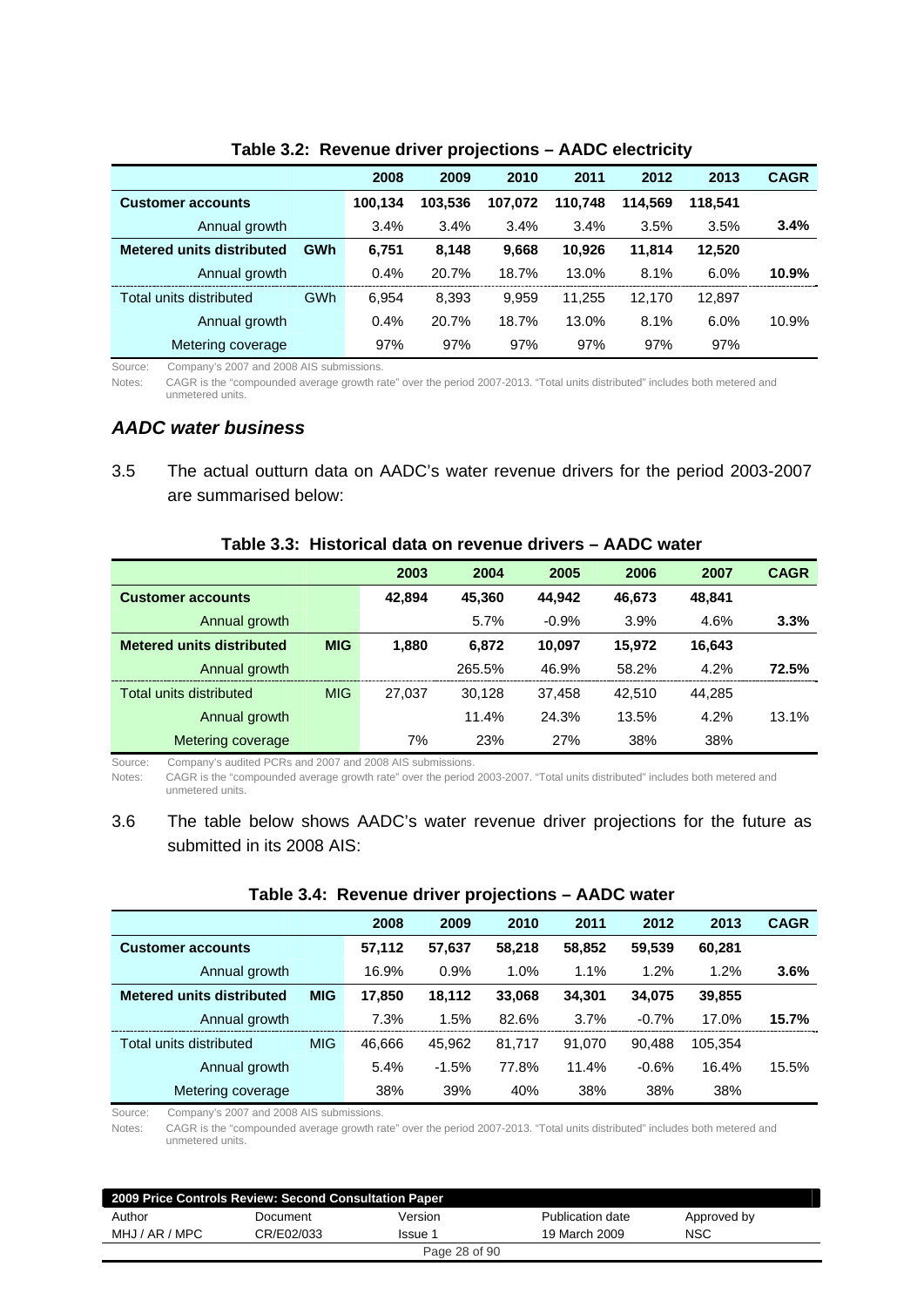#### *Observations*

- 3.7 The following can be observed from AADC's revenue driver projections:
	- (a) While customer account projections for the future show a growth similar to the historical trend, the units distributed are projected to grow at a higher rate than in the past, particularly for electricity;
	- (b) Metering coverage for both water and electricity units are not projected to improve in the future; and
	- (c) Metering coverage on the water system remains significantly lower than electricity.
- 3.8 Given the current and forecast metering coverage for AADC's water system being only around 38%, the Bureau intends to adjust AADC's metered units distributed projections to ensure 100% metering over an appropriate timescale.

## **ADDC's revenue driver projections**

#### *ADDC electricity business*

3.9 The tables below present the corresponding information for ADDC's electricity revenue drivers:

|                                  |            | 2003    | 2004    | 2005    | 2006    | 2007    | <b>CAGR</b> |
|----------------------------------|------------|---------|---------|---------|---------|---------|-------------|
| <b>Customer accounts</b>         |            | 191,556 | 196.929 | 201,278 | 209,526 | 216.335 |             |
| Annual growth                    |            |         | 2.8%    | 2.2%    | 4.1%    | 3.2%    | 3.1%        |
| <b>Metered units distributed</b> | <b>GWh</b> | 11.172  | 12.597  | 12,769  | 13.823  | 14,740  |             |
| Annual growth                    |            |         | 12.8%   | 1.4%    | 8.3%    | 6.6%    | 7.2%        |
| Total units distributed          | <b>GWh</b> | 11.310  | 13.107  | 13,150  | 14.217  | 15,123  |             |
| Annual growth                    |            |         | 15.9%   | 0.3%    | 8.1%    | 6.4%    | 7.5%        |
| Metering coverage                |            | 99%     | 96%     | 97%     | 97%     | 97%     |             |

#### **Table 3.5: Historical data on revenue drivers – ADDC electricity**

Source: Company's audited PCRs and 2007 and 2008 AIS submissions.

Notes: CAGR is the "compounded average growth rate" over the period 2003-2007. "Total units distributed" includes both metered and unmetered units.

| 2009 Price Controls Review: Second Consultation Paper |            |               |                  |             |  |  |  |
|-------------------------------------------------------|------------|---------------|------------------|-------------|--|--|--|
| Author                                                | Document   | Version       | Publication date | Approved by |  |  |  |
| MHJ / AR / MPC                                        | CR/E02/033 | Issue 1       | 19 March 2009    | NSC         |  |  |  |
|                                                       |            | Page 29 of 90 |                  |             |  |  |  |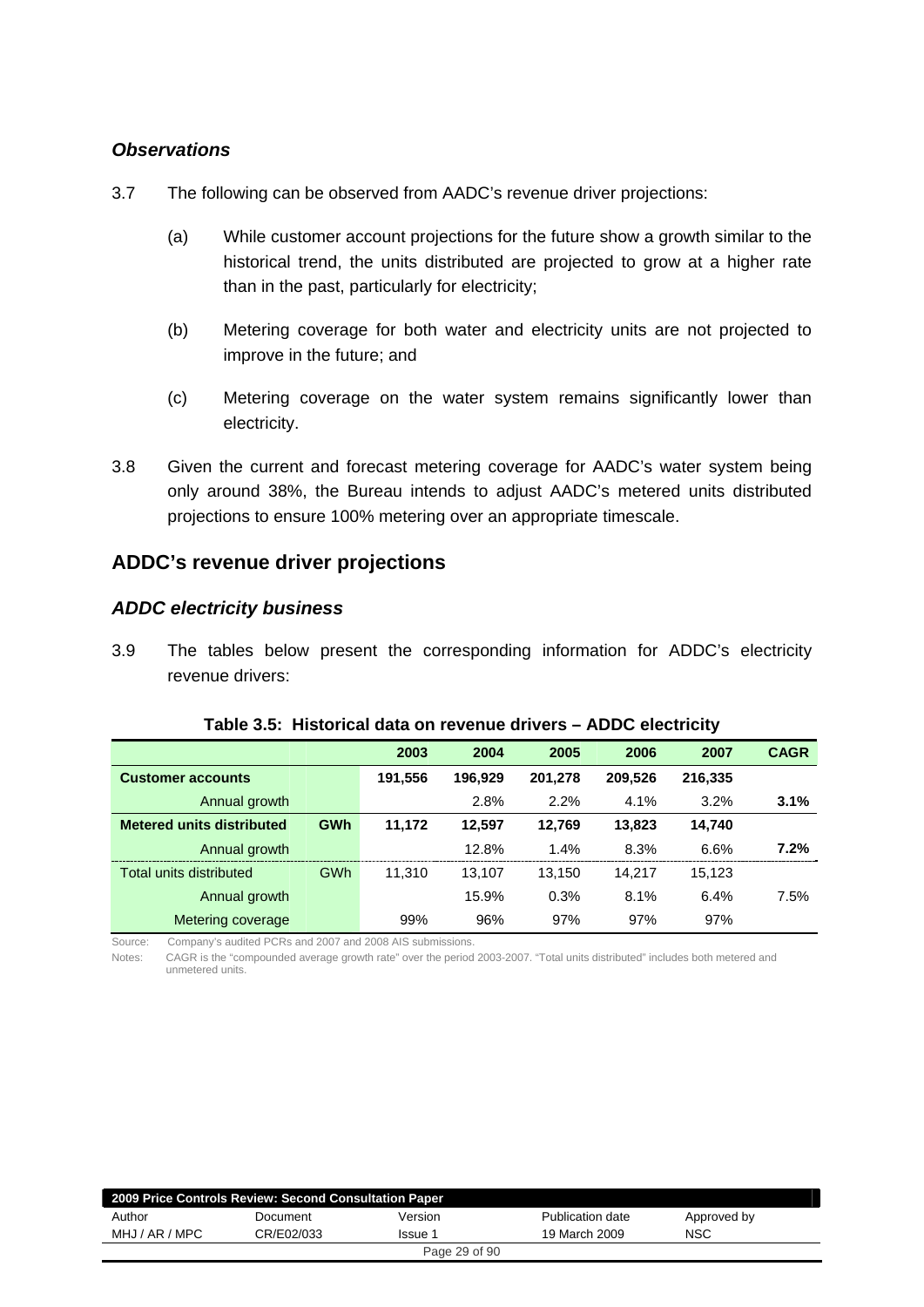|                                  |            | 2008    | 2009    | 2010    | 2011    | 2012    | 2013    | <b>CAGR</b> |
|----------------------------------|------------|---------|---------|---------|---------|---------|---------|-------------|
| <b>Customer accounts</b>         |            | 226.643 | 237.442 | 251.538 | 275.459 | 284.796 | 299.655 |             |
| Annual growth                    |            | 4.8%    | 4.8%    | 5.9%    | 9.5%    | 3.4%    | 5.2%    | 5.6%        |
| <b>Metered units distributed</b> | <b>GWh</b> | 16.659  | 23.214  | 26,735  | 32.217  | 40.074  | 44,631  |             |
| Annual growth                    |            | 13.0%   | 39.3%   | 15.2%   | 20.5%   | 24.4%   | 11.4%   | 20.3%       |
| Total units distributed          | <b>GWh</b> | 17.042  | 23.597  | 27,118  | 32,600  | 40.457  | 45.014  |             |
| Annual growth                    |            | 12.7%   | 38.5%   | 14.9%   | 20.2%   | 24.1%   | 11.3%   | 19.9%       |
| Metering coverage                |            | 98%     | 98%     | 99%     | 99%     | 99%     | 99%     |             |

#### **Table 3.6: Revenue driver projections – ADDC electricity**

Source: Company's 2007 and 2008 AIS submissions.

Notes: CAGR is the "compounded average growth rate" over the period 2007-2013. "Total units distributed" includes both metered and unmetered units.

#### *ADDC water business*

3.10 The tables below present the corresponding information for ADDC's water revenue drivers:

#### **Table 3.7 Historical data on revenue drivers – ADDC water**

|                                  |            | 2003    | 2004    | 2005    | 2006    | 2007    | <b>CAGR</b> |
|----------------------------------|------------|---------|---------|---------|---------|---------|-------------|
| <b>Customer accounts</b>         |            | 164,757 | 169.002 | 171,700 | 178,250 | 182,932 |             |
| Annual growth                    |            |         | 2.6%    | 1.6%    | 3.8%    | 2.6%    | 2.7%        |
| <b>Metered units distributed</b> | <b>MIG</b> | 24.436  | 54.437  | 65.270  | 72,897  | 71,986  |             |
| Annual growth                    |            |         | 122.8%  | 19.9%   | 11.7%   | $-1.2%$ | 31.0%       |
| Total units distributed          | <b>MIG</b> | 38.736  | 70.011  | 81.927  | 88.042  | 83,720  |             |
| Annual growth                    |            |         | 80.7%   | 17.0%   | 7.5%    | $-4.9%$ | 21.2%       |
| Metering coverage                |            | 63%     | 78%     | 80%     | 83%     | 86%     |             |

Source: Company's audited PCRs and 2007-2008 AIS

Notes: CAGR is the "compounded average growth rate" over the period 2003-2007. "Total units distributed" includes both metered and unmetered units.

|                                  |            | 2008    | 2009    | 2010    | 2011    | 2012    | 2013    | <b>CAGR</b> |
|----------------------------------|------------|---------|---------|---------|---------|---------|---------|-------------|
| <b>Customer accounts</b>         |            | 192,645 | 201.782 | 213.717 | 233.998 | 241.887 | 254.465 |             |
| Annual growth                    |            | 5.3%    | 4.7%    | 5.9%    | 9.5%    | 3.4%    | 5.2%    | 5.7%        |
| <b>Metered units distributed</b> | <b>MIG</b> | 85,131  | 90,158  | 95.604  | 101.677 | 107.541 | 111.514 |             |
| Annual growth                    |            | 18.3%   | 5.9%    | 6.0%    | 6.4%    | 5.8%    | 3.7%    | 7.6%        |
| Total units distributed          | <b>MIG</b> | 93.966  | 97.521  | 101.494 | 106.095 | 110.486 | 114.459 |             |
| Annual growth                    |            | 12.2%   | 3.8%    | 4.1%    | 4.5%    | 4.1%    | 3.6%    | 5.4%        |
| Metering coverage                |            | 91%     | 92%     | 94%     | 96%     | 97%     | 97%     |             |

#### **Table 3.8: Revenue driver projections – ADDC water**

Source: Company's 2007 and 2008 AIS submissions.

Notes: CAGR is the "compounded average growth rate" over the period 2007-2013. "Total units distributed" includes both metered and unmetered units.

#### *Observations*

#### 3.11 The following can be observed from ADDC's future revenue driver projections:

| 2009 Price Controls Review: Second Consultation Paper |            |               |                  |             |  |  |  |  |
|-------------------------------------------------------|------------|---------------|------------------|-------------|--|--|--|--|
| Author                                                | Document   | Version       | Publication date | Approved by |  |  |  |  |
| MHJ / AR / MPC                                        | CR/E02/033 | Issue 1       | 19 March 2009    | <b>NSC</b>  |  |  |  |  |
|                                                       |            | Page 30 of 90 |                  |             |  |  |  |  |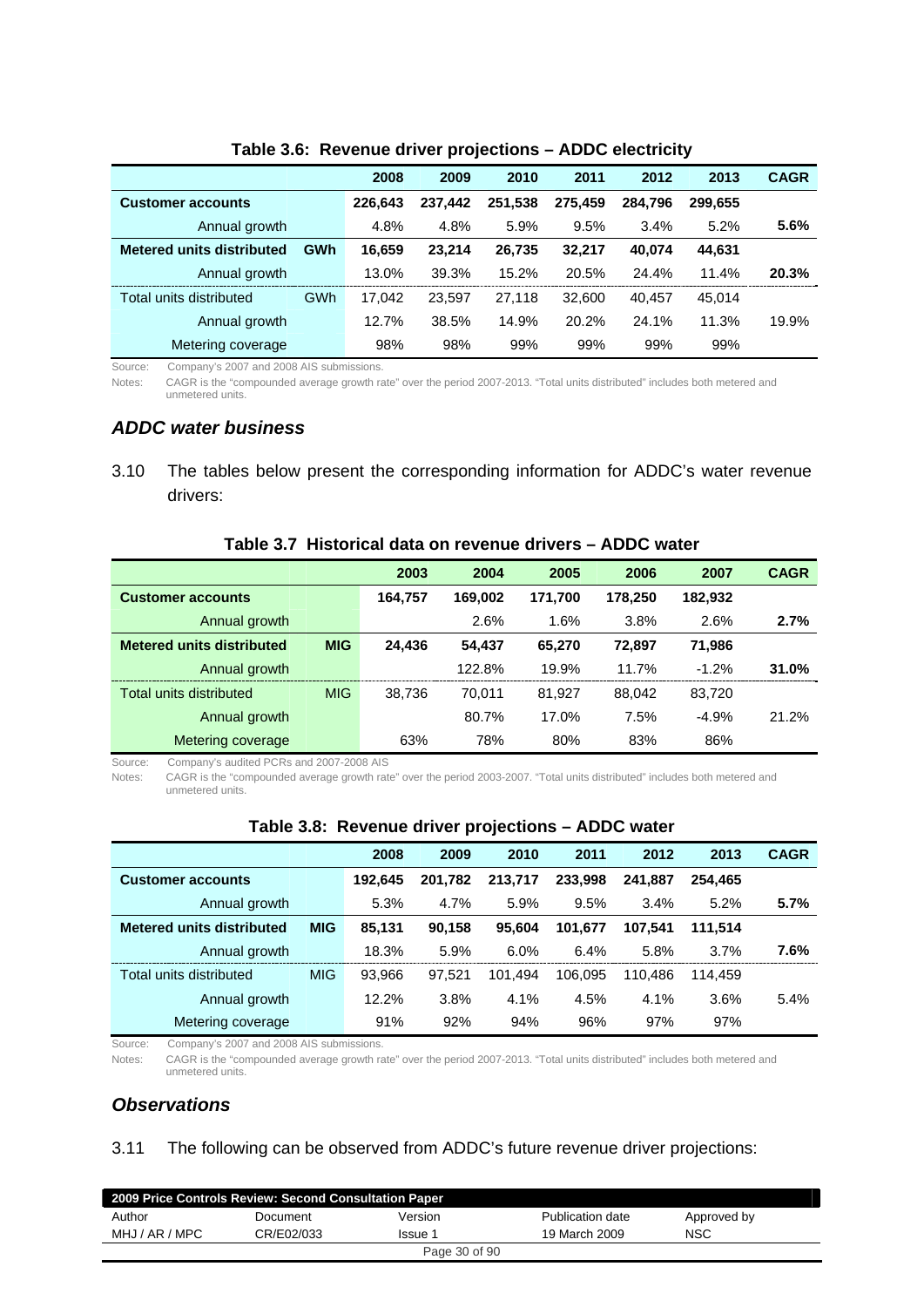- (a) The projected customer account numbers, for each of ADDC's water and electricity businesses, increase at a higher rate than each did in the past years;
- (b) While electricity units distributed are projected to increase at a higher rate than the past, water units are forecast to increase at a lower rate than the past years; and
- (c) Metering coverage on the water system is significantly higher for ADDC than AADC and is projected to improve further in the future.

## **TRANSCO's revenue driver projections**

#### *TRANSCO electricity business*

3.12 The table below lists the actual outturn values of the two electricity revenue drivers for TRANSCO for the period 2003-2007, along with the implied growth rates and metering coverage:

|                                  |            | 2003   | 2004   | 2005   | 2006   | 2007   | <b>CAGR</b> |
|----------------------------------|------------|--------|--------|--------|--------|--------|-------------|
| <b>Metered peak demand</b>       | <b>MW</b>  | 3,672  | 3,788  | 3.917  | 4,080  | 4,643  |             |
| Annual growth                    |            |        | 3.1%   | 3.4%   | 4.2%   | 13.8%  | 6.0%        |
| Total peak demand                | <b>MW</b>  | 3.672  | 3.788  | 4.186  | 4.819  | 5.850  |             |
| Annual growth                    |            |        | 3.1%   | 10.5%  | 15.1%  | 21.4%  | 12.3%       |
| Metering coverage                |            | 100%   | 100%   | 94%    | 85%    | 79%    |             |
| <b>Metered units transmitted</b> | <b>GWh</b> | ۰      | 2.421  | 6.681  | 23,981 | 33,969 |             |
| Annual growth                    |            |        |        | 175.9% | 258.9% | 41.6%  | 141.2%      |
| Total units transmitted          | <b>GWh</b> | 19.700 | 20.741 | 23.912 | 27.739 | 34.817 |             |
| Annual growth                    |            |        | 5.3%   | 15.3%  | 16.0%  | 25.5%  | 15.3%       |
| Metering coverage                |            | $0\%$  | 12%    | 28%    | 86%    | 98%    |             |

#### **Table 3.9: Historical data on revenue drivers – TRANSCO electricity**

Source: Company's audited PCRs and 2007 and 2008 AIS submissions.

Notes: CAGR is the "compounded average growth rate" over the period 2003-2007. For "Metered units transmitted", CAGR is calculated over 2005-2007. "Total peak demand" and "Total units transmitted" includes both metered and unmetered demands and units, respectively.

3.13 The following table presents TRANSCO's revenue driver forecasts for the period 2008-2013 as contained in its 2008 AIS. For peak demands, the AIS only contains forecasts of total demands (metered and unmetered combined). To estimate the metered peak demand forecasts shown in the table below, metering coverage rates for the metered units transmitted has been applied to the total peak demand forecasts.

| 2009 Price Controls Review: Second Consultation Paper |            |               |                  |             |  |  |  |
|-------------------------------------------------------|------------|---------------|------------------|-------------|--|--|--|
| Author                                                | Document   | Version       | Publication date | Approved by |  |  |  |
| MHJ / AR / MPC                                        | CR/E02/033 | Issue 1       | 19 March 2009    | NSC         |  |  |  |
|                                                       |            | Page 31 of 90 |                  |             |  |  |  |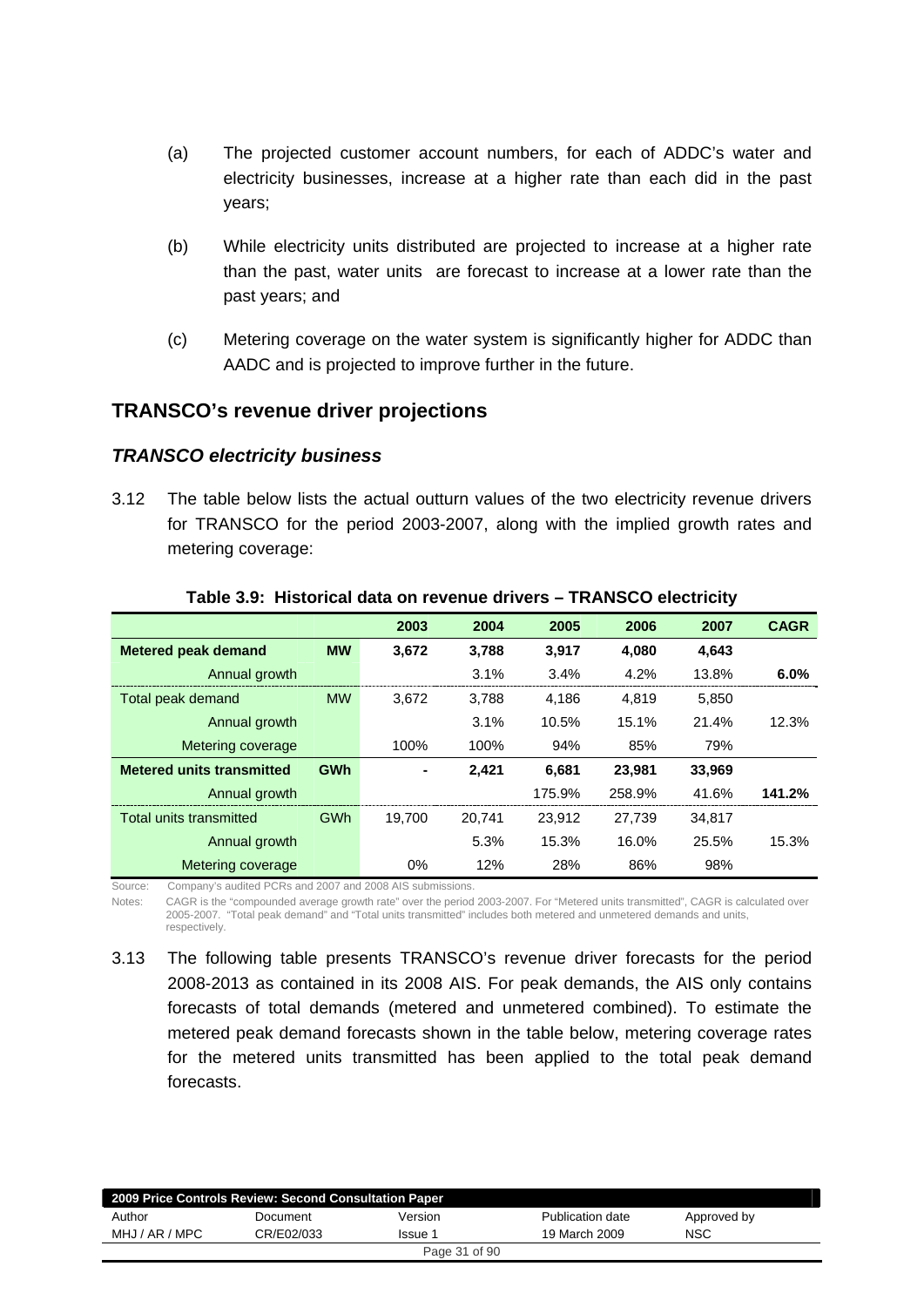|                                  |            | 2008   | 2009   | 2010   | 2011   | 2012   | 2013   | <b>CAGR</b> |
|----------------------------------|------------|--------|--------|--------|--------|--------|--------|-------------|
| <b>Metered peak demand</b>       | <b>MW</b>  | 6,068  | 7.662  | 9,025  | 11,307 | 13,521 | 14,767 |             |
| Annual growth                    |            | 30.7%  | 26.3%  | 17.8%  | 25.3%  | 19.6%  | 9.2%   | 21.3%       |
| Total peak demand                | <b>MW</b>  | 6,068  | 7,662  | 9.025  | 11.307 | 13.521 | 14,767 |             |
| Annual growth                    |            | 3.7%   | 26.3%  | 17.8%  | 25.3%  | 19.6%  | 9.2%   | 16.7%       |
| Metering coverage                |            | 100%   | 100%   | 100%   | 100%   | 100%   | 100%   |             |
| <b>Metered units transmitted</b> | <b>GWh</b> | 39,086 | 46.795 | 56.040 | 71,026 | 85.563 | 93,696 |             |
| Annual growth                    |            | 15.1%  | 19.7%  | 19.8%  | 26.7%  | 20.5%  | 9.5%   | 18.4%       |
| Total units transmitted          | GWh        | 39,086 | 46.795 | 56.040 | 71.026 | 85.563 | 93.696 |             |
| Annual growth                    |            | 12.3%  | 19.7%  | 19.8%  | 26.7%  | 20.5%  | 9.5%   | 17.9%       |
| Metering coverage                |            | 100%   | 100%   | 100%   | 100%   | 100%   | 100%   |             |

#### **Table 3.10: Revenue driver projections – TRANSCO electricity**

Source: Company's 2007 and 2008 AIS submissions.

Notes: CAGR is the "compounded average growth rate" over the period 2007-2013. "Total peak demand" and "Total units transmitted" includes both metered and unmetered demands and units, respectively.

#### *TRANSCO water business*

3.14 The following table shows the actual outturn values of TRANSCO's water revenue drivers for the period 2003-2007, along with the implied growth rates and metering coverage:

|                                  |             | 2003    | 2004    | 2005    | 2006      | 2007    | <b>CAGR</b> |
|----------------------------------|-------------|---------|---------|---------|-----------|---------|-------------|
| <b>Metered peak demand</b>       | <b>MIGD</b> | 380     | 421     | 493     | 248       | 451     |             |
| Annual growth                    |             |         | 10.6%   | 17.2%   | $-49.7\%$ | 81.8%   | 4.4%        |
| Total peak demand                | <b>MIGD</b> | 380     | 457     | 575     | 538       | 567     |             |
| Annual growth                    |             |         | 20.2%   | 25.9%   | $-6.4\%$  | 5.4%    | 10.5%       |
| Metering coverage                |             | 100%    | 92%     | 86%     | 46%       | 79%     |             |
| <b>Metered units transmitted</b> | <b>MIG</b>  |         | -       | 11,053  | 90.449    | 142,568 |             |
| Annual growth                    |             |         |         |         | 718.3%    | 57.6%   | 259.1%      |
| Total units transmitted          | <b>MIG</b>  | 122.535 | 139.001 | 153.609 | 175.176   | 187.268 |             |
| Annual growth                    |             |         | 13.4%   | 10.5%   | 14.0%     | 6.9%    | 11.2%       |
| Metering coverage                |             | 0%      | 0%      | 7%      | 52%       | 76%     |             |

#### **Table 3.11: Historical data on revenue drivers – TRANSCO water**

Source: Company's audited PCRs and 2007 and 2008 AIS submissions.

Notes: CAGR is the "compounded average growth rate" over the period 2003-2007. "Total peak demand" and "Total units transmitted" includes both metered and unmetered demands and units, respectively.

3.15 The table below shows TRANSCO's water revenue driver forecasts as provided in its 2008 AIS. As explained earlier for electricity, TRANSCO's AIS only contains forecasts of total water peak demands (metered and unmetered combined). To estimate the projected metered peak demands shown in the table, metering coverage rates for water metered units transmitted have been applied to the total peak demand forecasts.

| 2009 Price Controls Review: Second Consultation Paper |            |               |                  |             |  |  |  |  |
|-------------------------------------------------------|------------|---------------|------------------|-------------|--|--|--|--|
| Author                                                | Document   | Version       | Publication date | Approved by |  |  |  |  |
| MHJ / AR / MPC                                        | CR/E02/033 | Issue 1       | 19 March 2009    | NSC         |  |  |  |  |
|                                                       |            | Page 32 of 90 |                  |             |  |  |  |  |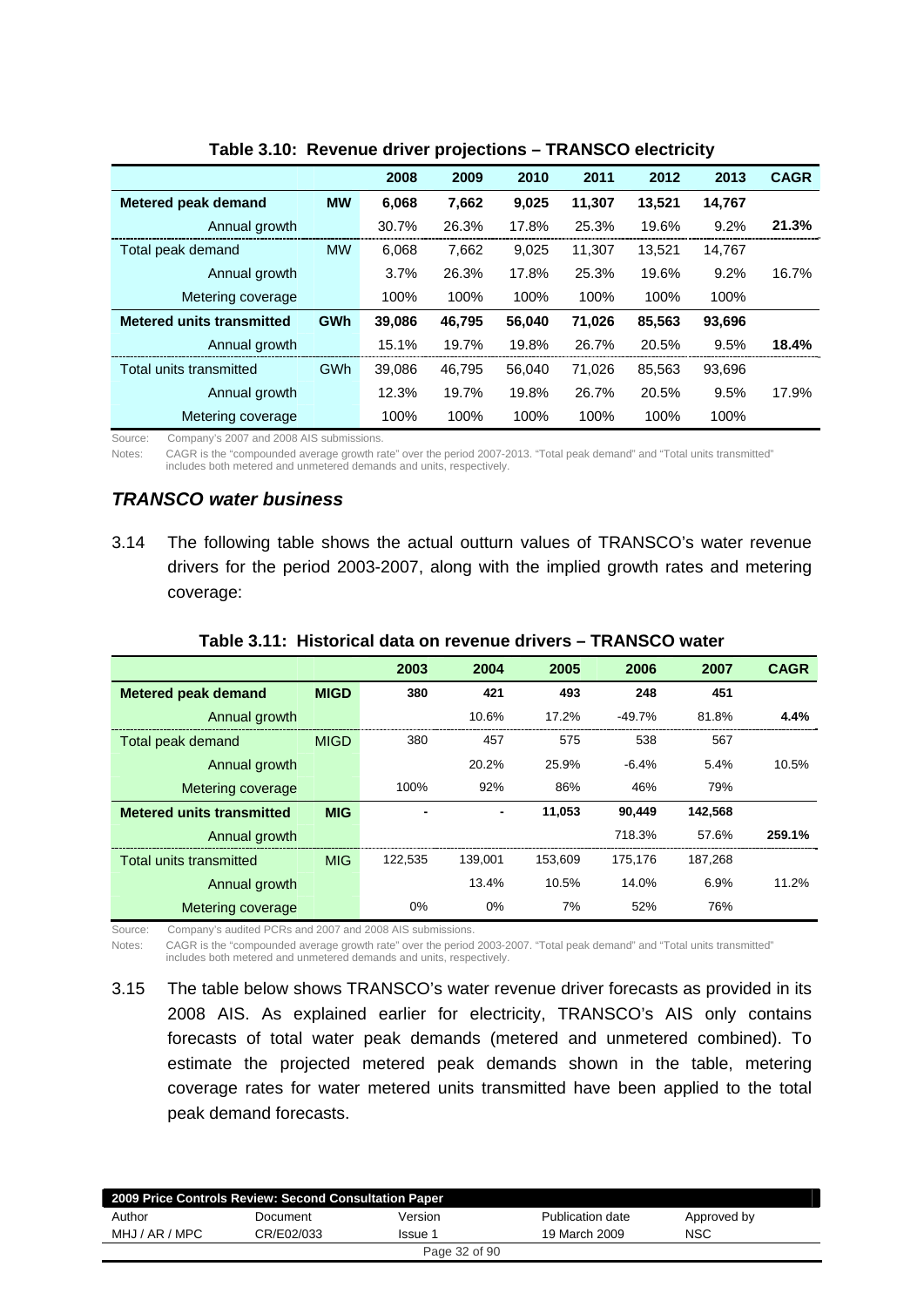|                                  |             | 2008    | 2009    | 2010    | 2011    | 2012    | 2013    | <b>CAGR</b> |
|----------------------------------|-------------|---------|---------|---------|---------|---------|---------|-------------|
| <b>Metered peak demand</b>       | <b>MIGD</b> | 517     | 615     | 720     | 789     | 809     | 872     |             |
| Annual growth                    |             | 14.6%   | 19.0%   | 17.2%   | 9.6%    | 2.5%    | 7.8%    | 11.6%       |
| Total peak demand                | <b>MIGD</b> | 604     | 615     | 720     | 789     | 809     | 872     |             |
| Annual growth                    |             | 6.5%    | 1.8%    | 17.2%   | 9.6%    | 2.5%    | 7.8%    | 7.4%        |
| Metering coverage                |             | 86%     | 100%    | 100%    | 100%    | 100%    | 100%    |             |
| <b>Metered units transmitted</b> | <b>MIG</b>  | 182.694 | 210,221 | 246,422 | 269.668 | 277.039 | 297.761 |             |
| Annual growth                    |             | 28.1%   | 15.1%   | 17.2%   | 9.4%    | 2.7%    | 7.5%    | 13.1%       |
| Total units transmitted          | <b>MIG</b>  | 213,580 | 210,221 | 246,422 | 269.668 | 277.039 | 297,761 |             |
| Annual growth                    |             | 14.1%   | $-1.6%$ | 17.2%   | 9.4%    | 2.7%    | 7.5%    | 8.0%        |
| Metering coverage                |             | 86%     | 100%    | 100%    | 100%    | 100%    | 100%    |             |

**Table 3.12: Revenue driver projections – TRANSCO water** 

Source: Company's 2007 and 2008 AIS submissions.

Notes: CAGR is the "compounded average growth rate" over the period 2007-2013. "Total peak demand" and "Total units transmitted" includes both metered and unmetered demands and units, respectively.

## *Observations*

- 3.16 TRANSCO's revenue driver projections indicate that:
	- (a) In line with the electricity forecasts of AADC and ADDC, TRANSCO has projected its total peak demand and total units transmitted to grow in the future at higher rates than those observed in the past;
	- (b) For both water and electricity, TRANSCO has projected similar future growth rates for its total peak demand and total units transmitted;
	- (c) For both water and electricity, past and future growth rates for metered units transmitted and metered peak demands are reflective of both the growth in total units and demands and the improvement in metering coverage; and
	- (d) For both water and electricity, the high metering coverage for 2007-2009 implied by TRANSCO's projections is not consistent with the information recently provided by TRANSCO to the Bureau in connection with the 2009 TUoS charge calculations.

#### **ADSSC's revenue driver projections**

3.17 The table below presents the actual outturn values of the possible revenue drivers for ADSSC for the period 2005-2007, along with the implied growth rates. Total annual volume of wastewater handled at the treatment plants has been estimated by multiplying the average daily volume handled (as recorded in ADSSC's 2008 AIS) by the number of days in the year.

| 2009 Price Controls Review: Second Consultation Paper |            |               |                  |             |  |  |  |  |
|-------------------------------------------------------|------------|---------------|------------------|-------------|--|--|--|--|
| Author                                                | Document   | Version       | Publication date | Approved by |  |  |  |  |
| MHJ / AR / MPC                                        | CR/E02/033 | Issue 1       | 19 March 2009    | <b>NSC</b>  |  |  |  |  |
|                                                       |            | Page 33 of 90 |                  |             |  |  |  |  |
|                                                       |            |               |                  |             |  |  |  |  |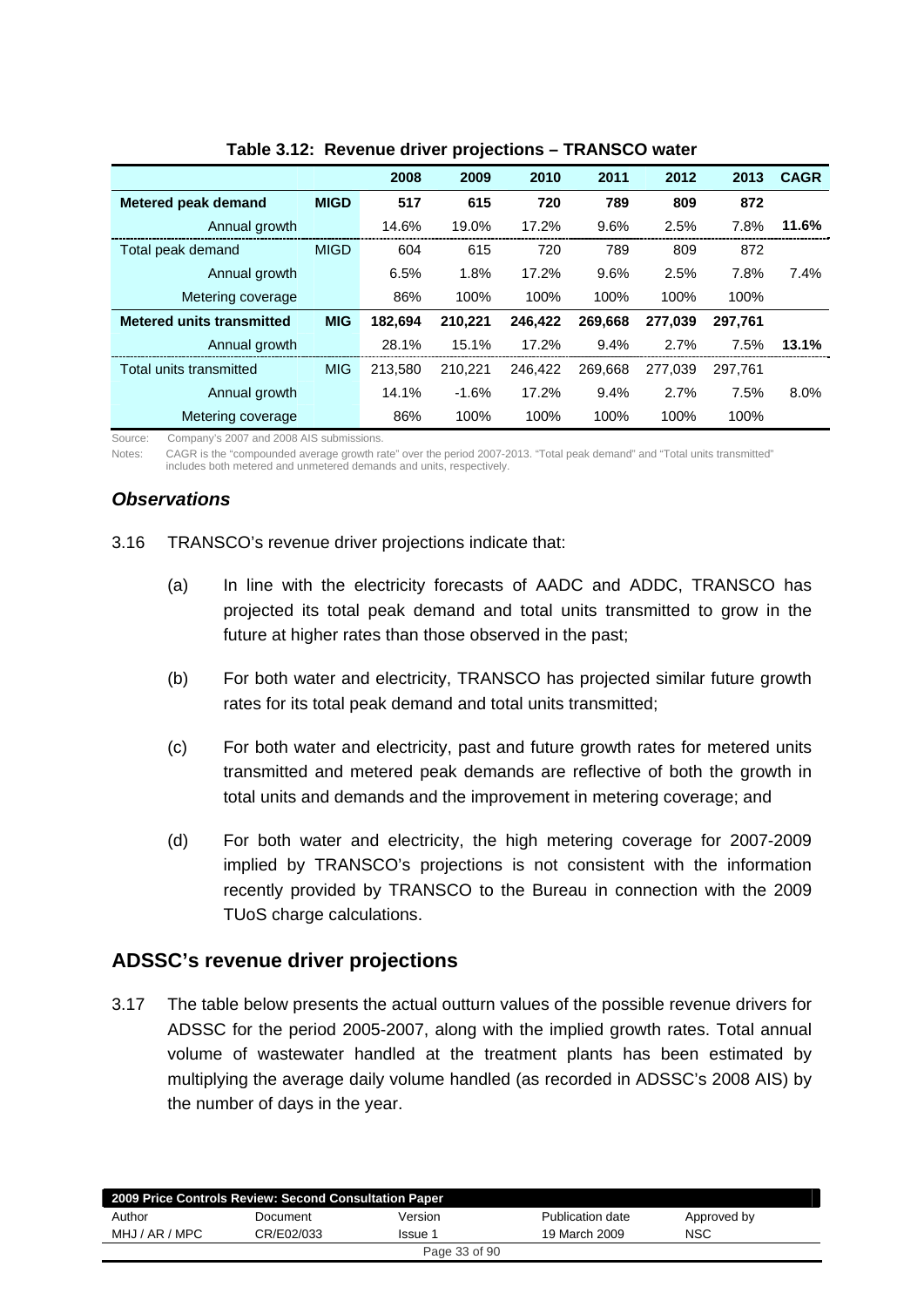|                             |     | 2005    | 2006    | 2007    | <b>CAGR</b> |
|-----------------------------|-----|---------|---------|---------|-------------|
| <b>Number of customers</b>  |     | 221.730 | 226.068 | 224.470 |             |
| Annual growth               |     |         | 2.0%    | $-0.7%$ | 0.6%        |
| <b>Total volume handled</b> | MI  | 157.535 | 173.701 | 191.411 |             |
| Average daily flow handled  | M/d | 432     | 476     | 524     |             |
| Annual growth               |     |         | 10.3%   | 10.2%   | 10.2%       |

#### **Table 3.13: Historical data on revenue drivers – ADSSC**

Source: Company's audited PCRs and 2008 AIS submission.

Notes: CAGR is the "compounded average growth rate" over the period 2005-2007. "Ml" stands for "million litres" and "Ml/d" for "million litres per day".

## 3.18 The following table shows ADSSC's revenue driver forecasts for the period 2008- 2013 as per its 2008 AIS:

|                             |     | 2008    | 2009    | 2010    | 2011    | 2012    | 2013    | <b>CAGR</b> |
|-----------------------------|-----|---------|---------|---------|---------|---------|---------|-------------|
| <b>Number of customers</b>  |     | 230.155 | 260.108 | 300.938 | 328.171 | 351.186 | 374.949 |             |
| Annual growth               |     | 2.5%    | 13.0%   | 15.7%   | $9.0\%$ | $7.0\%$ | 6.8%    | 8.9%        |
| <b>Total volume handled</b> | MI  | 217.021 | 227.284 | 246.323 | 267.223 | 296.052 | 314.446 |             |
| Average daily flow handled  | M/d | 595     | 623     | 675     | 732     | 811     | 861     |             |
| Annual growth               |     | 13.4%   | 4.7%    | 8.4%    | 8.5%    | 10.8%   | 6.2%    | 8.6%        |

#### **Table 3.14: Revenue driver projections – ADSSC**

Source: Company's 2008 AIS submission.

Notes: CAGR is the "compounded average growth rate" over the period 2007-2013. "Ml" stands for "million litres" and "Ml/d" for "million litres per day".

#### *Observations*

- 3.19 Review of ADSSC's revenue driver projections indicates that:
	- (a) The numbers of ADSSC's customers, up until 2008, is close to or slightly lower than the sum of water customer accounts for AADC and ADDC. However, for the future, ADSSC has projected a significantly higher growth rate for its customers than those for AADC and ADDC;
	- (b) ADSSC has projected similar growth rates for future customer numbers and wastewater volumes handled; and
	- (c) Average annual growth in ADSSC's wastewater volumes handled is generally lower than the past years and lies between the growth in total forecast water units distributed (forecast by AADC and ADDC combined) and the growth in total forecast water units transmitted (forecast by TRANSCO).

| 2009 Price Controls Review: Second Consultation Paper |            |         |                  |             |  |  |  |  |
|-------------------------------------------------------|------------|---------|------------------|-------------|--|--|--|--|
| Author                                                | Document   | Version | Publication date | Approved by |  |  |  |  |
| MHJ / AR / MPC                                        | CR/E02/033 | Issue 1 | 19 March 2009    | <b>NSC</b>  |  |  |  |  |
| Page 34 of 90                                         |            |         |                  |             |  |  |  |  |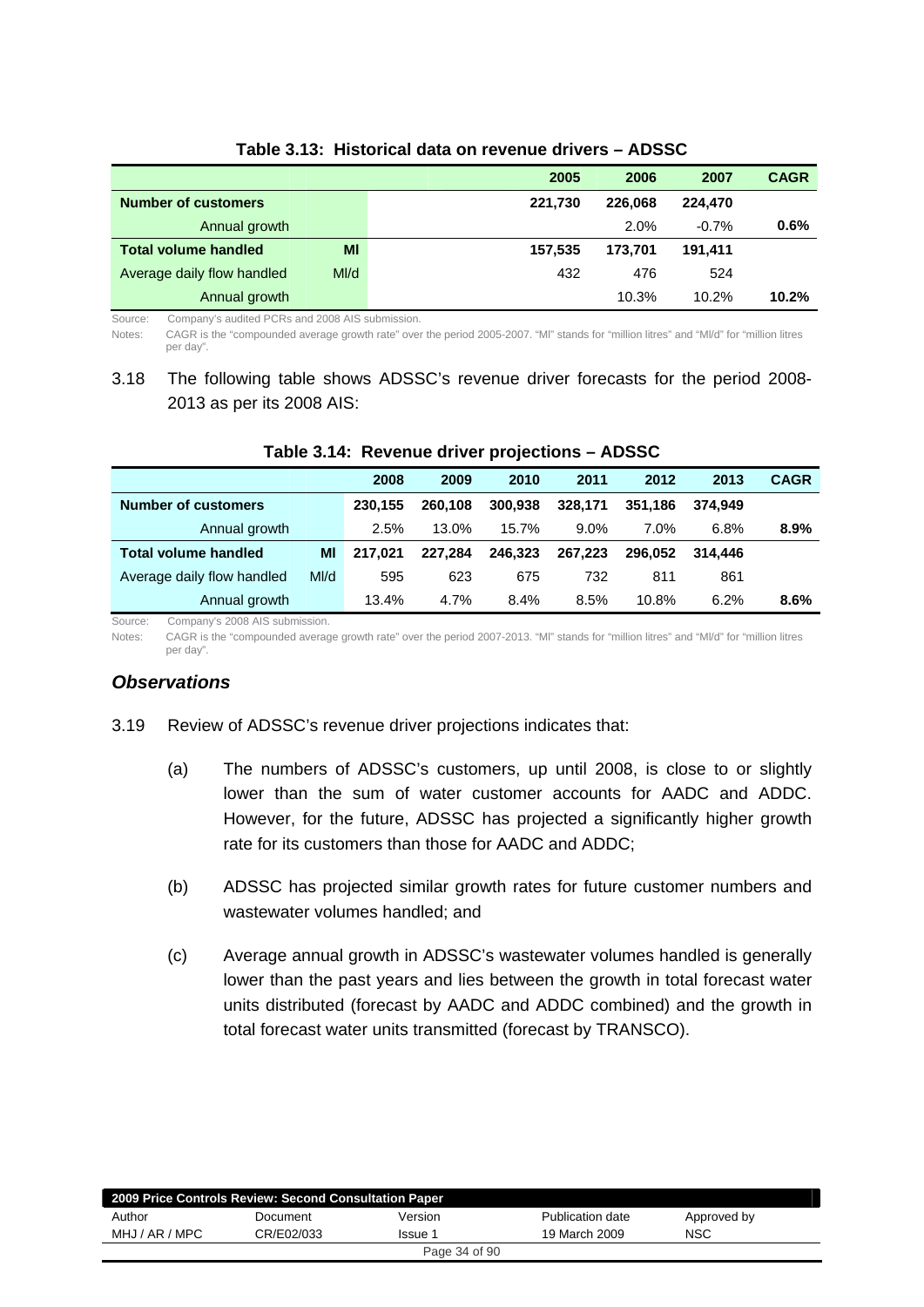# **Introduction**

- 4.1 Operating expenditure (opex) projections are one of the main inputs to the price control calculations, accounting for about one-third of the revenue requirement.<sup>2</sup>
- 4.2 The First Consultation Paper identified three main considerations when assessing opex projections: (a) the sufficiency of the allowed revenue to enable the company to finance its business; (b) the economy and efficiency of the sector; and (c) consistency in regulation.
- 4.3 The paper discussed a number of approaches to assessing opex allowances with a preference for a 'top-down' approach (assessing total opex of the company or business as a whole). The paper also identified the need for stronger incentives for the distribution companies to reduce their customer debt to a reasonable level.
- 4.4 This Section 4 summarises the responses to the First Consultation Paper on the approaches to the opex projections, followed by the Bureau's assessment of these responses. To provide a background to such assessment, and to demonstrate the need for stronger incentives, this section starts with a review of the companies' performance on opex to date.

## **Companies' performance on opex to date**

4.5 In the following paragraphs, actual opex spent by each of the four network companies over the period 1999-2007 is assessed (in nominal terms) against the opex projections adopted for setting the previous and current price controls. The actual opex has been sourced from the companies' audited accounts and comprises (a) staff costs, (b) repair, maintenance and consumables used, (c) water tanker hire cost (where applicable), and (d) administration and other expenses.

#### *AADC's opex performance*

-

4.6 The chart below shows AADC's actual opex (for both water and electricity businesses combined) against its price control projected opex from 1999 to 2007:

 $2$  Note that the term "operating expenditure" or "opex" in this paper refers to operating costs excluding depreciation.

| 2009 Price Controls Review: Second Consultation Paper |            |         |                  |             |  |  |  |  |
|-------------------------------------------------------|------------|---------|------------------|-------------|--|--|--|--|
| Author                                                | Document   | Version | Publication date | Approved by |  |  |  |  |
| MHJ / AR / MPC                                        | CR/E02/033 | Issue 1 | 19 March 2009    | <b>NSC</b>  |  |  |  |  |
| Page 35 of 90                                         |            |         |                  |             |  |  |  |  |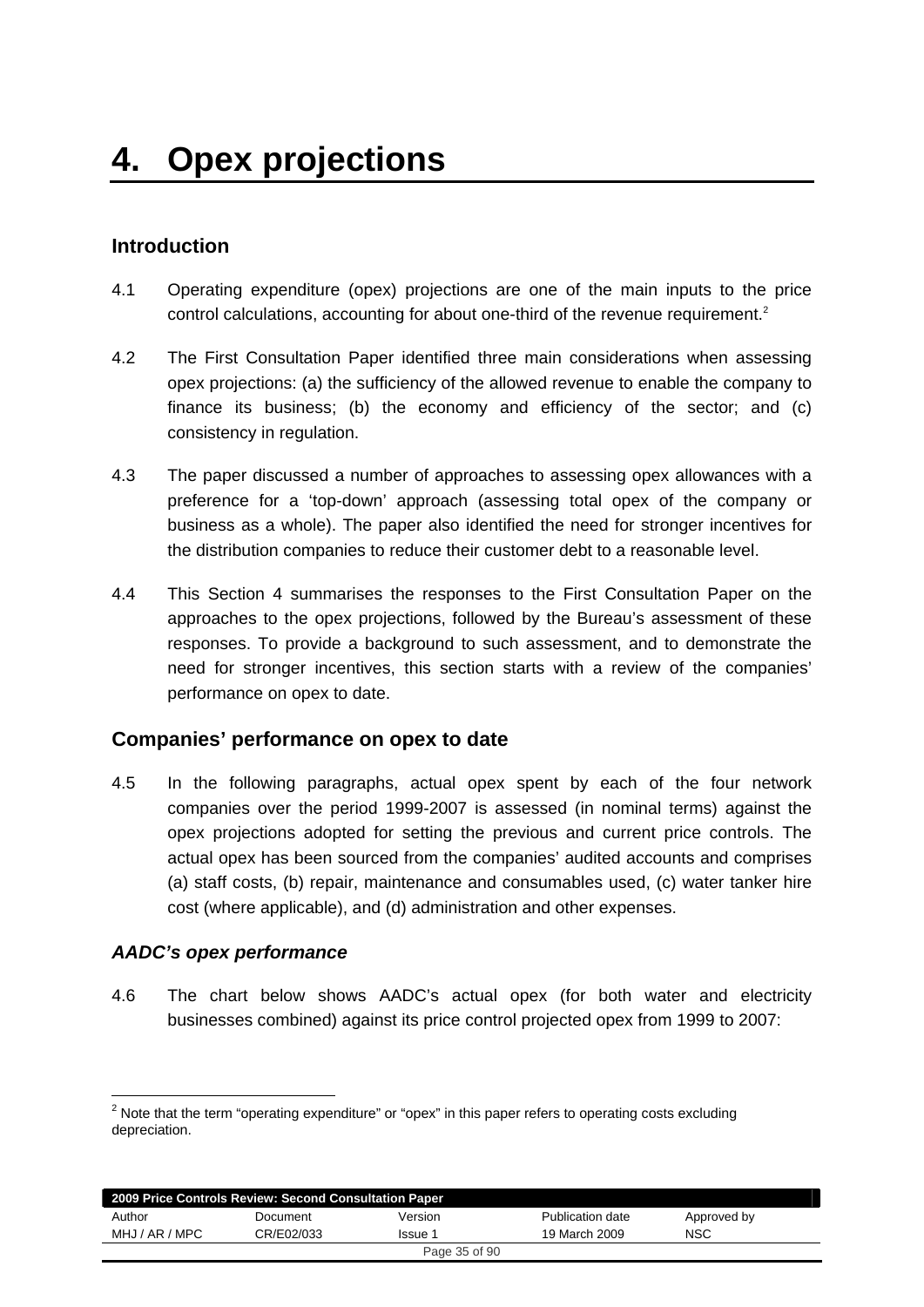



4.7 Over the period 1999-2007, AADC's actual opex increased on average by about 14% per annum in comparison to an average increase of 7% per annum in its price control projected opex. Notably, opex doubled over the three year period 2004-2007. The increase in actual opex was higher for its electricity business than its water business.

## *ADDC's opex performance*

4.8 As shown below, ADDC's actual opex (water and electricity combined) increased on average by about 12.5% per annum as compared to an increase of 7.2% per annum for the price control projected opex over the period 1999-2007. As with AADC, the increase in ADDC's actual opex was higher for electricity than water.



**Figure 4.2: Assessment of actual opex - ADDC** 

| 2009 Price Controls Review: Second Consultation Paper |            |                |                  |             |  |  |  |  |
|-------------------------------------------------------|------------|----------------|------------------|-------------|--|--|--|--|
| Author                                                | Document   | Version        | Publication date | Approved by |  |  |  |  |
| MHJ / AR / MPC                                        | CR/E02/033 | <b>Issue</b> 1 | 19 March 2009    | <b>NSC</b>  |  |  |  |  |
|                                                       |            | Page 36 of 90  |                  |             |  |  |  |  |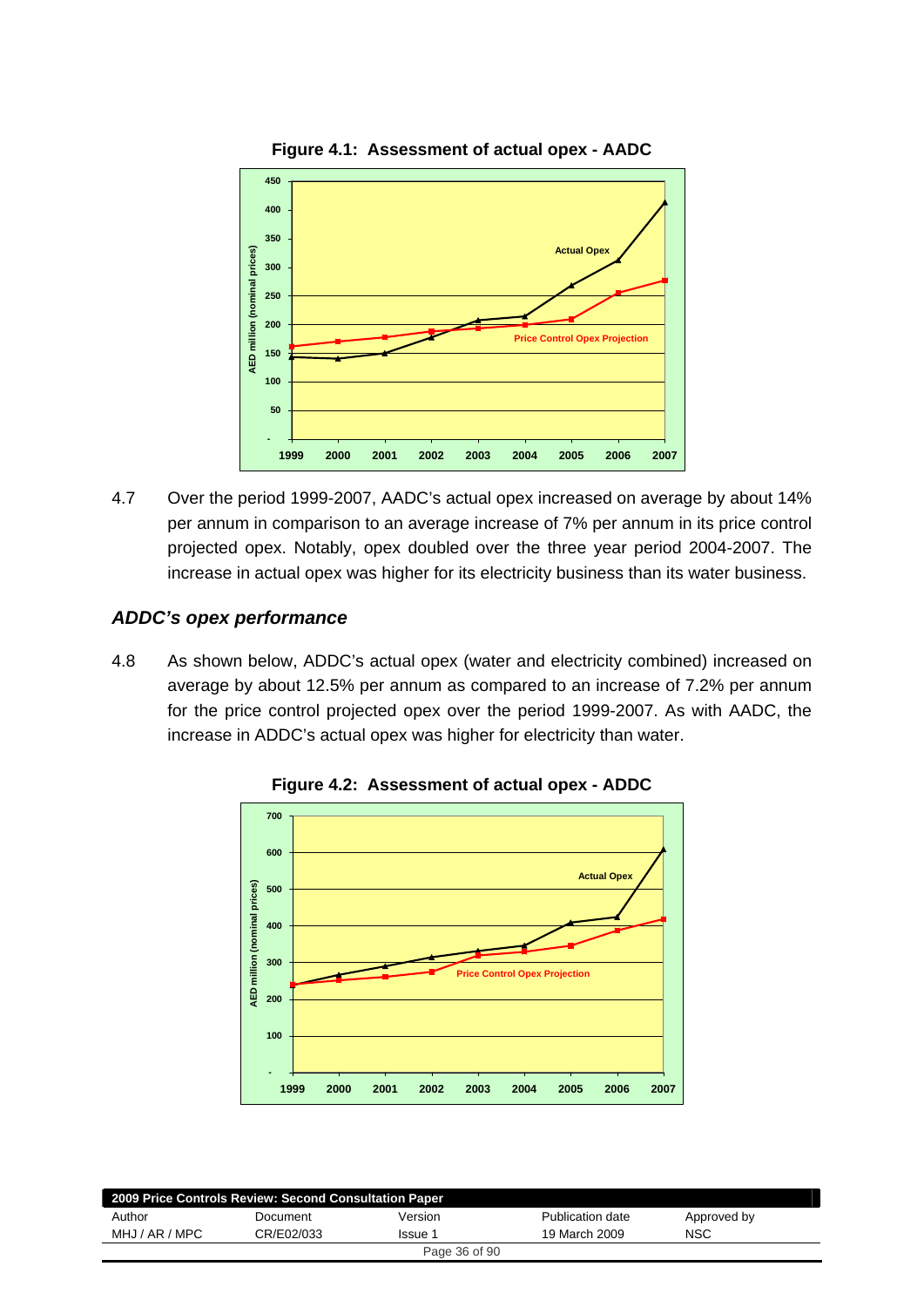### *TRANSCO's opex performance*

4.9 TRANSCO's overall performance on opex over the period 1999-2007 is in contrast to that of the other network companies. As the graph below shows, TRANSCO's actual opex (water and electricity combined) increased on average by about 10% per annum as compared to the increase in its price control projected opex of about 11% per annum over the said period. The turnaround in TRANSCO's performance occurred over 2006-2007 when TRANSCO was able to keep its actual opex below the opex projected by the Bureau for PC3 controls.



**Figure 4.3: Assessment of actual opex - TRANSCO** 

### *ADSSC's opex performance*

4.10 The graph below shows ADSSC's actual opex against the price control projected opex from mid-2005 when the company was established:



**Figure 4.4: Assessment of actual opex - ADSSC** 

| 2009 Price Controls Review: Second Consultation Paper |            |         |                  |             |  |
|-------------------------------------------------------|------------|---------|------------------|-------------|--|
| Author                                                | Document   | Version | Publication date | Approved by |  |
| MHJ / AR / MPC                                        | CR/E02/033 | Issue 1 | 19 March 2009    | <b>NSC</b>  |  |
| Page 37 of 90                                         |            |         |                  |             |  |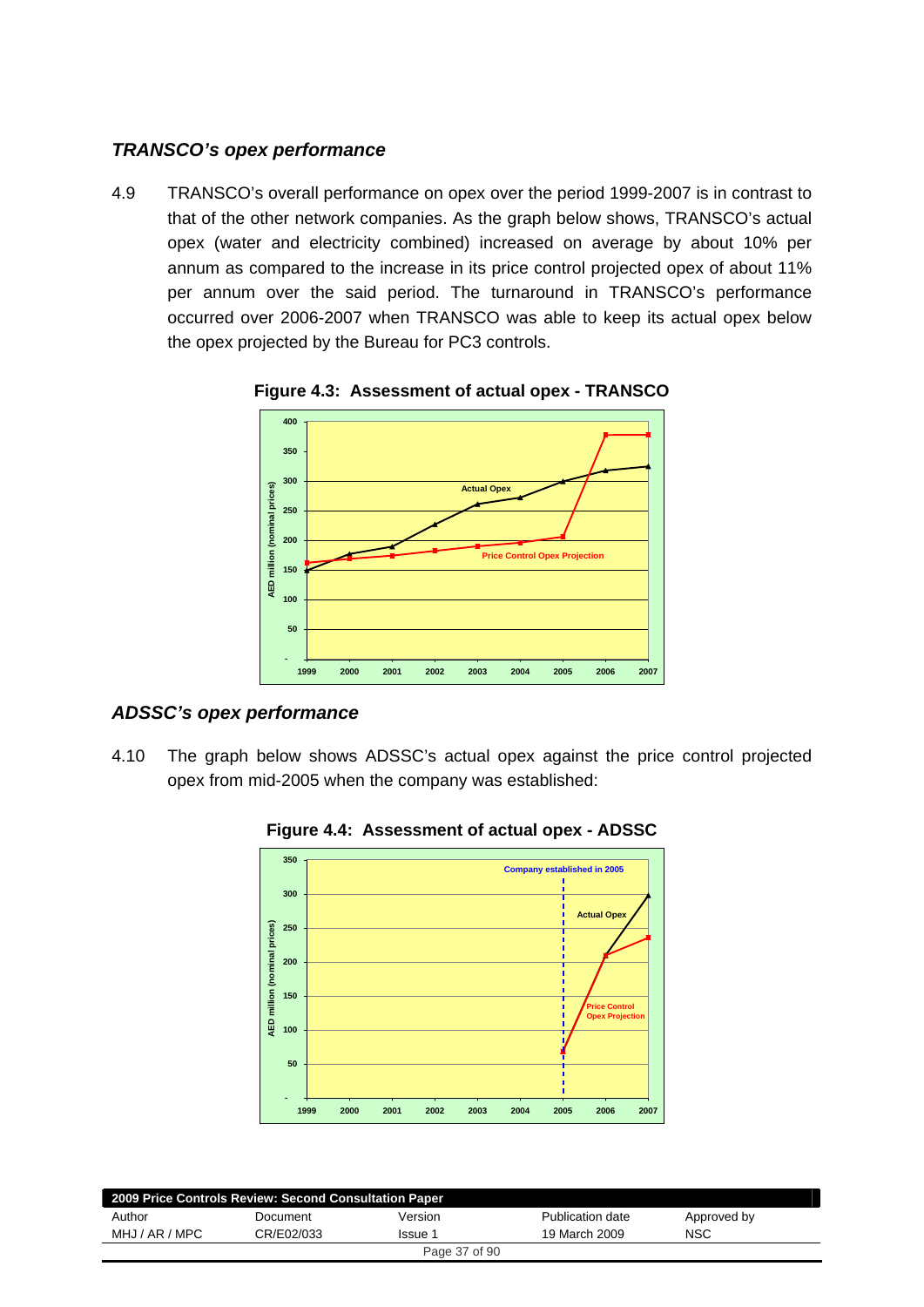4.11 Over the short period since its inception, ADSSC's actual opex increased by 47% per annum on average, in contrast to the price control opex projections which increased by about 31% per annum (half-year opex for 2005 has been annualised appropriately). While this represented significant deviation from price control projections (which for 2005-2006 were set retrospectively to match actual opex spent), it could be argued that the opex for 2005-2006 for a company in its infancy were understated.

### *Overall opex performance*

4.12 The figure below compares the aggregate actual opex of the four network companies over the period 1999-2007 against the total opex projections adopted for the price controls:



**Figure 4.5: Assessment of actual opex – all network companies** 

- 4.13 Total actual opex (in nominal terms) of the network companies (including ADSSC) increased from AED 531 million in 1999 to AED 1,644 million in 2007 i.e., by about 15% per annum. This compares unfavourably to the price control opex projections which (in nominal terms) increased from AED 564 million in 1999 to AED 1,455 million in 2007 i.e. by around 11% per annum.
- 4.14 For water and electricity businesses only, actual opex increased by about 12% per annum over the period 1999-2007 whereas the price control projected opex increased by about 8% per annum.
- 4.15 By comparison, UAE CPI inflation over the period 1999-2007 averaged about 4.84% per annum. In other words, opex has risen at about three times the rate of inflation.

| 2009 Price Controls Review: Second Consultation Paper |            |               |                  |             |  |
|-------------------------------------------------------|------------|---------------|------------------|-------------|--|
| Author                                                | Document   | Version       | Publication date | Approved by |  |
| MHJ / AR / MPC                                        | CR/E02/033 | Issue 1       | 19 March 2009    | NSC         |  |
|                                                       |            | Page 38 of 90 |                  |             |  |
|                                                       |            |               |                  |             |  |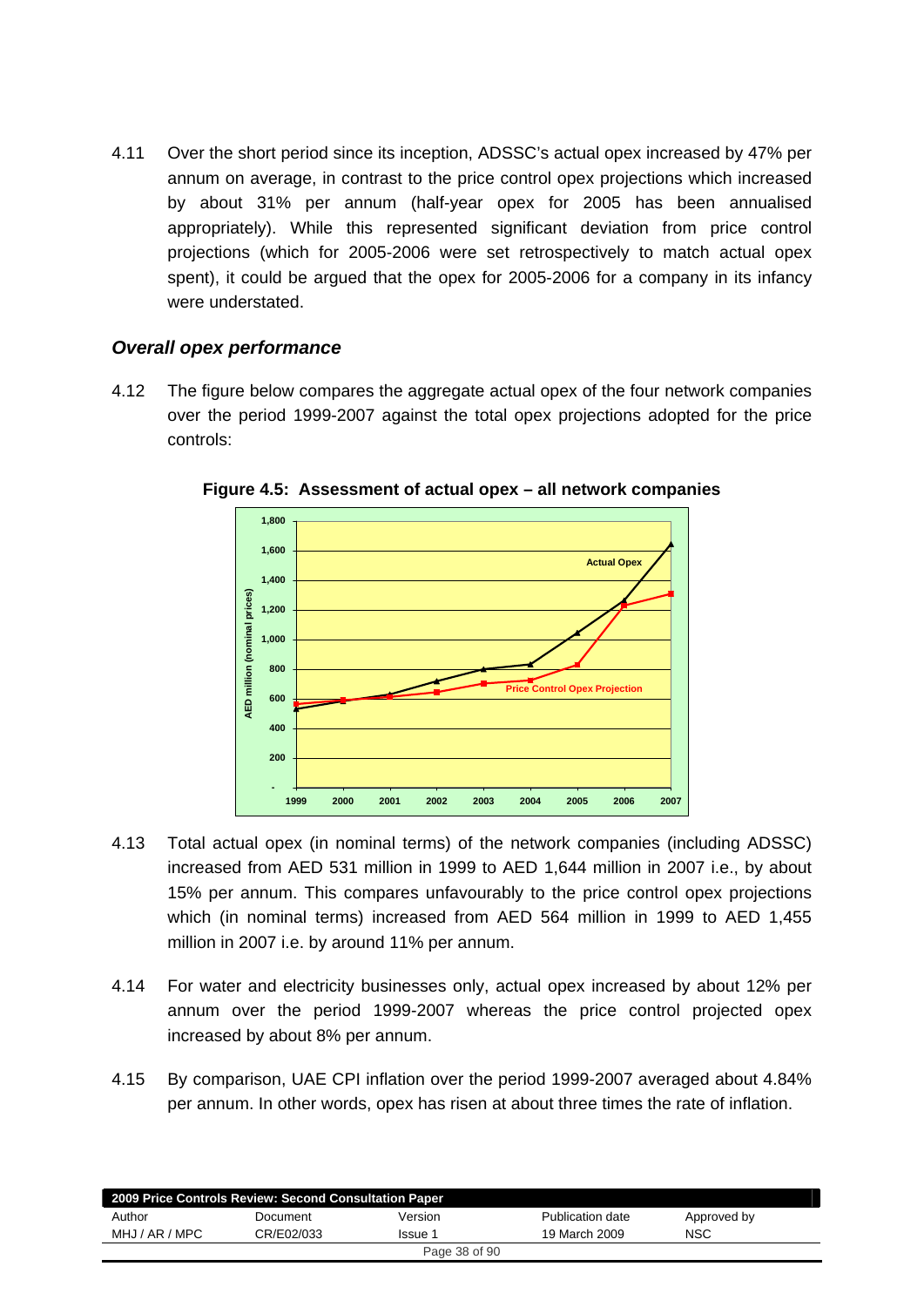### *Staff costs*

- 4.16 For all network companies, staff costs (including salaries and all staff-related allowances) constitute a major (and often the largest) part of actual opex and hence merit a separate analysis. In 2007, staff costs accounted for about 56% to 66% of actual opex for water and electricity network companies (the figure is lower for ADSSC - about 35% - reflecting the greater extent of contracting out of its activities).
- 4.17 As shown in the graph below, total staff costs of the four network companies have increased from AED 342 million in 1999 to AED 926 million in 2007:



**Figure 4.6: Network companies' actual staff costs** 

4.18 This graph also shows that staff costs increased particularly since 2004 reflecting the substantial increase in staff salaries and allowances implemented by the ADWEA group of companies. Total staff costs of network companies increased from 2004 to 2007 by 23.5% per annum (or cumulatively by around 88.3%) in nominal prices and by 15.6% per annum (or cumulatively by about 54.5%) in real prices. Total staff costs increased from 2004 to 2007 by AED 434 million in nominal prices (or AED 428 million in 2010 prices).

# **Approach to opex projections**

### *Bureau's approach to date*

- 4.19 The Bureau has used the following top-down approach for the current price controls for the sector companies:
	- (a) *Base level of opex:* Determine a base level of opex by using the most recent actual level of opex;

| 2009 Price Controls Review: Second Consultation Paper |            |         |                  |             |  |
|-------------------------------------------------------|------------|---------|------------------|-------------|--|
| Author                                                | Document   | Version | Publication date | Approved by |  |
| MHJ / AR / MPC                                        | CR/E02/033 | Issue 1 | 19 March 2009    | <b>NSC</b>  |  |
| Page 39 of 90                                         |            |         |                  |             |  |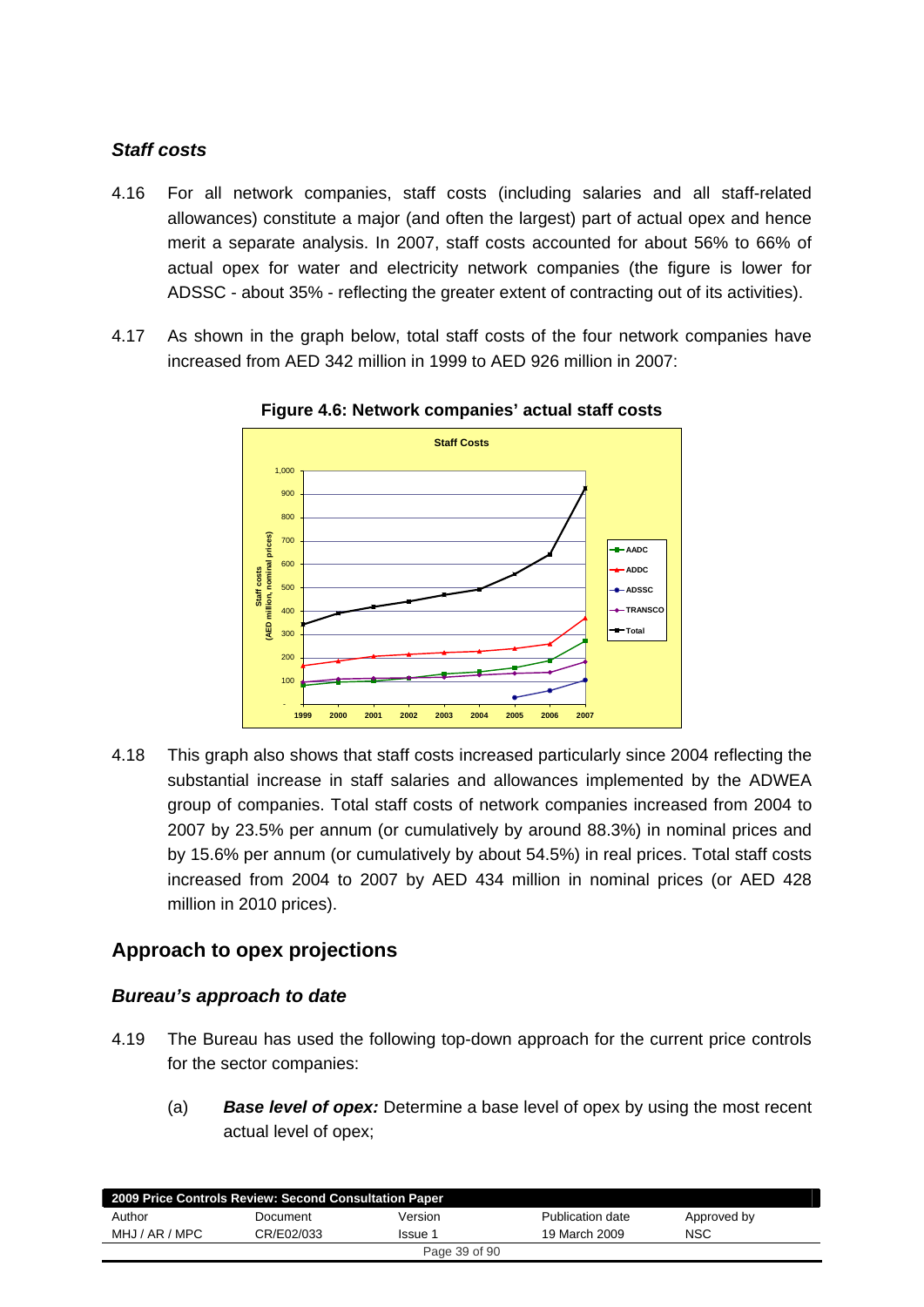- (b) *Adjustment for demand growth:* Adjust the base level of opex to reflect increased costs for future demand increases (a 0.75% increase in opex for each 1% increase in demand was adopted at the last price controls review);
- (c) *Adjustment for efficiency improvements:* Adjust the demand-adjusted opex for efficiency improvements expected over the control period (a 5% decrease in opex per year in real terms was used at the last price controls review); and
- (d) *Other adjustments:* Make further adjustments to opex projections which may be appropriate; for example, for one-off costs (or cost reductions) which were not observed in the past but are known about in advance for the future, or for anticipated changes in the real price of inputs used in the production process.

### *First Consultation Paper*

- 4.20 The First Consultation Paper favoured the top-down approach explained above for PC4 controls in view of the main statutory considerations listed earlier. However, the paper expressed concerns on the increasing actual opex over time in excess of the opex allowances made in the price controls.
- 4.21 In order to exert a greater incentive for cost reduction, the paper suggested an alternative approach whereby opex projected for 2009 at the last price control reviews, converted into 2010 prices, should be used (wholly or partially) as the base level of opex for the PC4 controls.
- 4.22 The paper also expressed concern about the increasing levels of customer debt for AADC and ADDC over time to a level well in excess of international comparisons and suggested that an appropriate adjustment should be made to the opex allowances for the PC4 period by assuming a reduction in the bad debt provision in future.

### *Responses*

4.23 Licensees generally expressed concerns on the potential base level of opex, assumptions for demand growth and efficiency adjustments, and adjustment for bad debt provision. The responses are summarised as follows:

#### *Base level of opex for PC4*

4.24 AADC suggested that opex projected for 2009 at the last price control review should be used as the base level of opex for PC4 only if such base level reflects the recent increases in costs (e.g., staff costs) which may increase further. The company also

| 2009 Price Controls Review: Second Consultation Paper |            |               |                  |             |  |
|-------------------------------------------------------|------------|---------------|------------------|-------------|--|
| Author                                                | Document   | Version       | Publication date | Approved by |  |
| MHJ / AR / MPC                                        | CR/E02/033 | Issue 1       | 19 March 2009    | <b>NSC</b>  |  |
|                                                       |            | Page 40 of 90 |                  |             |  |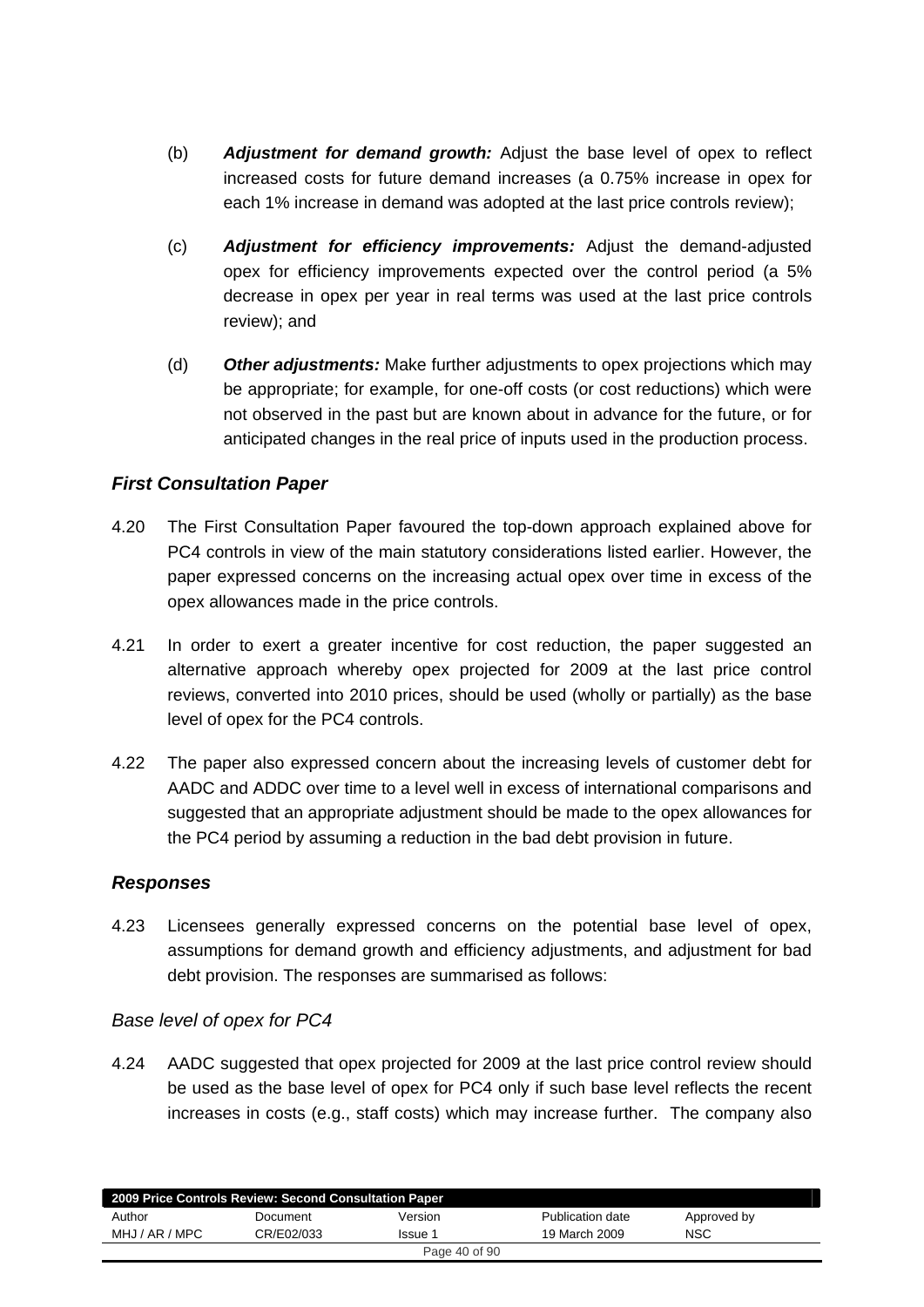suggested considering the use of the company's budget for 2009 as the base opex level for PC4.

- 4.25 ADDC expressed its inability to accept the PC3 opex projection for 2009 as the base level for PC4, since it would not reflect the significant rise in staff costs and other indirect costs in Abu Dhabi over the PC3 period. To support its argument, ADDC presented its analysis to show increases in its opex over time in excess of PC3 opex projections and referred to media reports to highlight the recent increases in staff accommodation allowances due to shortage of rental accommodation. ADDC also highlighted the increase in the Bureau's licence fees over time due to these same reasons. It proposed that the company's expected opex for 2010 should be used as the base level. ADDC also asked for an additional opex allowance of around AED 500 million over the PC4 period for the education and certification of electricians and plumbers and an additional AED 250 million for active participation in Demand-Side Management (DSM) initiatives.
- 4.26 ADSSC proposed that the Bureau use the most recent audited figures of actual opex.
- 4.27 TRANSCO argued against using the 2009 opex projected at the last review as the PC4 base opex. It explained that there had been significant increases in staff salaries, allowances and housing costs as well as the Bureau's licence fees (which in TRANSCO's opinion could be due to the same cost increases), which would not be reflected in such base opex.

### *Opex adjustments for demand growth and efficiency*

- 4.28 AADC sought clarification of the basis of the (0.75%) assumption for the opex adjustment for demand growth and the validity of its application to the company's current operations, particularly given the high infrastructure growth expected in the future.
- 4.29 ADDC expressed concerns on the assumptions for opex adjustments for demand growth and efficiency and presented its past performance on opex to show that such assumptions did not hold true for ADDC.
- 4.30 TRANSCO argued that the efficiency saving of 5% per annum is not achievable. In this regard, it highlighted the staff costs and the electricity costs of water pumping. The company stated its intention to analyse the increase in electricity consumption and its relationship with demand over the PC3 period and to present its findings in response to the Second Consultation Paper. However, its initial view was that 5% annual saving would not be achievable for electricity consumption and a separate efficiency target should be set for this cost component. TRANSCO also expressed its

| 2009 Price Controls Review: Second Consultation Paper |            |               |                  |             |  |
|-------------------------------------------------------|------------|---------------|------------------|-------------|--|
| Author                                                | Document   | Version       | Publication date | Approved by |  |
| MHJ / AR / MPC                                        | CR/E02/033 | Issue 1       | 19 March 2009    | <b>NSC</b>  |  |
|                                                       |            | Page 41 of 90 |                  |             |  |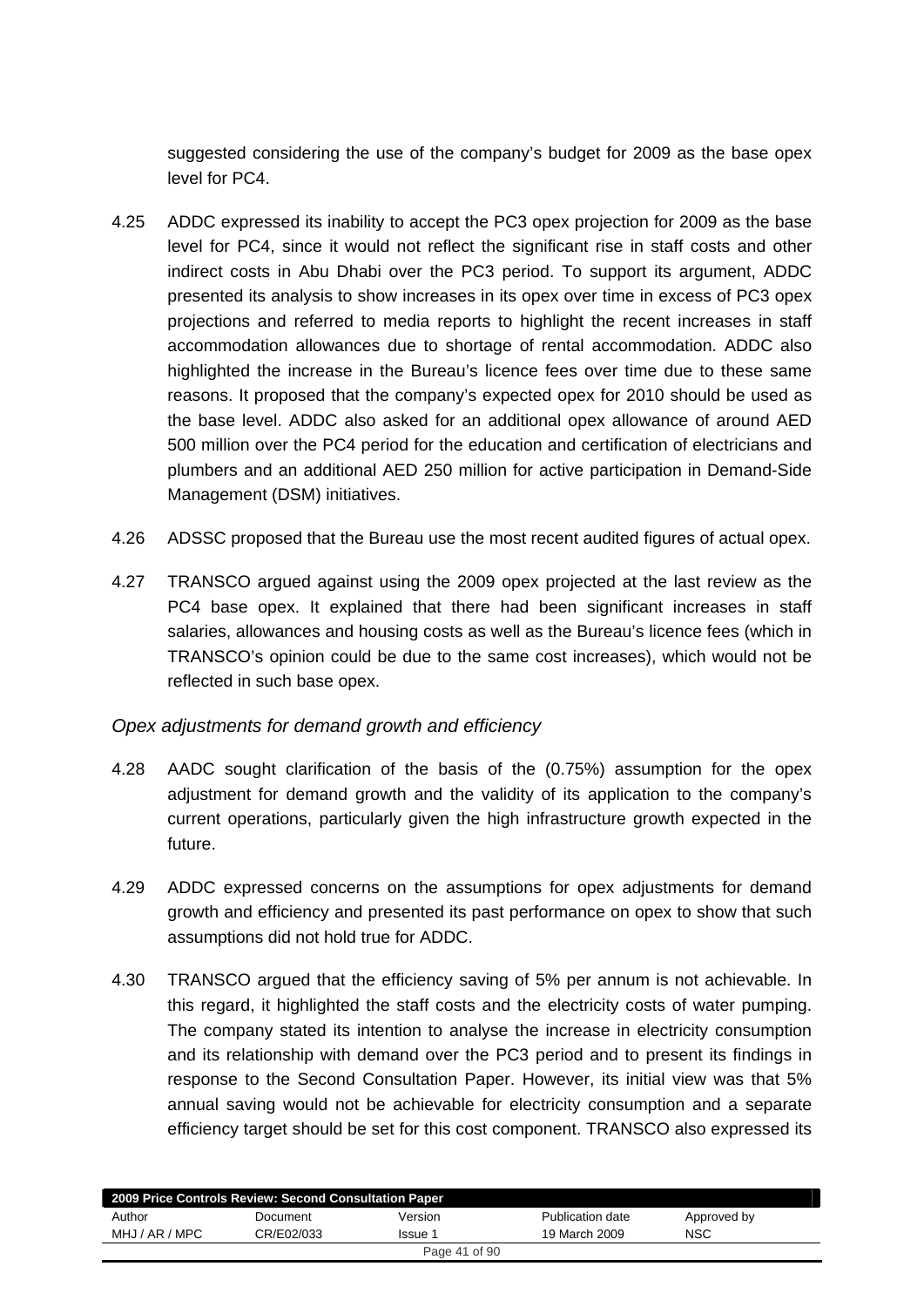concerns about the opex component relating to the Bureau's licence fees being subject to the same efficiency targets as other opex components and proposed that the Bureau's licence fees should be treated as a pass through cost.

4.31 Further, TRANSCO argued that, for it to benefit from the existing large user electricity tariff approved by the Bureau for water pumping, AADC and ADDC should be provided with incentives to install MDEC compliant 'time-of-day' meters and cooperate with TRANSCO to manage pumping load away from the peak hours. TRANSCO also stated that it has been undercharged by the distribution companies during the PC3 period for electricity consumption particularly at the generation sites in the Abu Dhabi region and indicated it would submit further analysis of this issue prior to the Draft Proposals.

#### *Bad debt reduction incentive*

- 4.32 AADC welcomed the incentive as it can highlight the importance of the issue for the attention of higher authorities. However, it suggested that efforts made by the businesses to date and their inability to reduce some debt should be recognised.
- 4.33 While acknowledging the Bureau's concerns regarding the level of customer debt, ADDC did not consider this incentive and the bad debt provision to be related. ADDC explained that its policy does not allow making any provision for bad debts in relation to either government or certain specified customers (which comprise the vast majority of customer debt) and that in some cases these debts are a result of disputed bills which were generated when customers were transitioned from fixed contracts to a metered service. ADDC expected that due to its continued efforts most of the debts of these customers would be cleared in 2009. It also highlighted the incentive inherent in reducing the provision for bad debts since this provision is made against the company's profit and argued that any further financial penalties for the company's failure to reduce bad debts would be punishment for failure to collect revenue which was already recognised as lost.

### **Assessment of responses**

### *Base level of opex for PC4*

4.34 The Bureau acknowledges that using the 2009 opex projected at the last price control reviews would result in lower opex projections for PC4 than using the most recent actual audited opex. **Table 4.1** below shows the base level of opex for 2010 (in 2010 prices) for each company or business based on the 2009 opex projected at the last price control reviews:

|                | 2009 Price Controls Review: Second Consultation Paper |               |                  |             |  |
|----------------|-------------------------------------------------------|---------------|------------------|-------------|--|
| Author         | Document                                              | Version       | Publication date | Approved by |  |
| MHJ / AR / MPC | CR/E02/033                                            | Issue 1       | 19 March 2009    | <b>NSC</b>  |  |
|                |                                                       | Page 42 of 90 |                  |             |  |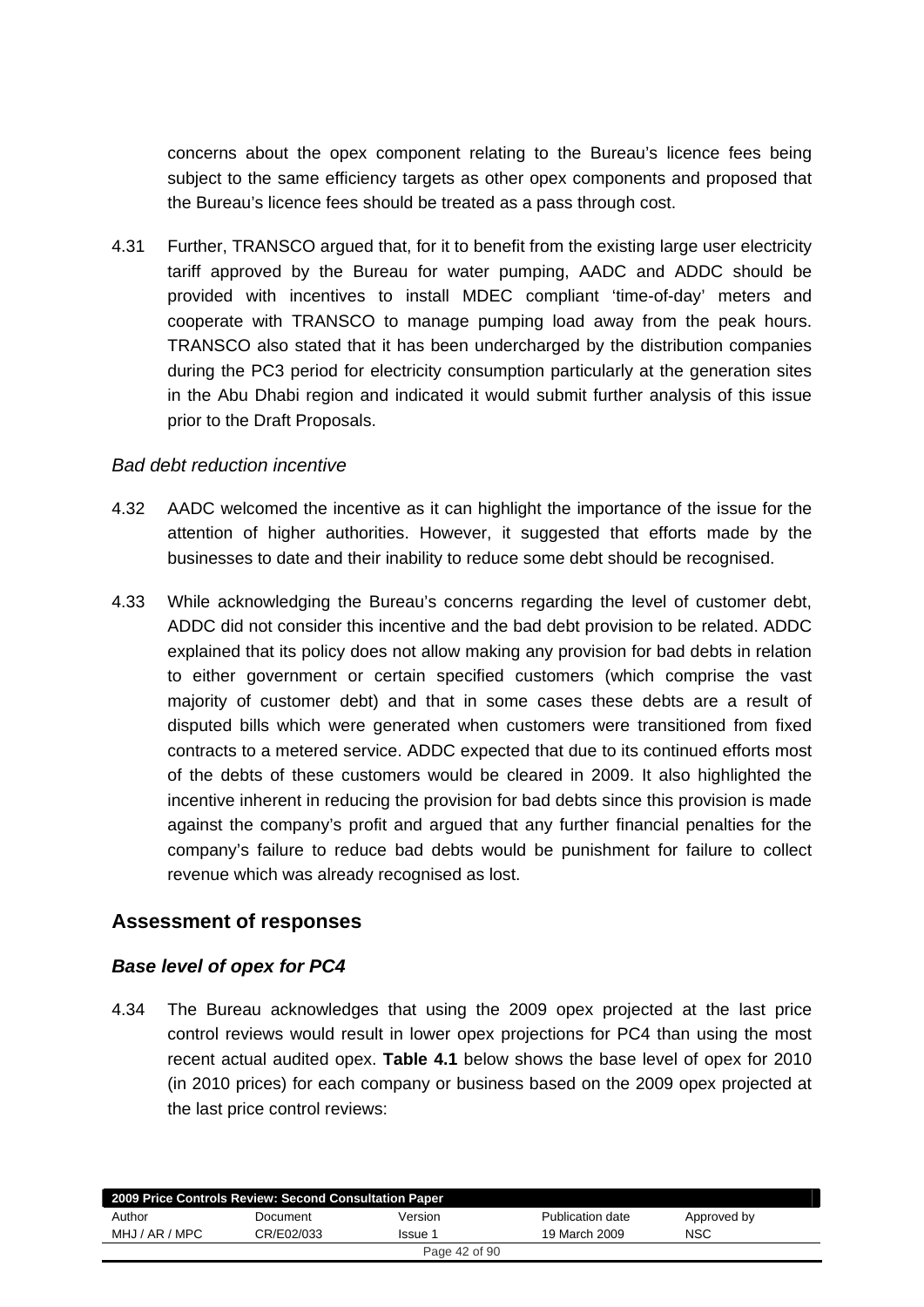| <b>Company</b> | <b>Business</b> | 2009 opex projected at last review | Opex base level for 2010   |
|----------------|-----------------|------------------------------------|----------------------------|
|                |                 | (AED million, 2006 prices)         | (AED million, 2010 prices) |
| <b>AADC</b>    | Electricity     | 162.64                             | 232.67                     |
|                | Water           | 74.78                              | 106.99                     |
|                | Total           | 237.43                             | 339.66                     |
| <b>ADDC</b>    | Electricity     | 240.79                             | 344.47                     |
|                | Water           | 133.36                             | 190.78                     |
|                | Total           | 374.15                             | 535.25                     |
| ADSSC*         | Total           | 220.40                             | 334.83                     |
| <b>TRANSCO</b> | Electricity     | 120.42                             | 172.27                     |
|                | Water           | 235.71                             | 337.20                     |
|                | Total           | 356.13                             | 509.47                     |
| <b>Total</b>   |                 |                                    | 1,719.21                   |

#### **Table 4.1: Opex base level derived from 2009 opex projected at last reviews**

Source: (1) Bureau's Final Proposals for PC3, November 2005; (2) Bureau's Addendum to Final Proposals for PC3 for AADC and ADDC, January 2006; and (3) Bureau's Final Proposals for ADSSC's first price controls, January 2008.

Notes: \* (1) All figures in the third column are in 2006 prices, except for ADSSC which is in 2005 prices. (2) Last column has been calculated by Bureau from the third column by applying UAE CPI data presented earlier in Section 1.

4.35 **Table 4.2** below shows, by comparison, the base level of opex for 2010 that would result if latest actual opex is used (2007 actual opex is used here as 2008 actual opex will not be available until later this year):

| Company        | <b>Business</b> | 2007 actual audited opex   | Opex base level for 2010   |
|----------------|-----------------|----------------------------|----------------------------|
|                |                 | (AED million, 2007 prices) | (AED million, 2010 prices) |
| AADC           | Electricity     | 287.48                     | 376.32                     |
|                | Water           | 125.47                     | 164.25                     |
|                | Total           | 412.95                     | 540.57                     |
| <b>ADDC</b>    | Electricity     | 405.85                     | 531.27                     |
|                | Water           | 202.86                     | 265.55                     |
|                | Total           | 608.71                     | 796.83                     |
| <b>ADSSC</b>   | Total           | 297.63                     | 389.61                     |
| <b>TRANSCO</b> | Electricity     | 147.94                     | 193.66                     |
|                | Water           | 176.45                     | 230.98                     |
|                | Total           | 324.39                     | 424.64                     |
| Total          |                 | 1,643.69                   | 2,151.65                   |

**Table 4.2: Opex base level derived from 2007 actual audited opex** 

Source: Companies' audited Separate Business Accounts for 2007.

Notes: Last column has been calculated by Bureau from the third column by applying UAE CPI data presented earlier in Section 1.

4.36 The above tables show that the 2010 opex would be about AED 432 million higher in the latter case. This difference is similar to the cumulative increase in staff costs for all network companies from 2004 to 2007, which amounts to about AED 428 million (in 2010 prices) – see **Figure 4.6**. Such a difference is expected to increase when 2008 actual opex is considered (companies' 2008 audited accounts are currently not

| 2009 Price Controls Review: Second Consultation Paper |            |               |                  |             |  |
|-------------------------------------------------------|------------|---------------|------------------|-------------|--|
| Author                                                | Document   | Version       | Publication date | Approved by |  |
| MHJ / AR / MPC                                        | CR/E02/033 | Issue 1       | 19 March 2009    | <b>NSC</b>  |  |
|                                                       |            | Page 43 of 90 |                  |             |  |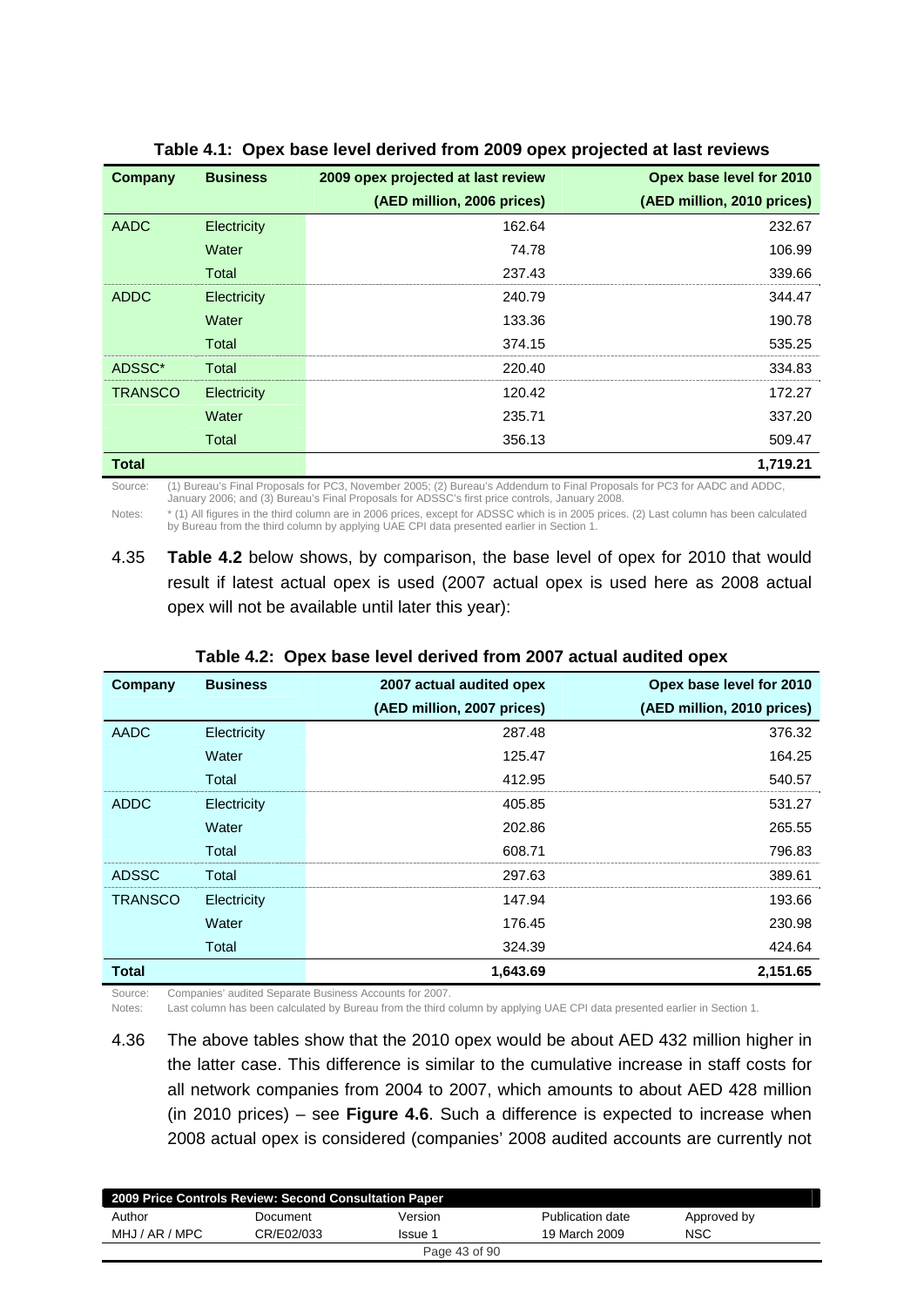available but are expected to show higher opex than 2007). On a company level, the approach using the 2009 opex projected at the last reviews would result in lower base level of opex for each network company except for TRANSCO.

- 4.37 The above analysis suggests a need to recognise the staff cost increase since the last review. However, we believe that some staff cost increase (particularly salaries) should be met by the companies from their efficiency initiatives and optimisation of resources rather than simply from additional opex allowance under the price controls.
- 4.38 Nevertheless, the Bureau considers that its traditional approach to setting base opex level will continue to result in rising sector costs and hence subsidy requirements. Increasing actual opex over time also means that there is more room for efficiency in future. Further, the performance of one network company (i.e., TRANSCO) in the sector has shown that a reduction in opex was possible even with rising staff salaries and allowances. Finally, the expected easing of inflation in the near future, particularly of the costs influenced by the construction sector including staff accommodation costs, may potentially result in reductions (in real terms) in the opex for network companies over the PC4 period. This is evidenced from recent media reports (as referred earlier in Section 2 of this paper) including the media report referred to by ADDC in its response to the First Consultation Paper.
- 4.39 With regards to ADDC's suggestion for an additional opex allowance of up to AED 500 million for trade education and certification, the mechanism described in paragraph 4.19(d) above ("other adjustment") exists to allow new obligations to be financed, if approved by the Bureau. The same applies to the additional suggestion by ADDC that a further AED 250 million be allowed for its active participation in DSM initiatives. However, such potential new obligations have not yet been discussed with the Bureau in any detail. If it wishes such proposals to be considered in the course of the present price control review, ADDC is recommended to enter into a separate dialogue with the Bureau and must explain its proposals in more detail. Alternatively, if new obligations are imposed on licensees in the course of a price control period, the approved costs can be 'logged up' and remunerated at the next price control reviews.

#### *Opex adjustments for demand growth and efficiency*

4.40 The consultation papers published by the Bureau during the 2002 and 2005 price control reviews explained the basis of the Bureau's assumptions for opex adjustments for demand growth (0.75% opex increase for each 1% increase in demand) and efficiency (opex reduction by 5% per annum in real prices). They provided a number of pieces of supporting evidence including the World Bank's research reports and experience from other countries.

| 2009 Price Controls Review: Second Consultation Paper |            |               |                  |             |  |
|-------------------------------------------------------|------------|---------------|------------------|-------------|--|
| Author                                                | Document   | Version       | Publication date | Approved by |  |
| MHJ / AR / MPC                                        | CR/E02/033 | Issue 1       | 19 March 2009    | <b>NSC</b>  |  |
|                                                       |            | Page 44 of 90 |                  |             |  |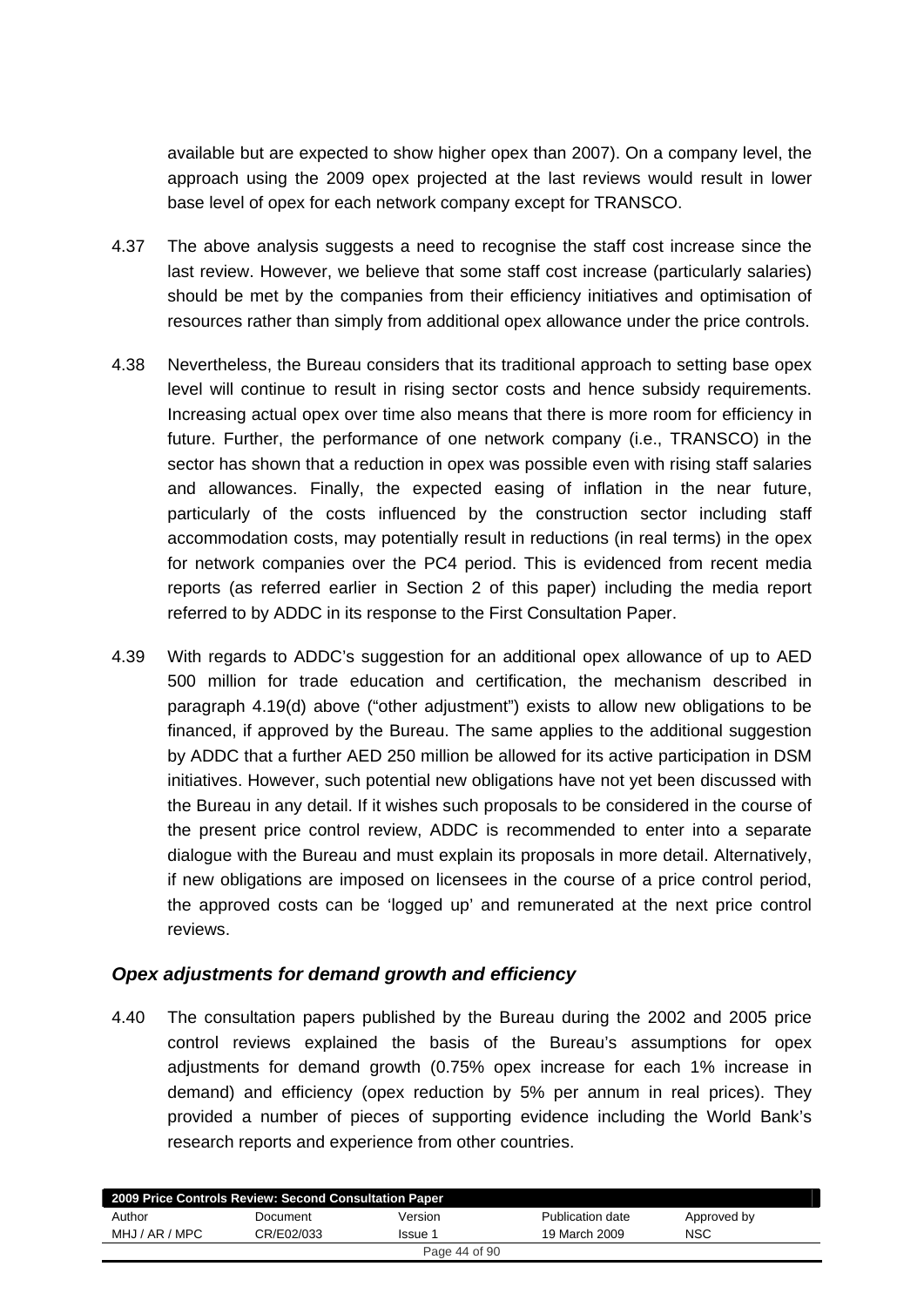- 4.41 The fact that actual opex for the network companies has increased significantly over time indicates greater potential for future reduction in opex. TRANSCO's performance on opex since 2004 indicates that the Bureau's assumptions are more widely achievable in the sector.
- 4.42 TRANSCO's performance on actual opex over the period 2004-2007 is summarised in the table below. The table shows that TRANSCO's actual opex increased in real prices by an average of 6% per annum for the electricity business and reduced by 5% per annum for the water business. Opex per unit transmitted (in real prices) reduced by 11% per annum and 14% per annum for the electricity and water businesses, respectively. (Similar reductions have been achieved for opex per unit of peak demands). This analysis, which is based on actual data for a sector network company, clearly demonstrates the economies of scale and the potential for efficiency improvements for other network companies in the sector.

|                                |                       | 2004    | 2005    | 2006    | 2007    | <b>CAGR</b> |
|--------------------------------|-----------------------|---------|---------|---------|---------|-------------|
| <b>Electricity</b>             |                       |         |         |         |         |             |
| <b>Actual opex</b>             | AEDm, nominal prices  | 102     | 99      | 135     | 148     | 13%         |
|                                | AEDm, 2004 prices     | 102     | 95      | 121     | 121     | 6%          |
| <b>Total units transmitted</b> | <b>GWh</b>            | 20,741  | 23,912  | 27,739  | 34,817  | 19%         |
| Total peak demand              | <b>MW</b>             | 3,788   | 4,186   | 4,819   | 5,850   | 16%         |
| Actual opex per unit           | Fils/kWh, 2004 prices | 0.49    | 0.40    | 0.44    | 0.35    | $-11%$      |
| Actual opex per unit peak      | AED/kW, 2004 prices   | 27.03   | 22.61   | 25.10   | 20.74   | -8%         |
| Water                          |                       |         |         |         |         |             |
| <b>Actual opex</b>             | AEDm, nominal prices  | 170     | 200     | 182     | 176     | $1\%$       |
|                                | AEDm, 2004 prices     | 170     | 190     | 163     | 145     | -5%         |
| <b>Total units transmitted</b> | <b>MIG</b>            | 139,001 | 166,873 | 175,176 | 187,268 | 10%         |
| Total peak demand              | <b>MIGD</b>           | 457     | 575     | 538     | 567     | 7%          |
| Actual opex per unit           | AED/TIG, 2004 prices  | 1.22    | 1.14    | 0.93    | 0.77    | -14%        |
| Actual opex per unit peak      | AED/TIGD, 2004 prices | 370.96  | 330.52  | 303.78  | 255.15  | $-12%$      |

| Table 4.3: TRANSCO's performance on opex since 2004 |  |
|-----------------------------------------------------|--|
|-----------------------------------------------------|--|

Source: Bureau's calculations based on TRANSCO's audited Separate Business Accounts 2004-2007 and TRANSCO's AIS 2007-2008. Notes: CAGR means "compounded average growth rate".

- 4.43 With regards to TRANSCO's concerns regarding water pumping costs, it should be noted that the 5% opex efficiency target (and the 0.75% demand-opex relationship) is an overall target, based on achievements in similar circumstances elsewhere. Within this overall target, some cost elements will have greater scope for efficiency improvements, while some will have lesser scope. Indeed, TRANSCO indicates it may have been undercharged for such costs during the PC3 period.
- 4.44 The Bureau does not therefore see any reason for treating water pumping costs as a special case, given the incentive TRANSCO has to optimise its power requirements. However, in recognition of TRANSCO's concerns, where time-of-day metering is not yet complete, the Bureau will continue to exert pressure on the distribution

| 2009 Price Controls Review: Second Consultation Paper |            |         |                  |             |  |  |
|-------------------------------------------------------|------------|---------|------------------|-------------|--|--|
| Author                                                | Document   | Version | Publication date | Approved by |  |  |
| MHJ / AR / MPC                                        | CR/E02/033 | Issue 1 | 19 March 2009    | NSC         |  |  |
| Page 45 of 90                                         |            |         |                  |             |  |  |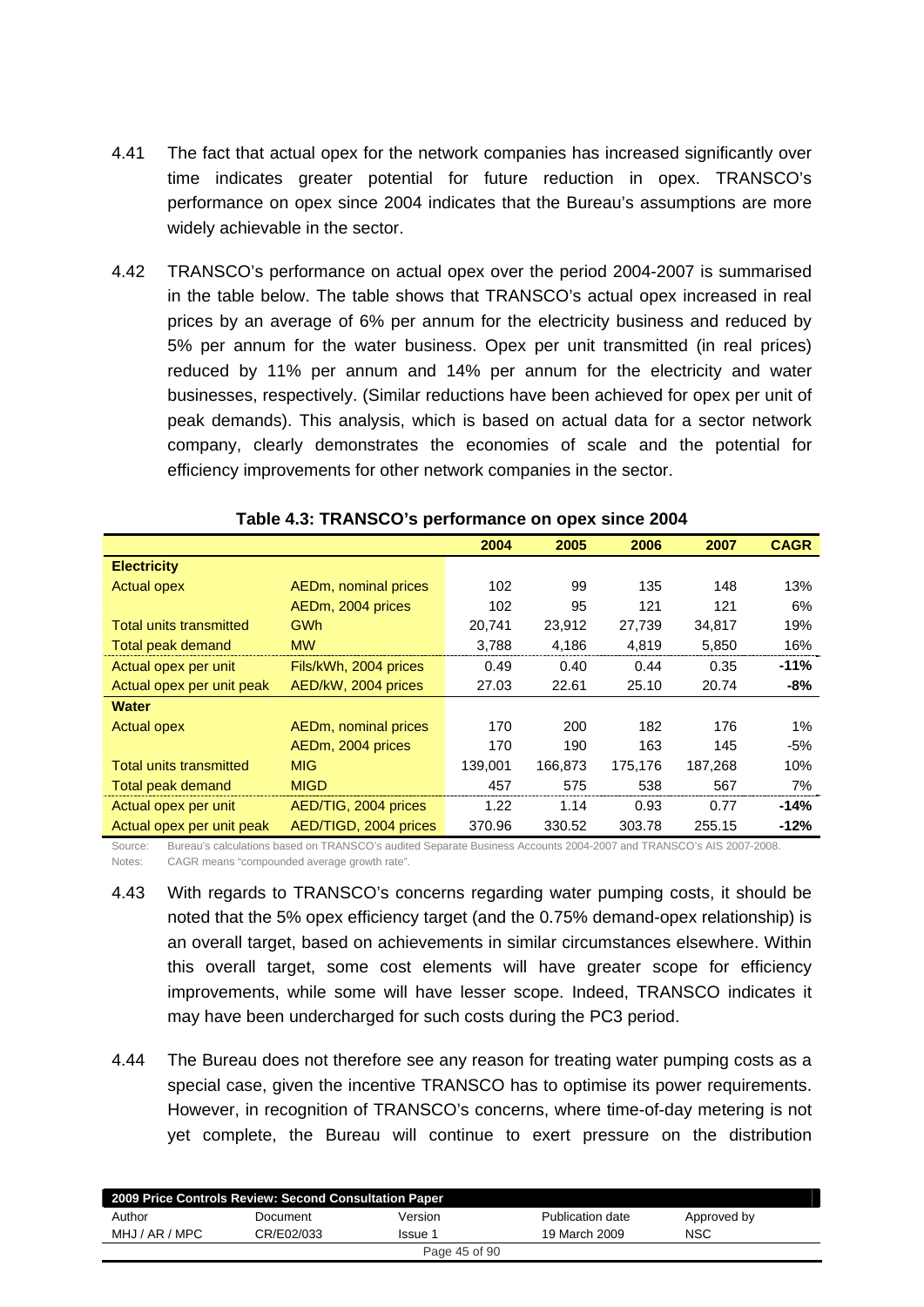companies to comply with their obligations in a timely manner. In any case, the special customer tariff determined for TRANSCO's power requirements is structured in a way that the average tariff assumptions used for PC3 should work reasonably well even in the absence of such meters.

4.45 On the undercharging by the distribution companies for such electricity consumption over the PC3 period mentioned by TRANSCO, the Bureau will welcome the additional information to be submitted by TRANSCO to enable the Bureau to understand its implication for the price controls.

#### *Customer debt reduction incentive*

4.46 While the Bureau acknowledges the incentive inherent in the accounting treatment of customer bad debts argued by ADDC, it is evident from distribution companies' performance on customer debts and doubtful debts that such an incentive has not been sufficient to improve their performance to date. As can be seen from the following chart, customer debts for both the distribution companies and for both water and electricity businesses have been increasing over time and particularly recently. Total customer debt (i.e. accounts receivable) for these companies has almost tripled since 1999 (i.e., an average annual increase of about 18% per annum) to about AED 1,861 million by end 2007.



**Figure 4.7: Distribution companies' performance on customer debts** 

4.47 For each company, the customer account receivables as of end 2007 are as follows:

- (a) *AADC:* AED 412 million (electricity), AED 93 million (water); and
- (b) *ADDC:* AED 1,203 million (electricity), AED 154 million (water).

| 2009 Price Controls Review: Second Consultation Paper |            |         |                  |             |  |  |
|-------------------------------------------------------|------------|---------|------------------|-------------|--|--|
| Author                                                | Document   | Version | Publication date | Approved by |  |  |
| MHJ / AR / MPC                                        | CR/E02/033 | Issue 1 | 19 March 2009    | NSC         |  |  |
| Page 46 of 90                                         |            |         |                  |             |  |  |
|                                                       |            |         |                  |             |  |  |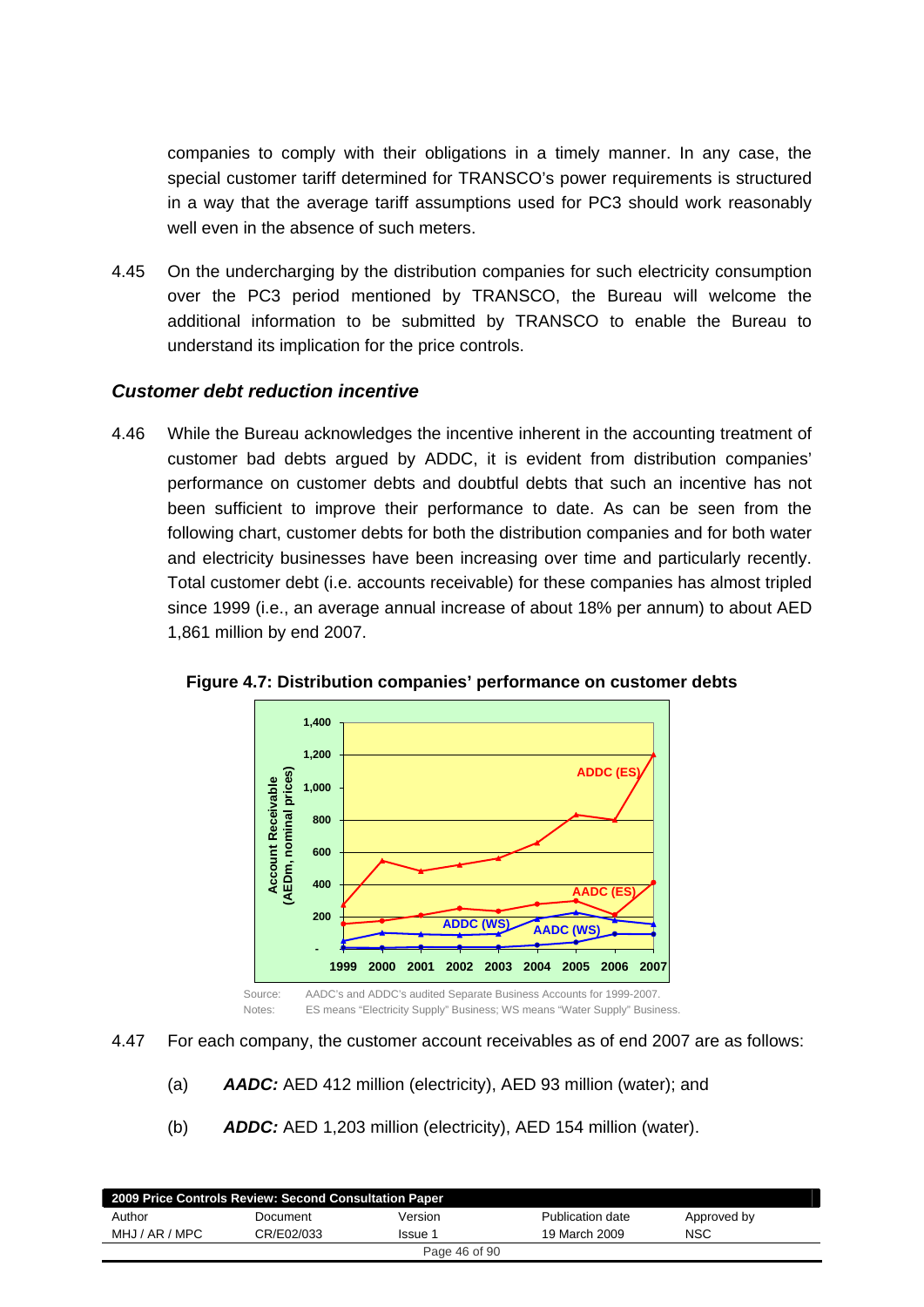- 4.48 As a percentage of customer revenue (i.e., revenue from tariff, connection and disconnection charges), customer debts have also increased significantly to 54% for both companies combined as shown in the following chart. By end 2007, the proportions of customer account receivables to customer revenues were as follows:
	- (a) *AADC:* 65% (electricity); 99% (water); 70% (total); and
	- (b) *ADDC:* 60% (electricity); 21% (water); 50% (total).



**Figure 4.8: Customer debts as percentage of customer revenue** 

4.49 The above customer debts do not include doubtful or bad debts for which the companies have already made provisions (i.e., considered lost revenues, affecting their profits). The graph below shows the trend of these provisions for bad debts for each supply business of the distribution companies:

**Figure 4.9: Distribution companies' performance on bad debts** 



Source: AADC's and ADDC's audited Separate Business Accounts for 1999-2007. Notes: ES means "Electricity Supply" Business; WS means "Water Supply" Business.

| 2009 Price Controls Review: Second Consultation Paper |            |         |                  |             |  |
|-------------------------------------------------------|------------|---------|------------------|-------------|--|
| Author                                                | Document   | Version | Publication date | Approved by |  |
| MHJ / AR / MPC                                        | CR/E02/033 | lssue 1 | 19 March 2009    | <b>NSC</b>  |  |
| Page 47 of 90                                         |            |         |                  |             |  |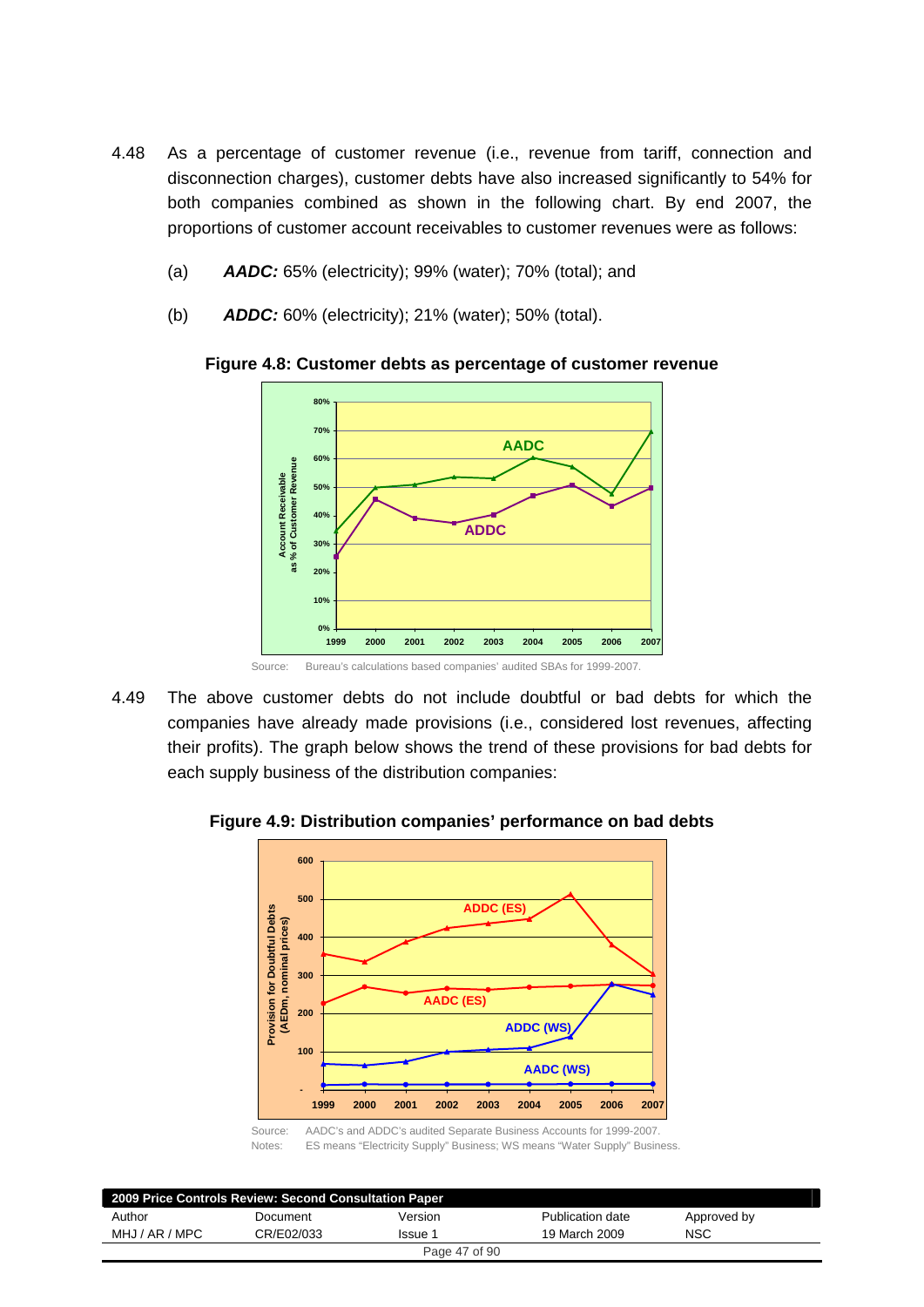- 4.50 There has been some significant reversal of bad debt provisions by the distribution companies over recent years, indicating their efforts to collect such debts. However, despite these efforts, the current levels of bad debts are still significant. As of end 2007, these bad debts amounted to a total of about AED 842 million.
- 4.51 These significant levels of customer debts and bad debts highlight the need for a mechanism to incentivise the distribution companies to reduce their customer debts. We however note ADDC's concern about any adjustment to the opex allowance for bad debt reduction being already recognised as a revenue lost. We also note AADC's suggestion to highlight the companies' performance on customer debt collection. The Bureau therefore now considers that the incentives to reduce customer debts may be better provided via the introduction of a new PIS Category A indicator at this review (see Section 7) rather than through an opex adjustment.

### **Bureau's current thinking**

- 4.52 In view of the above discussion, the Bureau's current thinking is to use the same topdown approach as used at the last price control reviews to project opex allowances for the PC4 period with the following features:
	- (a) the same adjustments for demand growth (0.75% opex increase for each 1% demand increase) and efficiency (5% per annum in real terms) as used at the last reviews; and
	- (b) the use of the opex projected for 2009 at the last price control reviews, converted into 2010 prices, along with some additional opex for staff allowances (for example, housing costs), as the base level of opex for the PC4 controls.
- 4.53 Further, we are proposing a new PIS Category A indicator for AADC and ADDC to provide incentives to reduce customer debts (see Section 7).

| 2009 Price Controls Review: Second Consultation Paper |            |         |                  |             |  |
|-------------------------------------------------------|------------|---------|------------------|-------------|--|
| Author                                                | Document   | Version | Publication date | Approved by |  |
| MHJ / AR / MPC                                        | CR/E02/033 | Issue 1 | 19 March 2009    | <b>NSC</b>  |  |
| Page 48 of 90                                         |            |         |                  |             |  |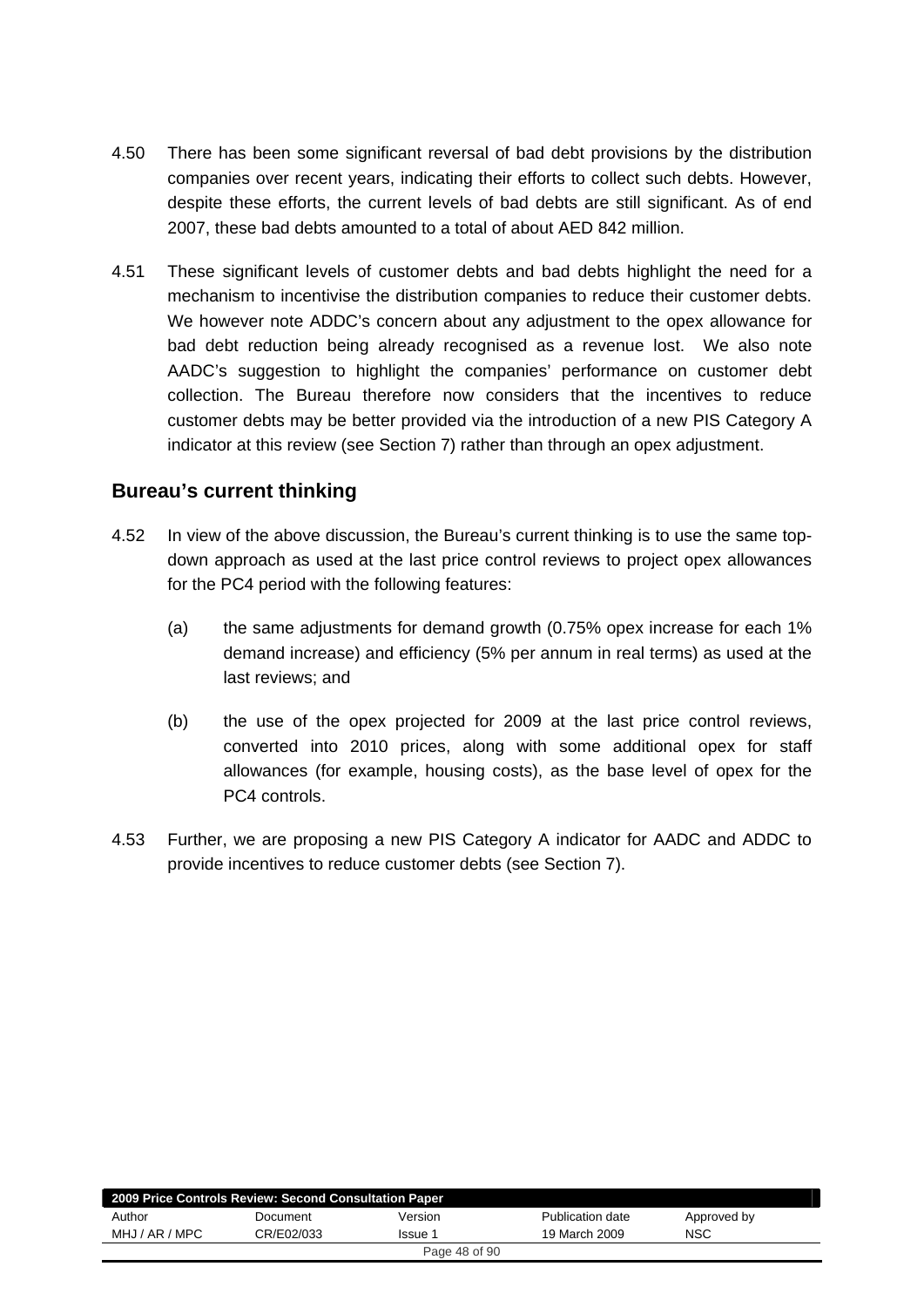## **Introduction**

- 5.1 As mentioned in Section 2, capital costs enter into the price control calculations in two ways, in the form of (i) return of capital (i.e., depreciation) and (ii) return on capital (i.e., allowed profit). The First Consultation Paper explained the calculation of these two building blocks of revenue requirements and the updating of the Regulatory Asset Values (RAVs) for capital expenditure (capex) and depreciation.
- 5.2 The Bureau has to date adopted the "ex-post" approach towards the treatment of capex for network companies subject to price controls as follows:
	- (a) provisional allowances for future capex are incorporated into the price controls;
	- (b) actual capex spent by a company is assessed at the end of the control period against the efficiency criteria established by the Bureau; and
	- (c) necessary financial adjustments are then made at the subsequent price control review to compensate the company (taking account of the time value of money and financing costs foregone or unduly earned) for the difference between the provisional capex allowed in the price controls and the actual efficient capex.
- 5.3 The Bureau's efficiency criteria (as established in 1999 and applied consistently thereafter) are that the capex will be considered efficient if it:
	- (a) was required to meet growth in customer demand or relevant security standards; and
	- (b) was efficiently procured (procurement to be interpreted both in relation to both the tendering process and project management).
- 5.4 The application of the above approach to capex over each price control period to date is summarised in the following table:

| 2009 Price Controls Review: Second Consultation Paper |            |               |                  |             |  |
|-------------------------------------------------------|------------|---------------|------------------|-------------|--|
| Author                                                | Document   | Version       | Publication date | Approved by |  |
| MHJ / AR / MPC                                        | CR/E02/033 | Issue 1       | 19 March 2009    | <b>NSC</b>  |  |
|                                                       |            | Page 49 of 90 |                  |             |  |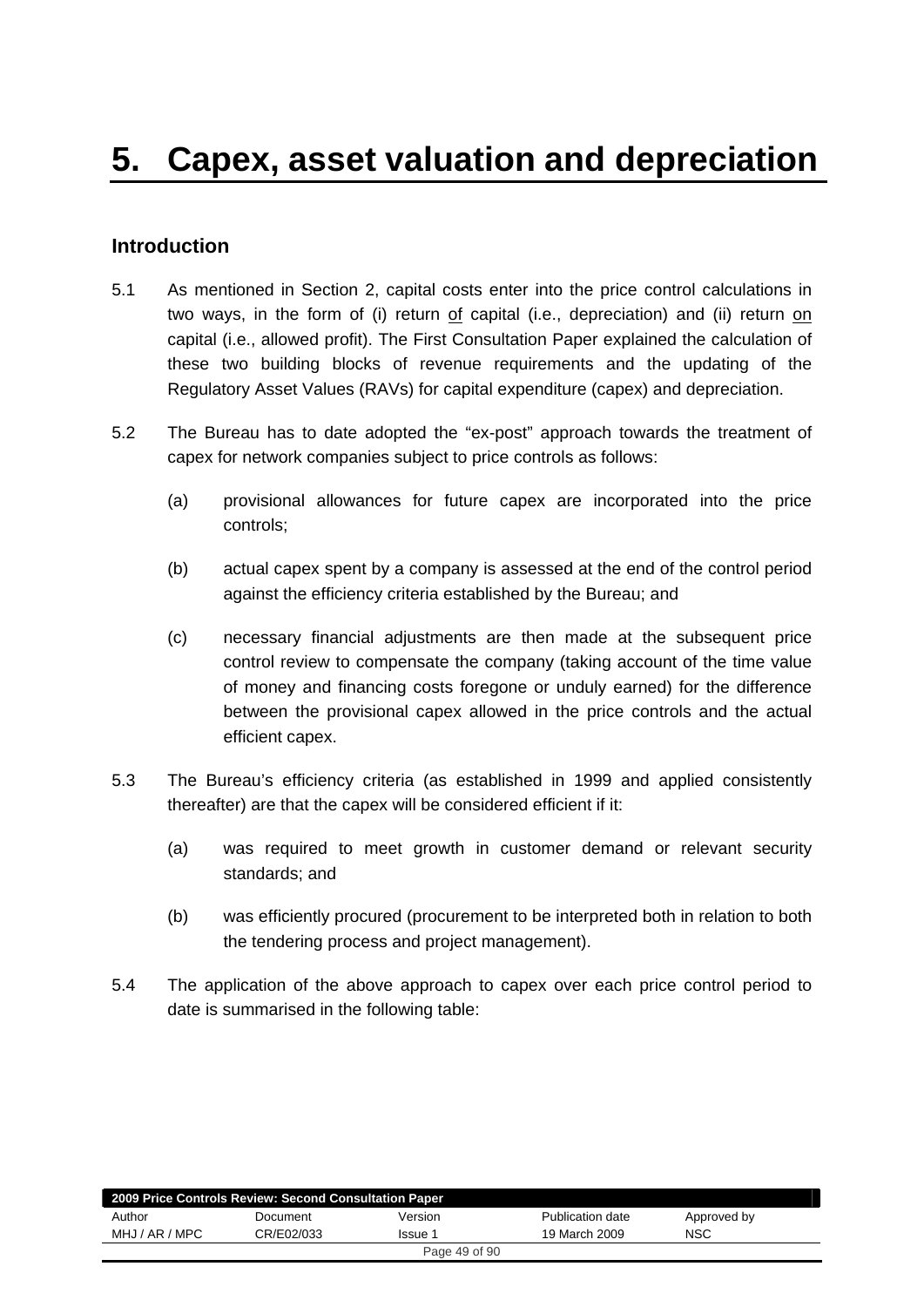| <b>Treatment</b>                         | <b>PC1 capex</b>                | <b>PC2 capex</b>                                    | <b>PC3 capex</b>            | <b>PC4 capex</b>      |
|------------------------------------------|---------------------------------|-----------------------------------------------------|-----------------------------|-----------------------|
| <b>Provisional capex</b><br>allowances   | Included in PC2                 | Included in PC2                                     | Included in PC3             | To be included in PC4 |
| <b>Capex efficiency</b><br>review        | Undertaken by<br>Bureau in 2004 | Undertaken by<br>independent<br>consultants in 2007 | To be undertaken<br>in 2010 |                       |
| <b>Adjustment for</b><br>efficient capex | Made in PC2                     | To be made in PC4                                   | To be made in PC5           |                       |

**Table 5.1: Treatment of capex in price controls** 

- 5.5 Discussion about the treatment of PC1 capex and PC2 capex does not apply to ADSSC which was established in 2005. For ADSSC, treatment of capex spent over its first control period 2005-2009 is the same that as described here for PC3 capex for other network companies.
- 5.6 **Table 5.1** above demonstrates that:
	- (a) PC1 capex is a closed matter requiring no further adjustment at this review;
	- (b) The results of PC2 capex efficiency review need to be incorporated into PC4 controls for AADC, ADDC and TRANSCO at this review.
	- (c) No adjustment is required at this review for past capex spent by ADSSC or for PC3 capex for the other network companies. The Bureau intends to undertake an efficiency review for such capex in 2010 when the audited accounts will be available for all the relevant years.
	- (d) An approach to the treatment of PC4 capex (including any provisional allowances) needs to be agreed at this review and incorporated into PC4.
- 5.7 This Section 5 therefore discusses how the results of PC2 capex efficiency review should be incorporated into PC4 controls and how PC4 capex should be treated at this review. This section also briefly discusses comments made by some respondents concerning the treatment of PC3 capex.

# **Treatment of PC2 capex**

### *Provisional PC2 capex allowances in PC2*

5.8 **Table 5.2** below shows the provisional capex allowances for the PC2 period (2003- 2005) which were incorporated into the PC2 controls for AADC, ADDC and TRANSCO at the 2002 price controls review. (The PC2 calculations at that review were carried out in 2003 prices). The calculations at this review will be performed in 2010 prices. These allowances are therefore also shown in 2010 prices, where appropriate.

| 2009 Price Controls Review: Second Consultation Paper |            |         |                  |             |  |  |
|-------------------------------------------------------|------------|---------|------------------|-------------|--|--|
| Author                                                | Document   | Version | Publication date | Approved by |  |  |
| MHJ / AR / MPC                                        | CR/E02/033 | Issue 1 | 19 March 2009    | NSC         |  |  |
| Page 50 of 90                                         |            |         |                  |             |  |  |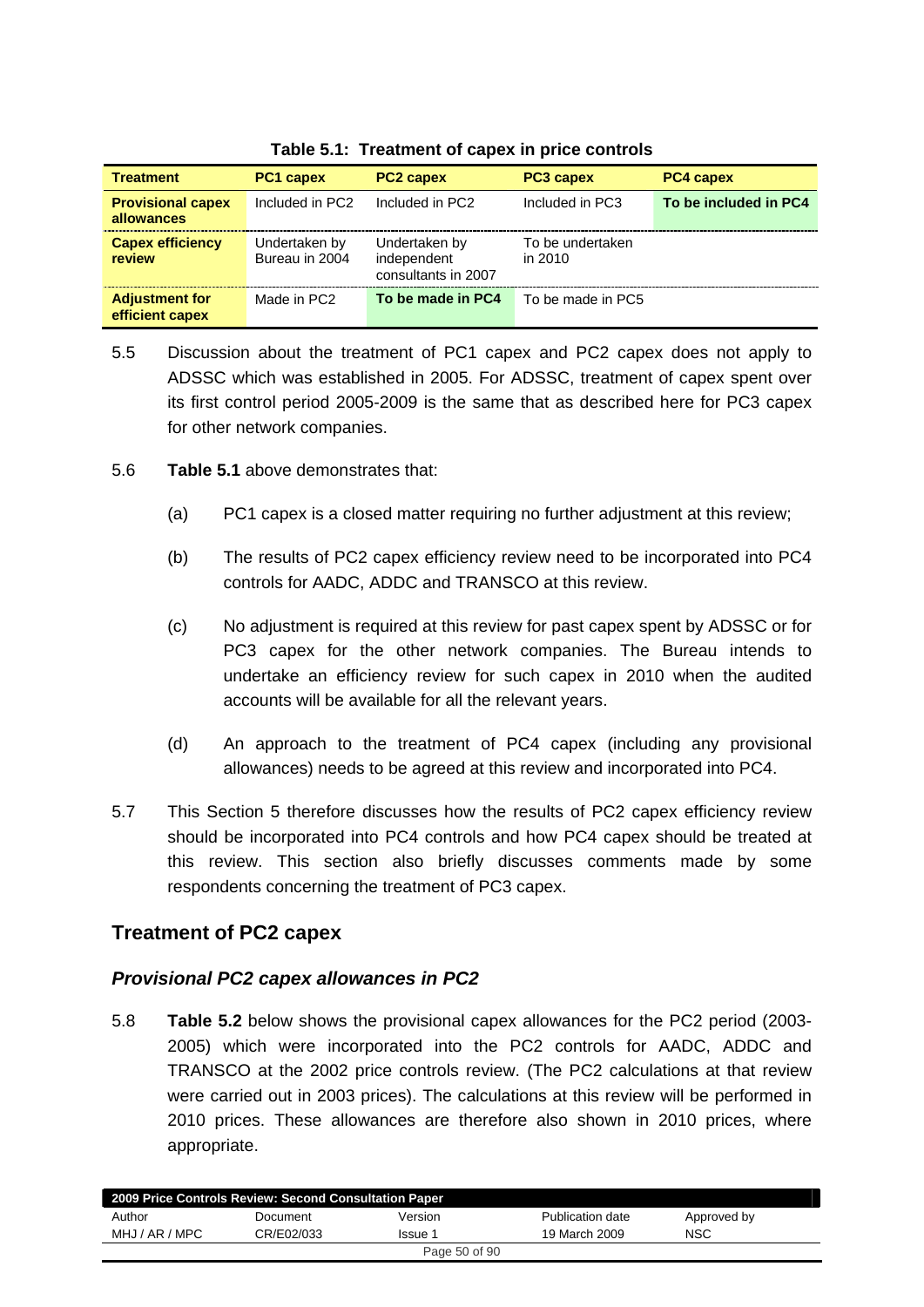| AED million, 2003 prices |                    | 2003     | 2004     | 2005     | <b>Total</b> |
|--------------------------|--------------------|----------|----------|----------|--------------|
| <b>AADC</b>              | Electricity        | 205.80   | 205.80   | 205.80   | 617.39       |
|                          | Water              | 72.37    | 72.37    | 72.37    | 217.11       |
|                          | Total              | 278.17   | 278.17   | 278.17   | 834.50       |
| ADDC                     | Electricity        | 461.88   | 484.97   | 509.22   | 1,456.06     |
|                          | Water              | 151.42   | 158.99   | 166.94   | 477.35       |
|                          | Total              | 613.30   | 643.96   | 676.16   | 1,933.41     |
| <b>TRANSCO</b>           | <b>Electricity</b> | 1,267.79 | 730.38   | 346.04   | 2,344.20     |
|                          | Water              | 1,261.10 | 1,280.09 | 243.24   | 2,784.43     |
|                          | Total              | 2,528.89 | 2,010.47 | 589.28   | 5,128.64     |
| <b>Total</b>             | 2003 prices        | 3,420.35 | 2,932.59 | 1,543.60 | 7,896.55     |
|                          | 2010 prices        | 5,628.45 | 4,825.80 | 2,540.11 | 12,994.36    |

**Table 5.2: Provisional PC2 capex allowances included in PC2 controls** 

Source: Bureau's Final Proposals for PC2, November 2002.

Notes: All figures are in 2003 prices, except for 'Total' where figures are also expressed in 2010 prices for later comparisons.

5.9 As the above table shows, PC2 provisional capex allowances amounted to a total of AED 7,896 million in 2003 prices (or AED 12,994 million in 2010 prices).

### *PC2 capex efficiency review*

- 5.10 It was agreed at the previous price control reviews that:
	- (a) The assessment of PC2 capex efficiency for both water and electricity businesses will be undertaken in 2006 against the Bureau's efficiency criteria by independent consultants appointed by the Bureau, when audited data for all PC2 years become available; and
	- (b) Any adjustment for differences between efficient and provisional PC2 capex (including foregone financing costs) will be incorporated at the 2009 price controls review in the same manner as used at the 2005 review for PC1 capex.
- 5.11 Accordingly, in September 2006, the Bureau appointed Sinclair Knight Merz (SKM) and WS Atkins as the independent consultants to undertake the efficiency review of PC2 capex for the electricity and water businesses, respectively. The consultants undertook this review over a period of about one year in close consultation with the Bureau and the companies. The consultants assessed both the capex processes and sample projects (of different types and sizes, and amounting for a majority of the capex spent) for each business, and produced several reports after considering the comments of all the stakeholders. The draft and final reports produced by the consultants for each company separately in May and November 2007 were shared with the companies.

| 2009 Price Controls Review: Second Consultation Paper |            |         |                  |             |  |  |
|-------------------------------------------------------|------------|---------|------------------|-------------|--|--|
| Author                                                | Document   | Version | Publication date | Approved by |  |  |
| MHJ / AR / MPC                                        | CR/E02/033 | Issue 1 | 19 March 2009    | <b>NSC</b>  |  |  |
| Page 51 of 90                                         |            |         |                  |             |  |  |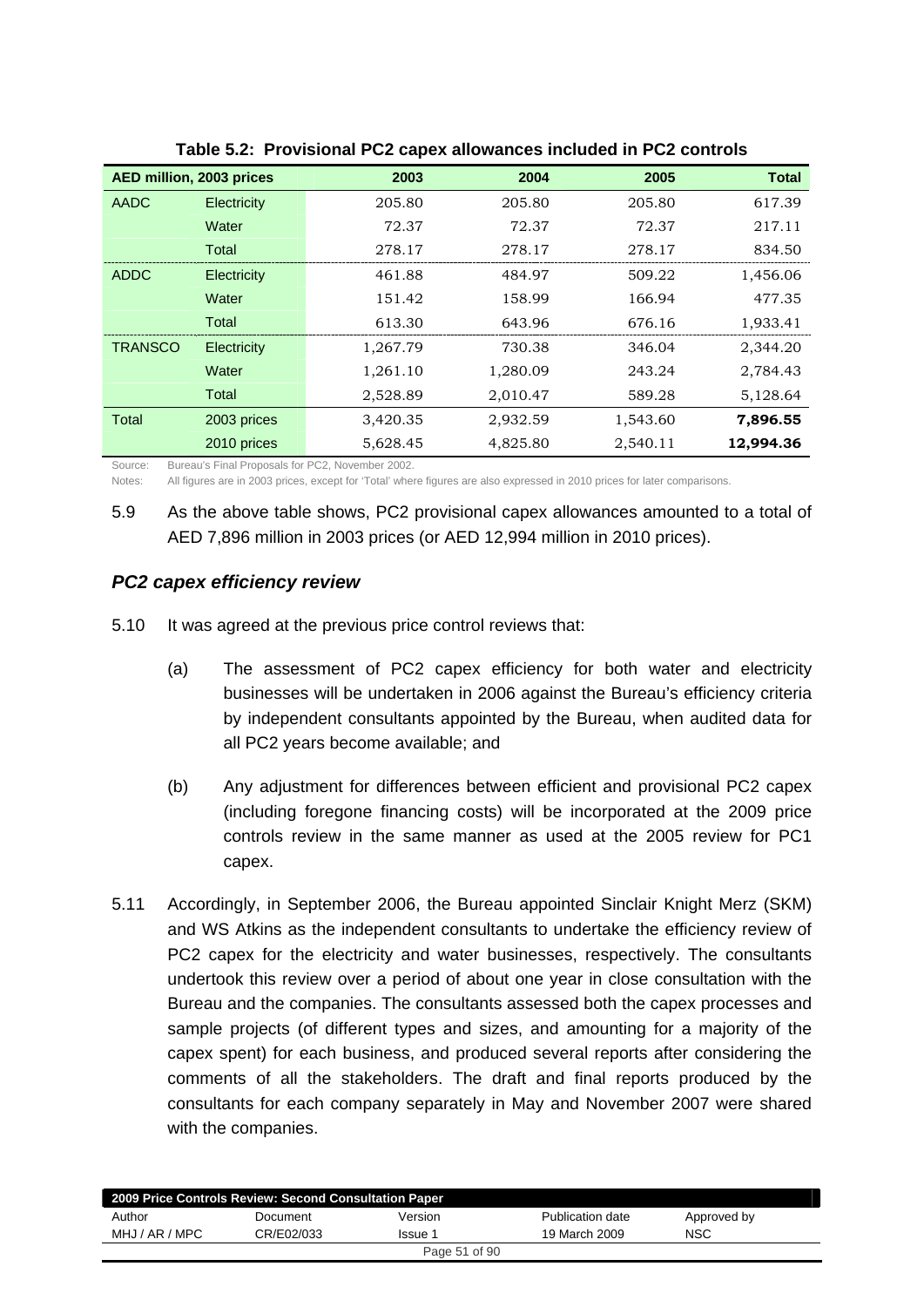5.12 The consultants' efficiency assessments of PC2 capex are summarised below:

| Company        | <b>Electricity</b> | <b>Water</b> |
|----------------|--------------------|--------------|
| <b>AADC</b>    | 92.6%              | 91.7%        |
| <b>ADDC</b>    | 90.1%              | 88.0%        |
| <b>TRANSCO</b> | 93.6%              | 86.2%        |

#### **Table 5.3: Consultants' efficiency assessment of PC2 capex**

Source: SKM and ATKINS final reports on PC2 capex assessment, 2007

#### *Actual audited PC2 capex*

5.13 The following table lists the actual PC2 capex as per the audited Separate Business Accounts (SBAs) of the three water and electricity network companies:

|                | AED million, nominal prices | 2003     | 2004     | 2005      | <b>Total</b> |
|----------------|-----------------------------|----------|----------|-----------|--------------|
| AADC           | Electricity                 | 409.91   | 399.28   | 548.98    | 1,358.16     |
|                | Water                       | 130.50   | 155.54   | 207.68    | 493.73       |
|                | Total                       | 540.41   | 554.82   | 756.66    | 1,851.89     |
| <b>ADDC</b>    | Electricity                 | 582.03   | 512.24   | 296.89    | 1,391.16     |
|                | Water                       | 466.21   | 291.79   | 82.99     | 840.99       |
|                | Total                       | 1,048.24 | 804.02   | 379.88    | 2,232.15     |
| <b>TRANSCO</b> | Electricity                 | 1,135.39 | 1,729.96 | 1,478.15  | 4,343.50     |
|                | Water                       | 1,958.58 | 2,423.44 | $-859.25$ | 3,522.76     |
|                | Total                       | 3,093.96 | 4,153.40 | 618.90    | 7,866.26     |
| Total          | Nominal prices              | 4,682.61 | 5,512.24 | 1,755.44  | 11,950.30    |
|                | 2003 prices                 | 4,682.61 | 5,345.51 | 1,620.64  | 11,648.77    |
|                | 2010 prices                 | 7,705.59 | 8,796.43 | 2,666.89  | 19,168.91    |

#### **Table 5.4: Actual PC2 capex as per audited SBAs**

Source: Companies' Audited Separate Business Accounts (SBAs) for 2003-2005

Notes: All figures are in 2003 prices, except for 'Total' where figures are also expressed 2010 prices for later comparisons. Negative figure for TRANSCO for 2005 are due to "Advances to Contractors" in earlier years.

- 5.14 The three companies therefore spent over the PC2 period a total capex of AED 11,950 million in nominal prices. When compared in 2010 prices, total actual capex was therefore higher than the total provisional allowances by about AED 6,175 million.
- 5.15 The above actual PC2 capex has been derived from the companies' cash flow statements in the audited SBAs as follows:
	- (a) Purchase of property, plant and equipment;
	- (b) Add: Advances to contractors;
	- (c) Subtract: Proceeds from disposal of property, plant and equipment;

| 2009 Price Controls Review: Second Consultation Paper |            |         |                  |             |  |
|-------------------------------------------------------|------------|---------|------------------|-------------|--|
| Author                                                | Document   | Version | Publication date | Approved by |  |
| MHJ / AR / MPC                                        | CR/E02/033 | Issue 1 | 19 March 2009    | <b>NSC</b>  |  |
| Page 52 of 90                                         |            |         |                  |             |  |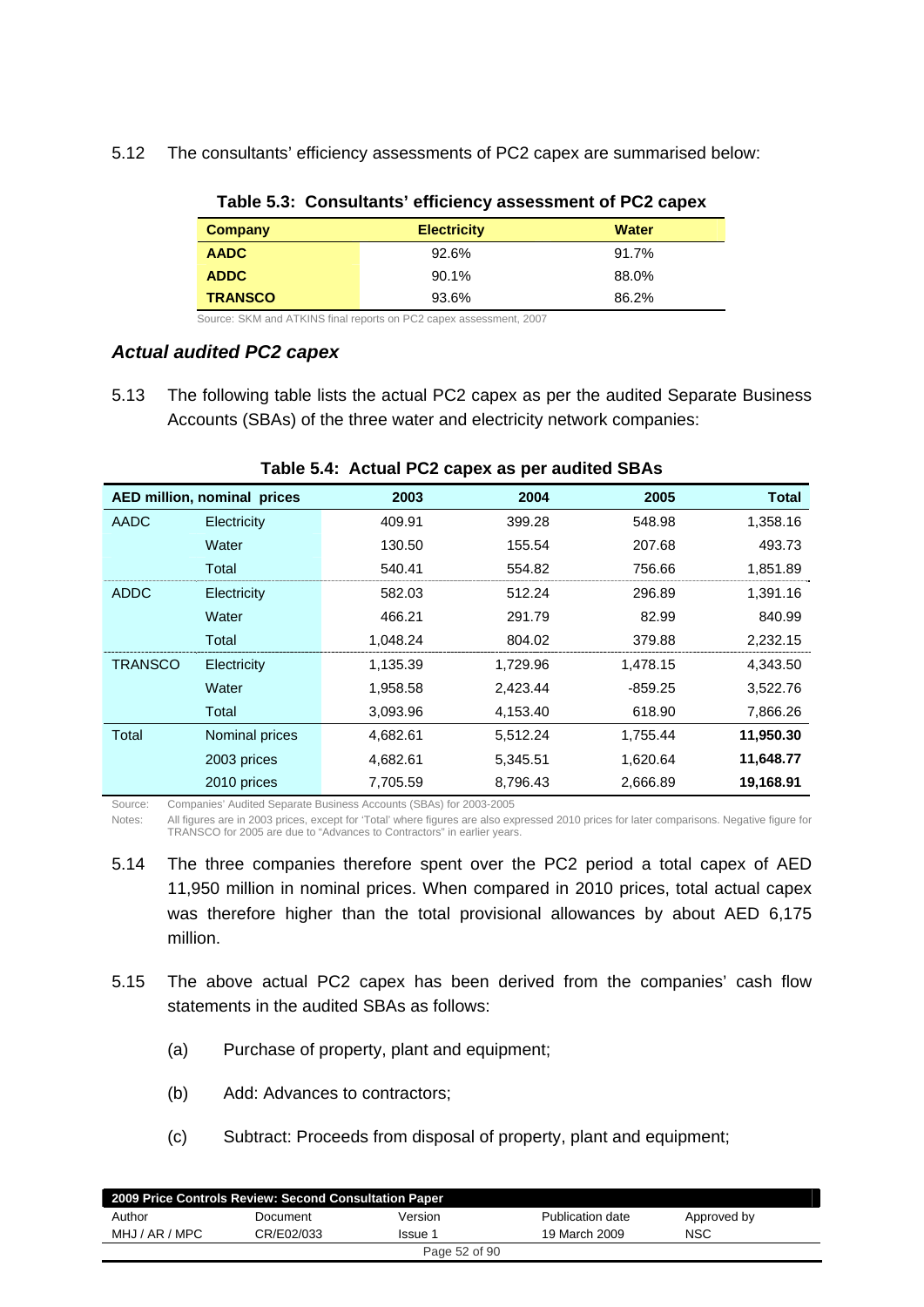- (d) Subtract: Net book value of property, plant and equipment transferred to a third party;
- (e) Subtract: Material returns from property, plant and equipment;
- (f) Subtract: Transfer of property, plant and equipment to inventory; and
- (g) Add / Subtract: Inter-group transfer of property, plant and equipment from / to another party, respectively.

### *First Consultation Paper*

- 5.16 The First Consultation Paper highlighted the Bureau's duty to promote sound investment processes and sought the views of the respondents on how the consultants' efficiency assessments should be applied to actual PC2 capex. The Bureau was particularly interested in approaches that take into account the relative efficiency performance of the businesses, so as to provide an incentive to the betterperforming companies. The paper stated the Bureau's intention to use the consultants' efficiency review results (as set out in **Table 5.3** above) to inform the determination of efficient PC2 capex for AADC, ADDC and TRANSCO.
- 5.17 The paper also stated the Bureau's thinking that any foregone or unduly earned financing costs on PC2 capex would then be incorporated into the PC4 controls via an adjustment to the revenue allowance over the PC4 period, rather than through inclusion within the RAVs (over 30 years) as was done in the past for PC1 capex.

### *Responses*

- 5.18 In their responses to the First Consultation Paper, the three water and electricity network companies sought clarifications on certain aspects of PC2 capex treatment and referred to their earlier comments on the two consultants' efficiency review. These responses are summarised as follows:
	- (a) AADC referred to its previous comments on the consultants' findings and sought further clarification on the relative efficiency based approach mentioned in the paper.
	- (b) ADDC reiterated many of its previous comments on the consultants' review relating to its concerns about the use of two different consultants and different efficiency assessment criteria and methodologies for water and electricity, the lack of recognition of the operating environment for the sector companies, and ADDC's limited control over projects managed by ADWEA. ADDC also reiterated that a permanent reduction in the capital value of assets that were

| 2009 Price Controls Review: Second Consultation Paper |            |               |                  |             |  |
|-------------------------------------------------------|------------|---------------|------------------|-------------|--|
| Author                                                | Document   | Version       | Publication date | Approved by |  |
| MHJ / AR / MPC                                        | CR/E02/033 | Issue 1       | 19 March 2009    | <b>NSC</b>  |  |
|                                                       |            | Page 53 of 90 |                  |             |  |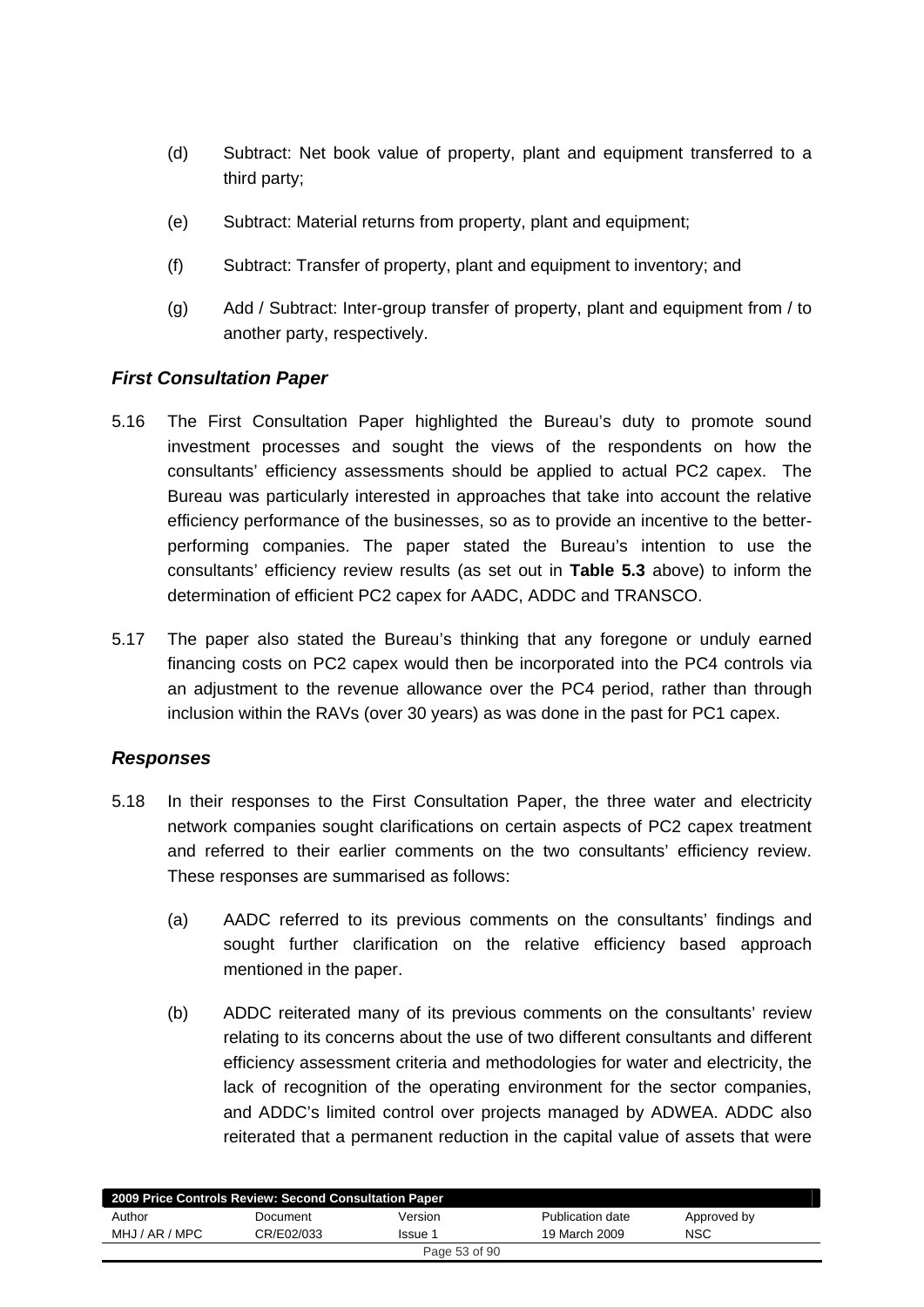considered inefficient when acquired is inappropriate given the assets concerned are currently being used due to an exceptional demand growth. The company then supported the foregone financing costs to be remunerated via an adjustment to the revenue requirement over the PC4 period.

(c) TRANSCO also repeated many of its previous comments on the consultants' review particularly relating to the failure of consultants' frontier company or best practice concepts to take account of the operating environment of the sector companies, arguments for or against the choice of certain specific type of pipe materials, into the difference in consultants' approaches and efficiency results for water and electricity businesses. TRANSCO reiterated its concern that it is being penalised twice for delays in the Shuweihat water transmission pipeline through the capex efficiency assessment and the separate financial adjustment (discussed in Section 8). TRANSCO also supported the remuneration of the foregone financing costs via adjustment to the revenue requirement over the PC4 period as it argued for the same at the last price control review.

### *Assessment of responses*

- 5.19 The companies' comments on the consultants' PC2 capex efficiency review and their findings were already raised and considered by the consultants during the efficiency review. Even though the consultants employed different methodologies for this review, they followed the same two efficiency criteria established by the Bureau (set out in paragraph 5.3 above). Moreover, the fact that the two consultants arrived at very similar conclusions strengthened each other's methodology and report.
- 5.20 With regards to TRANSCO's comment on the adjustment for the delay in the Shuweihat water pipeline, the Bureau considers that the PC2 capex review took account of such delay in relation to its effect on the capex efficiency and hence the transmission network costs. In contrast to this, the Bureau's proposed financial adjustment (discussed in Section 8) relates to the effect of such delay on the production costs. This delay resulted in PWPA availability payments by ADWEC to Shuweihat IWPP without utilising the available water production capacity.
- 5.21 The clarification sought by AADC on the relative-efficiency approach mentioned in the First Consultation Paper is provided in the next sub-section.
- 5.22 Finally, the Bureau welcomes the companies' support for remuneration of foregone financing costs relating to PC2 capex via adjustment to the revenue requirement over the PC4 period.

| 2009 Price Controls Review: Second Consultation Paper |            |               |                  |             |  |
|-------------------------------------------------------|------------|---------------|------------------|-------------|--|
| Author                                                | Document   | Version       | Publication date | Approved by |  |
| MHJ / AR / MPC                                        | CR/E02/033 | lssue 1       | 19 March 2009    | NSC         |  |
|                                                       |            | Page 54 of 90 |                  |             |  |
|                                                       |            |               |                  |             |  |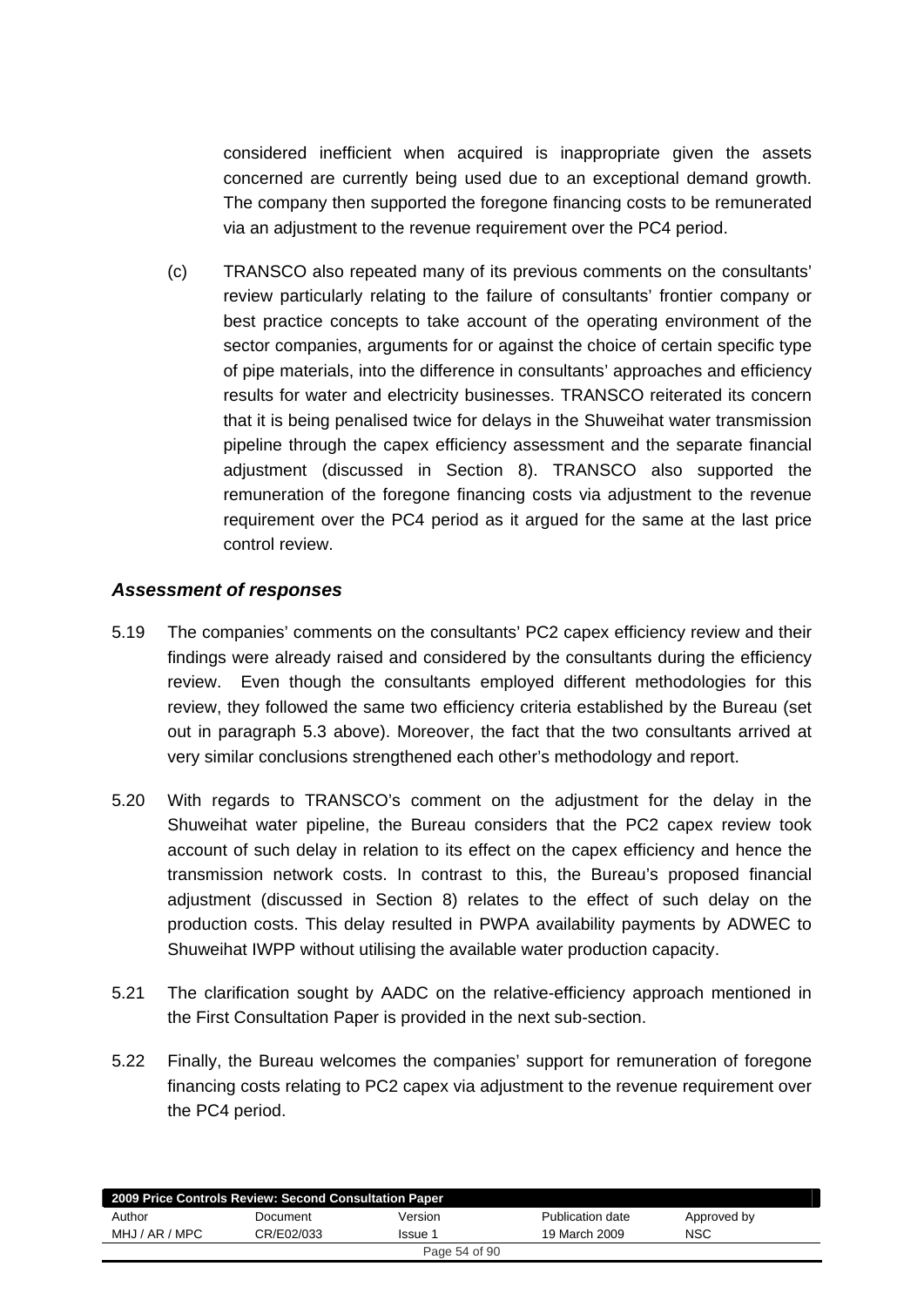### *Possible approaches to apply PC2 capex efficiency results*

- 5.23 Three main options may be considered on how to apply the PC2 capex efficiency scores recommended by the consultants:
	- (a) Apply consultants' capex efficiency scores without any adjustment this reflects the strict application of the approach agreed at the 2002 price control review for the treatment of PC2 capex; or
	- (b) Apply some proportion, say, half of the capex inefficiencies identified by the consultants – this will reduce the financial impact of the consultants' efficiency assessment on the network companies and also address many of the concerns expressed by the companies on such assessment; or
	- (c) Apply a relative-efficiency based approach this will reflect the relative rather than absolute efficiency assessment by the consultants, will have the benefits identified for the approach at (b) above. It will mean each company is assessed against its peers in the sector and will be a significant step towards the relative-efficiency based approach agreed for PC3 capex (with the difference that the PC3 capex approach also requires adjustment for movement of the sector's capital efficiency frontier).
- 5.24 Each of these approaches is discussed below:

*Approach 1: Apply consultants' PC2 capex efficiency scores without any adjustment* 

5.25 In this approach, the following efficiency scores, as determined by the two consultants, are applied to the actual audited PC2 capex (as shown in **Table 5.4** above) to determine the efficient PC2 capex:

| <b>Company</b> | <b>Electricity</b> | <b>Water</b> |
|----------------|--------------------|--------------|
| <b>AADC</b>    | 92.6%              | 91.7%        |
| <b>ADDC</b>    | 90.1%              | 88.0%        |
| <b>TRANSCO</b> | 93.6%              | 86.2%        |

|  |  |  |  | Table 5.5: Approach 1 - Consultants' PC2 capex efficiency scores |
|--|--|--|--|------------------------------------------------------------------|
|--|--|--|--|------------------------------------------------------------------|

Source: SKM and ATKINS final reports on PC2 capex assessment, 2007

5.26 The efficient PC2 capex as estimated by Approach 1 for each company are presented in **Table 5.6** below:

| 2009 Price Controls Review: Second Consultation Paper |            |               |                  |             |  |
|-------------------------------------------------------|------------|---------------|------------------|-------------|--|
| Author                                                | Document   | Version       | Publication date | Approved by |  |
| MHJ / AR / MPC                                        | CR/E02/033 | Issue 1       | 19 March 2009    | <b>NSC</b>  |  |
|                                                       |            | Page 55 of 90 |                  |             |  |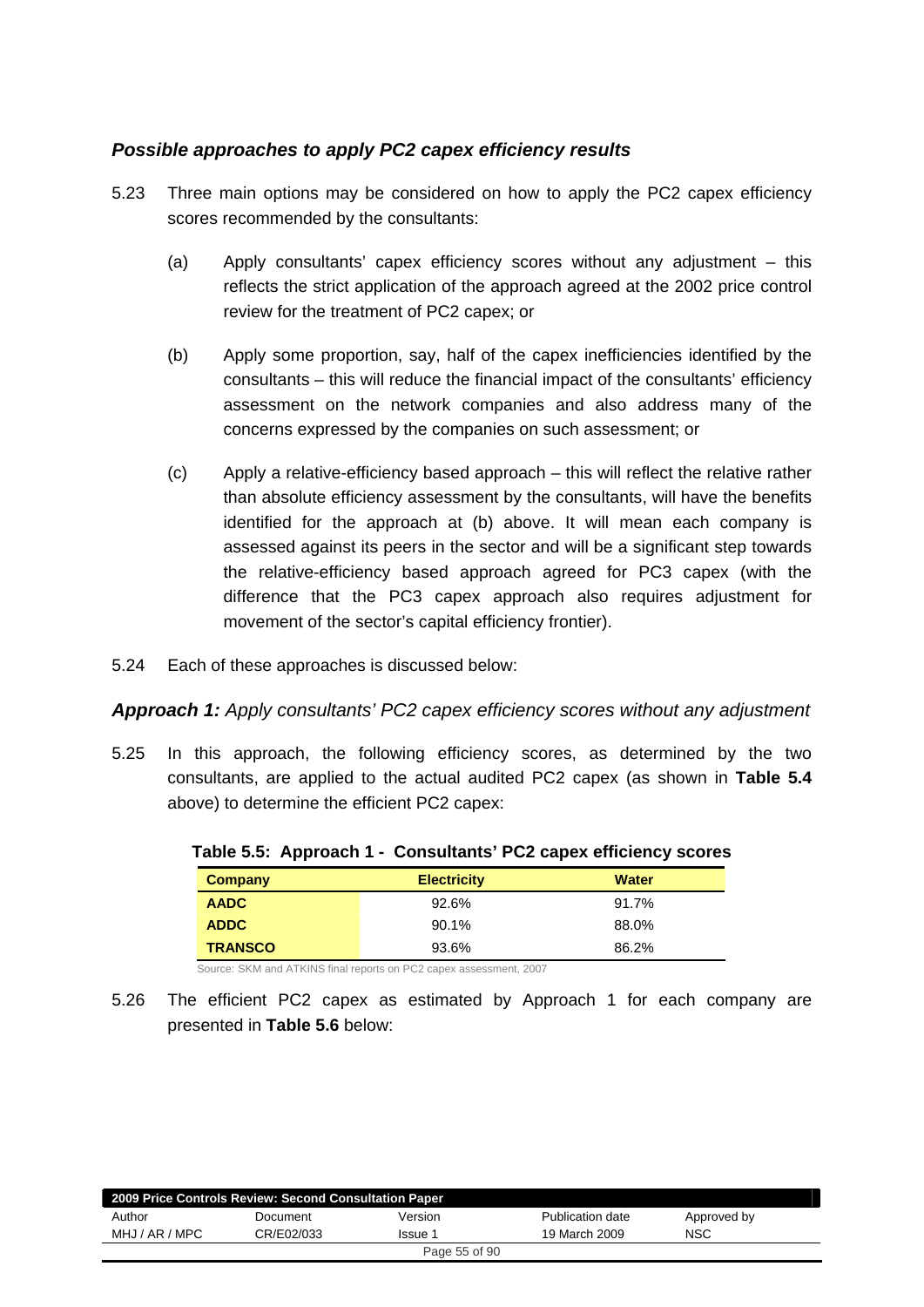|                | AED million, 2003 prices | 2003     | 2004     | 2005      | <b>Total</b> | Total efficient capex over and<br>above provisional allowances |
|----------------|--------------------------|----------|----------|-----------|--------------|----------------------------------------------------------------|
| AADC           | Electricity              | 379.57   | 358.55   | 469.32    | 1,207.44     | 590.05                                                         |
|                | Water                    | 119.67   | 138.32   | 175.82    | 433.81       | 216.70                                                         |
|                | Total                    | 499.24   | 496.86   | 645.14    | 1,641.25     | 806.75                                                         |
| ADDC           | Electricity              | 524.41   | 447.57   | 246.96    | 1,218.93     | $-237.13$                                                      |
|                | Water                    | 410.27   | 249.00   | 67.43     | 726.70       | 249.34                                                         |
|                | Total                    | 934.68   | 696.57   | 314.38    | 1,945.63     | 12.21                                                          |
| <b>TRANSCO</b> | Electricity              | 1,062.72 | 1,570.26 | 1,277.31  | 3,910.29     | 1,566.09                                                       |
|                | Water                    | 1,688.29 | 2,025.82 | $-683.80$ | 3,030.31     | 245.88                                                         |
|                | Total                    | 2,751.02 | 3,596.08 | 593.51    | 6,940.60     | 1,811.97                                                       |
| Total          | 2003 prices              | 4,184.93 | 4,789.52 | 1,553.03  | 10,527.48    | 2,630.93                                                       |
|                | 2010 prices              |          |          |           | 17,323.75    | 4,329.39                                                       |

|  | Table 5.6: Approach 1 - Efficient PC2 capex |  |
|--|---------------------------------------------|--|
|--|---------------------------------------------|--|

Notes: Bureau's calculations

Notes: All figures are in 2003 prices, except for 'Total' where figures are also expressed in 2010 prices for later comparisons.

5.27 Approach 1 therefore results in total efficient PC2 capex of about AED 2,631 million (2003 prices) for the three network companies over and above the provisional allowances incorporated into PC2 controls.

#### *Approach 2: Apply half of PC2 capex inefficiencies identified by consultants*

5.28 In this approach, the following efficiency scores are applied to the actual audited PC2 capex (as shown in **Table 5.4** above) to determine the efficient PC2 capex:

| Company        | <b>Electricity</b> | <b>Water</b> |
|----------------|--------------------|--------------|
| <b>AADC</b>    | 96.30%             | 95.85%       |
| <b>ADDC</b>    | 95.05%             | 94.00%       |
| <b>TRANSCO</b> | 96.80%             | 93.10%       |

#### **Table 5.7: Approach 2 - Adjusted PC2 capex inefficiencies**

Source: Bureau's calculations

- 5.29 To clarify how Approach 2 scores have been derived, the score for AADC's electricity business is explained. For this business, the consultant assessed the efficiency to be 92.6%. Capex inefficiency identified by the consultant is therefore 7.4% (i.e.,100% minus 92.6%). Half of this inefficiency is 3.7%. In the above table, the efficiency score for AADC's electricity business is therefore 96.3% (i.e., 100% less 3.7%, or 92.6% plus 3.7%).
- 5.30 The efficient PC2 capex for each company determined by this approach are presented in **Table 5.8** below:

| 2009 Price Controls Review: Second Consultation Paper |            |               |                  |             |  |
|-------------------------------------------------------|------------|---------------|------------------|-------------|--|
| Author                                                | Document   | Version       | Publication date | Approved by |  |
| MHJ / AR / MPC                                        | CR/E02/033 | Issue 1       | 19 March 2009    | <b>NSC</b>  |  |
|                                                       |            | Page 56 of 90 |                  |             |  |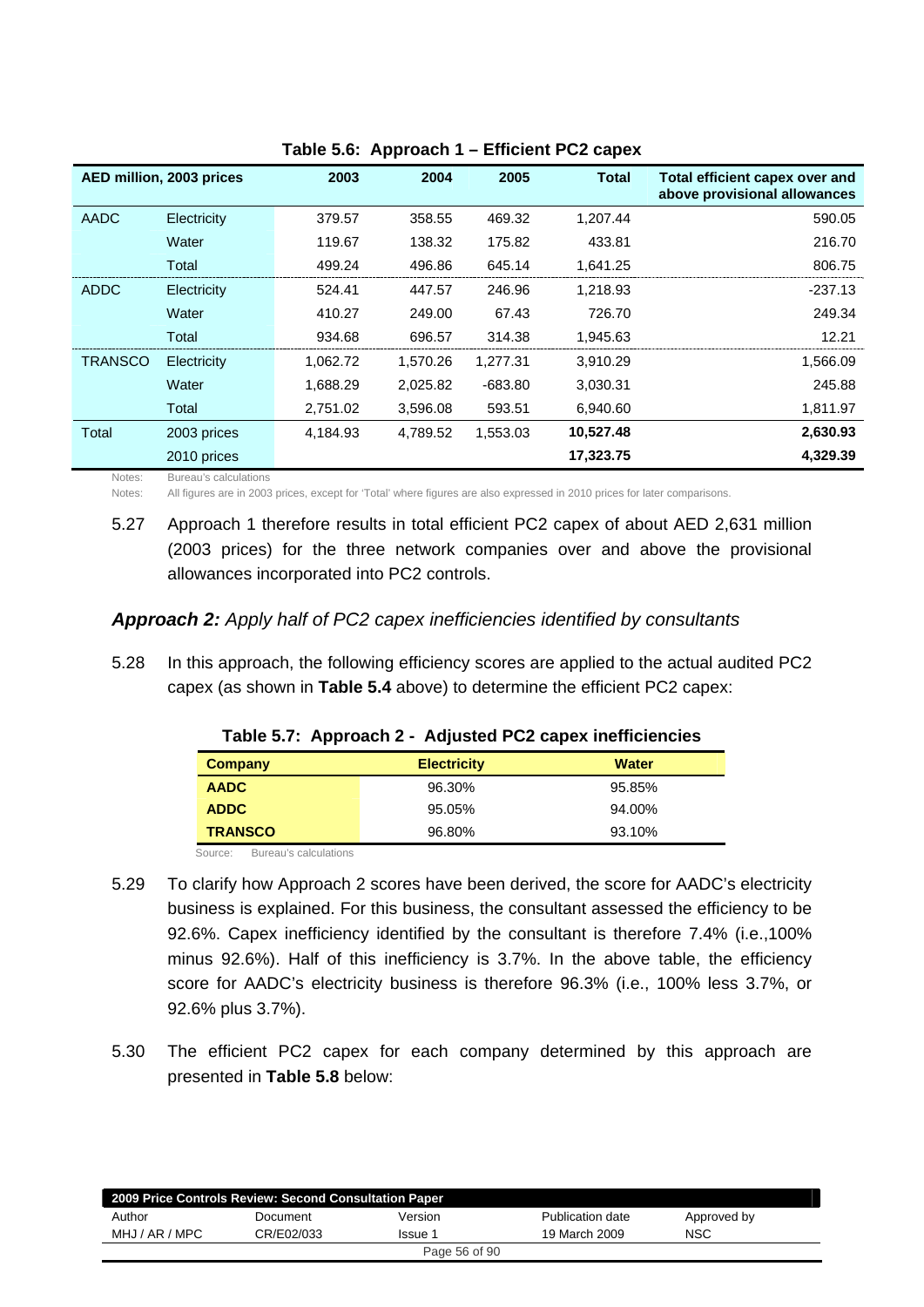|                | AED million, 2003 prices | 2003     | 2004     | 2005     | <b>Total</b> | Total efficient capex over and<br>above provisional allowances |
|----------------|--------------------------|----------|----------|----------|--------------|----------------------------------------------------------------|
| AADC           | Electricity              | 394.74   | 372.87   | 488.07   | 1,255.68     | 638.29                                                         |
|                | Water                    | 125.08   | 144.58   | 183.78   | 453.44       | 236.33                                                         |
|                | Total                    | 519.82   | 517.45   | 671.85   | 1.709.12     | 874.63                                                         |
| ADDC           | Electricity              | 553.22   | 472.15   | 260.52   | 1,285.90     | $-170.16$                                                      |
|                | Water                    | 438.24   | 265.98   | 72.02    | 776.24       | 298.89                                                         |
|                | Total                    | 991.46   | 738.14   | 332.55   | 2,062.14     | 128.73                                                         |
| <b>TRANSCO</b> | Electricity              | 1.099.05 | 1,623.95 | 1,320.98 | 4,043.98     | 1,699.77                                                       |
|                | Water                    | 1,823.44 | 2,187.97 | -738.54  | 3,272.88     | 488.44                                                         |
|                | Total                    | 2,922.49 | 3,811.92 | 582.44   | 7,316.85     | 2,188.22                                                       |
| Total          | 2003 prices              | 4,433.77 | 5.067.51 | 1.586.84 | 11,088.12    | 3,191.57                                                       |
|                | 2010 prices              |          |          |          | 18,246.33    | 5,251.97                                                       |

**Table 5.8: Approach 2 – Efficient PC2 capex** 

Source: Bureau's calculations

Notes: All figures are in 2003 prices, except for 'Total' where figures are also expressed in 2010 prices for later comparisons.

5.31 Approach 2 therefore results in total efficient PC2 capex of about AED 3,192 million (2003 prices) for the three network companies over and above the provisional allowances incorporated into PC2 controls.

### *Approach 3: Apply consultants' relative PC2 capex efficiency scores*

5.32 In this approach, relative efficiency scores have been derived from the consultants' recommended efficiency scores. Relative scoring is carried out separately for water and electricity businesses. For example, the highest efficiency score for electricity businesses is 93.6% for TRANSCO. TRANSCO's electricity business is therefore assigned a relative efficiency score of 100%. The other two companies are then assigned scores relative to this. AADC's electricity business (which has a consultant's efficiency score of 92.6%) is therefore assigned a relative efficiency score of 98.93% (i.e. 92.6% divided by 93.6%). Similarly, ADDC's electricity business (with a consultant's efficiency score of 90.1%) is assigned a relative efficiency score of 96.26% (i.e. 90.1% divided by 93.6%). These resulting relative efficiency scores are shown below:

|                | $\frac{1}{2}$ , $\frac{1}{2}$ , $\frac{1}{2}$ , $\frac{1}{2}$ , $\frac{1}{2}$ , $\frac{1}{2}$ , $\frac{1}{2}$ , $\frac{1}{2}$ , $\frac{1}{2}$ , $\frac{1}{2}$ , $\frac{1}{2}$ , $\frac{1}{2}$ , $\frac{1}{2}$ , $\frac{1}{2}$ , $\frac{1}{2}$ , $\frac{1}{2}$ , $\frac{1}{2}$ , $\frac{1}{2}$ , $\frac{1$ |              |
|----------------|-----------------------------------------------------------------------------------------------------------------------------------------------------------------------------------------------------------------------------------------------------------------------------------------------------------|--------------|
| Company        | <b>Electricity</b>                                                                                                                                                                                                                                                                                        | <b>Water</b> |
| <b>AADC</b>    | 98.93%                                                                                                                                                                                                                                                                                                    | 100.00%      |
| <b>ADDC</b>    | 96.26%                                                                                                                                                                                                                                                                                                    | 95.97%       |
| <b>TRANSCO</b> | 100.00%                                                                                                                                                                                                                                                                                                   | 94.00%       |

|  | Table 5.9: Approach 3 - Relative PC2 capex efficiency scores |
|--|--------------------------------------------------------------|
|--|--------------------------------------------------------------|

Source: Bureau's calculations

5.33 This results in the following efficient PC2 capex for each company:

| 2009 Price Controls Review: Second Consultation Paper |            |               |                  |             |  |  |  |  |
|-------------------------------------------------------|------------|---------------|------------------|-------------|--|--|--|--|
| Author                                                | Document   | Version       | Publication date | Approved by |  |  |  |  |
| MHJ / AR / MPC                                        | CR/E02/033 | Issue 1       | 19 March 2009    | NSC         |  |  |  |  |
|                                                       |            | Page 57 of 90 |                  |             |  |  |  |  |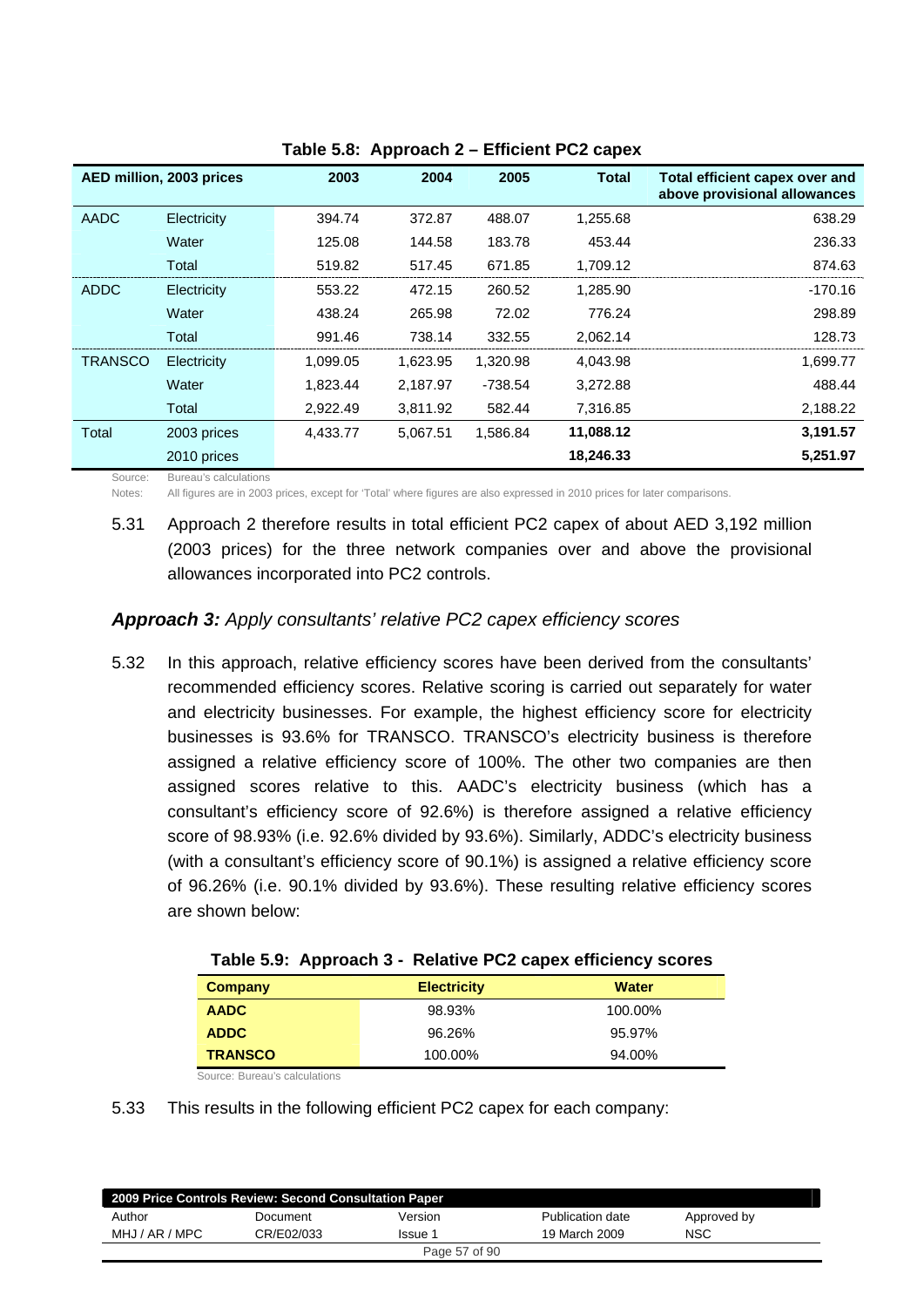|                | AED million, 2003 prices | 2003     | 2004     | 2005      | <b>Total</b> | Total efficient capex over and<br>above provisional allowances |
|----------------|--------------------------|----------|----------|-----------|--------------|----------------------------------------------------------------|
| <b>AADC</b>    | Electricity              | 405.53   | 383.06   | 501.41    | 1,289.99     | 672.61                                                         |
|                | Water                    | 130.50   | 150.84   | 191.74    | 473.08       | 255.97                                                         |
|                | Total                    | 536.03   | 533.90   | 693.14    | 1,763.07     | 928.57                                                         |
| ADDC           | Electricity              | 560.27   | 478.17   | 263.84    | 1,302.28     | -153.78                                                        |
|                | Water                    | 447.40   | 271.54   | 73.53     | 792.47       | 315.12                                                         |
|                | Total                    | 1,007.67 | 749.71   | 337.37    | 2,094.75     | 161.34                                                         |
| <b>TRANSCO</b> | Electricity              | 1,135.39 | 1,677.63 | 1,364.65  | 4,177.66     | 1,833.46                                                       |
|                | Water                    | 1,841.11 | 2,209.18 | $-745.69$ | 3,304.59     | 520.16                                                         |
|                | Total                    | 2,976.49 | 3,886.81 | 618.95    | 7,482.26     | 2,353.62                                                       |
| Total          | 2003 prices              | 4,520.19 | 5,170.42 | 1,649.47  | 11,340.08    | 3,443.53                                                       |
|                | 2010 prices              |          |          |           | 18,660.94    | 5,666.58                                                       |

**Table 5.10: Approach 3 – Efficient PC2 capex** 

Source: Bureau's calculations

Notes: All figures are in 2003 prices, except for 'Total' where figures are also expressed in 2010 prices for later comparisons.

5.34 Approach 3 therefore results in total efficient PC2 capex of about AED 3,444 million (2003 prices) for the three network companies over and above the provisional allowances incorporated into PC2 controls.

#### *Summary of results from three approaches*

5.35 **Figure 5.1** below present the efficient PC2 capex over and above provisional allowances (in AED million, 2003 prices), as estimated for the three approaches, for each company and its respective business:



**Figure 5.1: Additional efficient PC2 capex under three approaches** 

5.36 **Figure 5.2** below presents the results of these approaches in terms of the amounts of inefficient PC2 capex (which could be disallowed from the price controls). The highest inefficient amount is estimated under Approach 1 at around AED 1,121

| 2009 Price Controls Review: Second Consultation Paper |               |         |                  |             |  |  |  |  |
|-------------------------------------------------------|---------------|---------|------------------|-------------|--|--|--|--|
| Author                                                | Document      | Version | Publication date | Approved by |  |  |  |  |
| MHJ / AR / MPC                                        | CR/E02/033    | Issue 1 | 19 March 2009    | <b>NSC</b>  |  |  |  |  |
|                                                       | Page 58 of 90 |         |                  |             |  |  |  |  |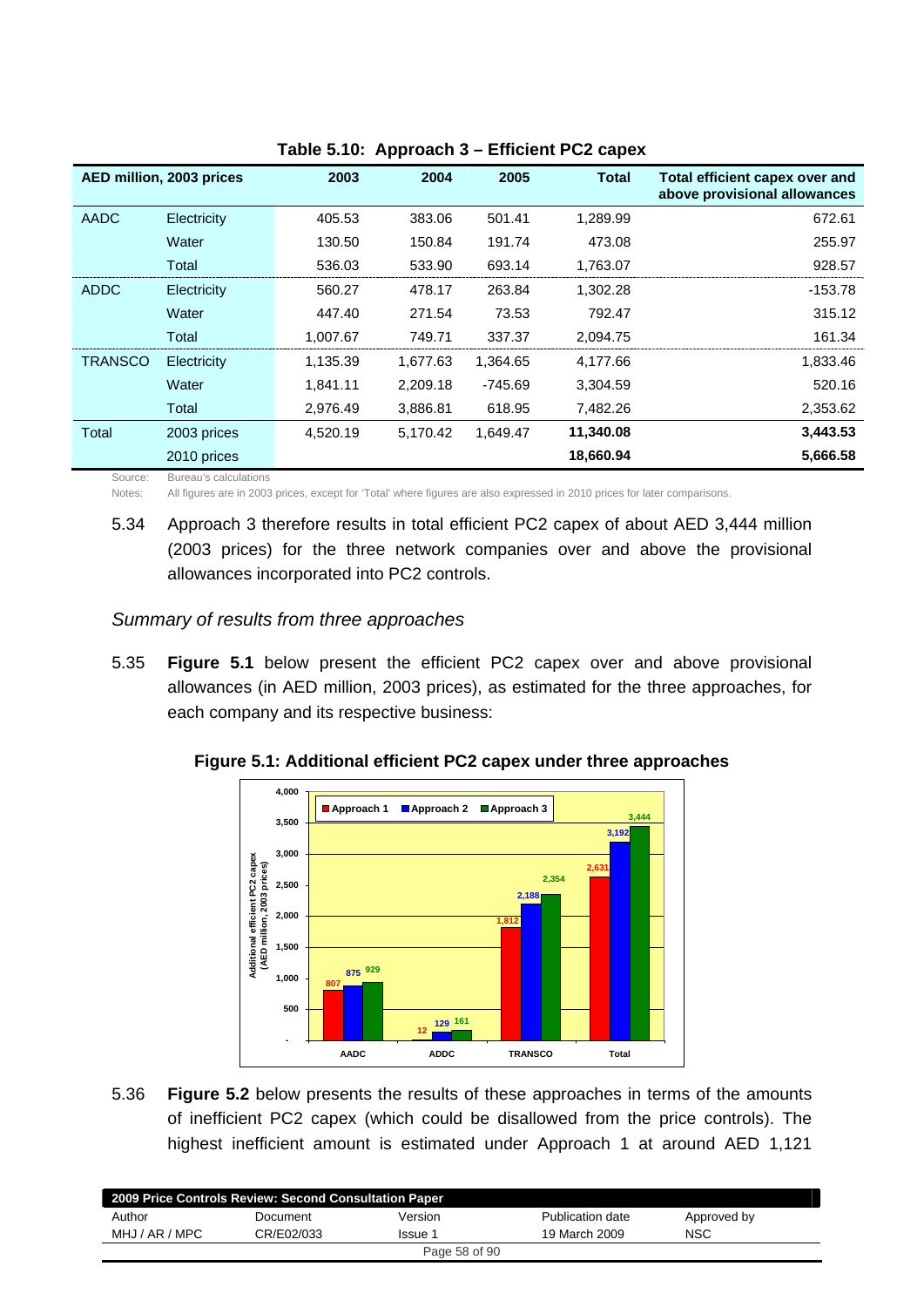million (2003 prices), followed by that for Approach 2 at about AED 561 million (2003 prices) and Approach 3 at AED 309 million (2003 prices).



**Figure 5.2: Inefficient PC2 capex under three approaches** 

5.37 The above tables and graphs show that Approach 3 (i.e., applying relative efficiency scores) gives the most favourable results for the companies, followed by Approach 2 (i.e., applying half of consultants' inefficiency scores) and Approach 1 (i.e., applying consultants' efficiency scores without any adjustment).

### *Bureau's current thinking*

- 5.38 The Bureau's duty is to promote sound investment processes and the agreement at the 2002 price control review suggests that the independent consultants' efficiency review results (as set out in **Table 5.3**) above should be applied to the PC2 capex. However, in light of the responses to the First Consultation Paper, the Bureau seeks views of the respondents on the alternative two approaches discussed above, particularly the relative-efficiency based approach.
- 5.39 The Bureau's current thinking is that any foregone or unduly earned financing costs relating to the PC2 capex should be incorporated into the PC4 controls via an adjustment to the revenue allowance over the PC4 period.

# **Treatment of PC3 capex**

### *First Consultation Paper*

5.40 The First Consultation Paper described the approach agreed at the 2005 price controls review to the treatment of capex spent over the PC3 period (2006-2009). Provisional allowances for PC3 capex were incorporated into the PC3 controls. An

| 2009 Price Controls Review: Second Consultation Paper |            |               |                  |             |  |  |  |  |
|-------------------------------------------------------|------------|---------------|------------------|-------------|--|--|--|--|
| Author                                                | Document   | Version       | Publication date | Approved by |  |  |  |  |
| MHJ / AR / MPC                                        | CR/E02/033 | Issue 1       | 19 March 2009    | NSC         |  |  |  |  |
|                                                       |            | Page 59 of 90 |                  |             |  |  |  |  |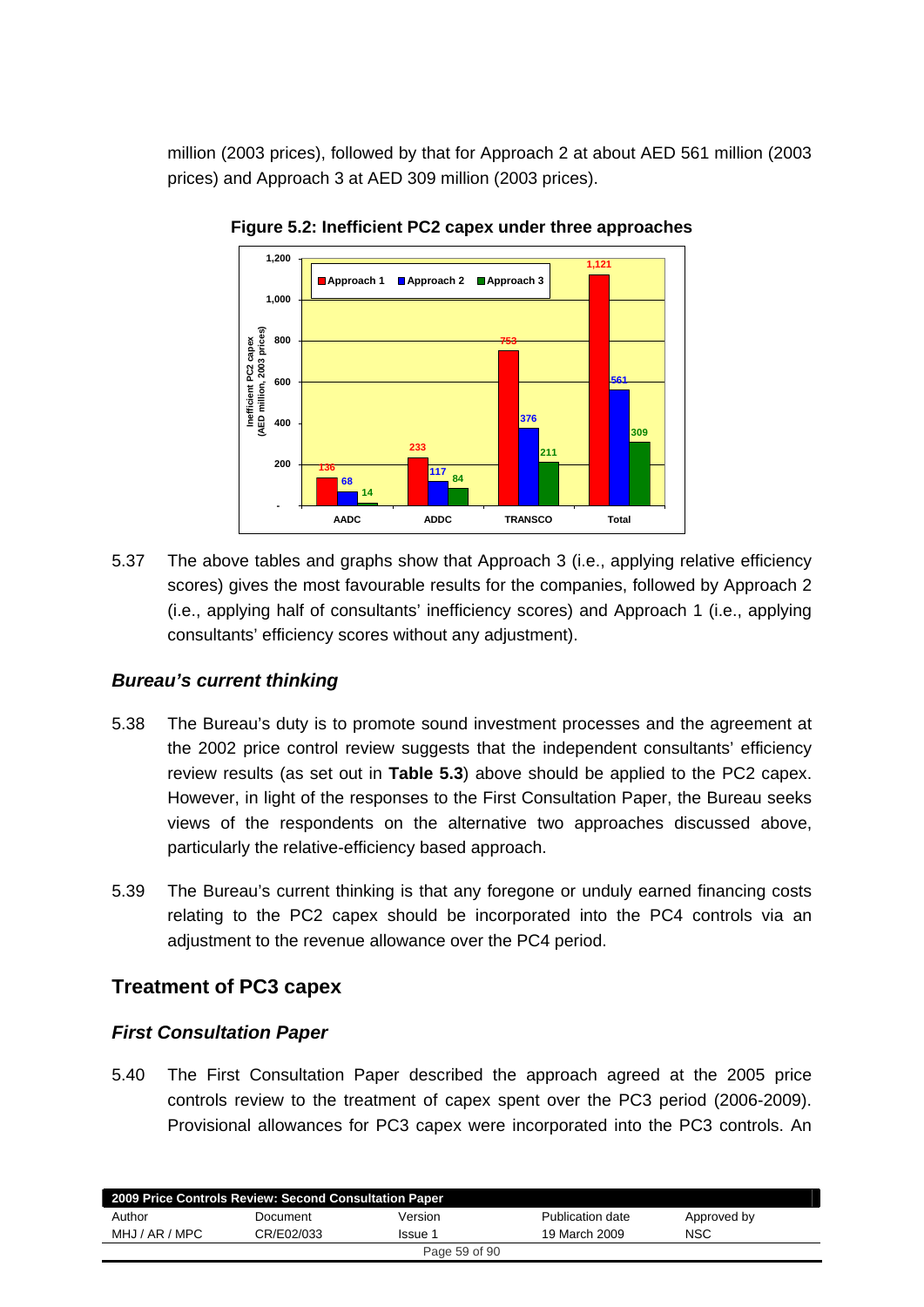efficiency review of such capex would be undertaken in 2010 when actual audited data would be available for all the relevant years. A relative-efficiency based approach, along with an adjustment reflecting the movement in the capex efficiency frontier of the sector, would then be applied to determine the efficient PC3 capex. Any difference between the efficient and provisional PC3 capex (along with the foregone or unduly earned financing costs) would be incorporated into future price controls at the next price control review.

### *Responses*

- 5.41 While no further action is required at this review in relation to the PC3 capex, ADDC sought clarification on the treatment of payments to be made by the company to the developers of mega projects to acquire their newly built network assets. ADDC did not agree with the relative-efficiency based approach mentioned in the First Consultation Paper for the treatment of PC3 capex and argued that incentivising efficiency by penalising the least efficient company while rewarding the most efficient company in the sector is redundant since these incentives neutralise each other at the level of ADWEA (which owns all the network companies).
- 5.42 TRANSCO sought further clarification on the precise operation of the relativeefficiency based approach agreed for the treatment of PC3 capex and emphasised that setting the efficient frontier in the correct place would be the key challenge having significant impact on the companies and hence should be transparent.

### *Assessment of responses*

- 5.43 The Bureau would like to clarify that all capex (incurred over PC3 or PC4 period) including payments to the developers of mega projects are subject to assessment against the Bureau's efficiency criteria. In the case of mega projects, the emphasis of such an assessment would however be on the role and performance of the network companies in ensuring the reasonableness and efficiency of project designs, specifications and procurement processes used by the developers. The Bureau believes that subjecting mega projects-related capex to the efficiency review and not treating such capex on a pass through basis is in the interest of the sector. This is because it provides a leverage for the licensees in dealing with the developers.
- 5.44 The relative-efficiency based approach for the PC3 capex was agreed at the 2005 price control review and is not an issue for consultation at this review. Further, the efficiency incentives are targeted towards individual licensees (rather than ADWEA, which is not a licensee) and towards benefiting the sector customers (or the government, as the subsidy provider to the sector).

| 2009 Price Controls Review: Second Consultation Paper |            |         |                  |             |  |  |  |  |
|-------------------------------------------------------|------------|---------|------------------|-------------|--|--|--|--|
| Author                                                | Document   | Version | Publication date | Approved by |  |  |  |  |
| MHJ / AR / MPC                                        | CR/E02/033 | Issue 1 | 19 March 2009    | <b>NSC</b>  |  |  |  |  |
| Page 60 of 90                                         |            |         |                  |             |  |  |  |  |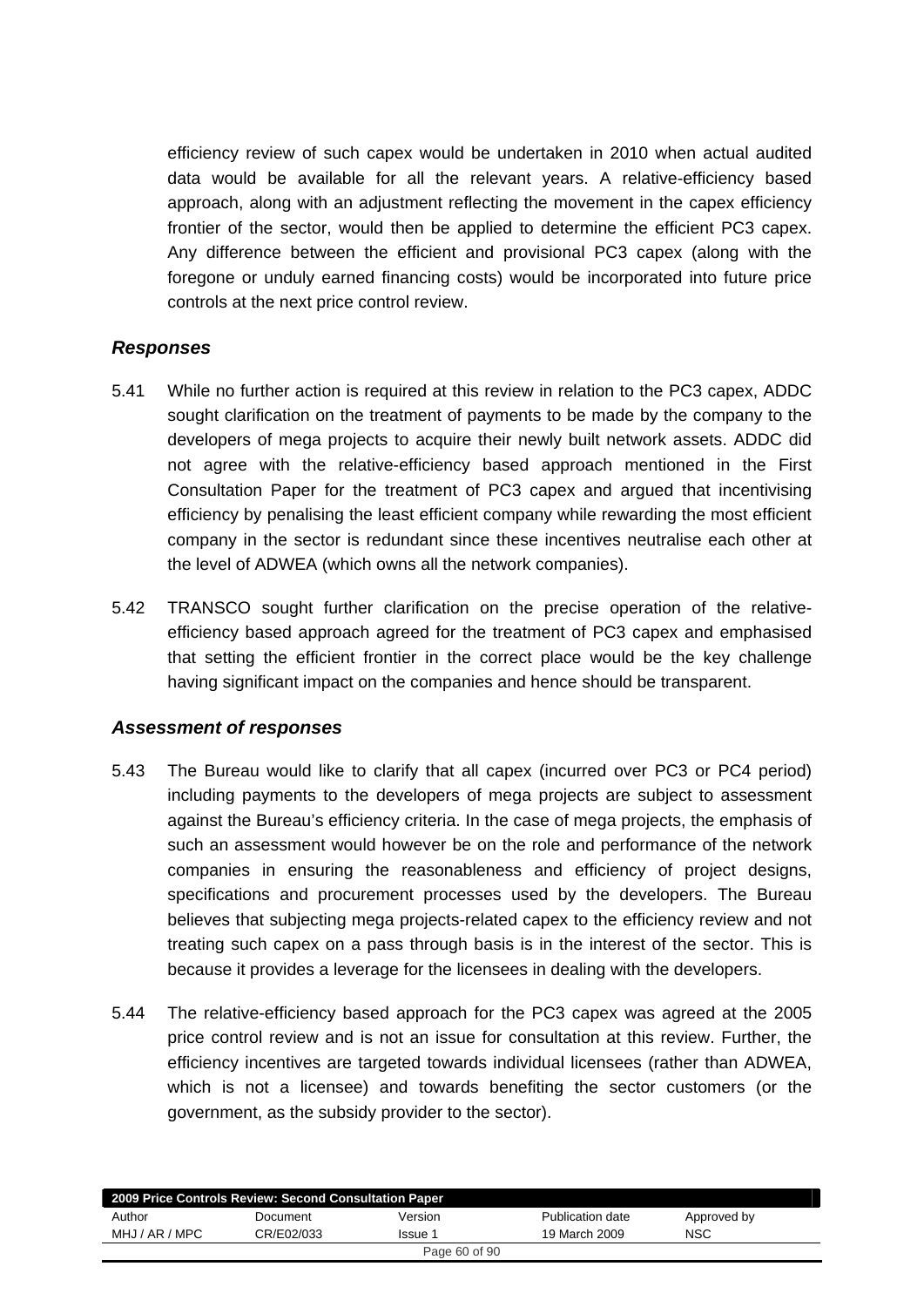5.45 The operation of Approach 3 described earlier for PC2 capex should provide further clarification on the relative-efficiency approach agreed for the PC3 capex. However, setting of the capital efficiency frontier for PC3 capex (not considered in Approach 3 for the PC2 capex) would be discussed at the next price control review when actual audited PC3 capex would be available for efficiency assessment.

# **Treatment of PC4 capex**

### *First Consultation Paper*

- 5.46 The price control calculations use future capex projections to update the RAV from year to year over the control period. The First Consultation Paper discussed in some detail the ex ante and ex post approaches (as well as some variants thereof, for example, menu regulation) to the assessment and treatment of future capex while setting the price controls. The paper highlighted the advantages and disadvantages of these approaches, particularly in terms of data requirements, risks and efficiency incentives for the companies.
- 5.47 At the previous price control reviews, the Bureau indicated its willingness to consider the ex-ante approach to capex in the future. However, given the uncertainty associated with capex forecasts (particularly those relating to new developments in Abu Dhabi) and the satisfactory working of the ex-post approach over the years, the paper stated the Bureau's thinking to continue with its ex-post approach for PC4 capex. That is, provisional capex allowances for the PC4 period should be financed at this review and actual capex spent over the PC4 period should then be assessed against the Bureau's efficiency criteria for any financial adjustment at the next review.
- 5.48 It was noted that the provisional capex used in setting the price control is solely to facilitate the financing of capex and the smoothing of the price control revenue from one period to another. It is not intended to be indicative of the Bureau's views of the appropriate or efficient level of capex. Once the audited accounts for all the years of the PC4 period are available, the actual capex spent by all the network companies (including ADSSC) over the PC4 period will be assessed using the relative-efficiency score approach as agreed for PC3 capex for the water and electricity network companies.

### *Responses*

5.49 The respondents to the First Consultation Paper were supportive of the continuation of the ex post approach to the treatment of PC4 capex at this review. ADDC suggested that the capex relating to the purchase of network assets from the

| 2009 Price Controls Review: Second Consultation Paper |            |               |                  |             |  |  |  |  |
|-------------------------------------------------------|------------|---------------|------------------|-------------|--|--|--|--|
| Author                                                | Document   | Version       | Publication date | Approved by |  |  |  |  |
| MHJ / AR / MPC                                        | CR/E02/033 | Issue 1       | 19 March 2009    | <b>NSC</b>  |  |  |  |  |
|                                                       |            | Page 61 of 90 |                  |             |  |  |  |  |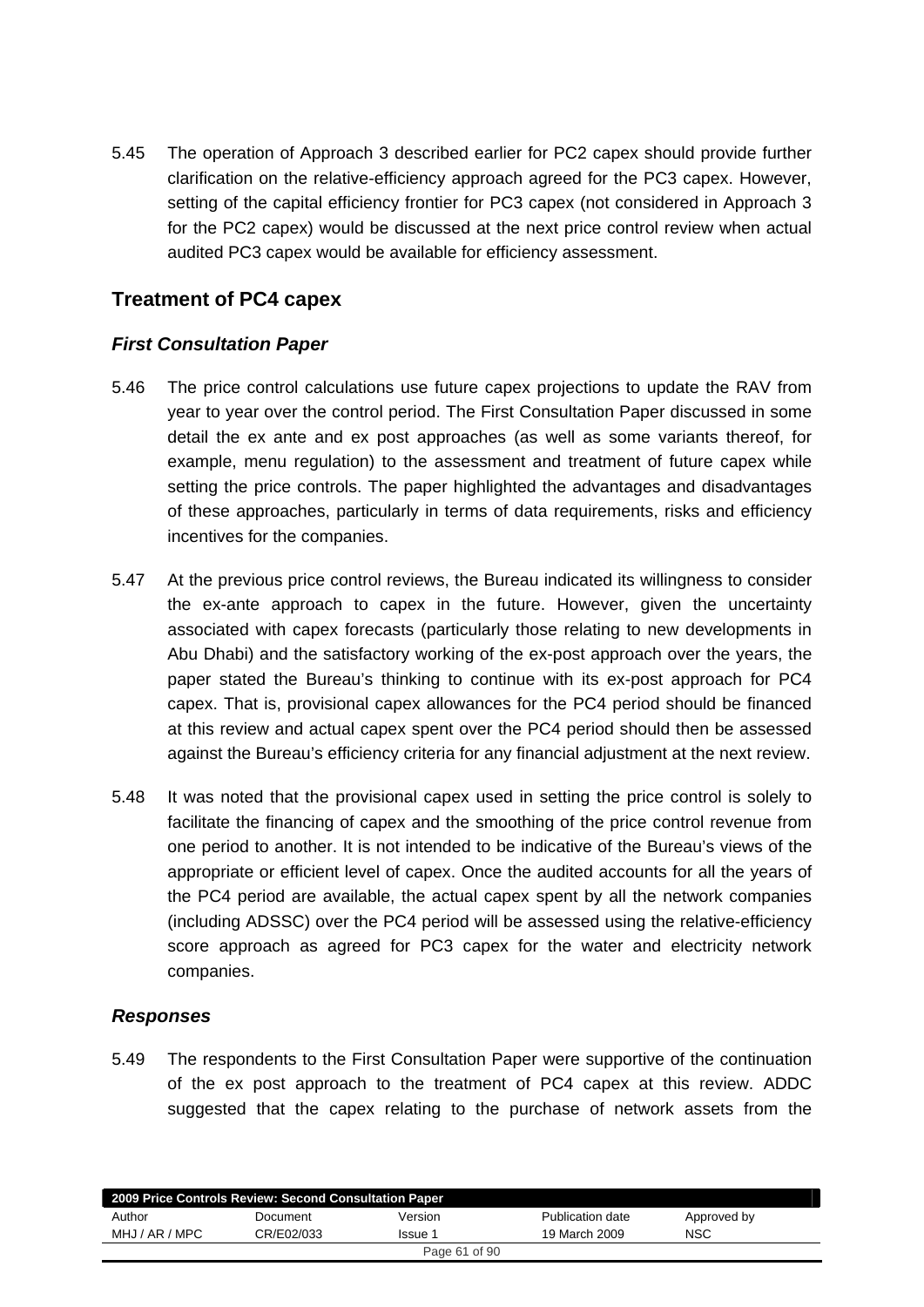developers of the mega projects should be included in the provisional allowances for PC4 capex.

#### *Assessment of responses and PC4 capex forecasts*

- 5.50 The Bureau welcomes the respondents' support for the adoption of ex post approach to the treatment of PC4 capex. The Bureau is open minded on including mega projects related capex in the provisional PC4 capex allowances if such capex can be forecast with reasonable accuracy and supporting explanation or justification. However, no such forecasts are available to the Bureau at this stage. In any case, the main advantage of the ex-post approach is that it can handle well the unanticipated investments such as those relating to mega projects. The company will be remunerated for all efficient capex at a future date while taking account of foregone financing costs and time value of money.
- 5.51 To make provisional allowances for PC4 capex at this review, the Bureau has reviewed the PC4 capex forecasts presented in the companies' latest (2008) AIS. These forecasts are summarised in the table below:

|                | AED million, 2008 prices | 2010      | 2011      | 2012      | 2013      | <b>Total</b> |
|----------------|--------------------------|-----------|-----------|-----------|-----------|--------------|
| AADC           | Electricity              | 1.061.39  | 1,072.18  | 1.049.59  | 1.052.99  | 4.236.14     |
|                | Water                    | 198.15    | 140.38    | 130.00    | 138.00    | 606.53       |
|                | Total                    | 1.259.54  | 1.212.56  | 1,179.59  | 1.190.99  | 4,842.67     |
| ADDC           | Electricity              | 1.496.78  | 1.500.60  | 1.500.21  | 1.500.21  | 5.997.80     |
|                | Water                    | 682.47    | 681.78    | 680.64    | 680.64    | 2.725.52     |
|                | Total                    | 2.179.25  | 2.182.39  | 2.180.85  | 2.180.85  | 8.723.33     |
| <b>TRANSCO</b> | Electricity              | 8.621.93  | 5.454.78  | 2.984.00  | 764.46    | 17,825.16    |
|                | Water                    | 2.955.49  | 2.182.36  | 3.197.25  | 2.774.51  | 11.109.60    |
|                | Total                    | 11.577.41 | 7.637.13  | 6.181.25  | 3.538.97  | 28.934.76    |
| <b>ADSSC</b>   | Total                    | 5.977.73  | 5,962.00  | 5,229.78  | 5,623.35  | 22,792.86    |
| Total          |                          | 20,993.93 | 16,994.08 | 14,771.46 | 12,534.15 | 65,293.62    |

**Table 5.11: PC4 capex forecasts as per companies' 2008 AIS** 

Source: 2008 AIS submissions of AADC, ADDC, ADSSC and TRANSCO

5.52 The four network companies have forecast to incur a capex of about AED 65 billion in total or over AED 16 billion a year (in 2008 prices) over the PC4 period. The majority of such capex is projected to be spent by TRANSCO (AED 29 billion in total) and ADSSC (AED 23 billion in total).

5.53 The following chart portrays these forecasts (including those for 2008 and 2009) against the actual audited capex over recent years (2003-2007):

| 2009 Price Controls Review: Second Consultation Paper |            |               |                  |             |  |  |  |  |
|-------------------------------------------------------|------------|---------------|------------------|-------------|--|--|--|--|
| Author                                                | Document   | Version       | Publication date | Approved by |  |  |  |  |
| MHJ / AR / MPC                                        | CR/E02/033 | Issue 1       | 19 March 2009    | NSC         |  |  |  |  |
|                                                       |            | Page 62 of 90 |                  |             |  |  |  |  |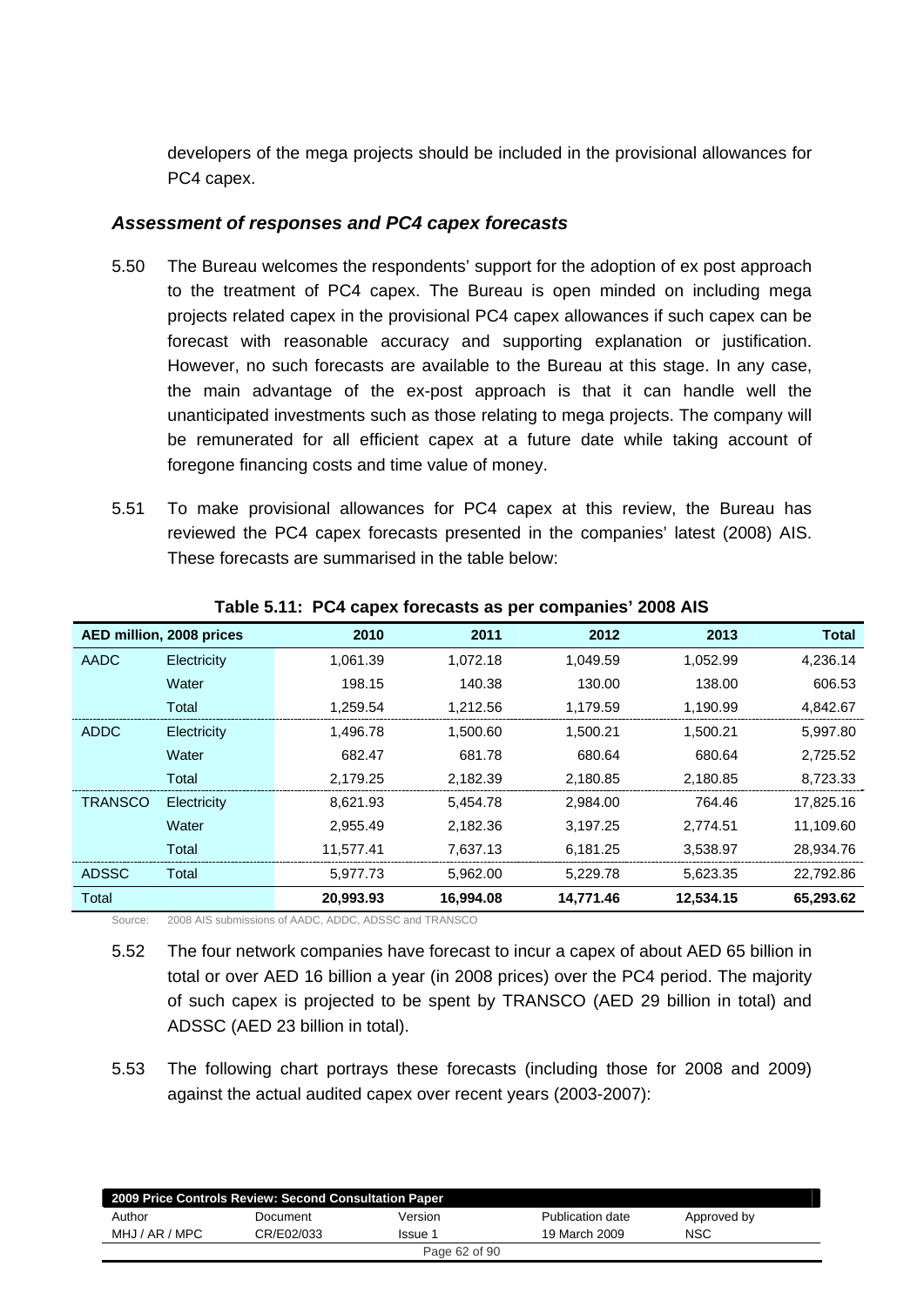

#### **Figure 5.3: Assessment of PC4 capex forecasts against historical actual capex**

5.54 The above graph clearly shows substantial increases in the capex forecasts for all companies, particularly for TRANSCO and ADSSC, as compared to the past levels of actual capex. More specific comparison between future forecasts and past capex is summarised in the table below:

| <b>AED million</b> |                    |        | Actual past capex 2003-2007 |        | PC4 capex forecasts 2010-2013 |
|--------------------|--------------------|--------|-----------------------------|--------|-------------------------------|
|                    |                    |        | (nominal prices)            |        | $(2008)$ prices)              |
|                    |                    | Total  | Annual average              | Total  | Annual average                |
| <b>AADC</b>        | Electricity        | 2,269  | 454                         | 4,236  | 1,059                         |
|                    | Water              | 659    | 132                         | 607    | 152                           |
|                    | Total              | 2,928  | 586                         | 4,843  | 1,211                         |
| <b>ADDC</b>        | <b>Electricity</b> | 2,878  | 576                         | 5,998  | 1,499                         |
|                    | Water              | 1,341  | 268                         | 2,726  | 681                           |
|                    | Total              | 4,220  | 844                         | 8,723  | 2,181                         |
| <b>TRANSCO</b>     | <b>Electricity</b> | 8,534  | 1,707                       | 17,825 | 4,456                         |
|                    | Water              | 4,893  | 979                         | 11,110 | 2,777                         |
|                    | Total              | 13,427 | 2,685                       | 28,935 | 7,234                         |
| <b>ADSSC</b>       | Total              | 806    | 269                         | 22,793 | 5,698                         |
| Total              |                    | 21,381 | 4,276                       | 65,294 | 16,323                        |

**Table 5.12: Assessment of PC4 capex forecasts against past capex levels** 

Source: Bureau's calculations based on companies' 2008 AIS submissions and audited SBAs for 2003-2007

5.55 The above table shows that the companies' total capex forecast for the four-year PC4 period (2010-2014) amounts to over AED 65 billion in total, which is around three times the total actual capex spent in the past five years (2003-2007).

| 2009 Price Controls Review: Second Consultation Paper |            |               |                  |             |  |  |  |  |
|-------------------------------------------------------|------------|---------------|------------------|-------------|--|--|--|--|
| Author                                                | Document   | Version       | Publication date | Approved by |  |  |  |  |
| MHJ / AR / MPC                                        | CR/E02/033 | Issue 1       | 19 March 2009    | NSC         |  |  |  |  |
|                                                       |            | Page 63 of 90 |                  |             |  |  |  |  |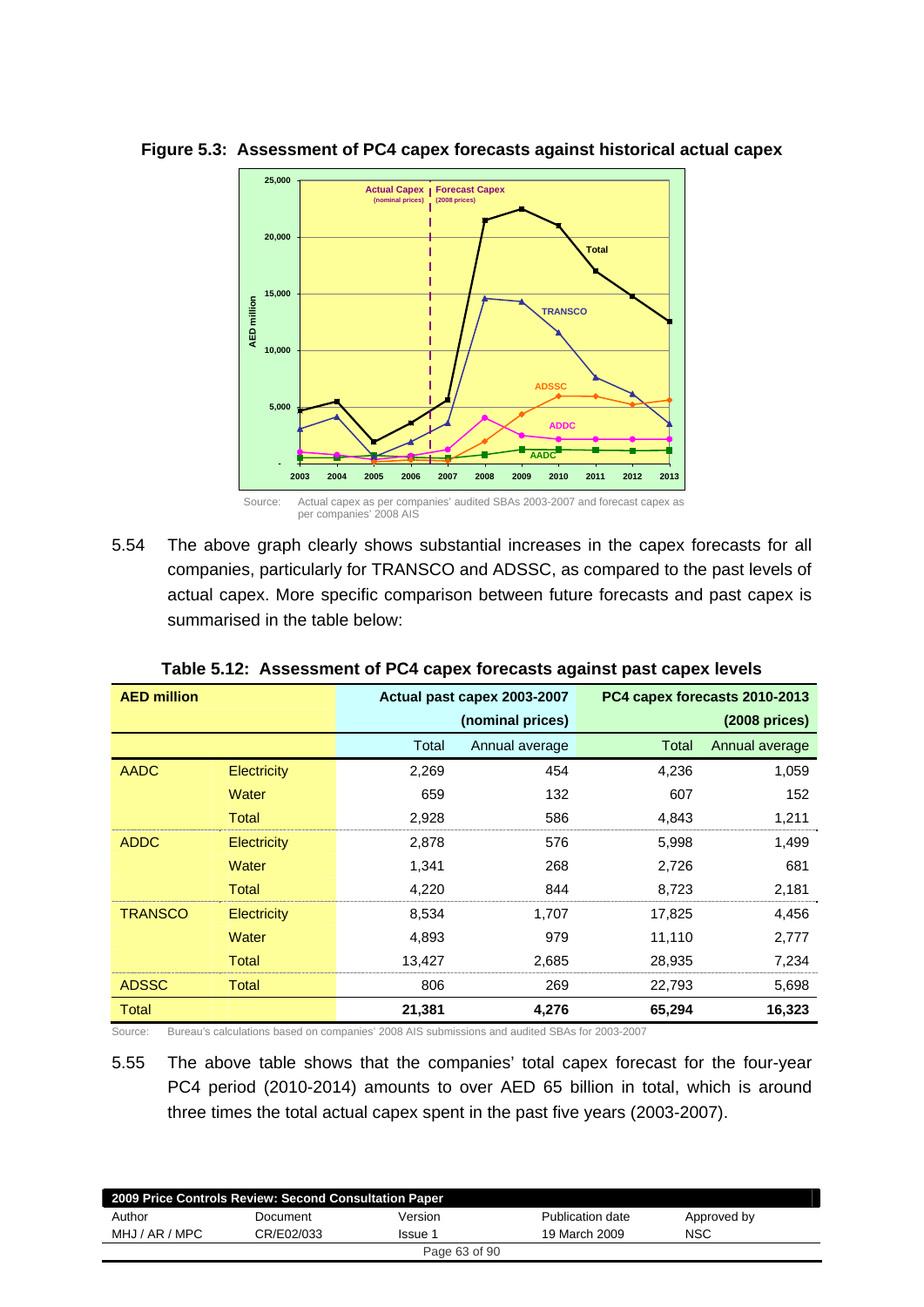- 5.56 While the Bureau understands that the sector companies are expecting significant growth in infrastructure, the magnitude of the projected growth discussed above would require further analysis given the recent slow down in the global and local economy and the resource capabilities available in the sector companies to undertake such capex. While the Bureau is intending to review such projections in detail as part of sector's 2009 capacity planning processes (five-year planning statements), we are currently minded to base the provisional PC4 capex allowances on the actual capex spent by the companies in recent years up to 2008 (for which the audited accounts are expected by end June 2009) rather than on their respective capex forecasts.
- 5.57 Notwithstanding the foregoing, if such forecast capex does indeed materialise, the proposed ex-post approach is both robust enough to deal with it through remuneration of capex at the future price control review and to incentivise companies to procure such capex as efficiently as possible.

### *Bureau's current thinking*

- 5.58 An ex post approach, along with the relative-efficiency based approach agreed for PC3 capex, should be adopted for PC4 capex regulation.
- 5.59 For each company, provisional allowance for PC4 capex based on the actual capex spent by the companies in recent years up to 2008 should be incorporated into the PC4 controls.

### **Depreciation**

### *First Consultation Paper*

- 5.60 As mentioned in Section 2, depreciation is one of the three building blocks of the revenue requirement in the price control calculations. Depreciation for any year is calculated in relation to both the opening RAV for that year and the capex allowed for that year. It requires assumptions about the appropriate depreciation profile and the average asset lives for the company.
- 5.61 For all the companies, price control calculations to date have used the straight-line depreciation method both for initial RAVs and new capex. **Table 5.13** below shows the average asset life assumption for the price controls to date for both initial RAVs and new capex:

| 2009 Price Controls Review: Second Consultation Paper |            |         |                  |             |  |  |  |  |  |
|-------------------------------------------------------|------------|---------|------------------|-------------|--|--|--|--|--|
| Author                                                | Document   | Version | Publication date | Approved by |  |  |  |  |  |
| MHJ / AR / MPC                                        | CR/E02/033 | Issue 1 | 19 March 2009    | NSC         |  |  |  |  |  |
| Page 64 of 90                                         |            |         |                  |             |  |  |  |  |  |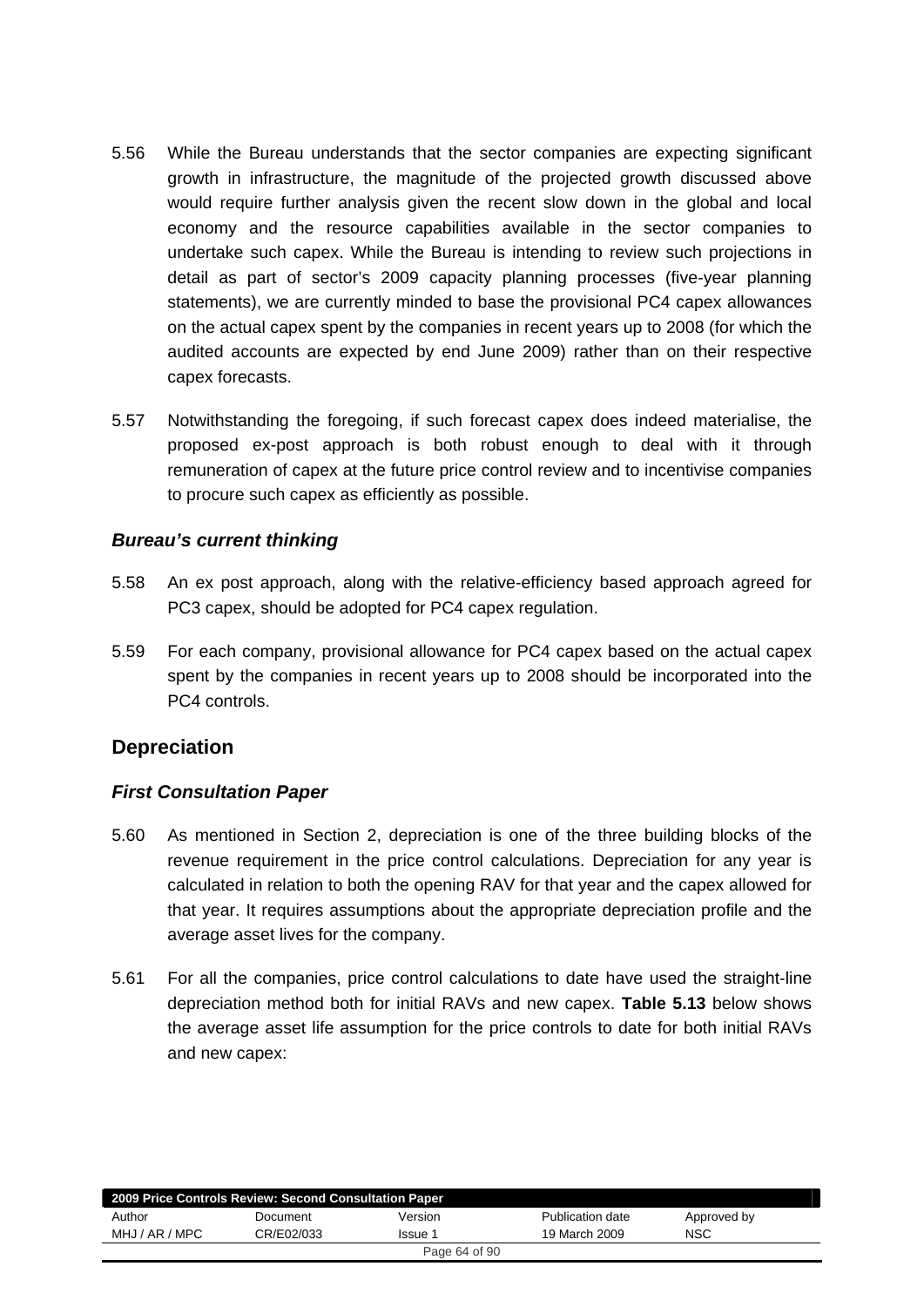| <b>Business</b> |                 | <b>Life of New Capex</b> |                     |                     |       |
|-----------------|-----------------|--------------------------|---------------------|---------------------|-------|
|                 | <b>RAV Year</b> | <b>RAV</b>               | <b>Depreciation</b> | <b>Implied Life</b> |       |
|                 |                 | <b>AEDm</b>              | <b>AEDm</b>         | <b>vears</b>        | years |
| AADC (E)        | 1999            | 1,516.140                | 78.780              | 19.25               | 30    |
| AADC (W)        | 1999            | 129,320                  | 3.850               | 33.59               | 30    |
| ADDC (E)        | 1999            | 2,939.200                | 130.950             | 22.45               | 30    |
| ADDC (W)        | 1999            | 845,560                  | 57.130              | 14.80               | 30    |
| TRANSCO (E)     | 1999            | 2,907.100                | 115.100             | 25.26               | 30    |
| TRANSCO (W)     | 1999            | 2,053.187                | 113.645             | 18.07               | 30    |
| <b>ADSSC</b>    | 2005            | 4,430.479                | 324.923             | 13.64               | 50    |

**Table 5.13: Asset life assumptions at previous price control reviews** 

Source: Bureau

Notes: "E "stands for "Electricity" business and "W" stands for Water" business; All AED figures are expressed in price terms of the RAV Year

5.62 For the calculation of the depreciation for the PC4 controls, the First Consultation Paper mentioned the Bureau's thinking to continue with the straight-line method and the asset life assumptions used to date for price controls as set out in the above table.

#### *Responses*

5.63 In its response to the First Consultation Paper, ADSSC, while agreeing to the use of straight-line depreciation method, considered an average asset life assumption of 50 years for all of its new assets to be inappropriate. It argued that many of its new assets would be mechanical and electrical in nature (and would therefore have shorter asset lives than 50 years).

### *Assessment of responses*

- 5.64 The average asset life assumption for ADSSC's new assets was discussed at the 2007 review while setting its first price controls. The Bureau then found that the weighted average asset life assumption of 50 years for future assets was not contradicted by the data for asset lives of different asset classes presented by ADSSC. In fact, the company accepted this assumption at the last review. It should also be noted that a significant element of ADSSC's future capex programme relates to the construction of a major sewerage 'tunnel' on the Island of Abu Dhabi which is expected to have an asset life in excess of 100 years.
- 5.65 The Bureau therefore remains satisfied with its average life assumption for ADSSC's future assets.

### *Bureau's current thinking*

5.66 Depreciation should continue to be calculated on a straight line method and the asset life assumptions should be as set in **Table 5.13** above.

|                | 2009 Price Controls Review: Second Consultation Paper |               |                  |             |  |
|----------------|-------------------------------------------------------|---------------|------------------|-------------|--|
| Author         | Document                                              | Version       | Publication date | Approved by |  |
| MHJ / AR / MPC | CR/E02/033                                            | Issue 1       | 19 March 2009    | <b>NSC</b>  |  |
|                |                                                       | Page 65 of 90 |                  |             |  |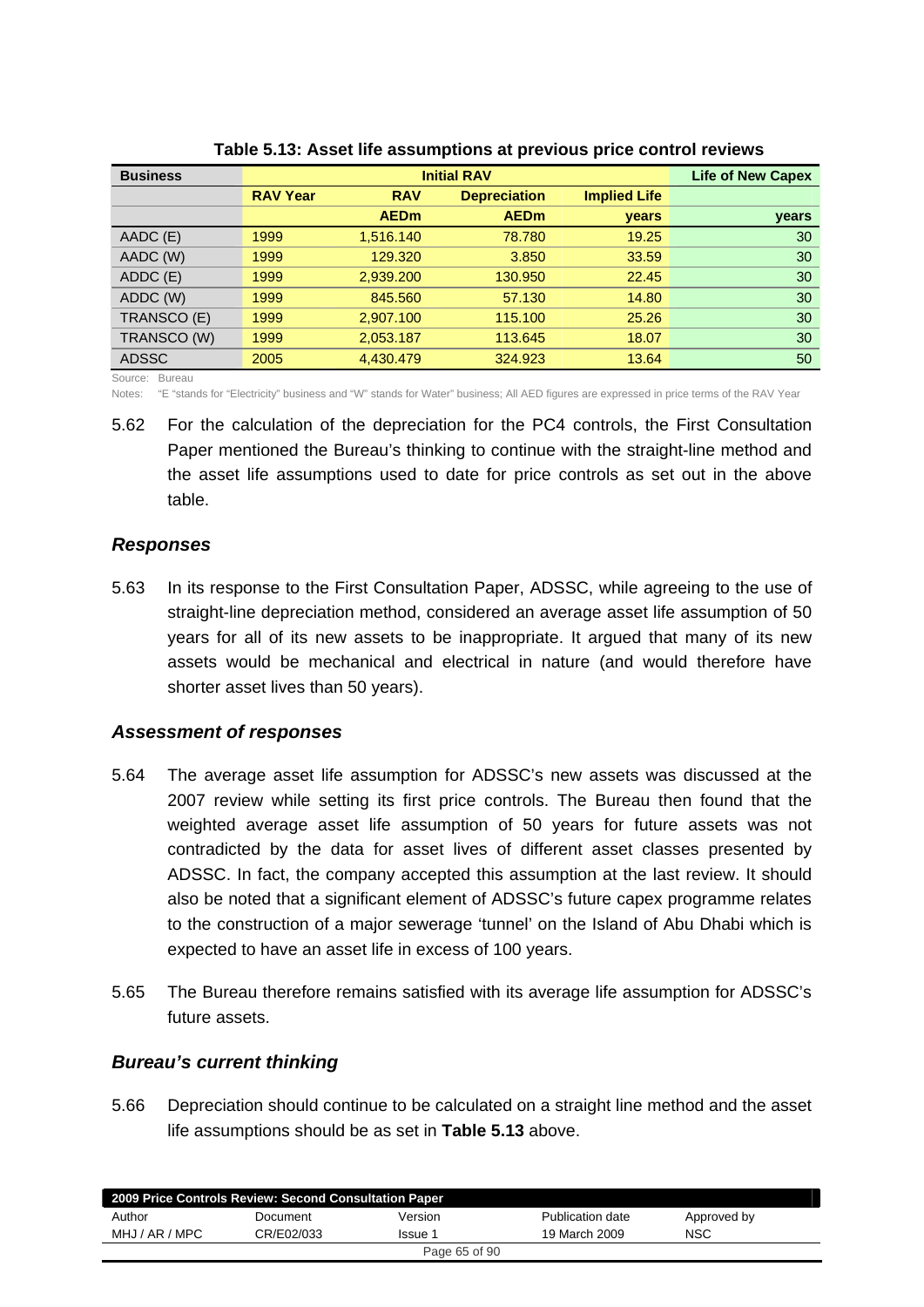# **Introduction**

- 6.1 Setting the price controls for network companies requires the determination of an allowed rate of return to be applied to the RAV each year to calculate the return on capital component of the annual revenue requirement. This allowed rate of return on capital is the regulator's estimate of the cost of capital of the companies. The Bureau has to date calculated the cost of capital as the forward-looking, post-tax Weighted Average Cost of Capital (WACC) for the companies by applying the Capital Asset Pricing Model (CAPM) to the data available from local and international capital markets. Since the Bureau's price control calculations are carried out in **real terms** (i.e. excluding inflation), the inputs to the cost of capital calculation have also been in real terms. The First Consultation Paper described the theoretical framework and the Bureau's approach to cost of capital calculations.
- 6.2 This Section 6 summarises the Bureau's cost of capital calculations to date, the issues set out in the First Consultation Paper, the responses to that paper and our assessment of these responses as well as recent data from capital markets.

### **First Consultation Paper**

### *Bureau's cost of capital estimates to date*

6.3 The Bureau's cost of capital calculations to date have drawn heavily on the estimates of cost of capital components used by regulators of similar businesses in the UK and Australia subject to a similar regulatory regime. However, with the continuing improvements in the local and regional capital markets, these estimates were crosschecked against the information available from such markets in order to capture any particular factors that may be specific to the businesses operating in Abu Dhabi. The following table summarises the cost of capital used by the Bureau at the previous price control reviews:

|                            |                                                                                                                                                                                            | 1999 price<br>control review | 2002 price<br>control review | 2005 price<br>control review | 2007 price control<br>review for ADSSC |  |  |
|----------------------------|--------------------------------------------------------------------------------------------------------------------------------------------------------------------------------------------|------------------------------|------------------------------|------------------------------|----------------------------------------|--|--|
| <b>Real, post-tax WACC</b> |                                                                                                                                                                                            | $6.00\%$                     | $6.00\%$                     | 5.00%                        | 5.00%                                  |  |  |
| Source:<br>Notes:          | Bureau<br>At 2005 price control review, certain additional premiums were included in the cost of capital for AADC and ADDC due to risks and<br>considerations specific to these companies. |                              |                              |                              |                                        |  |  |

| Table 6.1: Bureau's cost of capital estimates to date |  |  |  |  |  |
|-------------------------------------------------------|--|--|--|--|--|
|-------------------------------------------------------|--|--|--|--|--|

|                | 2009 Price Controls Review: Second Consultation Paper |               |                  |             |  |
|----------------|-------------------------------------------------------|---------------|------------------|-------------|--|
| Author         | Document                                              | Version       | Publication date | Approved by |  |
| MHJ / AR / MPC | CR/E02/033                                            | Issue 1       | 19 March 2009    | <b>NSC</b>  |  |
|                |                                                       | Page 66 of 90 |                  |             |  |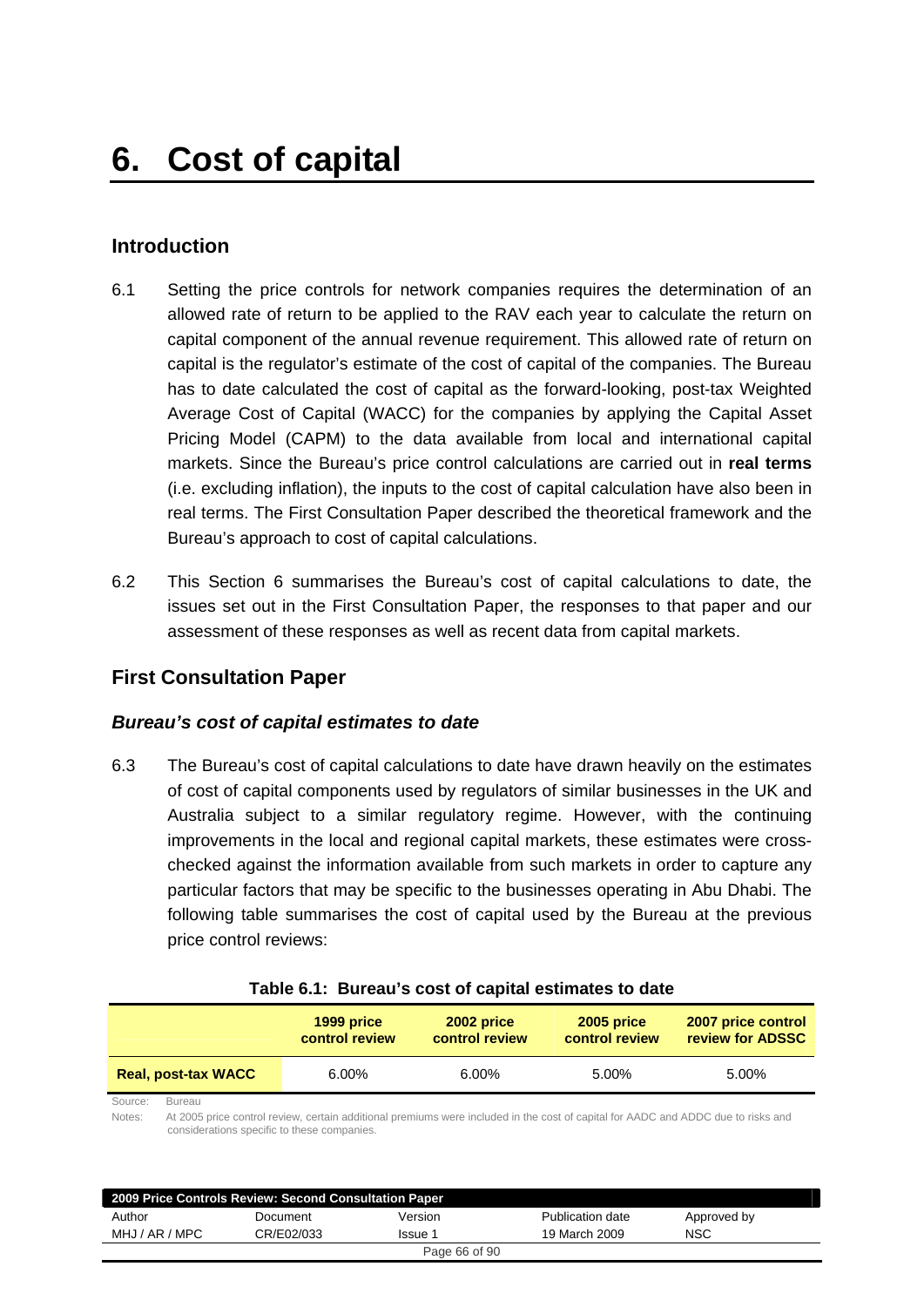6.4 The Bureau's cost of capital calculations adopted for setting the PC3 controls for water and electricity companies are shown in more detail in the following table:

|                                 | Low   | <b>High</b> |  |  |  |  |
|---------------------------------|-------|-------------|--|--|--|--|
| Risk-free rate (real)           | 2.9%  | 3.0%        |  |  |  |  |
| Debt premium                    | 1.3%  | 1.3%        |  |  |  |  |
| <b>Corporation Tax</b>          | 30.0% | 30.0%       |  |  |  |  |
| Post-tax cost of debt (real)    | 2.9%  | 3.0%        |  |  |  |  |
| <b>Equity Risk Premium</b>      | 4.3%  | 4.7%        |  |  |  |  |
| <b>Equity Beta</b>              | 0.86  | 1.00        |  |  |  |  |
| Post-tax cost of equity (real)  | 6.5%  | 7.7%        |  |  |  |  |
| Gearing                         | 55.0% | 45.0%       |  |  |  |  |
| Post-tax cost of capital (real) | 4.5%  | 5.6%        |  |  |  |  |

|  | Table 6.2: Bureau's cost of capital calculations for PC3 review |  |
|--|-----------------------------------------------------------------|--|
|  |                                                                 |  |

Source: Bureau's Final Proposals for PC3, 2005 Price Controls Review, 14 November 2005

### *Overseas regulatory decisions*

6.5 The First Consultation Paper presented the regulatory decisions in the UK and Australia published during 2007 showing that the overseas regulators estimated the real post-tax cost of capital in the range of 3.83% - 5.20%, with a mid-point average of 4.52%. The paper therefore highlighted these decisions indicate a lower cost of capital than 5% used by the Bureau in the last price control reviews.

### *Latest capital market developments*

- 6.6 The First Consultation Paper also highlighted the following main developments on the capital markets which suggest a lower cost of capital than the Bureau's estimate at the last reviews:
	- (a) Upgrading of the UAE's country rating by Moody's Investor Services by one level from A1 to Aa3, indicating a lower cost of capital for UAE companies than before.
	- (b) Assigning of a credit rating of Aa3 by Moody's to Abu Dhabi National Energy Company (or TAQA), a subsidiary of ADWEA holding significant ownership of the IWPPs in Abu Dhabi. This indicates a lower rate of return (by approximately 0.5 to 1 percentage points) for Abu Dhabi companies than that estimated by the overseas regulators, who base their analysis on a (lower) investment grade credit rating.
	- (c) Recent significant volatility in the equity markets and declines in the risk-free rate (as low as 2% p.a. in nominal terms) and the overall cost of debt in global markets and in the UAE inter-bank interest rates (implying a negative interest rate in real terms with current UAE CPI inflation estimated in double digits).

| 2009 Price Controls Review: Second Consultation Paper |            |               |                  |             |  |  |
|-------------------------------------------------------|------------|---------------|------------------|-------------|--|--|
| Author                                                | Document   | Version       | Publication date | Approved by |  |  |
| MHJ / AR / MPC                                        | CR/E02/033 | Issue 1       | 19 March 2009    | NSC         |  |  |
|                                                       |            | Page 67 of 90 |                  |             |  |  |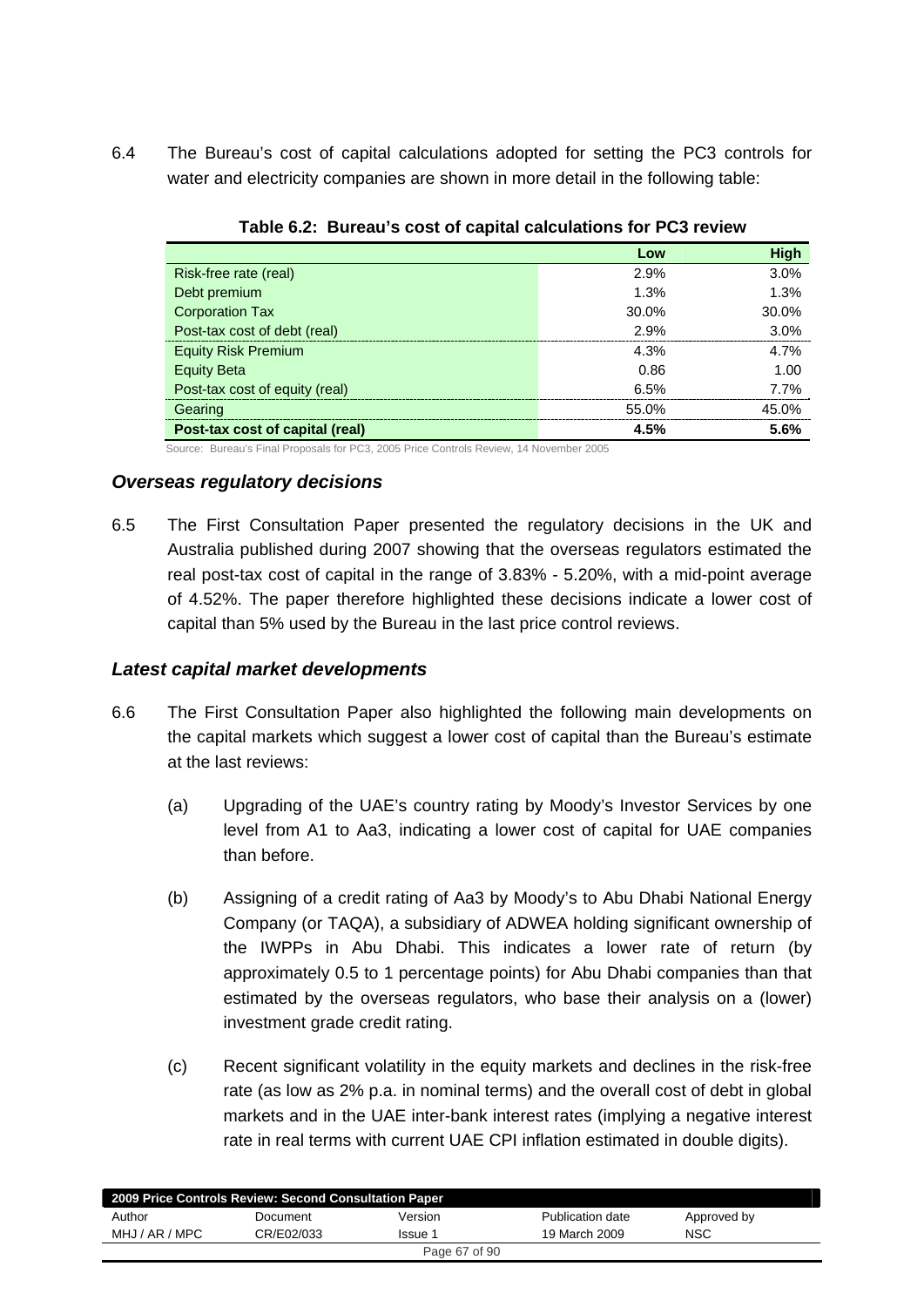# **Responses to First Consultation Paper**

- 6.7 In its response to the First Consultation Paper, AADC raised the issue of whether the same WACC should be used for all companies or a company-specific WACC should be used for each company, considering that these companies may differ, for example, in terms of their debt to equity ratio.
- 6.8 ADDC considered the overseas regulators' cost of capital range (3.83%-5.20%) indicated in the paper to be unacceptable. It argued that, while ADWEA secures funding for it either through equity contribution or commercial loans, it receives all funds from ADWEA as equity contributions. The cost of capital for ADDC should therefore be solely return on equity. ADDC considered the overseas regulatory decisions on cost of capital mentioned to be outdated and not reflective of the GCC region and presented the following evidence to argue for a higher cost of capital:
	- (a) Australian Energy Regulator's (AER) proposal (December 2008) for a nominal vanilla WACC of 8.60%; and
	- (b) Filings with the Alberta Utilities Commission showing actual return on rate base during 2007 in the range of 5.13%-7.78% with an average of 6.56%.
- 6.9 ADSSC concurred with the Bureau's intention to draw upon the latest estimates of cost of capital of overseas companies similar to Abu Dhabi companies with the same regulatory regime.
- 6.10 TRANSCO was concerned that a lower cost of capital at only 4.5%, along with its performance on capital efficiency and the metered units-related revenue drivers, would increase its risk of lower returns, higher volatility of its returns and higher equity beta. It also pointed out that recent events in the world financial markets significantly changed the complexion of the business market and the ease and cost of borrowing.
- 6.11 ADDC and TRANSCO referred to ADWEA for information on their actual cost of capital calculation.
- 6.12 ADWEA informed the Bureau that it has financed the power and water projects from the local banks at competitive rates in the range of Emirates Inter-Bank Offered Rate (EIBOR) plus 75 basis points to EIBOR plus 350 basis points. Comparing against these rates, ADWEA considered the cost of capital range mentioned in the First Consultation Paper to be on the lower side. It also highlighted the current financial crisis indicating higher interest rates in the future.

| 2009 Price Controls Review: Second Consultation Paper |            |         |                  |             |  |  |
|-------------------------------------------------------|------------|---------|------------------|-------------|--|--|
| Author                                                | Document   | Version | Publication date | Approved by |  |  |
| MHJ / AR / MPC                                        | CR/E02/033 | Issue 1 | 19 March 2009    | <b>NSC</b>  |  |  |
| Page 68 of 90                                         |            |         |                  |             |  |  |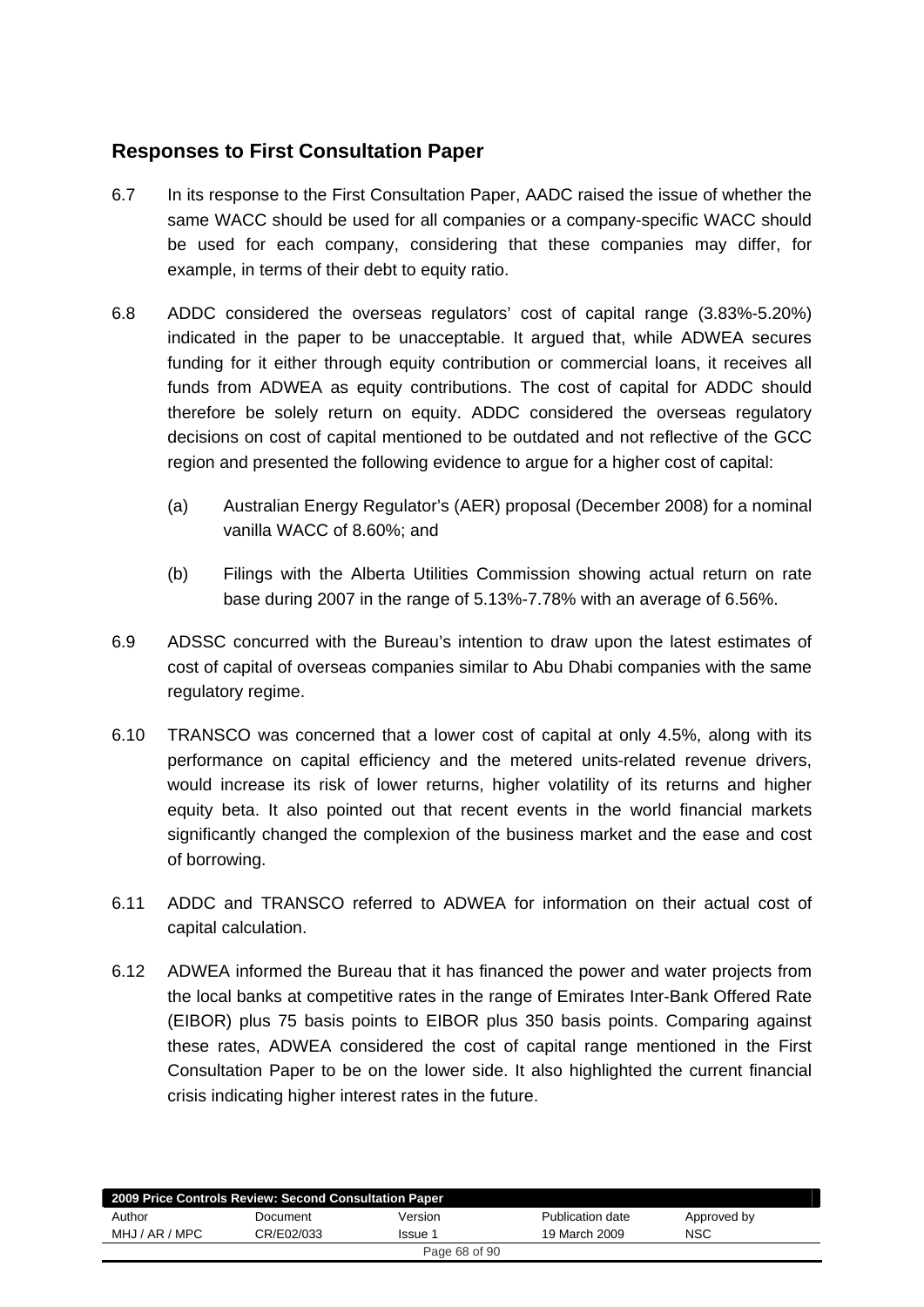# **Assessment of responses**

- 6.13 With regard to AADC's suggestion for company-specific WACC calculation, the Bureau considers that the network companies in the sector have quite similar capital structure and are subject to similar risks. However, the Bureau's WACC calculations do not simply assume the continuation of company's current capital structure, which is dominated by equity financing as ADDC pointed out. The Bureau's WACC calculations instead are based on a more efficient capital structure, combining both debt and equity financing. This is consistent with the international best practice in efficient, private companies' financing and incentive-based regulation. The gearing level (45%-55%) assumed in the Bureau's WACC calculations is still on the lower side when compared against international and local comparator companies. However, it aims at incentivising the companies to gradually progress towards an optimal capital structure.
- 6.14 Other comments of the respondents relate to the comparison of the Bureau's WACC estimates against the data from other sources. While our WACC calculations are in real terms, cost of capital data from other sources are often presented in nominal terms. For a like to like comparison, **Table 6.3** below therefore converts the Bureau's real WACC estimates from **Table 6.2** above into nominal WACC estimates assuming a conservative medium-term UAE inflation of 5% per annum:

|                          | <b>Estimates in real terms</b> | <b>Equivalent estimates in nominal terms</b> |
|--------------------------|--------------------------------|----------------------------------------------|
|                          |                                | (based on 5% inflation assumption)           |
| Post-tax cost of debt    | $2.9\%$ - $3\%$                | $7.9\%$ - 8%                                 |
| Post-tax cost of equity  | $6.5\% - 7.7\%$                | 11.5% - 12.7%                                |
| Gearing                  | 45% - 55%                      | 45% - 55%                                    |
| Post-tax cost of capital | $4.5\% - 5.6\%$                | $9.5\%$ - 10.6%                              |

#### **Table 6.3: Bureau's cost of capital calculations for PC3 in nominal prices**

Source: Bureau's calculations using a simpler formula (nominal WACC = real WACC + inflation) than the actual relationship.

- 6.15 This table shows that the Bureau's calculations at the last review give a nominal cost of debt of 7.9-8% and a nominal cost of capital of 9.5%-10.6%, for a 5% inflation assumption. The following sub-paragraphs compare the estimates quoted by the respondents to the First Consultation Paper against those in the above table:
	- (a) The nominal WACCs or rates of return quoted by ADDC from AER's proposal and Alberta Utilities Commission filings lie in the range of 5.13%-8.60%. By comparison, the Bureau's nominal cost of capital estimate is 9.5%-10.6%.
	- (b) The actual cost of borrowing by ADWEA for the sector companies is in the range of 3.75%-6.50% assuming EIBOR at 3%, and in the range of 4.75%- 7.50% assuming EIBOR at 4%. By comparison, the Bureau's nominal cost of debt estimate is 7.9%-8%.

|                | 2009 Price Controls Review: Second Consultation Paper |               |                  |             |  |
|----------------|-------------------------------------------------------|---------------|------------------|-------------|--|
| Author         | Document                                              | Version       | Publication date | Approved by |  |
| MHJ / AR / MPC | CR/E02/033                                            | Issue 1       | 19 March 2009    | <b>NSC</b>  |  |
|                |                                                       | Page 69 of 90 |                  |             |  |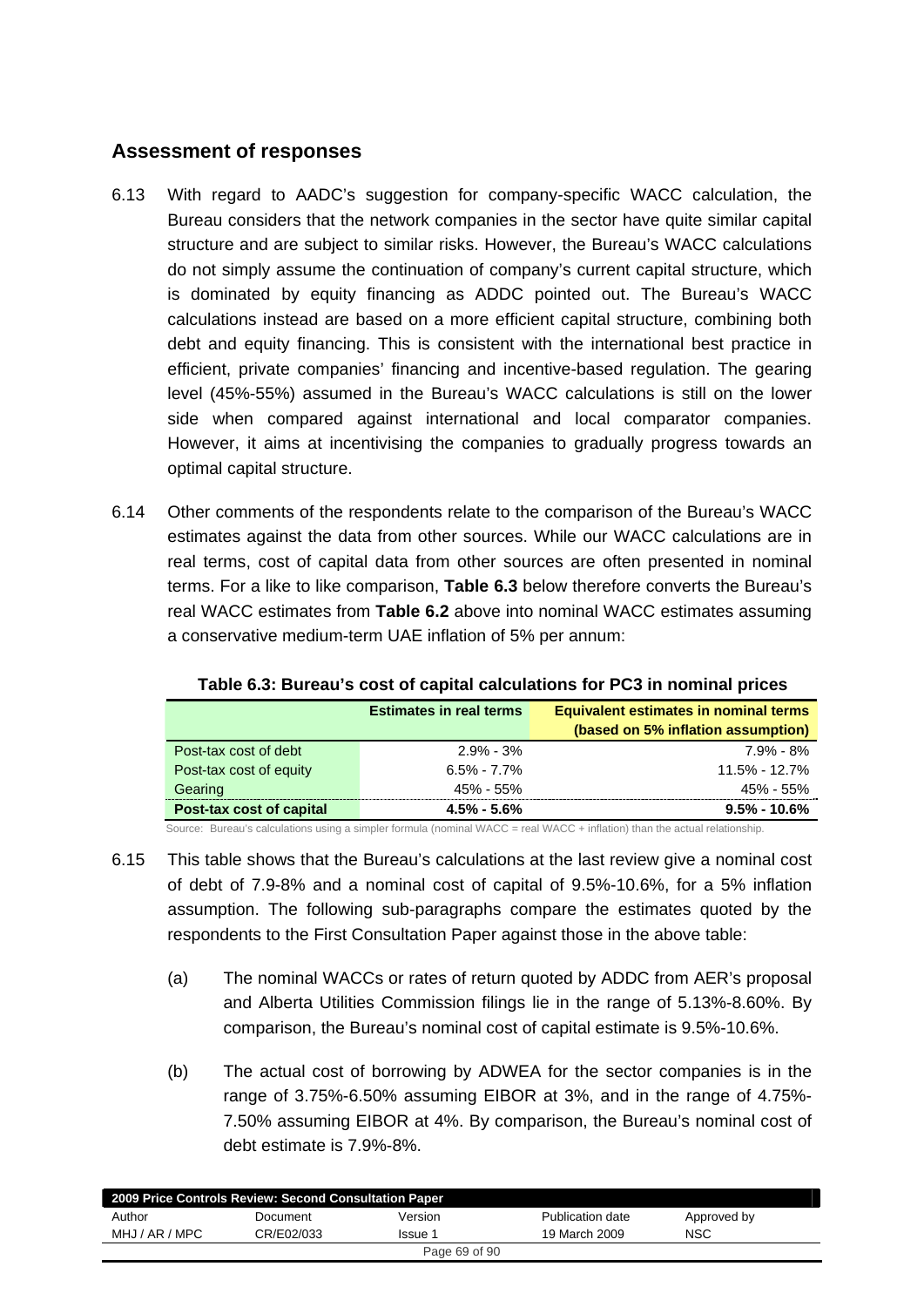6.16 The Bureau is therefore satisfied that even with a conservative inflation assumption, its proposals are, if anything, on the higher side compared to the evidence submitted by respondents.

### **Assessment of latest local capital market estimates**

6.17 The following table summarises recent cost of capital estimates by some local capital market analysts for the UAE companies operating in the transport, telecom, district cooling and real estate sectors:

|    | Analyst            | Company    | <b>Sector</b> | Date            | Cost of equity | <b>Cost of debt</b> | <b>WACC</b> |
|----|--------------------|------------|---------------|-----------------|----------------|---------------------|-------------|
|    | <b>EFG Hermes</b>  | Aldar      | Real estate   | Jun 2008        | 11.04%         |                     | 9.25%       |
| 2. | Morgan Stanley     | Tabreed    | Cooling water | Jun 2008        | 14.00%         | 5.00%               | 8.00%       |
| 3. | <b>EFG Hermes</b>  | Air Arabia | Airline       | <b>Jul 2008</b> | 10.50%         |                     |             |
| 4. | Citigroup          | Air Arabia | Airline       | <b>Jul 2008</b> | 10.90%         | 6.00%               |             |
| 5. | <b>NBK Capital</b> | Du         | Telecom       | Dec 2008        | 12.75%         |                     |             |
| 6. | Prime Holding      | Emaar      | Real estate   | Dec 2008        | 15.51%         | 6.86%               | 12.5%       |
| 7. | <b>HSBC</b>        | Sorouh     | Real estate   | Jan 2009        | 12.30%         | 6.50%               | 10.00%      |
|    | Range of decisions |            |               |                 | 10.5%-15.51%   | 5%-6.860%           | 8%-12.5%    |
|    | Mid-point          |            |               |                 | 13%            | 5.93%               | 10.25%      |

#### **Table 6.4: Recent local capital market estimates of cost of capital (nominal terms)**

Source: Various research reports by the analyst firms listed above.

- 6.18 Comparing these local capital market estimates against the Bureau's nominal estimates in Table 6.3 above, the following can be noted:
	- (a) The nominal cost of equity estimated by analysts (10.5%-15.51%) is consistent with range estimated by the Bureau (11.5%-12.7%);
	- (b) The analysts' estimates of nominal cost of debt (5%-6.86%) are consistent with ADWEA's actual cost of borrowing (3.75%-7.50%) but significantly lower than the Bureau's previously estimated cost of debt (7.9%-8%); and
	- (c) The analysts' estimates of overall nominal WACC (8%-12.5%) are consistent with the Bureau's nominal WACC estimates (9.5%-10.6%).

### **Bureau's current thinking**

6.19 The evidence provided by the respondents to the First Consultation Paper and the latest local capital market estimates indicate a cost of capital lower than the Bureau's estimate at the last reviews. The Bureau's current thinking is to use a real, post-tax WACC of 4.50% for PC4 calculations for all network companies.

|                | 2009 Price Controls Review: Second Consultation Paper |               |                  |             |  |
|----------------|-------------------------------------------------------|---------------|------------------|-------------|--|
| Author         | Document                                              | Version       | Publication date | Approved by |  |
| MHJ / AR / MPC | CR/E02/033                                            | Issue 1       | 19 March 2009    | <b>NSC</b>  |  |
|                |                                                       | Page 70 of 90 |                  |             |  |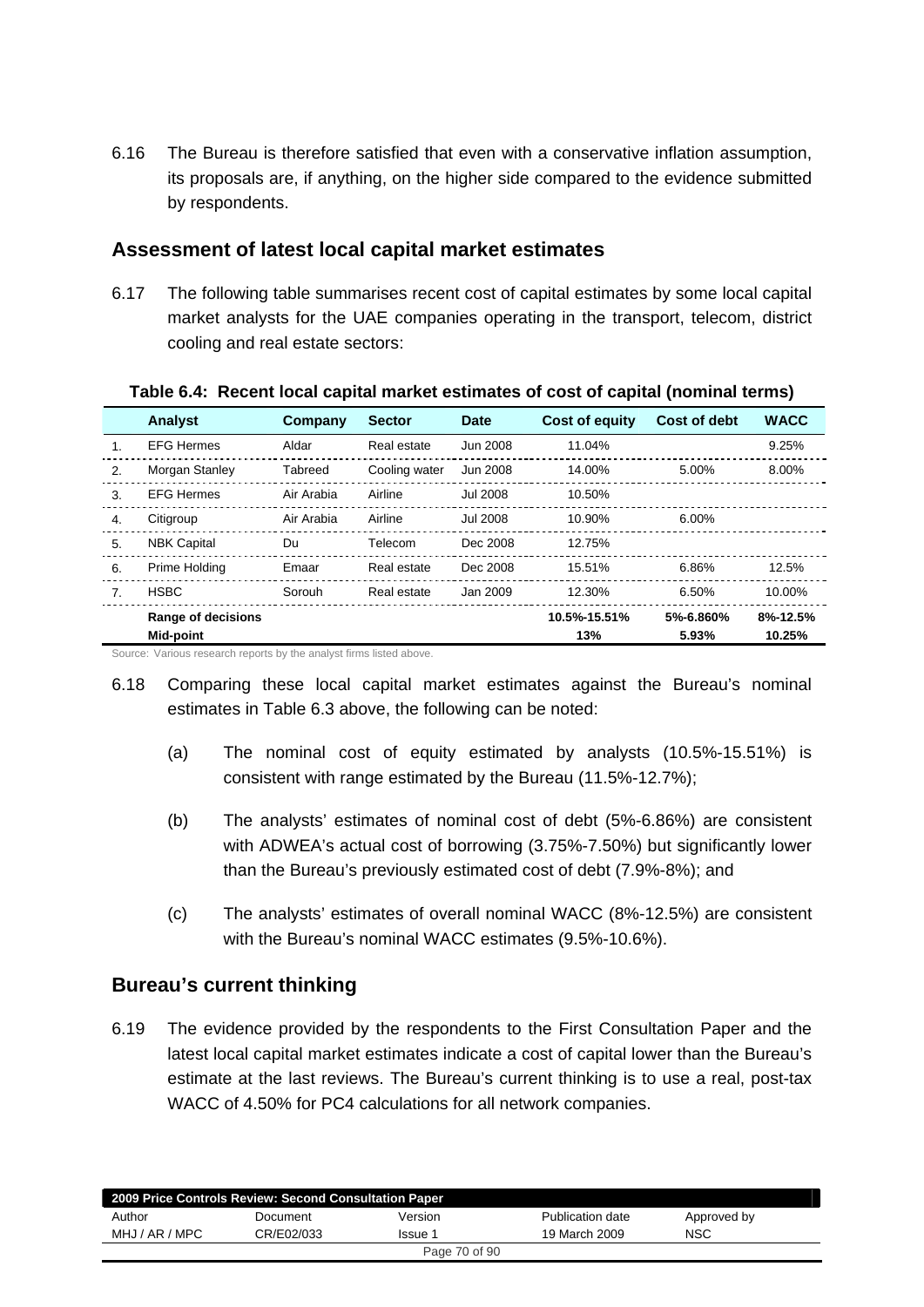# **Introduction**

- 7.1 The Performance Incentive Scheme (PIS) links important aspects of each company's performance to its price controls. Under this scheme, companies are rewarded for improved service and output performance, and penalised for deteriorating performance. The current PIS for all businesses has two types of performance indicator:
	- (a) Category A indicators (listed below) with precise definitions, targets and incentive rates, and an automatic annual revenue adjustment for performance via a term "Q" in the MAR formulae, subject to an overall cap at 4% of MAR each year; and
	- (b) Category B indicators, less precisely defined but subject to a possible financial adjustment at the following review for exceptionally good or poor performance, subject to an overall cap at 2% of MAR each year.

|                |                                    | <b>Water</b>                      |                                   |
|----------------|------------------------------------|-----------------------------------|-----------------------------------|
| <b>Company</b> | <b>Electricity</b>                 |                                   | <b>Wastewater</b>                 |
| AADC/          | Timeliness of Audited SBAs         | <b>Timeliness of Audited SBAs</b> |                                   |
| <b>ADDC</b>    | Timeliness of Audited PCR          | <b>Timeliness of Audited PCR</b>  |                                   |
|                | Timeliness of AIS                  | Timeliness of AIS                 |                                   |
|                | No. of Interruptions per Customer  | <b>Water Quality</b>              |                                   |
|                | Customer Minutes Lost per Customer |                                   |                                   |
| <b>TRANSCO</b> | Timeliness of Audited SBAs         | <b>Timeliness of Audited SBAs</b> |                                   |
|                | Timeliness of Audited PCR          | Timeliness of Audited PCR         |                                   |
|                | Timeliness of AIS                  | Timeliness of AIS                 |                                   |
|                | Availability                       | <b>Water Quality</b>              |                                   |
|                | Energy Lost (Unsupplied)           |                                   |                                   |
| <b>ADSSC</b>   |                                    |                                   | <b>Timeliness of Audited SBAs</b> |
|                |                                    |                                   | Timeliness of Audited PCR         |
|                |                                    |                                   | Timeliness of AIS                 |

**Table 7.1: Current Category A Indicators** 

Notes: SBAs = Separate Business Accounts; PCR = Price Control Return; AIS = Annual Information Submission

- 7.2 Over time, the Bureau has introduced new Category A indicators or moved some indicators from Category B to Category A. However, given the automatic mechanistic adjustments to MAR, Category A indicators must meet the Bureau's established objective criteria (i.e., measurable, verifiable, non-manipulable, non-distortionary and customer-oriented).
- 7.3 Given the positive results that the PIS has achieved in terms of improving companies' performance on the targeted measures, the First Consultation Paper stated the

| 2009 Price Controls Review: Second Consultation Paper |            |               |                  |             |  |  |  |
|-------------------------------------------------------|------------|---------------|------------------|-------------|--|--|--|
| Author                                                | Document   | Version       | Publication date | Approved by |  |  |  |
| MHJ / AR / MPC                                        | CR/E02/033 | Issue 1       | 19 March 2009    | <b>NSC</b>  |  |  |  |
|                                                       |            | Page 71 of 90 |                  |             |  |  |  |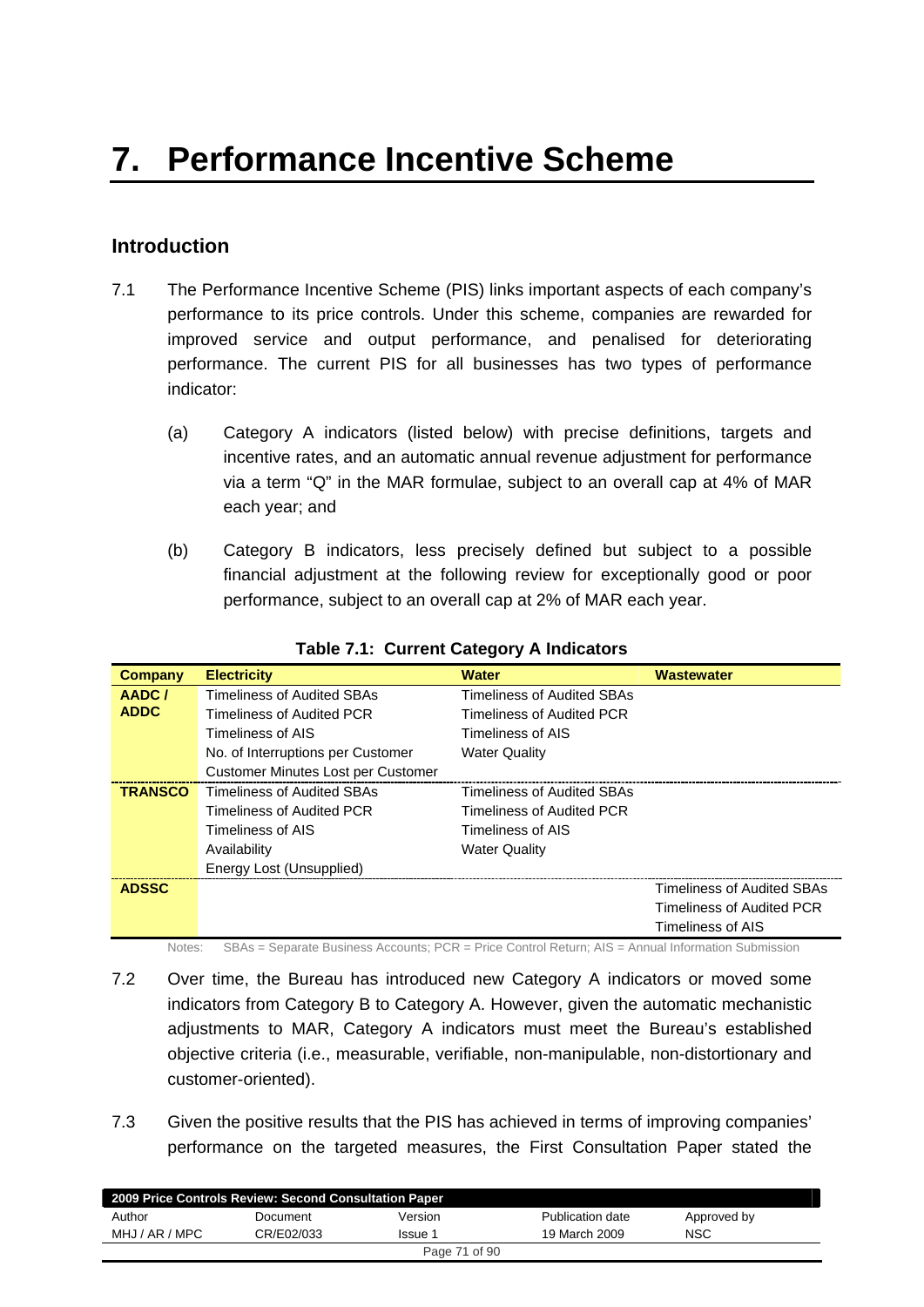Bureau's belief that it should be further expanded to other aspects of companies' performance, where possible. The paper therefore discussed a number of changes for further improvement of the scheme.

7.4 This Section 7 summarises and assesses the responses to the First Consultation Paper on those potential changes and sets out the Bureau's current thinking.

# **Changes to Category A timeliness indicators**

#### *PIS bonuses for timeliness indicators*

- 7.5 The submissions of audited PCRs, audited SBAs and the AIS are requirements of the companies' licences irrespective of the PIS. The Category A indicators for timeliness of these submissions have served their purpose in incentivising the companies to put in place the systems required for timely submissions. The First Consultation Paper therefore raised the issue as to whether bonuses should continue to be available simply for meeting a licence requirement. The paper argued that the PIS bonuses for one or more of the timeliness indicators should be removed so that only a penalty for delayed submission should apply.
- 7.6 The responses to the First Consultation Paper on this are summarised as follows:
	- (a) AADC and ADSSC argued against the removal of PIS bonuses for any timeliness indicators. AADC suggested applying bonuses for submissions earlier than the target dates.
	- (b) ADDC proposed that, if such bonuses are to be removed, the penalty should apply only to late submission rather than to the company's failure to implement the Technical Assessor's (TA) recommendations.
	- (c) TRANSCO agreed to the removal of PIS bonuses for timeliness of audited SBA submissions. However, it argued for retention of such bonuses for PCR and AIS submissions in view of their more extensive requirements than SBAs. In particular, TRANSCO highlighted the licence requirement for implementation of the TA's recommendations in relation to the PCR and AIS submissions. In view of the value of recommendations to the company, TRANSCO recommended that bonuses should remain be associated with satisfactory submission (in terms of both timeliness and completeness) of AIS and PCR.
- 7.7 The Bureau's views on these responses are as follows:

| 2009 Price Controls Review: Second Consultation Paper |            |               |                  |             |  |  |
|-------------------------------------------------------|------------|---------------|------------------|-------------|--|--|
| Author                                                | Document   | Version       | Publication date | Approved by |  |  |
| MHJ / AR / MPC                                        | CR/E02/033 | lssue 1       | 19 March 2009    | <b>NSC</b>  |  |  |
|                                                       |            | Page 72 of 90 |                  |             |  |  |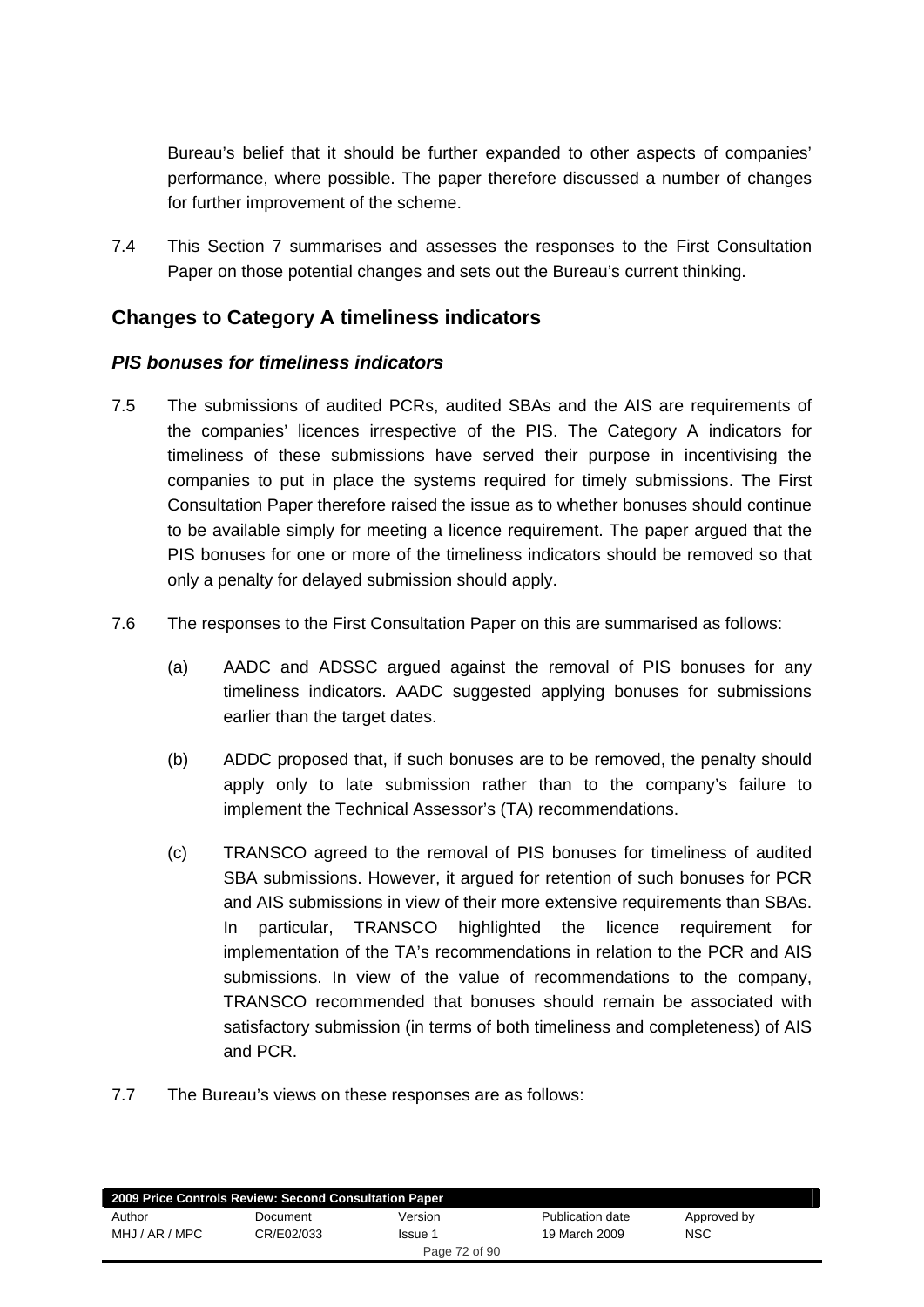- (a) There is no value in receiving a submission much earlier than the target date and such submission may not reflect the associated interdependencies among the companies often highlighted by the companies themselves.
- (b) The submissions of audited PCRs and AIS without the TA's confirmation of implementation of its previous year's recommendations are not in compliance with the licence requirements. ADDC's suggestion for not applying penalty to such non-compliant submissions is not reasonable. The Bureau's view is that the existing licence mechanism relating to implementation of the previous year's recommendations should be considered as a relaxation for the licensees. This is because the TA may identify any shortcomings in the processes, methodologies or systems used for the preparation of such submissions in a year and may recommend certain improvements. However, the said mechanism allows such submissions to be considered licence compliant pending the implementation of the recommendations in the following year.
- (c) While the Bureau acknowledges the significant amount of work on the AIS submission highlighted by TRANSCO, it does not consider that similar workload is required for the preparation of PCRs. Further, Category A for timeliness of AIS is a relatively new addition to the PIS (introduced at the last price control reviews) and hence can be continued with bonuses for sometime to incentivise further improvement in the required systems. In contrast, the audited PCR has been a licence requirement since 1999 and the relevant Category A indicator was introduced at the 2002 price controls review.
- 7.8 In view of the above, the Bureau believes that PIS bonuses for Category A timeliness indicators for audited SBAs and audited PCRs should be removed, but retained for the AIS.

| <b>Category A indicator</b>   | <b>Current arrangement</b> | <b>First Consultation Paper</b> | <b>Bureau's current thinking</b> |
|-------------------------------|----------------------------|---------------------------------|----------------------------------|
| <b>Audited SBA timeliness</b> | Both bonus / penalty       | Only penalty                    | Only penalty                     |
| <b>Audited PCR timeliness</b> | Both bonus / penalty       | Only penalty                    | Only penalty                     |
| AIS timeliness                | Both bonus / penalty       | Only penalty                    | Both bonus / penalty             |
|                               |                            |                                 |                                  |

**Table 7.2: PIS bonuses for Category A timeliness indicators** 

Notes: SBAs = Separate Business Accounts; PCR = Price Control Return; AIS = Annual Information Submission

#### *PIS target dates for timeliness indicators*

7.9 At present, audited PCRs, audited SBAs and the AIS are required to be submitted by 31 March, 30 June and 30 September of each year, respectively. The First Consultation Paper argued for changing the target dates of both PCRs and SBAs to a common date (30 April). This was in view of similar contents and similar work

| 2009 Price Controls Review: Second Consultation Paper |            |         |                  |             |  |  |
|-------------------------------------------------------|------------|---------|------------------|-------------|--|--|
| Author                                                | Document   | Version | Publication date | Approved by |  |  |
| MHJ / AR / MPC                                        | CR/E02/033 | Issue 1 | 19 March 2009    | <b>NSC</b>  |  |  |
| Page 73 of 90                                         |            |         |                  |             |  |  |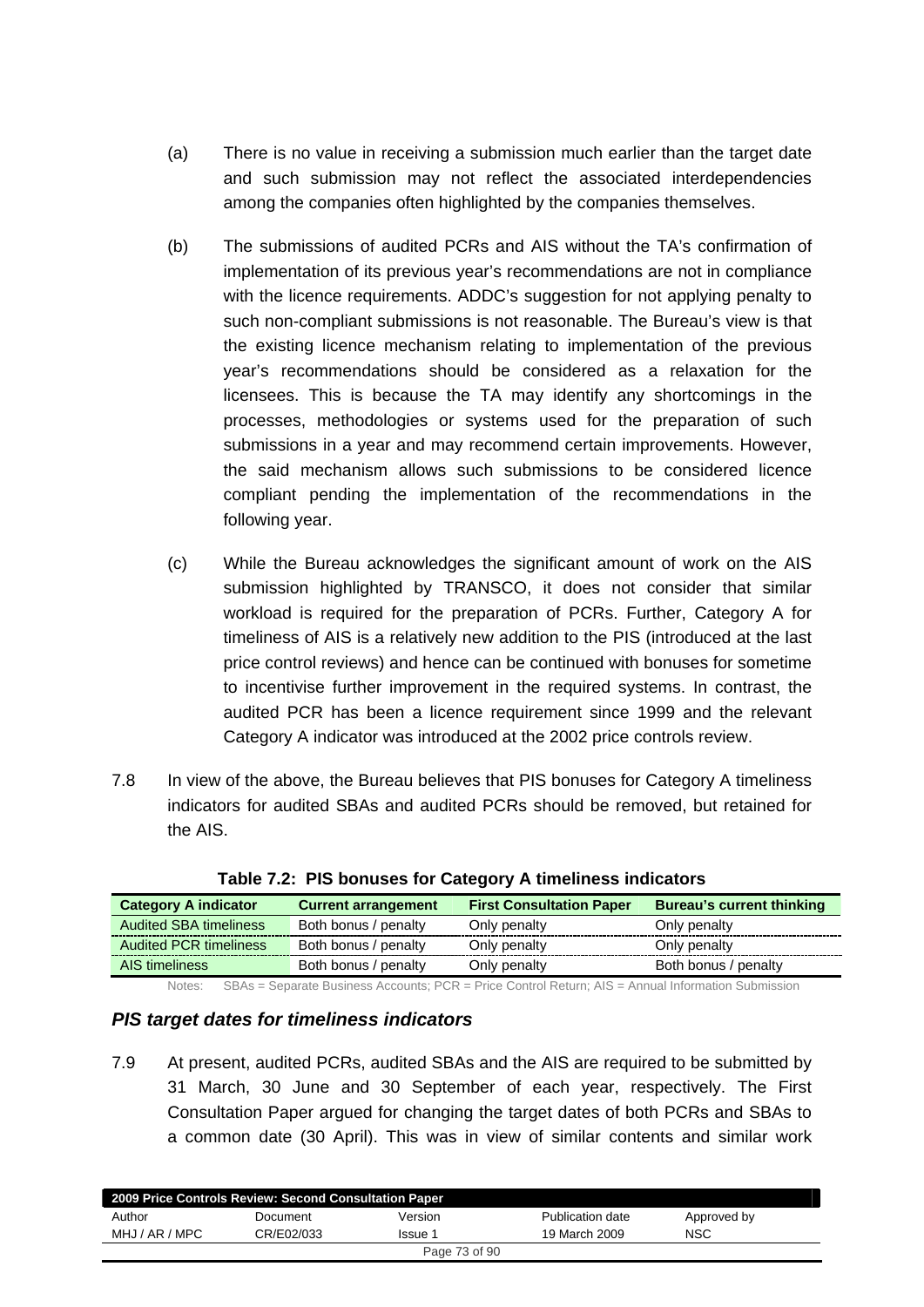requirements of the two submissions, and to avoid differences between them due to different preparation dates. It would also help address distribution companies' concern about the effect of delays in ADWEC finalising the BST Exceptional Charges for the prior year on the ability of other companies to meet the March deadline for the PCRs. This new target date (30 April) would also be consistent with the audited accounts requirements of the UAE Commercial Companies Law No.8 of 1984 for the companies. The paper also proposed that the target date for the AIS be changed to 31 October, to address the licensees' concerns that the present submission date (30 September) falls too close to the main summer holiday period.

- 7.10 The respondents to the First Consultation Paper were generally supportive of the indicated changes to the PIS target dates. However, AADC suggested retention of the current target date (30 June) for submission of audited SBAs, arguing different and significant work involved in preparation of SBAs than PCRs. ADDC suggested considering the staggering of the AIS target dates among companies to facilitate consistency between companies' AIS submissions, for example, on demand forecasts.
- 7.11 The Bureau welcomes these supportive responses and believes that these revised target dates provide sufficient time for the tasks involved. The Bureau appreciates the companies' efforts to date (for which the companies have been rewarded through the PIS) to develop the systems necessary for these submissions. The SBAs and PCRs have a number of inputs in common with each other, and the Bureau believes there will be significant benefits in aligning the target dates for these submissions. The revised target date gives an additional month for the companies for the preparation of AIS. The Bureau does not believe it appropriate to 'stagger' AIS submission dates, as this could lead to confusion in the operation of the PIS.
- 7.12 The Bureau is therefore currently minded to revise the PIS target dates for timeliness indicators as indicated in the First Consultation Paper.

| <b>Table 110. The target adted for bategory A timemboo maleators</b> |                             |                                 |                                  |  |  |
|----------------------------------------------------------------------|-----------------------------|---------------------------------|----------------------------------|--|--|
| <b>Category A indicator</b>                                          | <b>Current target dates</b> | <b>First Consultation Paper</b> | <b>Bureau's current thinking</b> |  |  |
| <b>Audited SBA timeliness</b>                                        | 30 June                     | 30 April                        | 30 April                         |  |  |
| <b>Audited PCR timeliness</b>                                        | 31 March                    | 30 April                        | 30 April                         |  |  |
| AIS timeliness                                                       | 30 September                | 31 October                      | 31 October                       |  |  |

|  |  |  |  | Table 7.3: PIS target dates for Category A timeliness indicators |  |
|--|--|--|--|------------------------------------------------------------------|--|
|--|--|--|--|------------------------------------------------------------------|--|

Notes: SBAs = Separate Business Accounts; PCR = Price Control Return; AIS = Annual Information Submission

#### *Timeliness indicator for Five-Year Planning Statement*

7.13 Each network company has a licence obligation to produce a Five-Year Planning Statement each year, for the Bureau's approval, setting out the forecasts of future demands, system expansion requirements and related capex over the following five

| 2009 Price Controls Review: Second Consultation Paper |            |         |                  |             |  |  |
|-------------------------------------------------------|------------|---------|------------------|-------------|--|--|
| Author                                                | Document   | Version | Publication date | Approved by |  |  |
| MHJ / AR / MPC                                        | CR/E02/033 | Issue 1 | 19 March 2009    | <b>NSC</b>  |  |  |
| Page 74 of 90                                         |            |         |                  |             |  |  |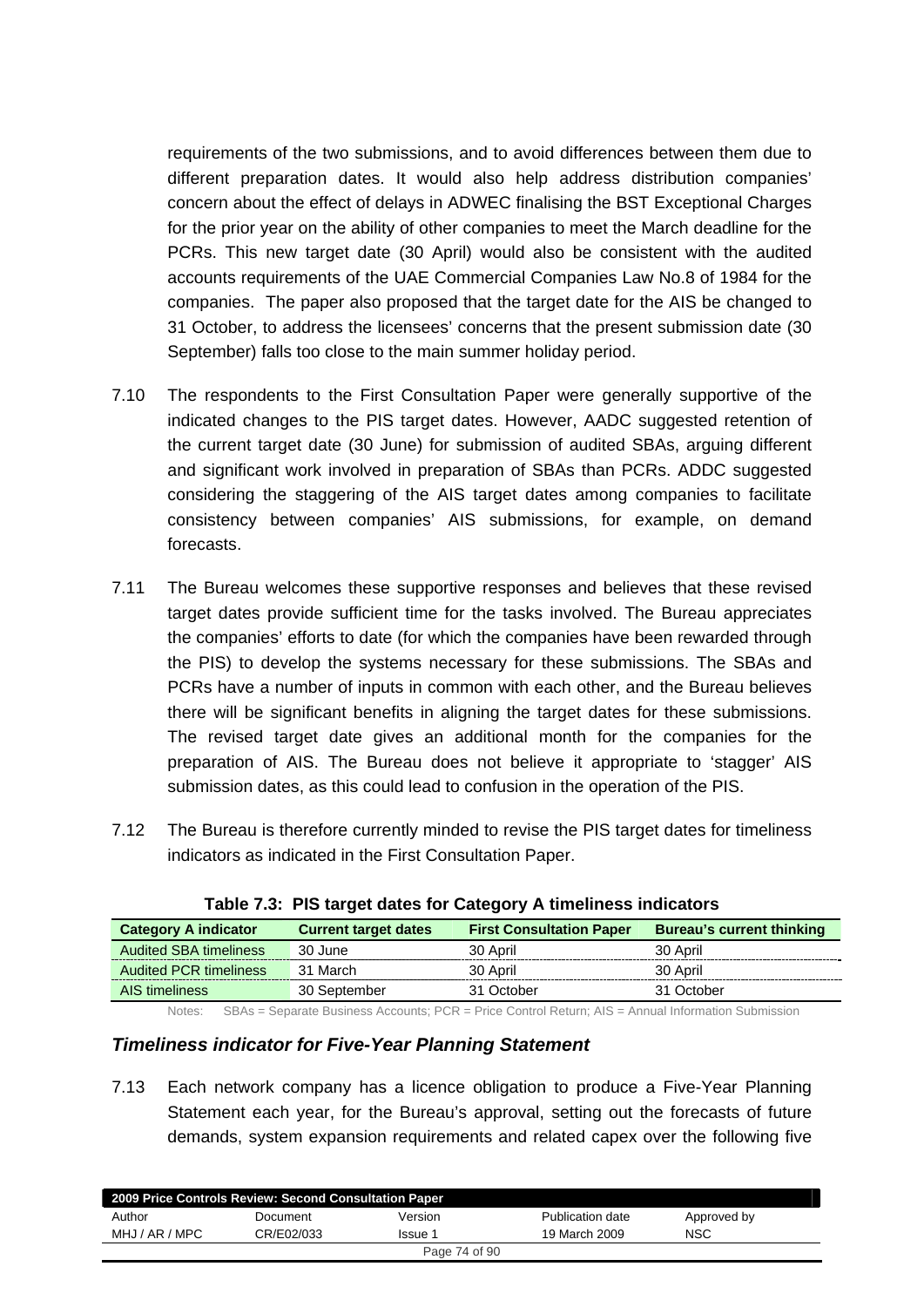years. These planning statements are considered important not only for the ex-post assessment of capex but also for any future move towards an ex-ante approach to capex regulation.

7.14 However, the experience to date has not been wholly satisfactory, in that the statement in some cases has not been produced at all or not produced in the form required or has been delayed unreasonably. We are therefore considering a new Category A indicator for all the network companies to incentivise the timely submission of each such statement for our approval by a pre-defined target date. Each company can agree with the Bureau a timetable to be followed for the submission of draft statements, for our review and comments on such drafts, and submission of the final draft statements addressing such comments. The Bureau's current thinking is to define the PIS target dates for approval of such planning statements each year as follows: 30 June for AADC, ADDC and ADSSC (as per their respective existing licence conditions); 31 May for TRANSCO; and 30 April for ADWEC.

| <b>Category A indicator</b>           | <b>ADWEC</b> | <b>TRANSCO</b> | AADC / ADDC / ADSSC |
|---------------------------------------|--------------|----------------|---------------------|
| PIS target date for Bureau's approval | 30 April     | 31 May         | 30 June             |

7.15 Related to this, we are also currently minded to amend the relevant paragraphs of Condition 15 of TRANSCO's licence to bring its planning statement requirements in line with those of other network companies. Among other things, this amendment aims at quantification of capex for major projects, explanation of material differences between actual and forecast capex for the previous year, and more detailed justification for each major project.

# **Changes to Category A technical indicators**

# *Individual cap on PIS bonus/penalty for Category A*

7.16 In contrast to the caps on total incentives for all Category A indicators, and on incentives for individual Category A timeliness indicators, there are presently no such caps for individual technical indicators. Over recent years, one technical indicator (Energy Lost) for TRANSCO has shown significant variability. The resulting large bonuses and penalties for this indicator (exceeding the 4% overall cap) would have made TRANSCO indifferent to its performance on other Category A indicators. Such effects are undesirable and contrary to the objective of the PIS. The First Consultation Paper therefore indicated the need for an individual cap (equal to 1% of annual MAR) on the PIS bonus and penalty for each Category A technical indicator.

| 2009 Price Controls Review: Second Consultation Paper |            |         |                  |             |  |  |
|-------------------------------------------------------|------------|---------|------------------|-------------|--|--|
| Author                                                | Document   | Version | Publication date | Approved by |  |  |
| MHJ / AR / MPC                                        | CR/E02/033 | Issue 1 | 19 March 2009    | <b>NSC</b>  |  |  |
| Page 75 of 90                                         |            |         |                  |             |  |  |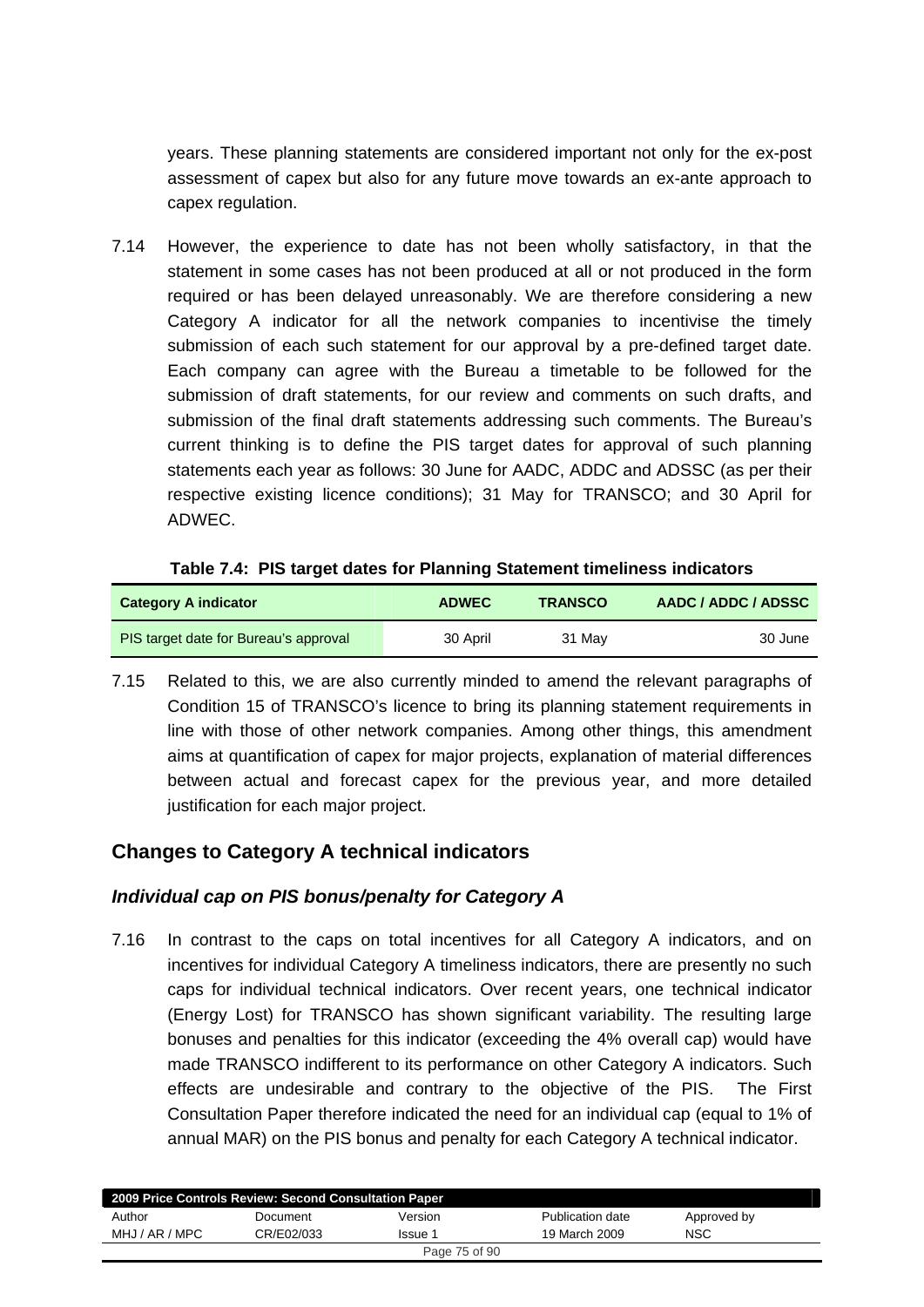- 7.17 The respondents to that paper were supportive of such a cap. ADDC suggested this cap should be 1% of its "own" MAR (i.e. excluding pass-through costs) rather than its entire MAR. While TRANSCO agreed to the 1% cap, it suggested alternative mechanisms and formulae for its technical indicators. These involved absolute values for its performance targets (in lieu of or in addition to the existing targets based on previous year's performance) to address the performance volatility issue as well as other considerations.
- 7.18 In response to ADDC's concern, the Bureau confirms that the proposed individual caps are in relation to each company's "own" MAR (i.e. excluding pass-through costs), in line with the existing caps on PIS incentives. With regards to TRANSCO's suggestions, the Bureau considers the suggested mechanisms are unduly complex and not necessary to address the volatility issue (assuming a 1% individual cap is introduced). Further, the Bureau considers that the suggested performance targets in absolute terms are not appropriate at this stage.
- 7.19 The Bureau's current thinking is therefore to cap the PIS bonus and penalty for individual Category A technical indicator at 1% of each company's "own" MAR.

## *Loss-related Category A indicators*

- 7.20 The First Consultation Paper discussed the undesirable incentives inherent in the existing "metered units distributed" revenue driver for AADC and ADDC and indicated the need for methods to provide positive incentives for metering and loss reduction via a new revenue driver or a PIS Category A indicator.
- 7.21 Section 2 of this paper discusses the responses on this issue and sets out the Bureau's current thinking to (a) reduce the weighting of 'metered units distributed' in the MARs and (b) introduce a new term "Distribution Loss Reduction Incentive" in the MAR formulae for AADC and ADDC.

### *Water network reliability / availability related Category A indicators*

- 7.22 In line with the reliability and availability-related Category A indicators for electricity networks (measured in terms of interruptions, customer minutes lost, energy lost or otherwise), the First Consultation Paper sought suggestions for similar indicators for the water networks of AADC, ADDC and TRANSCO.
- 7.23 In its response, ADDC suggested that any such new measure should first be introduced as a Category B indicator before being considered as a Category A indicator, to allow sufficient time to gain confidence in such an indicator before moving it to Category A.

| 2009 Price Controls Review: Second Consultation Paper |            |         |                  |             |  |  |
|-------------------------------------------------------|------------|---------|------------------|-------------|--|--|
| Author                                                | Document   | Version | Publication date | Approved by |  |  |
| MHJ / AR / MPC                                        | CR/F02/033 | Issue 1 | 19 March 2009    | <b>NSC</b>  |  |  |
| Page 76 of 90                                         |            |         |                  |             |  |  |
|                                                       |            |         |                  |             |  |  |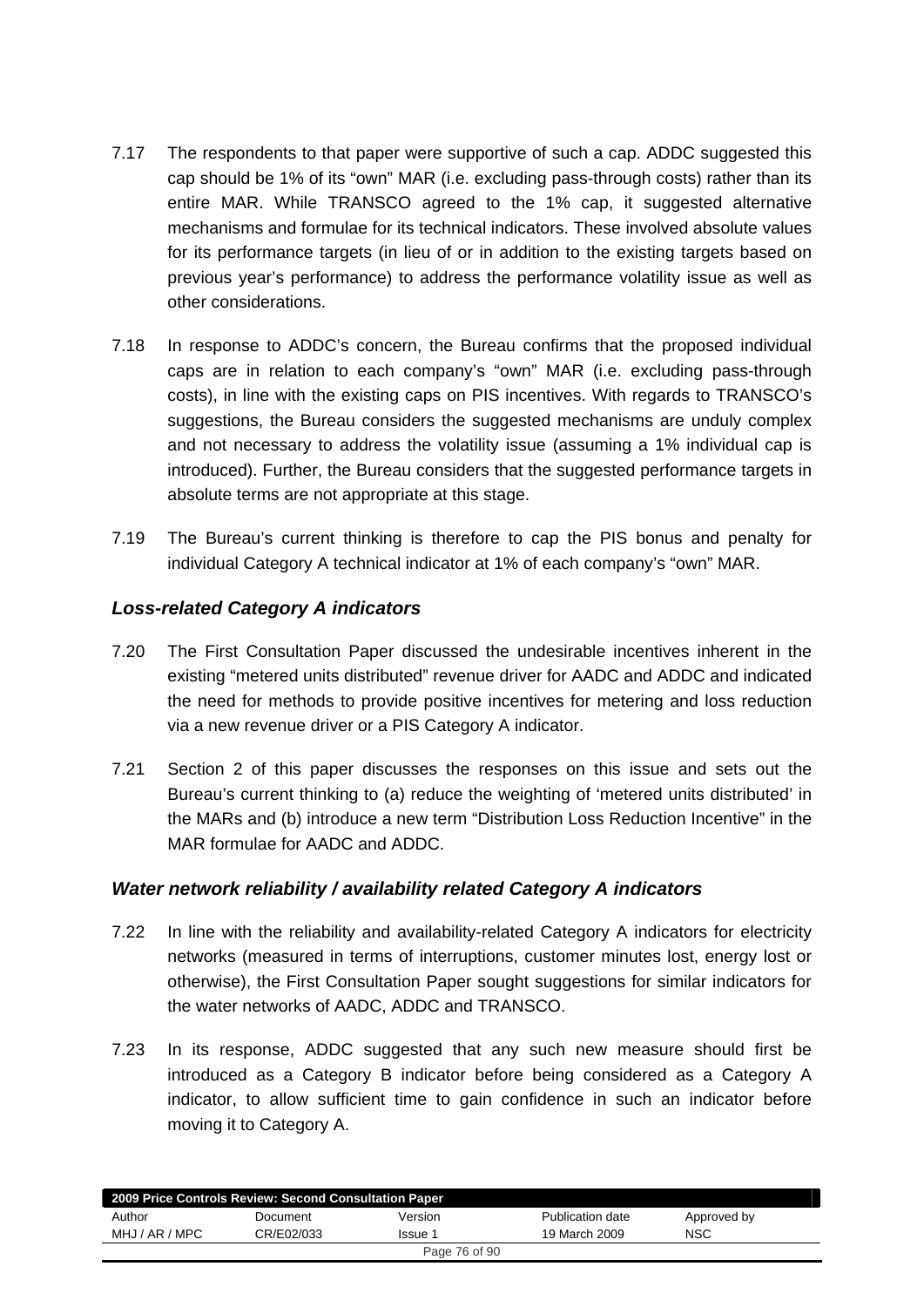- 7.24 As discussed in Section 2, while the Bureau agrees in principle to testing a measure first under Category B, a measure can be (and has been in the past) introduced directly as Category A indicator if it meets the relevant objective criteria.
- 7.25 At present, the Bureau is considering introducing a water network availability related Category A indicator for TRANSCO to be defined in a similar manner as the existing Category A indicator for electricity transmission system availability, as follows:
	- (a) "Availability" for the water transmission system in any year will be defined as 1.00 minus the ratio between (a) the sum, over all the "Components", of duration (in hours) during which a Component is not available in that year, and (b) the sum of the product of the number of Components and the number of hours in that year.
	- (b) Possible "Components" (to be defined) may include pumps, main pipes reservoirs, power supply equipment and surge equipment, which form part of the water transmission system.
	- (c) A Component shall be considered non-available only if it is not available for a duration in excess of one hour, due to any reason whatsoever and whether planned or unplanned, but excluding any Exceptional Events as confirmed by the TA in accordance with the licence.
- 7.26 The main issues on which the Bureau would welcome views are the definitions of the "Components" mentioned under (b) above and the minimum duration of nonavailability, which is suggested as one hour in relation to water availability. This is in contrast to the existing minimum duration of three minutes for an Interruption on the electricity transmission system. A longer duration for the water system is justified because water can be stored to mitigate the effects of an interruption for short durations.
- 7.27 While the Bureau considers that this availability indicator is appropriate for the water transmission system, it seeks suggestions on a similar or suitable equivalent indicator for the water distribution systems. One possibility is that a pressure measure at the customer supply points of the water distribution systems (which is a "Technical KPI" and thus an existing technical indicator in Category B) could be precisely defined with a minimum pressure target (say, 1.25 bar) to be considered for Category A. However, such an indicator may not be appropriate for Category A at this review given the status of monitoring and measurement in the distribution companies.

| 2009 Price Controls Review: Second Consultation Paper |            |         |                  |             |  |  |
|-------------------------------------------------------|------------|---------|------------------|-------------|--|--|
| Author                                                | Document   | Version | Publication date | Approved by |  |  |
| MHJ / AR / MPC                                        | CR/E02/033 | Issue 1 | 19 March 2009    | NSC         |  |  |
| Page 77 of 90                                         |            |         |                  |             |  |  |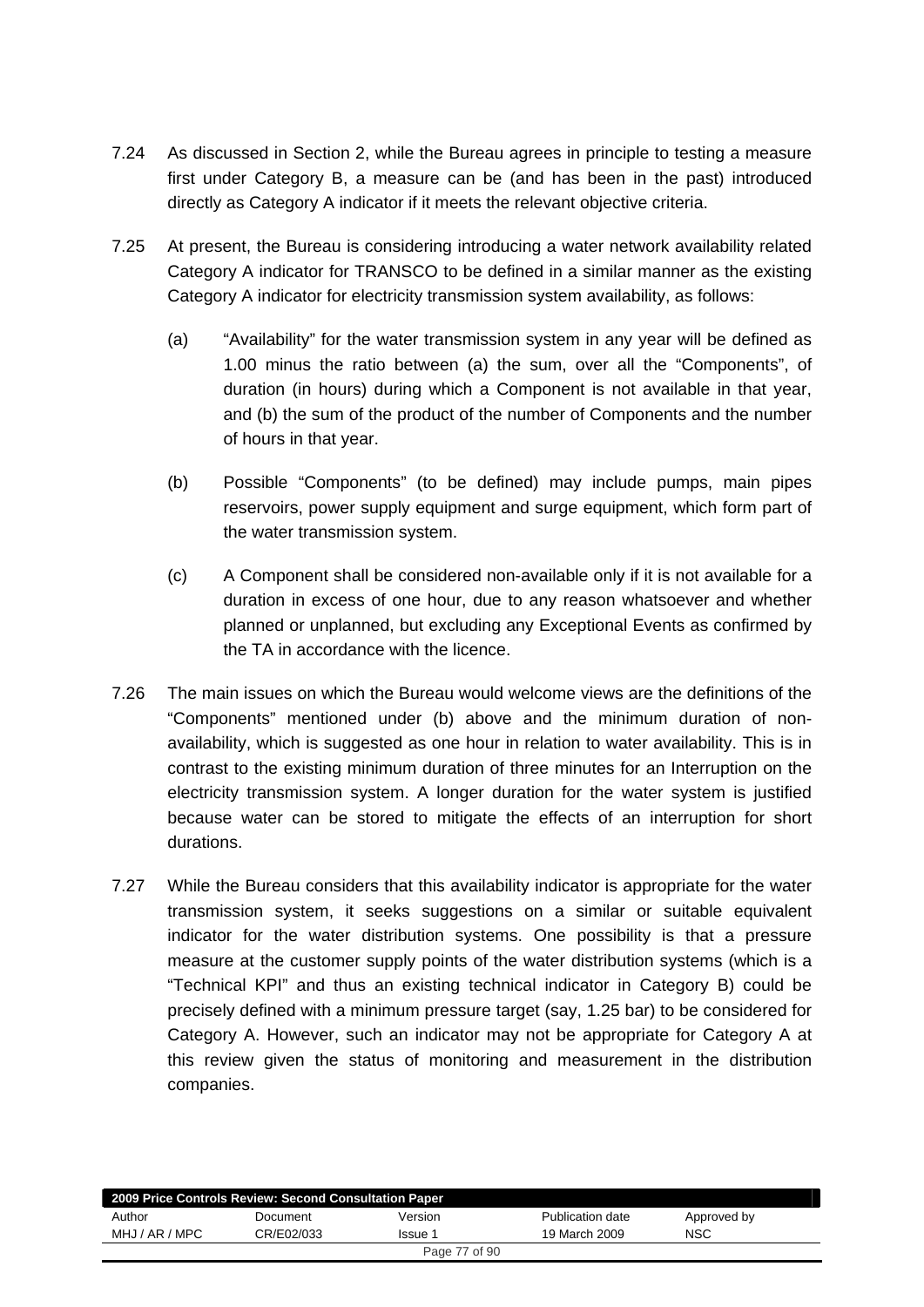## *Interface metering-related Category A indicator for AADC and ADDC*

- 7.28 As discussed in Section 2, recognising the shared responsibility of TRANSCO and the distribution companies to ensure MDEC compliant interface metering, the Bureau is currently minded to introduce a new Category A indicator for AADC and ADDC to incentivise interface metering (for both water and electricity). (TRANSCO already has this incentive via the revenue driver term in its MAR formula).
- 7.29 For each of the water and electricity business of AADC and ADDC, this indicator can be defined, in relation to a year, as the ratio between (a) the number of water or electricity units entering the respective distribution system as measured by MDEC complaint interface meters and (b) the total number of water or electricity units entering the distribution system (whether metered or estimated otherwise) during that year. Total units entering the distribution system can simply be the total units charged by ADWEC to the relevant distribution company under the BST.
- 7.30 The company's actual performance on this indicator during a year can be used as the target for the next year or the Bureau can prescribe suitable annual targets. Further, the performance on this indicator will be subject to audit by an independent TA.

## *Category A technical indicator(s) for ADSSC*

- 7.31 Currently, all network companies other than ADSSC have certain technical indicators in PIS Category A. One or more Category A indicators should be considered for ADSSC to provide incentives to improve technical aspects of its operations, such as network availability and reliability. The First Consultation Paper therefore sought suggestions for suitable measures for ADSSC.
- 7.32 In its response, ADSSC welcomed the discussion on the introduction of Category A technical indicators. It however did not suggest any measure for this.
- 7.33 The Bureau's current thinking is that no appropriate technical performance indicators are yet available which can be precisely defined and measured sufficiently accurately so as to be introduced as Category A indicator for ADSSC at this review. However, we are considering the introduction of "Technical KPIs" as Category B indicators for ADSSC which would be monitored and developed over the PC4 period as a candidate for Category A at the next review.

## *SAIFI-related Category A indicator(s) for AADC and ADDC*

7.34 The electricity businesses of AADC and ADDC currently have two Category A technical indicators, namely the number of interruptions per customer and the customer minutes lost per customer (sometimes referred to as System Average

| 2009 Price Controls Review: Second Consultation Paper |            |         |                  |             |  |
|-------------------------------------------------------|------------|---------|------------------|-------------|--|
| Author                                                | Document   | Version | Publication date | Approved by |  |
| MHJ / AR / MPC                                        | CR/E02/033 | Issue 1 | 19 March 2009    | <b>NSC</b>  |  |
| Page 78 of 90                                         |            |         |                  |             |  |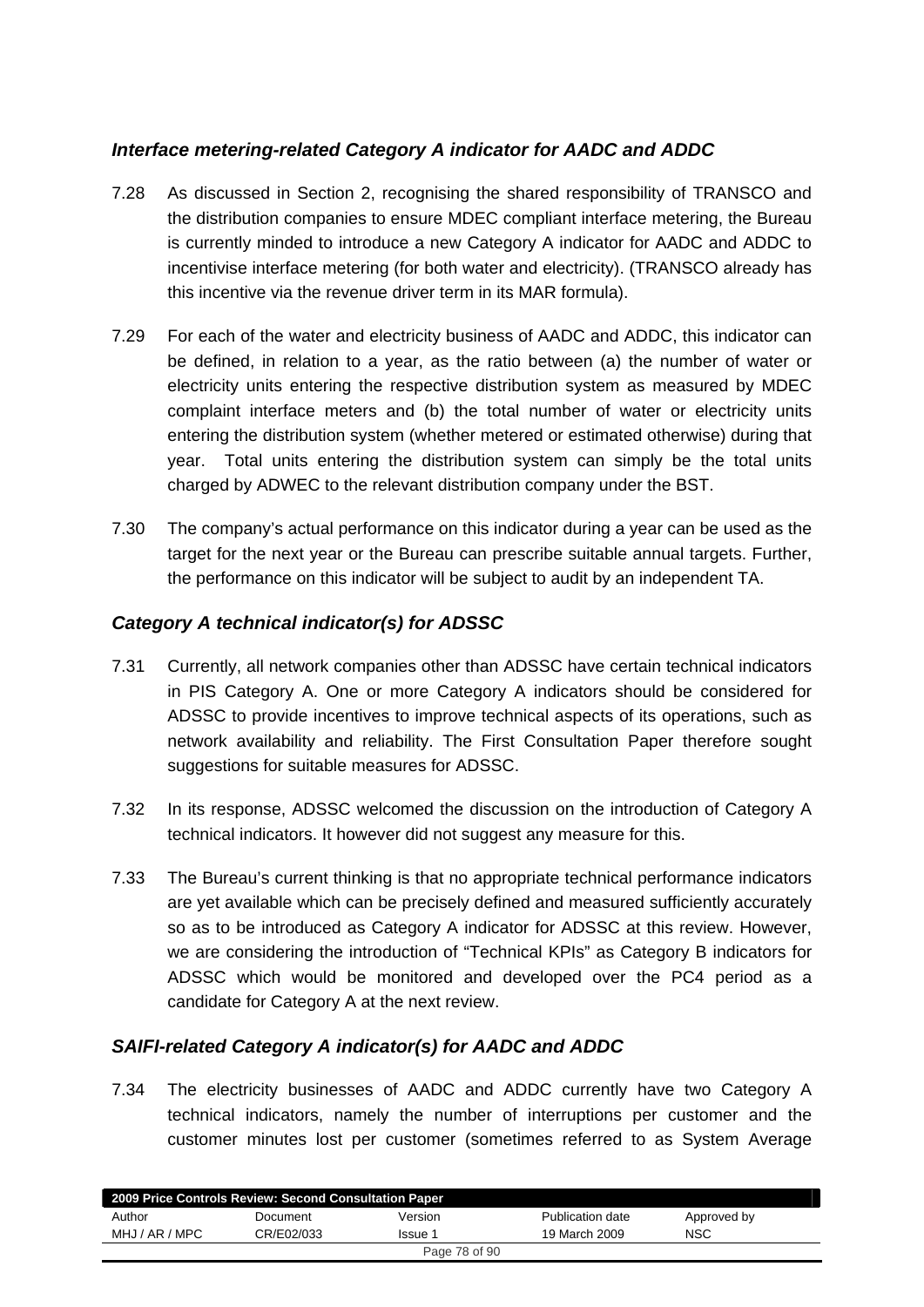Interruption Duration Index (SAIDI)). The former measure is similar to, but not exactly the same as, the technical KPI of System Average Interruption Frequency Index (SAIFI), also often used by utilities. The First Consultation Paper therefore raised the issue of whether an additional Category A indicator defined and measured as SAIFI is needed to provide incentives which are not provided by the existing indicators.

- 7.35 In their responses, both AADC and ADDC supported the introduction of SAIFI as a Category A indicator. The Bureau is therefore currently minded to introduce a new Category A indicator defined in terms of SAIFI.
- 7.36 The technical indicators discussed above target the distribution companies' performance on a total system basis but do not provide strong incentives in respect of particular customer groups, who may be receiving a particularly poor service. It is therefore for consideration whether another new Category A or Category B indicator is needed to provide incentives to reduce repeated interruptions for 'worst served customers'. Such an indicator could be calculated as the sum of SAIFIs calculated separately for customers connected to distribution systems at low voltage (LV) and high voltage (HV) levels. The 'worst served customers' would then be those customers who face interruptions most frequently, for example, 3 or more times a year in the case of HV customers and 5 or more times in case of LV customers.<sup>3</sup> It is also for consideration whether a further distinction between urban and rural customers (who can have different minimum numbers of interruptions to qualify as 'worst served customers') is practical at this stage. The Bureau would welcome respondents' comments on these suggestions.

### *Water Quality Indicator*

 $\overline{a}$ 

- 7.37 A performance indicator for overall water quality was introduced into the PIS for the first time during the PC3 period, for AADC, ADDC and TRANSCO. The First Consultation Paper indicated that the Bureau was considering whether to further develop this indicator into a system of water quality indices focusing on important water quality parameters specified in the Bureau's Water Quality Regulations.
- 7.38 In its response to the paper, AADC suggested a need for a new Category A indicator to address the effect of the failure of an upstream business on the water quality performance of the downstream business. AADC suggested adding controllability by the company to the Bureau's five-point objective criteria for selection of Category A

 $3$  An "Interruption" is already defined in AADC/ADDC's licences as any interruption, whether planned or unplanned, on the electricity distribution system, having a duration in excess of three minutes, due to any reasons whatsoever, but excluding any Exceptional Events as confirmed by the TA in accordance with the licence.

| 2009 Price Controls Review: Second Consultation Paper |            |         |                  |             |  |
|-------------------------------------------------------|------------|---------|------------------|-------------|--|
| Author                                                | Document   | Version | Publication date | Approved by |  |
| MHJ / AR / MPC                                        | CR/E02/033 | Issue 1 | 19 March 2009    | <b>NSC</b>  |  |
| Page 79 of 90                                         |            |         |                  |             |  |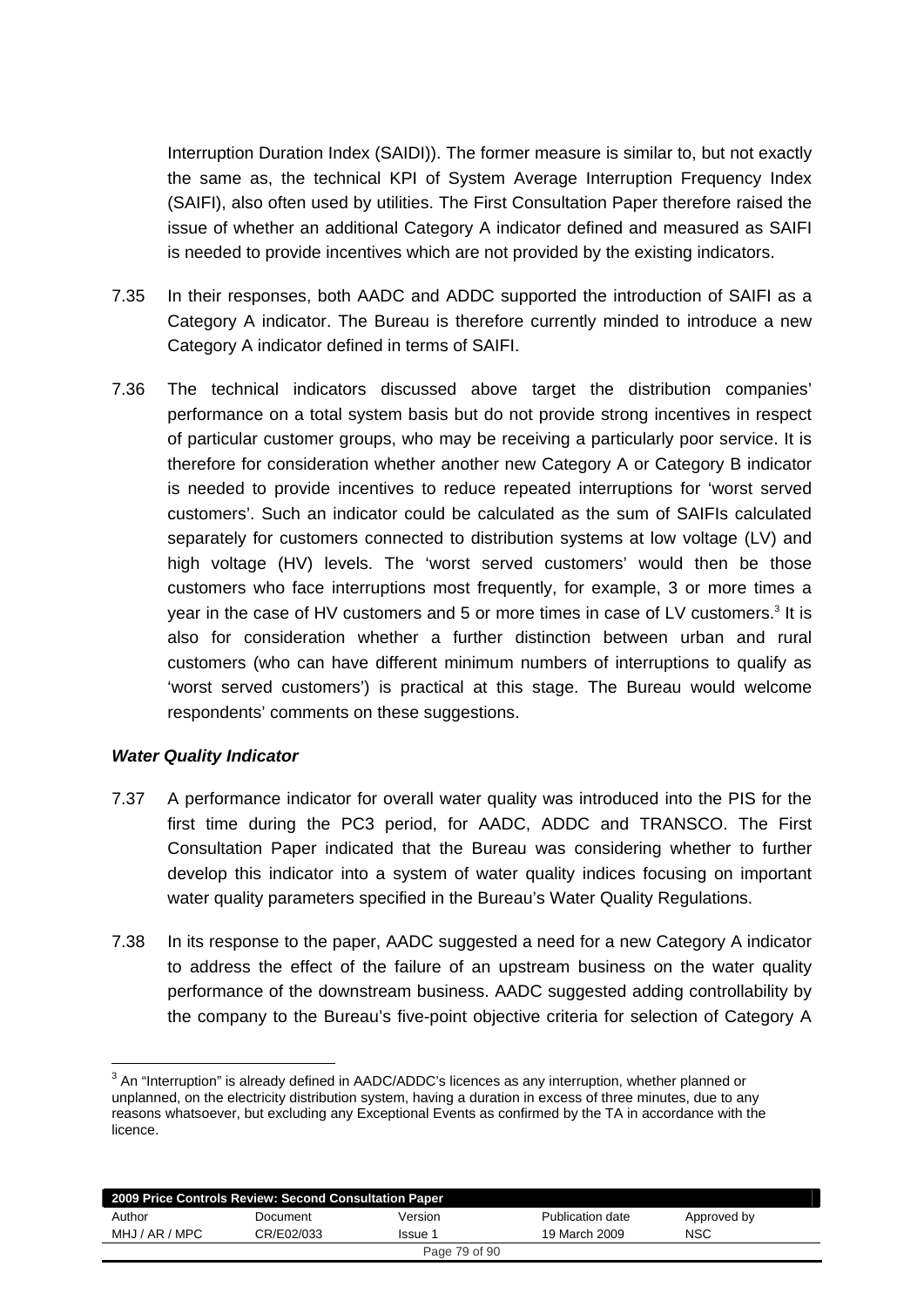indicators. TRANSCO was concerned that there might be parameters over which it has no or little control and sought details on the specific indices under consideration to enable it to respond appropriately.

- 7.39 On the controllability issue raised by AADC, it is worth clarifying that the PIS and particularly its Category A indicators already aim at incentivising a company to improve its "own" performance. The objective of the "Exceptional Events" concept in the licence is to ensure a company is not penalized for the effect of any uncontrollable event, specifically including an event or incident on the upstream systems, on its performance on Category A technical indicators. The controllability requirement is therefore already inherent in the PIS.
- 7.40 With regards to TRANSCO's request for further details, the Bureau is initiating a separate consultation process with the companies to discuss the design of the water quality indices in the Water Quality Regulations. In this regard, a consultation paper is being published by the Bureau to describe the proposed indices. In essence, there will be three indices for the water business of each of AADC, ADDC and TRANSCO:
	- (a) Disinfection and disinfection by-product Control Index (DCI), measuring the effectiveness of the disinfection system;
	- (b) Reservoir Integrity Index (RII), measuring the efficiency of hygiene system at water service reservoirs; and
	- (c) Transmission or Distribution Maintenance Index (TMI or DMI), measuring the maintenance status of transmission or distribution pipelines and mains.
- 7.41 Each of these indices is envisaged to be calculated in the same manner as the existing water quality indicator, but from pre-selected parameters rather than all parameters specified in the Bureau's Water Quality Regulations; that is, the ratio of (a) total number of tests passed for relevant parameters to (b) the total number of tests required for such parameters. The new indicator would then be an appropriately weighted combination of the three indices.
- 7.42 The existing Category A indicator for water quality has taken effect only from 2008 and a number of issues faced during this initial phase have been discussed extensively and resolved for smooth implementation in the future. It is therefore for consideration whether the new indices system should first be introduced as a Category B indicator at this review, before considering its introduction as a Category A indicator at the next review.

| 2009 Price Controls Review: Second Consultation Paper |            |         |                  |             |
|-------------------------------------------------------|------------|---------|------------------|-------------|
| Author                                                | Document   | Version | Publication date | Approved by |
| MHJ / AR / MPC                                        | CR/E02/033 | Issue 1 | 19 March 2009    | <b>NSC</b>  |
| Page 80 of 90                                         |            |         |                  |             |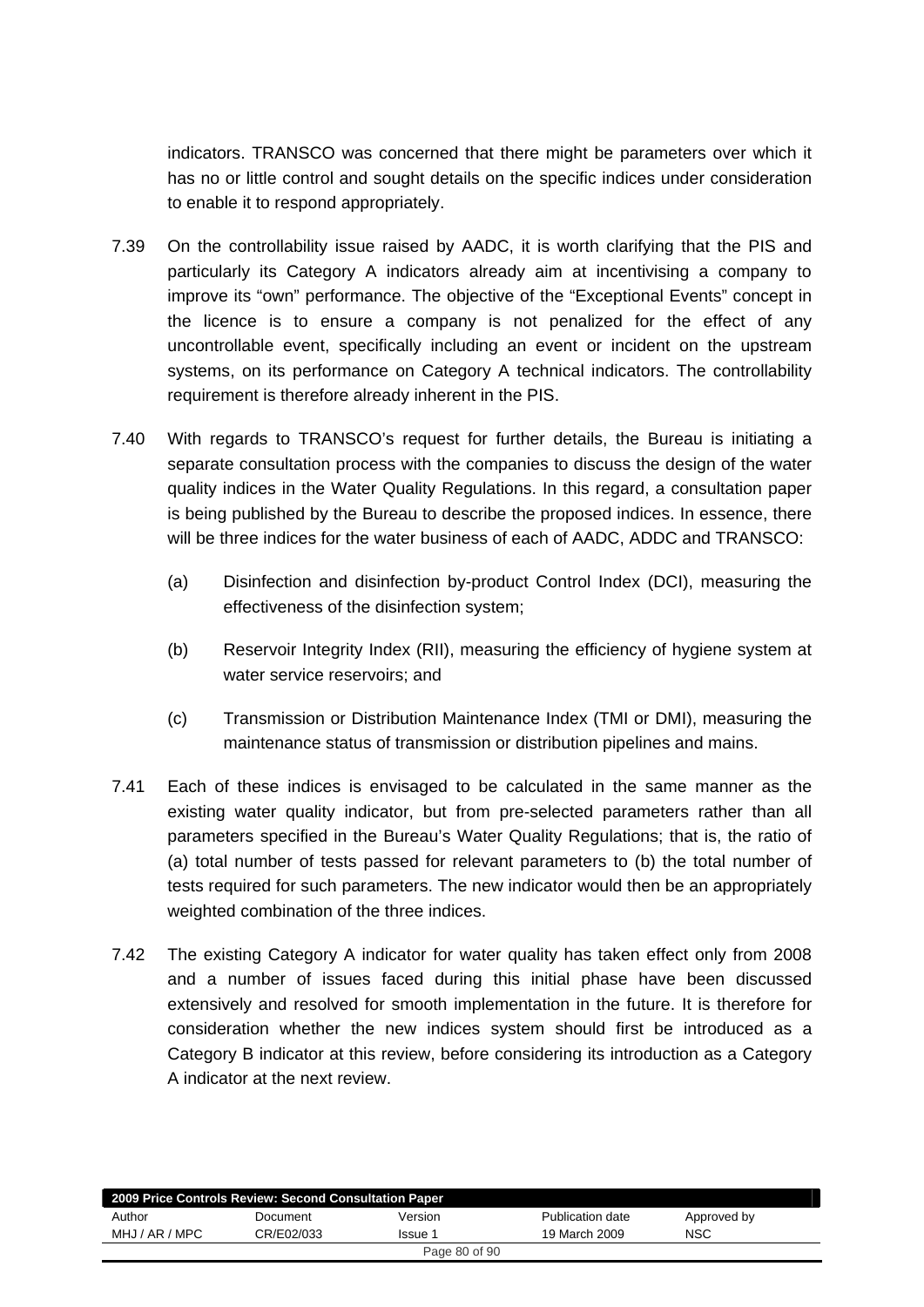## *Confidence grading system for all technical indicators*

- 7.43 In line with the regulatory practice elsewhere, the First Consultation Paper raised the issue of whether a more sophisticated confidence grading system (one grading both the reliability and the accuracy of data) should be introduced for all Category A technical indicators. At present, the TA has developed and used a system to assess the reasonableness of the methods and data for both technical indicators and AIS against the licence requirements.
- 7.44 ADDC, ADSSC and TRANSCO expressed certain concerns on the introduction of such a system. The Bureau is currently minded to discuss and assess with the companies this matter in connection with the TA's work, separately to this price control review.

## **New Category A indicator for customer debt reduction**

- 7.45 As discussed in Section 4, we are proposing a new Category A indicator for AADC and ADDC to be introduced at this review to incentivise these companies to reduce their accounts receivable or customer debts. There will be separate Category A indicators for water and electricity businesses.
- 7.46 The company's actual performance on this indicator during a year can be used as the target for the next year or the Bureau can prescribe suitable annual targets. The company's actual performance in a year will be measured in terms of the increase or decrease in customer debts as per its audited accounts for the relevant years. The company can then be rewarded or penalised for any improvement (i.e. reduction) or deterioration (i.e. increase) in its performance on customer debts through the Q term in the MAR formula.

## **Bureau's current thinking**

- 7.47 The Bureau's current thinking is to retain the existing PIS for all companies for the new controls, with the following changes:
	- (a) The PIS bonuses of the Category A timeliness indicators for audited SBAs and audited PCRs should be removed so that only a penalty for delayed submission should apply.
	- (b) The PIS target dates for both PCRs and SBAs should be changed to 30 April, while extending the target date for AIS to 31 October.
	- (c) The PIS bonus and penalty for each Category A technical indicator should be subject to an individual cap of 1% of the company's "own" MAR.

| 2009 Price Controls Review: Second Consultation Paper |            |               |                  |             |
|-------------------------------------------------------|------------|---------------|------------------|-------------|
| Author                                                | Document   | Version       | Publication date | Approved by |
| MHJ / AR / MPC                                        | CR/E02/033 | Issue 1       | 19 March 2009    | NSC         |
|                                                       |            | Page 81 of 90 |                  |             |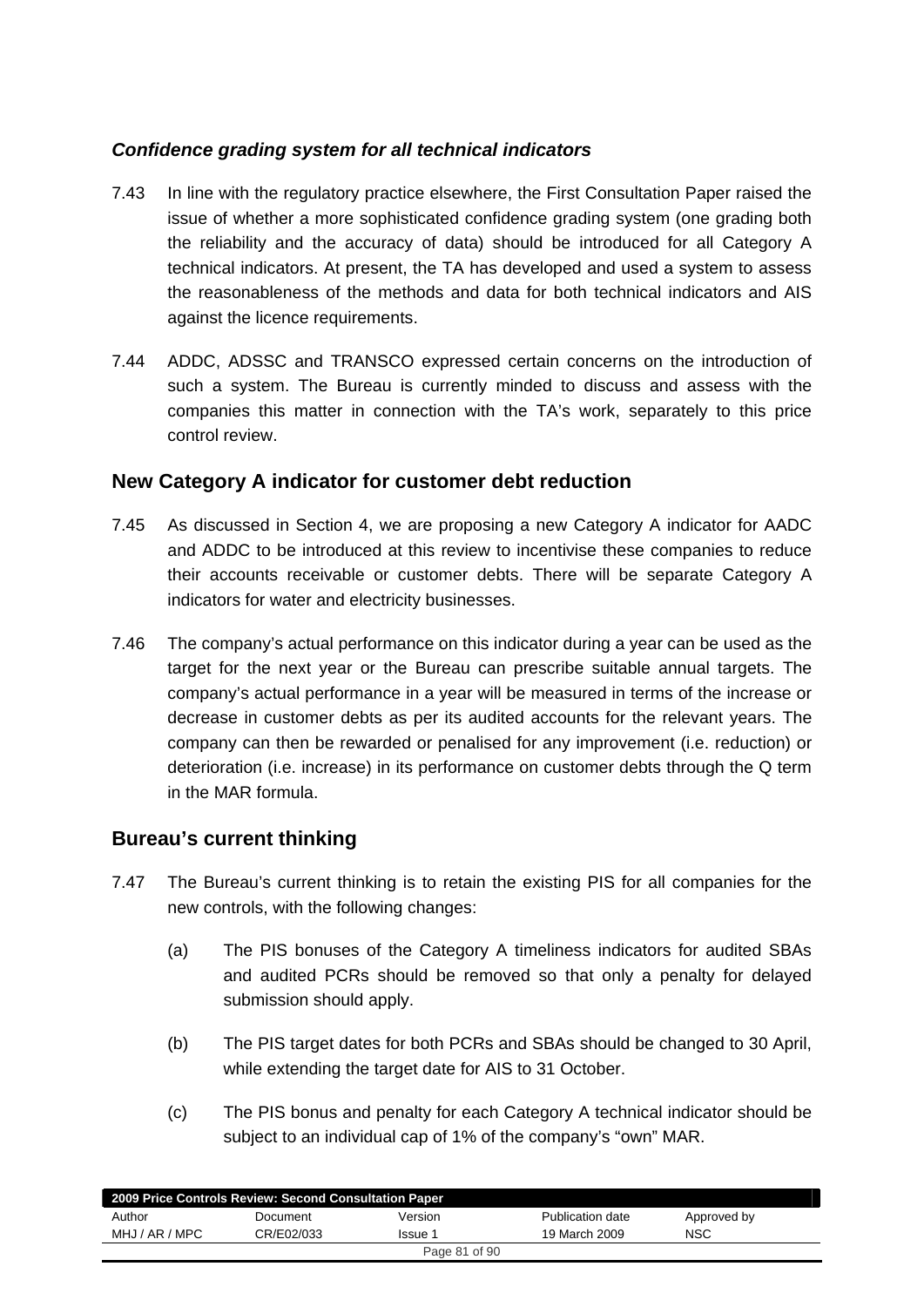- (d) The following new Category A indicators should be introduced:
	- (i) For all network companies: a timeliness indicator for the Five-Year Planning Statements with target dates for approval of 30 June for AADC, ADDC and ADSSC and 31 May for TRANSCO, along with relevant changes to TRANSCO's licence in line with current licence requirements for other network companies;
	- (ii) For TRANSCO: water system availability indicator; and
	- (iii) For AADC and ADDC: interface metering indicator, SAIFI indicator for overall system, SAIFI indicator for worst served customers only, and customer debt reduction indicator.
- (e) The Bureau is also considering the replacement of the current water qualityrelated Category A indicator for AADC, ADDC and TRANSCO with a system of water quality indices representing particular group of parameters.
- (f) "Technical KPIs" to be developed and monitored for ADSSC over PC4 period should be introduced as a new Category B indicator at this review.

| 2009 Price Controls Review: Second Consultation Paper |            |         |                  |             |
|-------------------------------------------------------|------------|---------|------------------|-------------|
| Author                                                | Document   | Version | Publication date | Approved by |
| MHJ / AR / MPC                                        | CR/E02/033 | lssue 1 | 19 March 2009    | NSC         |
| Page 82 of 90                                         |            |         |                  |             |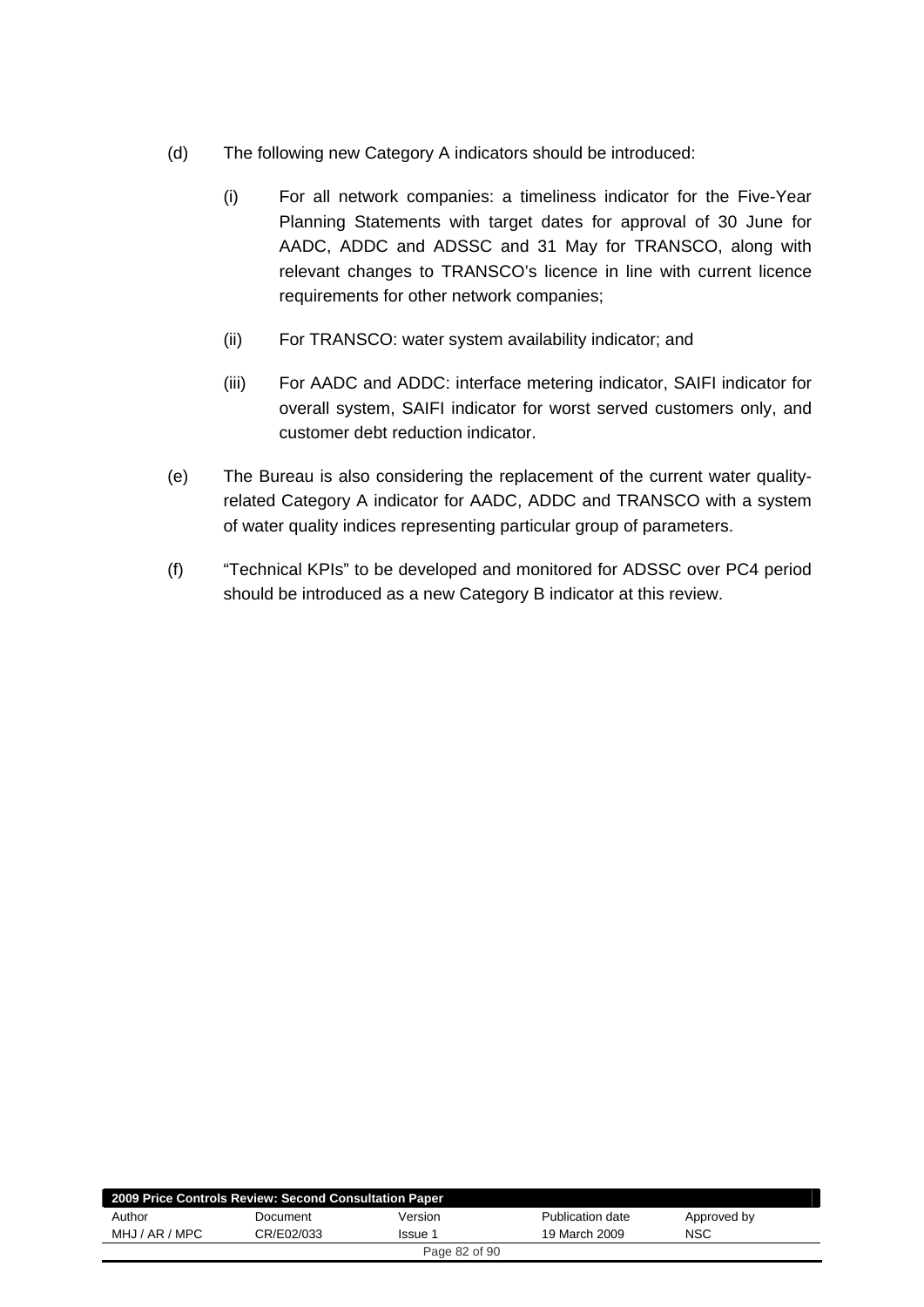## **Introduction**

-

- 8.1 The First Consultation Paper identified a number of potential financial adjustments which may be required at this review. Many of the adjustments relate to past years. Where appropriate, the adjustment will be made in the same NPV terms as if it had been made at the time of occurrence of the event to which it relates.
- 8.2 The paper noted that the items listed might not be an exhaustive list of all possible financial adjustments required at this review. During the course of this review, the Bureau would therefore consult with the companies on any other financial adjustment that may be required.
- 8.3 This Section 8 summarises and assesses the responses to the First Consultation Paper on these financial adjustments and sets out the Bureau's current thinking. (If a financial adjustment is specific to a company, the name of the company is shown in brackets against such adjustment in the heading).

## **Financial adjustments for performance on PIS Category B**

- 8.4 At the previous price control reviews, it was agreed that the companies' performance on PIS Category B indicators will be monitored during the present control period<sup>4</sup> for a possible positive or negative financial adjustment to the future revenue at the 2009 price control review for particularly good or poor performance. Any such adjustment would be limited to 2% of the respective company's "own" MAR (i.e. excluding passthrough items) for the year in question.
- 8.5 The First Consultation Paper expressed the Bureau's concerns on the performance of some companies on certain Category B indicators, for example timeliness of planning and charging statements. The paper indicated the Bureau's intention to continue monitoring the companies' performance until the publication of the Final Proposals on PC4 in September 2009. However, any adjustments for performance in respect of the 2009 financial year may need to be deferred to the next price controls review (i.e., 2013). The companies therefore have opportunity and more time before the conclusion of this review to further improve their performance to increase net rewards (reduce net penalties) under the scheme.

 $<sup>4</sup>$  Any such adjustment would also cover 2005 (the last year of PC2 period), since data for this year only became</sup> available after the conclusion of the 2005 price controls review.

| 2009 Price Controls Review: Second Consultation Paper |            |         |                  |             |  |
|-------------------------------------------------------|------------|---------|------------------|-------------|--|
| Author                                                | Document   | Version | Publication date | Approved by |  |
| MHJ / AR / MPC                                        | CR/E02/033 | Issue 1 | 19 March 2009    | NSC         |  |
| Page 83 of 90                                         |            |         |                  |             |  |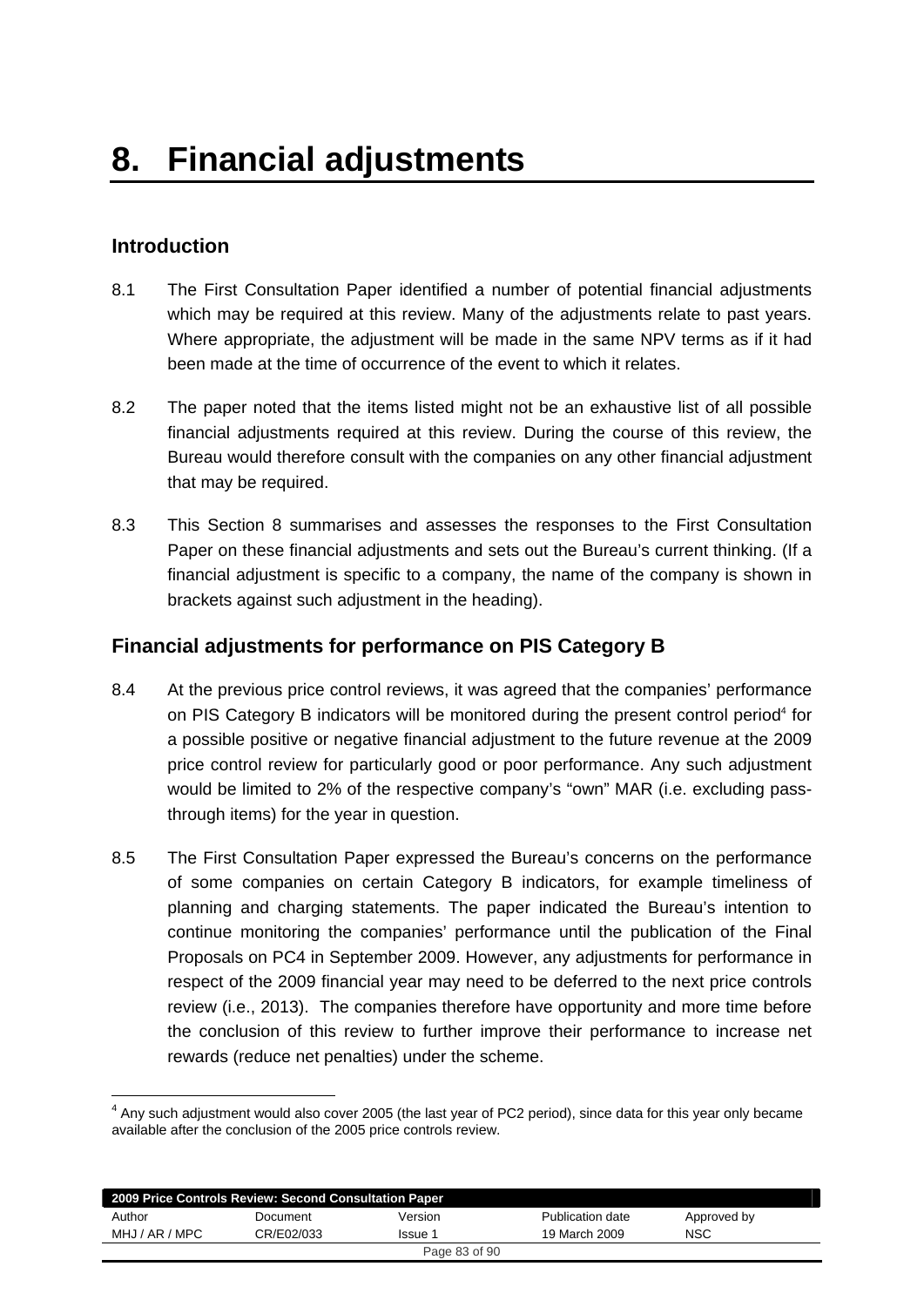- 8.6 No company made any comments on this particular financial adjustment in response to the First Consultation Paper. ADSSC however made a general comment about financial adjustments (which seem relevant to adjustments relating to Category B indicators and PCRs), emphasising that any such adjustments should be fully justified and should not be due to changes in data resulting from improvements in data accuracy or quality.
- 8.7 The Bureau will continue to monitor companies' performance on Category B indicators as mentioned above. In particular, the Bureau is considering applying a negative financial adjustment in respect of TRANSCO's 2007 Five-Year Planning Statement (Electricity), which the Bureau was not able to approve.

## **PCR-related financial adjustments**

- 8.8 The First Consultation Paper identified the possible need for financial adjustments for mis-statement of some revenue drivers and/or regulated revenues in the companies' past PCRs (which provided undue financial benefits to the companies), unless such errors were corrected in the following year's PCR.
- 8.9 In its response, ADDC suggested that such adjustments should be handled on a case-to-case basis. As mentioned earlier, ADSSC emphasised the need for complete justification for any such adjustment and for not discouraging changes resulting from improvements in data accuracy or quality. The Bureau can confirm that each adjustment (if necessary to be made) will be explained on a case-to-case basis.
- 8.10 The Bureau is presently assessing whether any such adjustments are required for both the PC2 period and the current control period to date. If any specific necessary adjustments are identified, these will be discussed in the Draft Proposals due in June 2009 (by which time 2008 audited PCRs should also be available).

# **Financial adjustments for asset disposal or transfer**

- 8.11 The First Consultation Paper discussed the need for excluding assets disposed of or transferred by a company (irrespective of the proceeds thereof) to another party from the company's RAVs, so that it does not earn any return on asset and depreciation under the price controls from the date of the disposal or transfer.
- 8.12 The approach discussed in Section 5 (paragraph 5.15) to the calculation of actual PC2 capex from companies' audited SBAs automatically deducts the net book value of certain assets disposed of or transferred by the company from the capex.
- 8.13 Further adjustments may be required depending on whether or not incomes from asset sales / transfers have been included within the "regulated revenue" in the

| 2009 Price Controls Review: Second Consultation Paper |            |         |                  |             |
|-------------------------------------------------------|------------|---------|------------------|-------------|
| Author                                                | Document   | Version | Publication date | Approved by |
| MHJ / AR / MPC                                        | CR/E02/033 | Issue 1 | 19 March 2009    | NSC         |
| Page 84 of 90                                         |            |         |                  |             |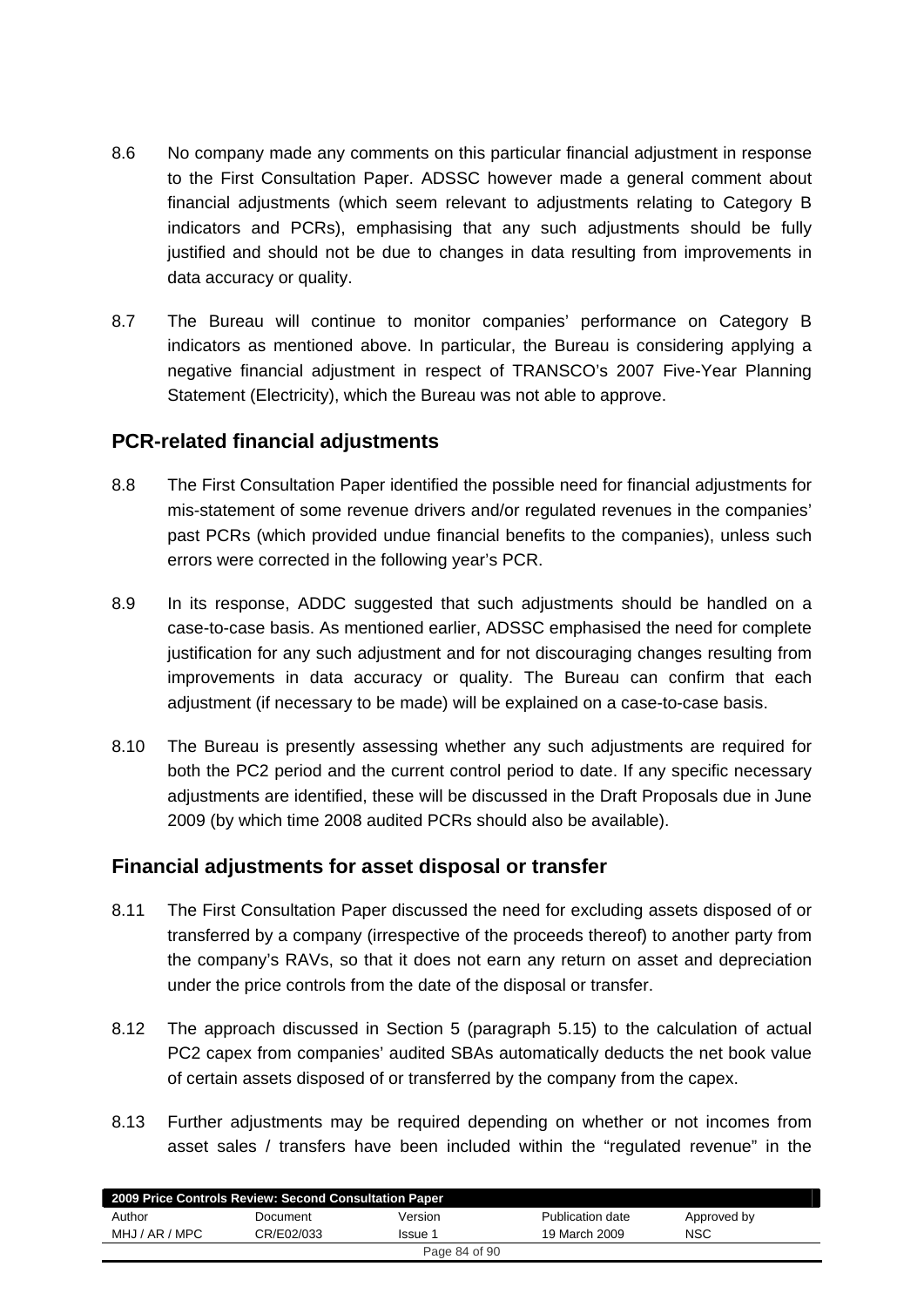audited PCRs. The Bureau is therefore currently reviewing the PCRs and SBAs since the last price controls review and, if necessary, will propose appropriate financial adjustments in the Draft Proposals on PC4 due in June 2009.

## **Other financial adjustments**

8.14 At present, the Bureau is aware of the following additional areas where a financial adjustment at this review may be necessary:

## *Implementation of Bureau's approved large customer tariff (AADC)*

- 8.15 The First Consultation Paper discussed the implementation by ADDC of the largeuser special tariff determined in accordance with Condition 30 of its licence for application to supply of electricity to TRANSCO's water pumps. However, the paper expressed concern that AADC had yet to introduce the same tariff. The paper therefore indicated the likelihood of applying a negative financial adjustment to AADC's future revenue equal to the amount billed by AADC to TRANSCO in excess of the approved special tariff.
- 8.16 Subsequent to the publication of that paper, the Bureau was informed by AADC (via an email dated 30 November 2008) that it was in the process of applying the special tariff for TRANSCO. In its response to the paper, AADC suggested that if it applies the special tariff for TRANSCO, there should be no negative financial adjustment.
- 8.17 The Bureau welcomes this positive progress and seeks confirmation that the special tariff is now being implemented by AADC for TRANSCO. The Bureau is presently minded not to make the financial adjustment for the delay in such implementation if AADC has now implemented the special tariff for TRANSCO.

### *Impact of transmission system constraints (TRANSCO)*

### *Financial adjustment for past constraints*

- 8.18 At the 2005 price controls review, the Bureau determined that an adjustment would be calculated and applied to TRANSCO's future revenue at the 2009 price control review for the delays in the completion of the water transmission system associated with the Shuweihat (S1) production project. This would be equal to 50% of the availability payments unnecessarily incurred by ADWEC under the PWPA for S1 project. The First Consultation Paper therefore stated the Bureau's intention to implement this adjustment at this review.
- 8.19 The Bureau has now estimated the required adjustment to be about minus AED150 million (in nominal prices at the time of constraints i.e. 2004-2007) as follows:

| 2009 Price Controls Review: Second Consultation Paper |            |         |                  |             |  |
|-------------------------------------------------------|------------|---------|------------------|-------------|--|
| Author                                                | Document   | Version | Publication date | Approved by |  |
| MHJ / AR / MPC                                        | CR/E02/033 | Issue 1 | 19 March 2009    | <b>NSC</b>  |  |
| Page 85 of 90                                         |            |         |                  |             |  |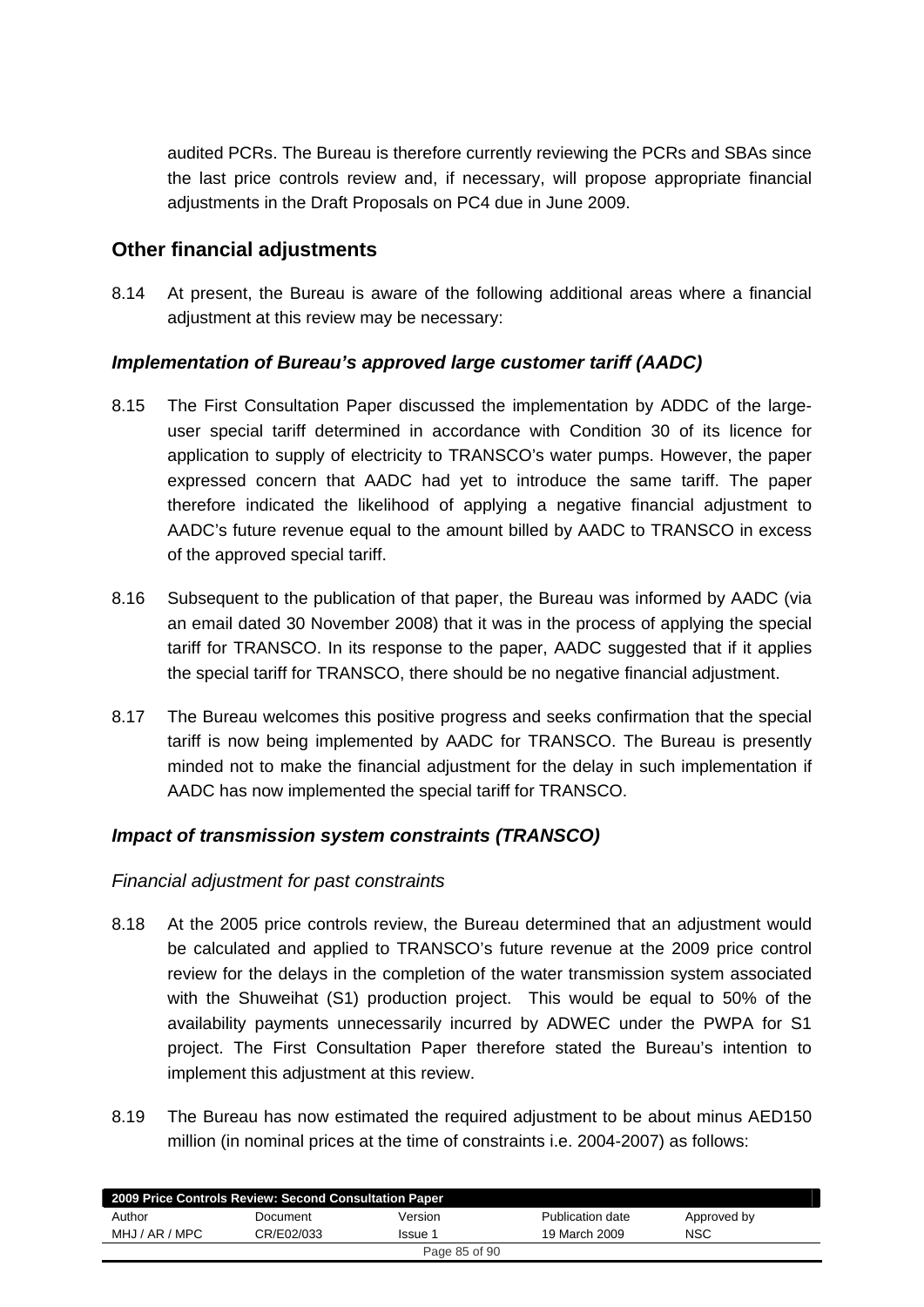- (a) The calculation is based on S1 project related data received from ADWEC and TRANSCO on actual water availability payments, the actual volume of available water for despatch and the actual volume of water entered into the transmission system.
- (b) The calculation covers the period from May 2004 (when ADWEC commenced availability payments to S1), through the commissioning of the project in end June 2005, up to end August 2007. This latter date was when, according to TRANSCO's monthly constraint report of 23 October 2007, the relevant transmission constraints were completely removed.
- (c) During the period from May 2004 to June 2005, it has been assumed that the entire S1 water capacity of 100 MIGD was available. For the remaining period until August 2007, actual availability has been used. The actual quantity of water entering the transmission system has then been subtracted from such available water to estimate the quantity of water which was available but could not be despatched due to transmission constraints.
- 8.20 As some of the data used in the above calculations are of confidential nature, the calculation of the adjustment is not presented in this paper. The Bureau is however willing to share the calculation with TRANSCO for review and any comments.
- 8.21 The Bureau's current thinking is therefore to make a negative adjustment of AED150 million (in nominal prices of 2004-2007) at this review to TRANSCO's water business future revenue requirement.

### *Incentives for future constraint removal*

- 8.22 In 2007, the Bureau announced its intention to introduce a similar incentive mechanism for TRANSCO to remove other water network transmission constraints, particularly in relation to water supplies to AADC which have been subject to transmission constraints for a number of years. In April 2008, the Bureau confirmed that, from 1 January 2009, TRANSCO will bear a cost equal to 50% of the availability payments paid by ADWEC to the production companies under the PWPAs in respect of water which is made available by producers but which cannot be supplied to final customers due to transmission constraints. TRANSCO is therefore provided with a very strong incentive to minimise any further delays in addressing constraints in its transmission system.
- 8.23 As discussed in the First Consultation Paper, the Bureau will monitor TRANSCO's performance on transmission constraints from 2009 onwards, and any required financial adjustment will be made at the next price control review.

| 2009 Price Controls Review: Second Consultation Paper |            |         |                  |             |  |
|-------------------------------------------------------|------------|---------|------------------|-------------|--|
| Author                                                | Document   | Version | Publication date | Approved by |  |
| MHJ / AR / MPC                                        | CR/E02/033 | Issue 1 | 19 March 2009    | <b>NSC</b>  |  |
| Page 86 of 90                                         |            |         |                  |             |  |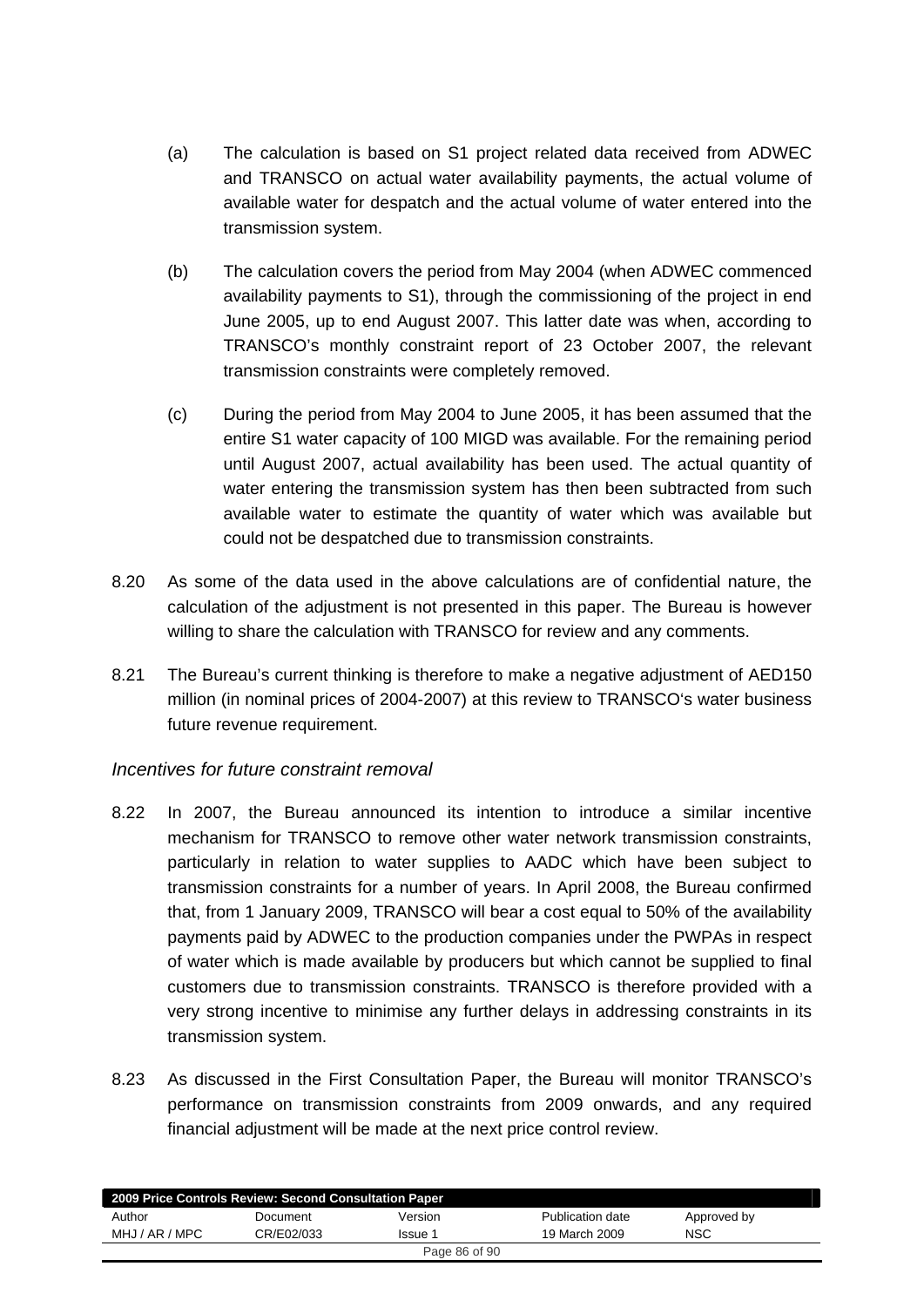## *Delay in customers' water asset installations (AADC)*

### *First Consultation Paper*

- 8.24 At the 2005 price controls review, the Bureau agreed to AADC's request to finance in the PC3 controls for AADC an additional opex allowance of AED 25 million spread evenly across 2006 and 2007. This was for costs associated with the upgrading of customers' water installations to facilitate the completion of a 24-hour water supply in AADC area. However, AADC has subsequently informed the Bureau that it has only spent a small proportion of the allocated amount, and has been unable to provide the Bureau with a clear plan of its proposed future expenditure in this area.
- 8.25 In view of the lack of significant progress on such work by mid-2008, the Bureau in August 2008 expressed its intention to make a financial adjustment at this review to ensure AADC does not receive financial benefit from not expending (or from the delay in expending) the allotted funds. Further, the Bureau granted, on AADC's request, an 18-month extension for completion of this program up to 30 June 2009 and requested AADC to explain its plan for such completion.
- 8.26 Accordingly, the First Consultation Paper stated the Bureau's intention to make appropriate financial adjustment at this review for AADC based on the actual (perhaps audited) costs and actual timings of costs incurred by 30 June 2009.

### *Development since First Consultation Paper*

- 8.27 There has been no positive development on this matter since the publication of the First Consultation Paper. In the absence of any response to its August 2008 queries, the Bureau wrote again to AADC on 22 December requesting a response by 15 January 2009. AADC did not respond until 23 February 2009 when it informed us that the requisite programme could not be completed by 30 June 2009 and sought a further, indefinite extension of time for completion of the programme.
- 8.28 An opex allowance of AED 25 million was allowed in PC3 on AADC's request in 2005 for the programme to be completed by 2007. After four years from that request, AADC has not made any material progress and is still not in a position to commit or propose a full timetable.

### *Bureau's current thinking*

8.29 The Bureau's current thinking is therefore to make a negative adjustment at this review to AADC's water revenue requirement to remove the entire opex allowance of AED 25 million in 2003 prices (while taking account of the time value of money and inflation) previously granted to AADC. Keeping in view the need to facilitate this

|                | 2009 Price Controls Review: Second Consultation Paper |         |                  |             |
|----------------|-------------------------------------------------------|---------|------------------|-------------|
| Author         | Document                                              | Version | Publication date | Approved by |
| MHJ / AR / MPC | CR/E02/033                                            | Issue 1 | 19 March 2009    | <b>NSC</b>  |
| Page 87 of 90  |                                                       |         |                  |             |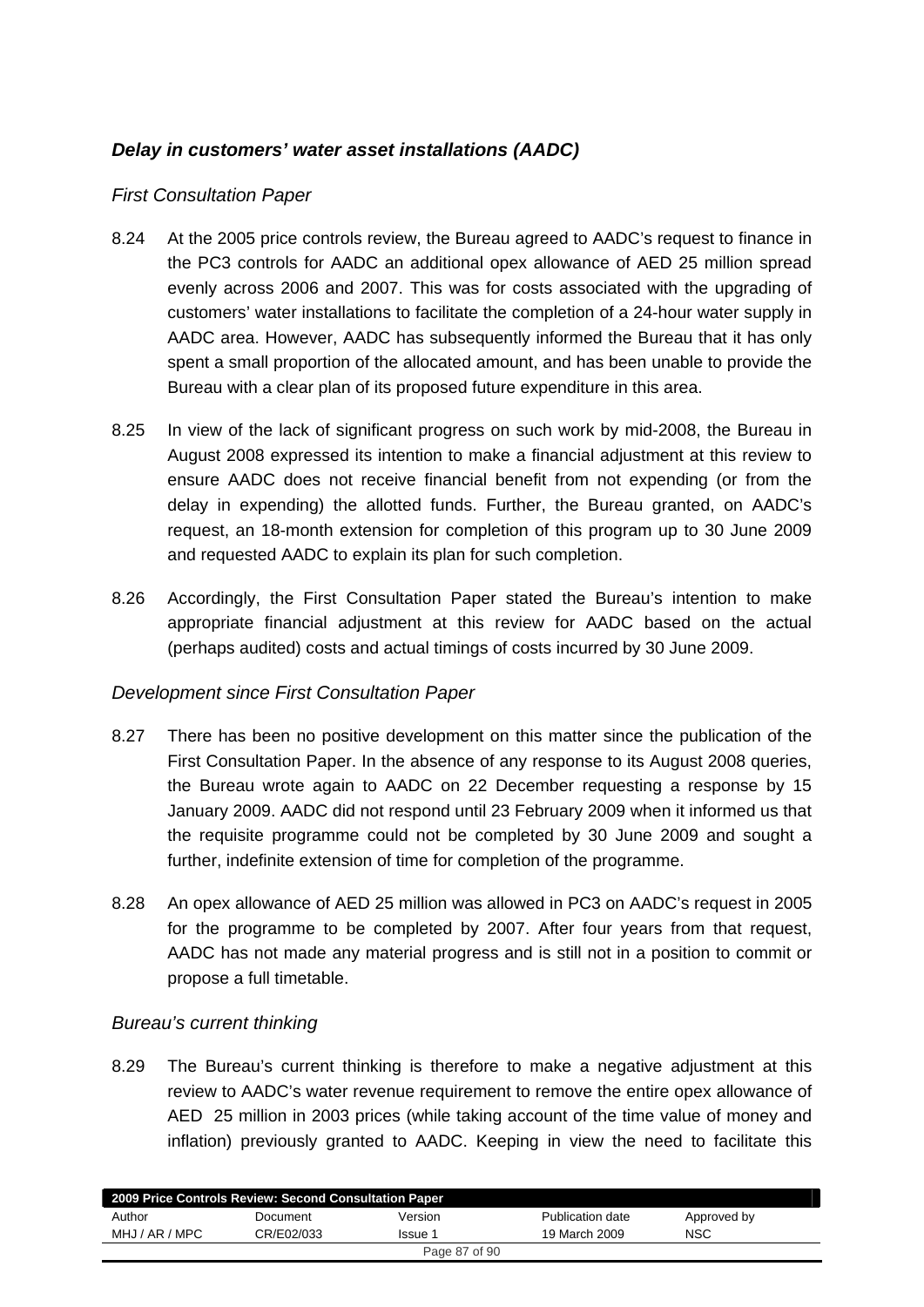important work, the Bureau will continue discussion with AADC to ensure the completion of works as soon as possible. AADC will then be remunerated at the next price control review for its reasonable costs (up to a maximum of AED 25 million) incurred on the programme.

## *Delay in water interface metering (AADC / ADDC)*

### *First Consultation Paper*

- 8.30 TRANSCO has a licence obligation to ensure that MDEC-compliant meters are installed at the water network interfaces between TRANSCO and distribution companies. However, the interface meters themselves are owned by the distribution companies. In practice, the procurement of the meters has been undertaken partly by TRANSCO and partly by the distribution companies.
- 8.31 The First Consultation Paper discussed the impact of delays in completing the installation of MDEC-compliant meters at the water network interfaces between TRANSCO and distribution companies. This has led to a lower MAR for TRANSCO during the PC3 period than projected when the PC3 controls were set but distribution companies have not been affected financially. The paper also summarised TRANSCO's argument that, as the delays in completing the interface metering are attributable to some degree to the distribution companies, they should share some of the financial (MAR) impact borne by TRANSCO due to such delays.

#### *Responses*

- 8.32 In its response to the paper, ADDC argued that, despite the resulting financial penalty, TRANSCO has not done enough to sufficiently raise this issue with either ADDC or ADWEA, or to progress these meters. According to ADDC, TRANSCO has had full power to install these meters on AADC's behalf and has not achieved markedly different results from those achieved in the ADDC area.
- 8.33 On the other hand, TRANSCO argued that, while it has the licence obligation to ensure such metering, it does not have the ability to ensure that the distribution companies install or maintain such meters. According to TRANSCO, while it has been penalised by over AED830 million in recent years in terms of lost MAR for the delays in meter installation, the distribution companies currently are not held accountable for fulfilling their MDEC obligations.

### *Assessment of responses*

8.34 As discussed in Section 2, the Bureau recognises the shared responsibility of TRANSCO and distribution companies for the interface metering. While TRANSCO

| 2009 Price Controls Review: Second Consultation Paper |            |         |                  |             |  |
|-------------------------------------------------------|------------|---------|------------------|-------------|--|
| Author                                                | Document   | Version | Publication date | Approved by |  |
| MHJ / AR / MPC                                        | CR/E02/033 | Issue 1 | 19 March 2009    | <b>NSC</b>  |  |
| Page 88 of 90                                         |            |         |                  |             |  |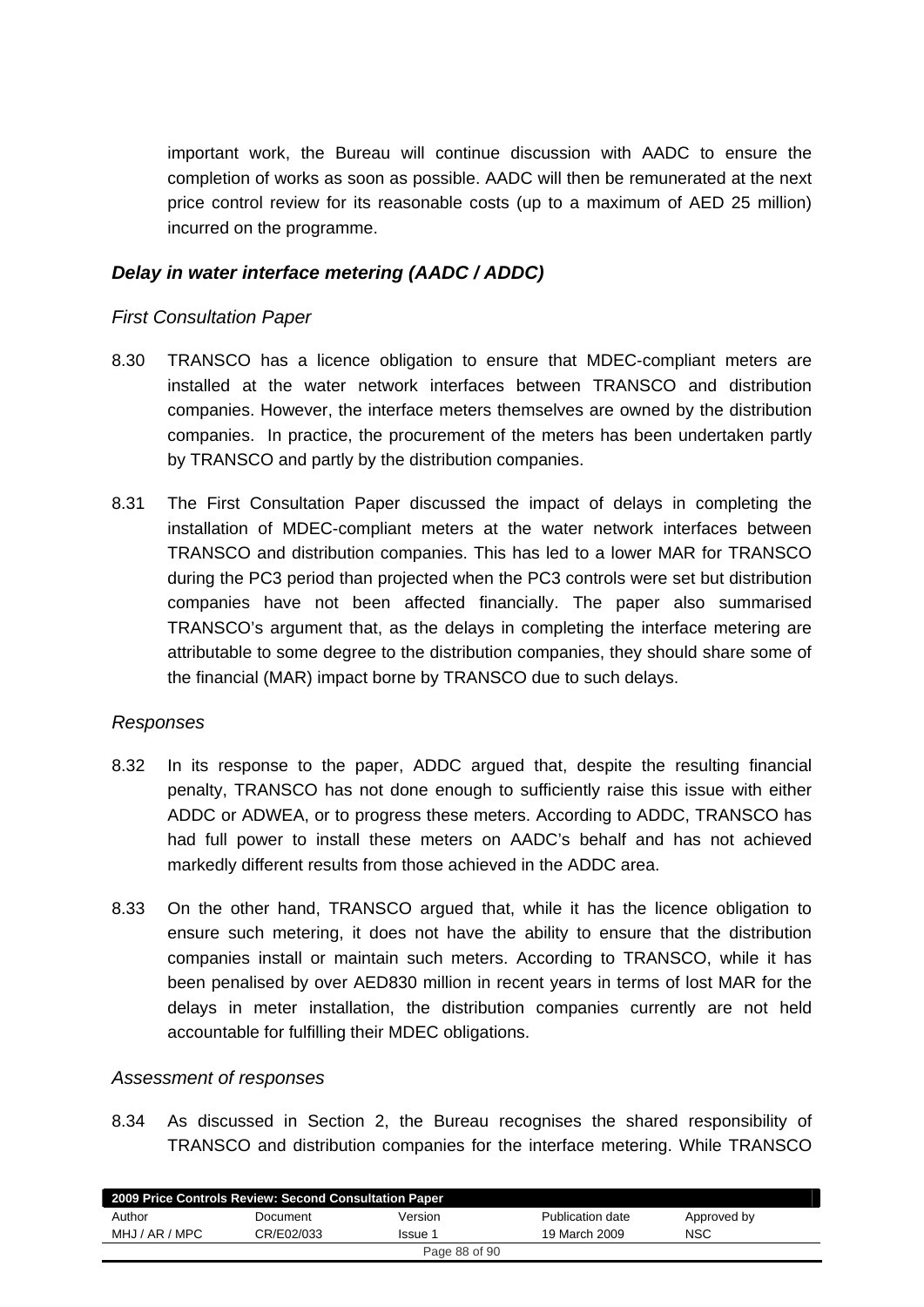may not have exhausted all reasonable efforts to comply with its obligations, the Bureau does not agree to ADDC's arguments which highlight obligations for TRANSCO only and none for ADDC. On the loss of revenue highlighted by TRANSCO, such losses would not have arisen were it not for TRANSCO's forecasting errors in its revenue driver projections which were adopted for setting the PC3 controls.

### *Bureau's current thinking*

- 8.35 In view of the above, the Bureau is considering whether to make a negative financial adjustment for ADDC (and possibly for AADC) at this review for delays in the installation of interface metering to date. The Bureau will address this matter further once TRANSCO's audited PCR for the 2008 financial year (showing metered units transmitted in 2008) is received at the end of March 2009.
- 8.36 For the future, the Bureau intends to introduce a new PIS Category A indicator for the distribution companies to incentivise them to play their due role in ensuring interface metering for both water and electricity (see Section 7), while retaining the existing metered units transmitted revenue driver for TRANSCO (see Section 2).

### *Guaranteed Standards and Bill Payment Methods (AADC/ADDC)*

- 8.37 At the 2005 price controls review, the Bureau expressed its intention to assess the "customer satisfaction" related PIS Category B indicator over the PC3 period in terms of the performance of AADC and ADDC on the implementation of Guaranteed Standards (GS) and Overall Standards (OS).<sup>5</sup>
- 8.38 The Bureau has recently appointed Ernst & Young as the consultant to audit the implementation of GS standards and the required systems and processes. There is potential for a negative financial adjustment for AADC and ADDC if the Bureau finds that such standards or associated systems and processes are not implemented properly. The Bureau will wait for the consultant's findings.
- 8.39 We are also currently assessing the various customer bill payment methods being implemented by AADC and ADDC. The Bureau is particularly concerned with a lack of an internet based payment method. It however understands that the distribution companies are introducing and testing their web portal for such payments. The Bureau intends to apply a negative financial adjustment if such web portal is not operational by the publication of the Draft Proposals for PC4 (due in June 2009).

1

| 2009 Price Controls Review: Second Consultation Paper |            |         |                  |             |  |
|-------------------------------------------------------|------------|---------|------------------|-------------|--|
| Author                                                | Document   | Version | Publication date | Approved by |  |
| MHJ / AR / MPC                                        | CR/E02/033 | Issue 1 | 19 March 2009    | <b>NSC</b>  |  |
| Page 89 of 90                                         |            |         |                  |             |  |

<sup>5</sup> Refer to Section 11.3 of Bureau's *"Final Proposals for PC3"*, November 2005.